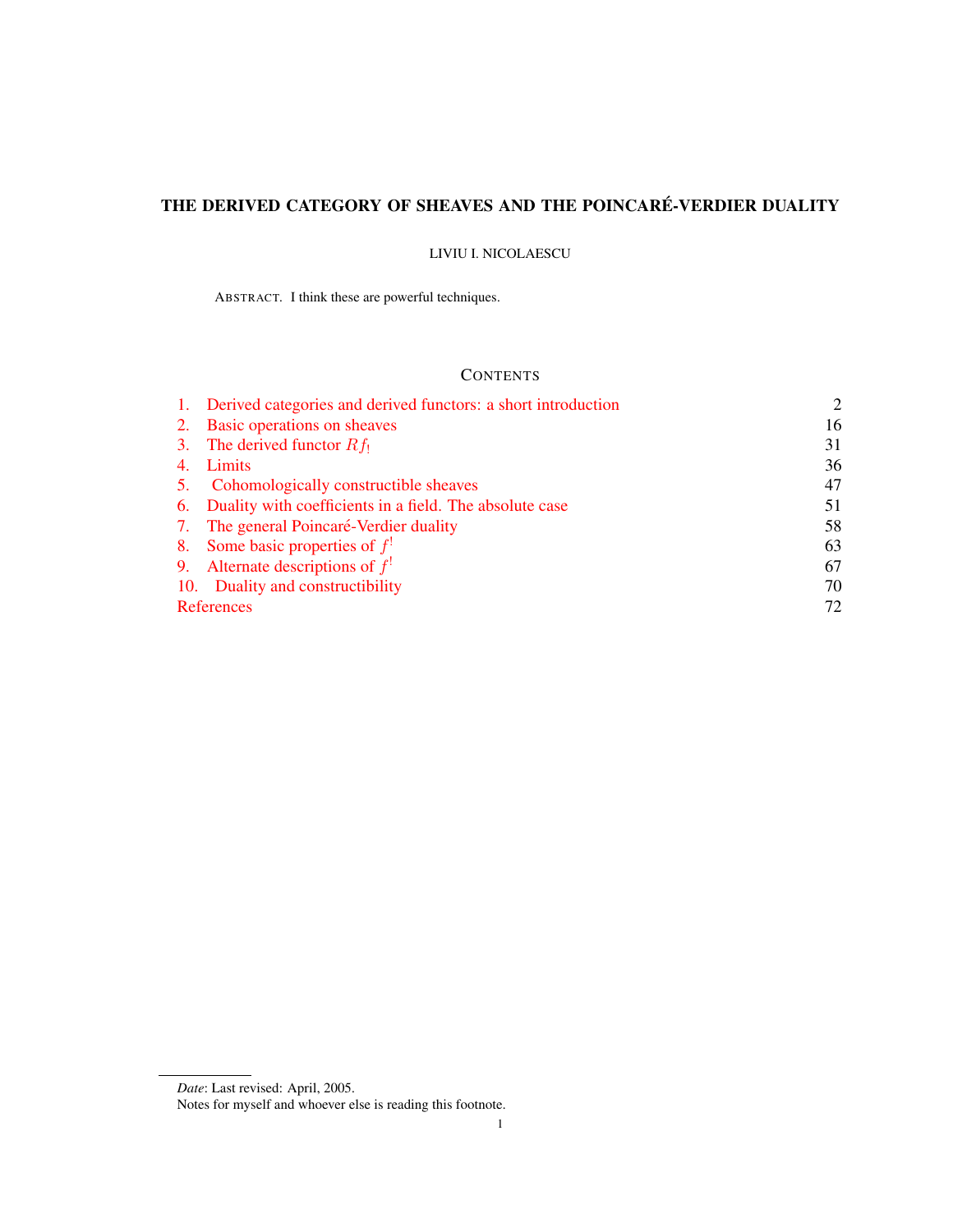## 2 LIVIU I. NICOLAESCU

## 1. DERIVED CATEGORIES AND DERIVED FUNCTORS: A SHORT INTRODUCTION

<span id="page-1-0"></span>For a detailed presentation of this subject we refer to  $[4, 6, 7, 8]$  $[4, 6, 7, 8]$  $[4, 6, 7, 8]$  $[4, 6, 7, 8]$  $[4, 6, 7, 8]$  $[4, 6, 7, 8]$  $[4, 6, 7, 8]$ . Suppose A is an Abelian category. We can form the Abelian category  $C(A)$  consisting of complexes of objects in A. We denote the objects in  $C(A)$  by  $A^{\bullet}$  or  $(A^{\bullet}, d)$ . The homology of such a complex will be denoted by  $H^{\bullet}(A^{\bullet})$ .

A morphism  $s \in Hom_{C(\mathcal{A})}(A^{\bullet}, B^{\bullet})$  is called a *quasi-isomorphism* (qis brevity) if it induces an isomorphism in co-homology. We will indicate qis-s by using the notation

$$
A^{\bullet} \stackrel{s}{\leadsto} B^{\bullet}.
$$

Define a new *additive* category  $K(A)$  whose objects coincide with the objects of  $C(A)$ , i.e. are complexes, but the morphisms are the homotopy classes of morphisms in  $C(A)$ , i.e.

$$
\mathrm{Hom}_{K(\mathcal{A})}(A^\bullet,B^\bullet):=\mathrm{Hom}_{C(\mathcal{A})}(A^\bullet,B^\bullet)/\simeq,
$$

where  $\simeq$  denotes the homotopy relation. Often we will use the notation

$$
[A^{\bullet}, B^{\bullet}] := \text{Hom}_{K(\mathcal{A})}(A^{\bullet}, B^{\bullet}).
$$

The *derived category* of A will be a category  $D(A)$  with the same objects as  $K(A)$  but with a much larger class of morphisms. More precisely, a morphism in  $\text{Hom}_{D(\mathcal{A})} X^{\bullet}, Y^{\bullet}$  is a "roof", i.e. a diagram of the form

$$
X^{\bullet} \stackrel{s}{\leftrightsquigarrow} Z^{\bullet} \stackrel{f}{\rightarrow} Y^{\bullet}.
$$

This roof should be interpreted as a "fraction"

$$
X^{\bullet} \xrightarrow{f/s} Y^{\bullet}.
$$

Two such roofs

$$
f/s = X^{\bullet} \stackrel{s}{\leftrightsquigarrow} Z_0^{\bullet} \stackrel{f}{\rightarrow} Y^{\bullet}
$$
 and  $g/t = X^{\bullet} \stackrel{t}{\leftrightsquigarrow} Z_1^{\bullet} \stackrel{g}{\rightarrow} Y^{\bullet}$ 

define identical morphisms in  $D(A)$ ,  $f/s \sim g/t$ , if there exists a roof

$$
X^{\bullet} \stackrel{u}{\leftrightsquigarrow} Z^{\bullet} \stackrel{h}{\rightarrow} Y^{\bullet}
$$

and qis

$$
Z^{\bullet} \stackrel{i_k}{\leadsto} Z_k^{\bullet}, \ \ k = 0, 1
$$

such that the diagram below is homotopy commutative.



The composition of two such morphisms

$$
X_0^{\bullet} \stackrel{s_0}{\leftrightsquigarrow} Y_0^{\bullet} \stackrel{f_0}{\rightarrow} X_1^{\bullet}, X_1^{\bullet} \stackrel{s_1}{\leftrightsquigarrow} Y_1^{\bullet} \stackrel{f_1}{\rightarrow} X_2^{\bullet}
$$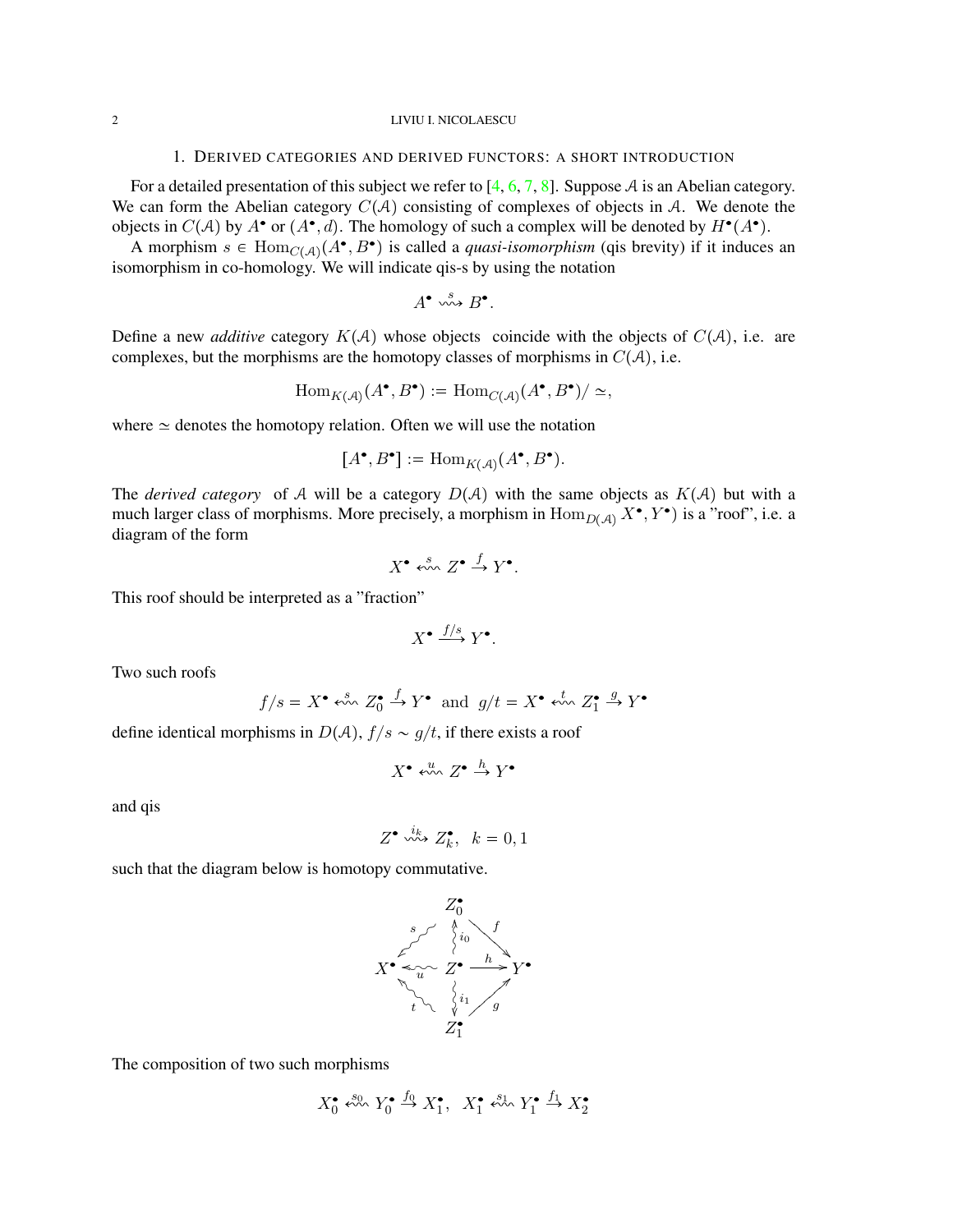is a roof  $X_1 \stackrel{s_0 \circ t}{\leftrightarrow} Z^{\bullet}$   $\stackrel{f_1 \circ g}{\rightarrow} X_2^{\bullet}$ , where  $Y_0^{\bullet}$   $\stackrel{t}{\leftrightarrow} Z^{\bullet}$   $\stackrel{g}{\rightarrow} Y_1^{\bullet}$  is a roof such that the diagram below is homotopy commutative.



One can verify that such operations are well defined.  $D(A)$  is an additive category. The group operation on  $\text{Hom}_{D(\mathcal{A})}(X^{\bullet}, Y^{\bullet})$  is defined as follows. Any two fractions

$$
f/s, g/t \in \text{Hom}_{D(\mathcal{A})}(X^{\bullet}, Y^{\bullet})
$$

have a "common denominator", i.e. there exists a qis  $Z^{\bullet} \stackrel{u}{\leadsto} X^{\bullet}$  and morphisms  $Z^{\bullet} \stackrel{f', g'}{\longrightarrow} Y^{\bullet}$  such that

$$
f/s \sim f'/u, \ \ g/t \sim g'u.
$$

We then set

$$
f/s + g/t = (f' + g')/u.
$$

Note that we have a tautological functor

$$
Q: K(\mathcal{A}) \to D(\mathcal{A}), \ X^{\bullet} \mapsto X^{\bullet}
$$

$$
f \in \mathrm{Hom}_{K(\mathcal{A})}(X^\bullet,Y^\bullet) \mapsto f/\mathbb{1}_X = X^\bullet \xleftarrow{\mathbb{1}_X} X^\bullet \xrightarrow{f} Y^\bullet \in \mathrm{Hom}_{D(\mathcal{A})}(X^\bullet,Y^\bullet).
$$

Q is called the *localization functor* and it has the following universality property. For any additive functor  $F: K(\mathcal{A}) \to \mathcal{B}$ , B additive category, such that  $F(\varphi)$  is an isomorphism for every qis  $X^{\bullet} \rightsquigarrow$  $Y^{\bullet}$ , there exists a unique functor  $Q_F: D(\mathcal{A}) \to B$  such that the diagram below is commutative



The category  $K(A)$  has several interesting subcategories  $K^*(A)$ ,  $* \in \{b, +, -\}$ , where b stands for bounded complexes,  $+$  for complexes bounded from below and  $-$  for complexes bounded from above. Using the same procedure as above we obtain derived categories

$$
Q^*: K^*(\mathcal{A}) \to D^*(\mathcal{A})
$$

satisfying similar universality properties. We deduce that there exist natural injective functors

$$
i^*: D^*(\mathcal{A}) \to D(\mathcal{A})
$$

so we can regard  $D^*(A)$  as subcategories of  $D(A)$ . In fact they are *full* subcategories of  $D(A)$  (see [\[6,](#page-71-2) Prop. 6.15]). This means that for every objects  $X^{\bullet}, Y^{\bullet}$  in  $D^*(\mathcal{A})$  we have

$$
\operatorname{Hom}_{D^*(\mathcal{A})}(X^{\bullet}, Y^{\bullet}) = \operatorname{Hom}_{D(\mathcal{A})}(X^{\bullet}, Y^{\bullet}).
$$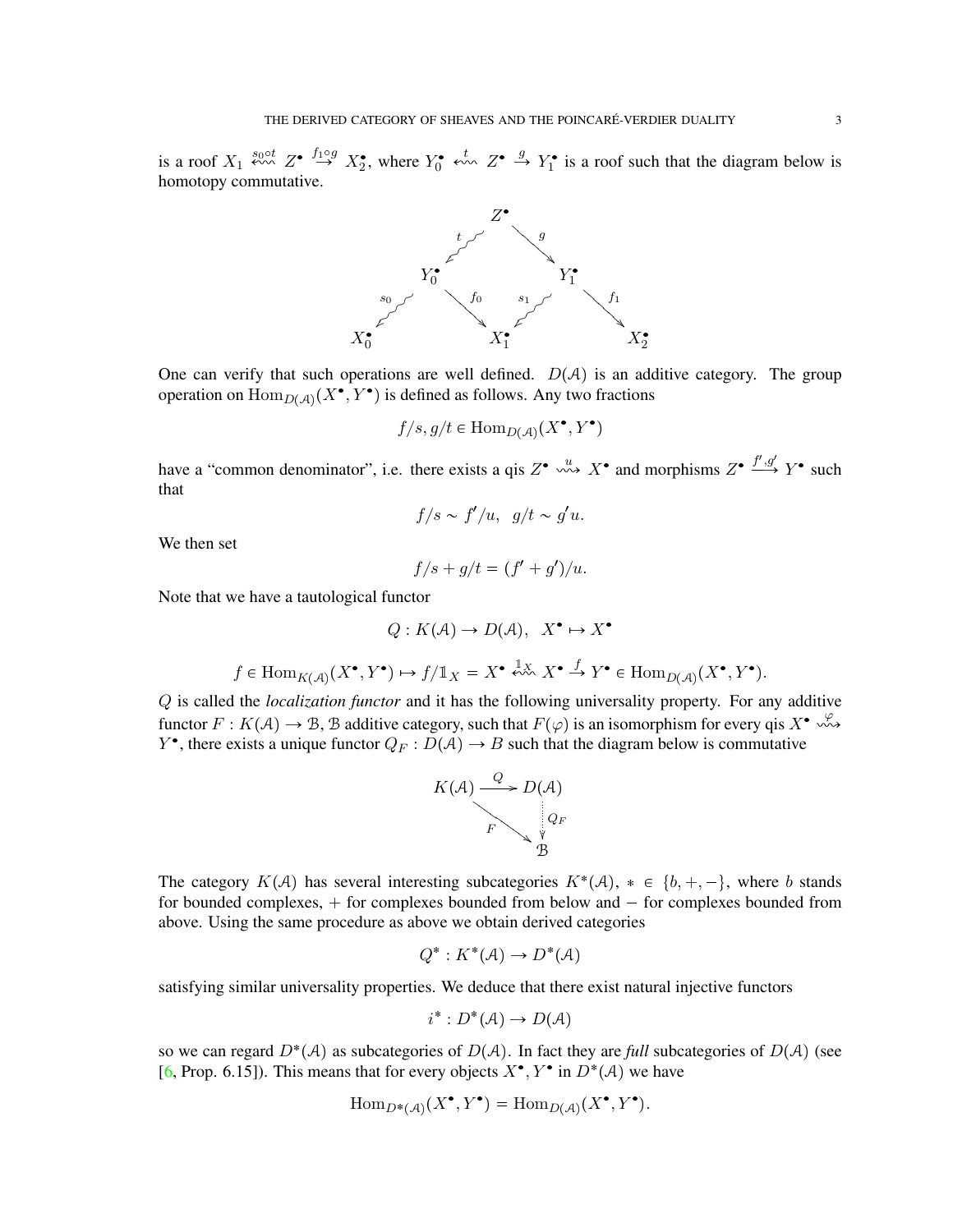#### 4 LIVIU I. NICOLAESCU

This is established using a useful trick called *truncation*. Given a complex  $(X^{\bullet}, d)$  and an integer n we define complexes  $\tau_{\leq n} X^{\bullet}$  and  $\tau_{\geq n}$  as follows.

$$
\tau_{\leqslant n}X^p\cong \left\{\begin{array}{ccc}X^p&\text{if}&pn\\ \ker d_n&\text{if}&p=n\end{array}\right.,\quad \tau_{\geqslant n}X^p\cong \left\{\begin{array}{ccc}X^p&\text{if}&p>n\\0&\text{if}&p
$$

.

Observe that we have natural morphisms of complexes

$$
\tau_{\leqslant n}X^{\bullet} \stackrel{\tau_{\leqslant n}}{\longrightarrow} X^{\bullet}, \quad X^{\bullet} \stackrel{\tau_{\geqslant n}}{\longrightarrow} \tau_{\geqslant n}X^{\bullet}.
$$

The first morphism is a qis in dimensions  $\leq n$  and the second one is a qis in dimension  $\geq n$ . In particular, if  $H^p(X^{\bullet}) = 0$  for  $p > n$  then  $\tau \leq n$  is a qis while if  $H^p(X^{\bullet}) = 0$  for  $p < n$  then  $\tau \geq n$  is a qis. If  $H^p(X^{\bullet}) = 0$  for all  $p \neq n$  then  $X^{\bullet}$  and  $\tau \geq n \tau \leq n X^{\bullet}$  are isomorphic in the derived category. The latter is a complex concentrated only in dimension  $n$ .

Recall that an object  $I \in \mathcal{A}$  is called *injective* if the functor

$$
\text{Hom}(\bullet, I): \mathcal{A}^{op} \to \mathbf{Ab}
$$

is exact. More precisely, this means that for any monomorphism  $A \stackrel{\varphi}{\hookrightarrow} B$  in A the morphism  $\text{Hom}_{\mathcal{A}}(B, I) \to \text{Hom}_{\mathcal{A}}(A, I)$  is surjective. Equivalently, this means that every morphism  $f \in$  $\text{Hom}_{\mathcal{A}}(A, I)$  can be extended to a morphism  $g \in \text{Hom}_{\mathcal{A}}(B, I)$ 



The injectives form a full additive category of A which we denote by  $\mathcal{I} = \mathcal{I}_{\mathcal{A}}$ . The Abelian category is said to have *enough injectives* if any object of A is a sub-object of an injective.

**Theorem 1.1.** If the Abelian category A has enough injectives then every object in  $C^+(\mathcal{A})$  has an injective resolution, *i.e. it is quasi-isomorphic to a complex of injectives.*  $\Box$ 

The resolution of a complex should be regarded as an abstract incarnation of the geometrical operation of triangulation of spaces. Alternatively, an injective resolution of a complex can be thought of as a sort of an approximation of that complex by a simpler object. The above result should be compared with the more elementary result: every continuous function can be uniformly approximated by step functions.

<span id="page-3-0"></span>**Theorem 1.2.** Suppose A enough injectives and  $I^{\bullet} \in C^+(1)$ . The every qis  $A^{\bullet} \stackrel{f}{\leadsto} B^{\bullet}$  between *objects in* C pAq *induces an isomorphism*

$$
\varphi^* : [B^\bullet, I^\bullet] \to [A^\bullet, I^\bullet].
$$

*This means that for every homotopy class of morphisms*  $f \in [A^{\bullet}, I^{\bullet}]$  *there* exists *a* unique *homotopy class of morphisms*  $g \in [B^{\bullet}, I^{\bullet}]$  such that the diagram below is homotopy commutative

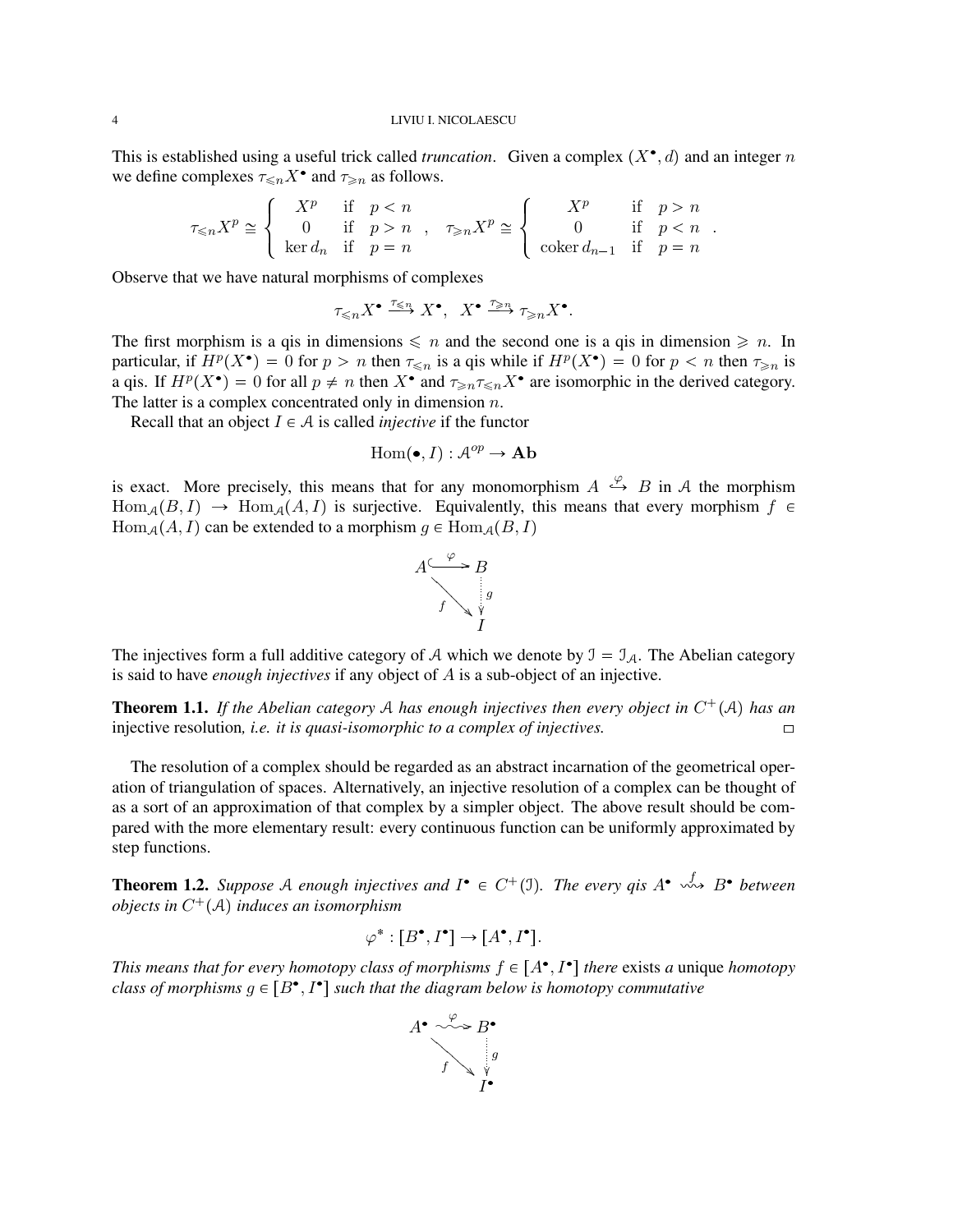For a proof we refer to [\[7,](#page-71-3) Thm. I.6.2]. Note that this theorem implies that the quasi-isomorphisms between bounded below complexes of injectives are necessarily homotopy equivalences. This theorem implies the following important result.

Theorem 1.3. *If the Abelian category has sufficiently many injectives then the composition*

$$
K^+(\mathfrak{I}) \to K^+(\mathcal{A}) \xrightarrow{Q} D^+(\mathcal{A})
$$

*is an equivalence of categories.*

<span id="page-4-1"></span>*Remark* 1.4*.* The above result can be generalized as follows. First we introduce the notion of *generating subcategory* to be a full additive subcategory J of A satisfying the following conditions

(i) Every object of A is a sub-object of an object in  $\lambda$ .

(ii) If  $0 \to A \to B \to C \to 0$  is a short exact sequence in A such that  $A, B \in \mathcal{J}$  then  $C \in \mathcal{J}$ 

We form a category  $D^*(\mathcal{J})$  whose objects are complexes  $J^{\bullet} \in K^+(\mathcal{J})$  and whose morphisms are roofs of the form

$$
J_1^{\bullet} \stackrel{s}{\leftrightsquigarrow} \text{object in } K^+(\mathcal{J}) \stackrel{f}{\rightarrow} J_2^{\bullet}.
$$

We get a functor

$$
Q_{\mathcal{J}}^{\mathcal{A}}: D^+(\mathcal{J}) \to D^+(\mathcal{A}).
$$

Then this functor is an equivalence of categories. For a proof we refer to [\[8,](#page-71-4) Prop. 1.6.10, 1.7.7].

 $\Box$ 

The additive category  $K(A)$  has an extra structure which is inherited by  $D(A)$ . Formally it is equipped with a structure of *triangulated category*. Note first that there exists an automorphism of categories

$$
T: K(\mathcal{A}) \to K(\mathcal{A}), \ \ A^{\bullet} \to A[1]^{\bullet} := A^{\bullet+1}, \ \ d_{A[1]} = -d_A.
$$

In  $K(A)$  we can speak of triangles, which are sequences of homotopy classes of morphisms

$$
(X, Y, Z; u, v, w) := X^{\bullet} \xrightarrow{u} Y^{\bullet} \xrightarrow{v} Z^{\bullet} \xrightarrow{w} X[1]^{\bullet} = \bigvee_{X \xrightarrow{w} X} X^{\bullet} \xrightarrow{v} Y
$$

The (clockwise) *rotation* of  $(X, Y, Z; u, v, w)$  is the triangle

$$
\mathcal{R}(X, Y, Z; u, v, w) = (Y, Z, X[1], v, w, -u[1]) = \begin{array}{c} X[1] \\ \searrow^w \\ Y \xrightarrow{v} Z \end{array}
$$

The morphisms of triangles are defined in an obvious way, through commutative diagrams.

To a morphism  $u \in Hom_{C(\mathcal{A})}(X^{\bullet}, Y^{\bullet})$  we can associate its *cone complex*  $C(u) \in C(\mathcal{A})$  defined  $bv<sup>1</sup>$  $bv<sup>1</sup>$  $bv<sup>1</sup>$ 

$$
(C(u)^{\bullet}, d_u) = (Y^{\bullet} \oplus X[1]^{\bullet}, d_u), d_{C(u)} \left[ \begin{array}{c} y_n \\ x_{n+1} \end{array} \right] = \left[ \begin{array}{cc} d_Y & -u \\ 0 & d_{X[1]} \end{array} \right] \cdot \left[ \begin{array}{c} y_n \\ x_{n+1} \end{array} \right].
$$

<span id="page-4-0"></span><sup>&</sup>lt;sup>1</sup>Warning: There are various sign conventions in the literature. Our convention agrees with the ones in [\[1,](#page-71-5)  $\S 2.6$ ] and [\[7\]](#page-71-3). In [\[4,](#page-71-1) [8\]](#page-71-4) the cone of u coincides with our  $C(-u)$ .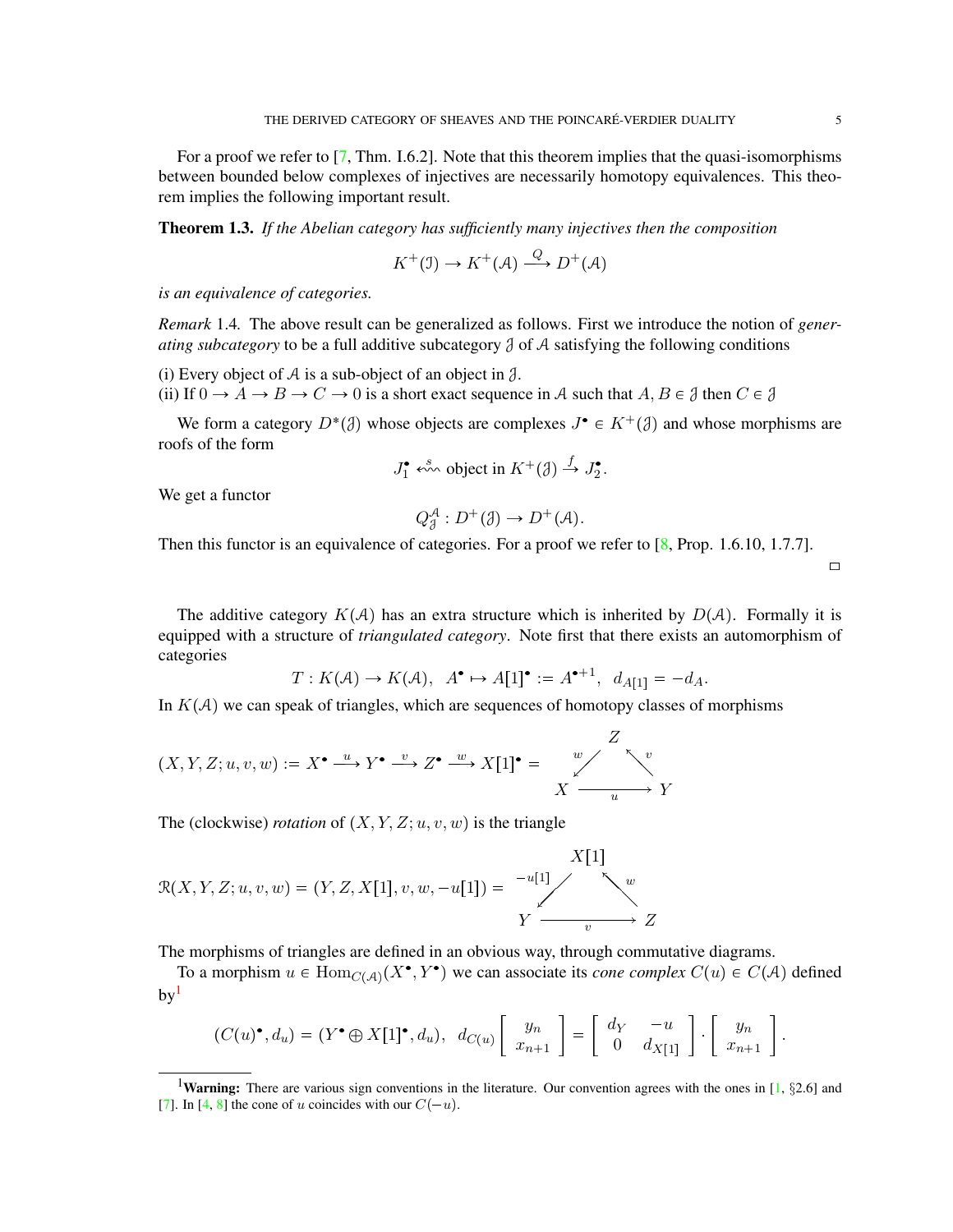### 6 LIVIU I. NICOLAESCU

(*Recall that*  $d_{X[1]} = -d_X$ .) If we denote by  $p(f)$  the projection  $Y^{\bullet} \oplus X[1]^{\bullet} \twoheadrightarrow X[1]^{\bullet}$  and by  $i(f)$ the inclusion  $Y^{\bullet} \hookrightarrow Y^{\bullet} \oplus X[1]^{\bullet}$  we obtain a triangle

$$
\Delta_u := \left( X, Y, C(u), X[1]; u, i(u), p(u), \right) := X^{\bullet} \xrightarrow{u} Y^{\bullet} \xrightarrow{i(f)} C(u)^{\bullet} \xrightarrow{p(u)} X[1]^{\bullet}.
$$

We will refer to this as the *triangle associated to a cone*. One can think of the cone complex as a sort of difference between  $X$  and  $Y$  along  $u$ .

$$
C(u) = \text{dist}_u(Y^\bullet, X^\bullet) = \text{dist}(Y^\bullet \xleftarrow{u} X^\bullet)
$$

Its cohomology is a measure of the difference between the cohomologies of  $X$  and  $Y$ . The short exact sequence of complexes

$$
0 \to Y^{\bullet} \xrightarrow{i(u)} C(u) \xrightarrow{p(u)} X[1]^{\bullet} \to 0
$$

implies the following identity between Euler characteristics

$$
\chi(H^{\bullet}(C(u))) = \chi(H^{\bullet}(Y)) - \chi(H^{\bullet}(X)).
$$

This justifies the interpretation of  $C(u)$  as distance between X and Y. A *distinguished triangle* will be a triangle in  $K(\mathcal{A})$  isomorphic to the triangle of a cone. We denote by  $\mathcal{T}_{K(\mathcal{A})}$  the collection of distinguished triangles.

The collection  $\mathfrak{T} = \mathfrak{T}_{K(\mathcal{A})}$  of distinguished triangles in  $K(\mathcal{A})$  satisfies a few fundamental properties. We list them below.

**TR1.** (a)(Normalization axiom) Every triangle isomorphic to a triangle in  $\mathcal T$  is a triangle in  $\mathcal T$ . (b) For any morphism  $X^{\bullet} \stackrel{u}{\rightarrow} Y^{\bullet}$  there exists a triangle  $(X, Y, Z; u, v, w) \in \mathcal{T}$ . (c)  $(X, X, 0; 1_X, 0, 0) \in \mathcal{T}$ .

TR2. (Rotation axiom)

$$
(X, Y, Z; u, v, w) \in \mathcal{T} \Longleftrightarrow R(X, Y, Z; u, v, w) = (Y, Z, T(X); v, w, -u[1]) \in \mathcal{T}.
$$

To prove this note that for every morphism  $u \in Hom_{C(A)}(X, Y)$  we have a homotopy commutative diagram

$$
Y \xrightarrow{i(u)} C(u) \xrightarrow{p(u)} X[1] \xrightarrow{-u[1]} Y[1],
$$
\n
$$
\downarrow^{1} \downarrow^{1} C(u) \downarrow^{1} \downarrow^{1} \downarrow^{1} \downarrow^{1} \downarrow^{1} \downarrow^{1} \downarrow^{1} \downarrow^{1} \downarrow^{1} \downarrow^{1} \downarrow^{1} \downarrow^{1} \downarrow^{1} \downarrow^{1} \downarrow^{1} \downarrow^{1} \downarrow^{1} \downarrow^{1} \downarrow^{1} \downarrow^{1} \downarrow^{1} \downarrow^{1} \downarrow^{1} \downarrow^{1} \downarrow^{1} \downarrow^{1} \downarrow^{1} \downarrow^{1} \downarrow^{1} \downarrow^{1} \downarrow^{1} \downarrow^{1} \downarrow^{1} \downarrow^{1} \downarrow^{1} \downarrow^{1} \downarrow^{1} \downarrow^{1} \downarrow^{1} \downarrow^{1} \downarrow^{1} \downarrow^{1} \downarrow^{1} \downarrow^{1} \downarrow^{1} \downarrow^{1} \downarrow^{1} \downarrow^{1} \downarrow^{1} \downarrow^{1} \downarrow^{1} \downarrow^{1} \downarrow^{1} \downarrow^{1} \downarrow^{1} \downarrow^{1} \downarrow^{1} \downarrow^{1} \downarrow^{1} \downarrow^{1} \downarrow^{1} \downarrow^{1} \downarrow^{1} \downarrow^{1} \downarrow^{1} \downarrow^{1} \downarrow^{1} \downarrow^{1} \downarrow^{1} \downarrow^{1} \downarrow^{1} \downarrow^{1} \downarrow^{1} \downarrow^{1} \downarrow^{1} \downarrow^{1} \downarrow^{1} \downarrow^{1} \downarrow^{1} \downarrow^{1} \downarrow^{1} \downarrow^{1} \downarrow^{1} \downarrow^{1} \downarrow^{1} \downarrow^{1} \downarrow^{1} \downarrow^{1} \downarrow^{1} \downarrow^{1} \downarrow^{1} \downarrow^{1} \downarrow^{1} \downarrow^{1} \downarrow^{1} \downarrow^{1} \downarrow^{1} \downarrow^{1} \downarrow^{1} \downarrow^{1} \downarrow^{1} \downarrow^{1} \downarrow^{1} \downarrow^{1} \downarrow^{1} \downarrow^{1} \downarrow^{1} \downarrow^{1} \downarrow^{1} \downarrow^{1} \downarrow^{1} \downarrow^{1} \downarrow^{1} \downarrow^{1} \downarrow^{1} \downarrow^{1} \downarrow^{1}
$$

where  $C(i(u)) = C(Y \stackrel{i(u)}{\hookrightarrow} C(u)) = C(u) \oplus Y[1] = Y \oplus X[1] \oplus Y[1],$  $\begin{bmatrix} d_Y & -u[1] & -\mathbb{1}_{Y[1]} \end{bmatrix}$ 

$$
d_{C(i(u))} = \left[ \begin{array}{ccc} a_Y & a_{1,Y} & a_{Y[1]} \\ 0 & d_{X[1]} & 0 \\ 0 & 0 & d_{Y[1]} \end{array} \right].
$$

and

$$
X[1] \ni x^{n+1} \stackrel{\phi}{\mapsto} \left[ \begin{array}{c} 0 \\ x^{n+1} \\ -u(x^{n+1}) \end{array} \right] \in C(i(u))
$$

is a homotopy equivalence. More precisely, if we denote by  $\psi$  the natural projection  $C(i(u)) \to X[1]$ then

$$
\psi \circ \phi = \mathbb{1}_{X[1]}.
$$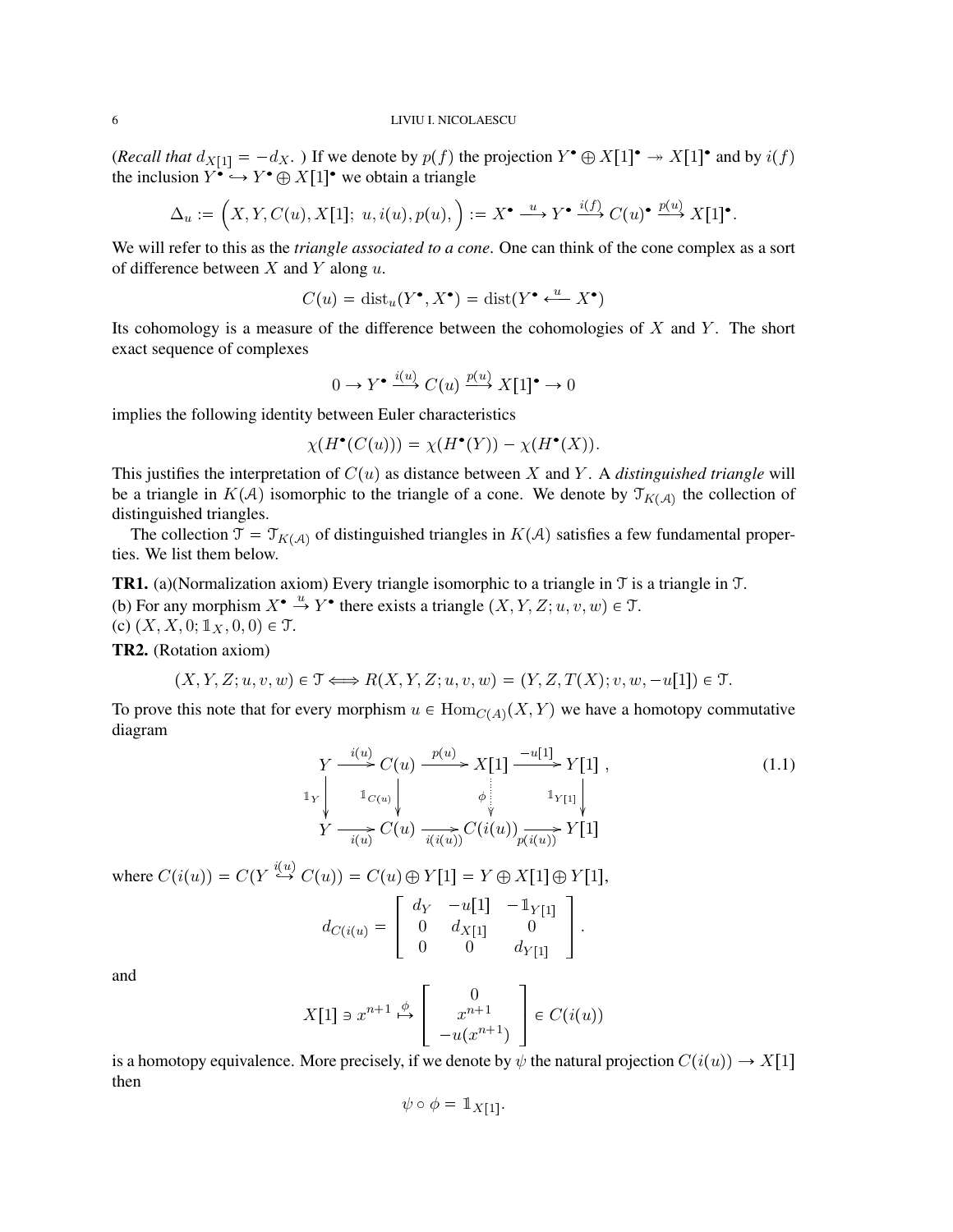Define

$$
s: Y^{n} \oplus X^{n+1} \oplus Y^{n+1} = C(i(u))^{n} \longrightarrow C(i(u))[-1]^{n} = Y^{n-1} \oplus X^{n} \oplus Y^{n}, \quad s = \begin{bmatrix} 0 & 0 & 0 \\ 0 & 0 & 0 \\ -\mathbb{1}_{Y^{n}} & 0 & 0 \end{bmatrix}.
$$

Observe that

$$
(\mathbb{1}_{C(i(u))^n} - \phi \psi) \begin{bmatrix} y^n \\ x^{n+1} \\ y^{n+1} \end{bmatrix} = \begin{bmatrix} y^n \\ 0 \\ u(x^{n+1}) + y^{n+1} \end{bmatrix} = \begin{bmatrix} \mathbb{1}_Y & 0 & 0 \\ 0 & 0 & 0 \\ 0 & u[1] & \mathbb{1}_{Y[1]} \end{bmatrix} \begin{bmatrix} y^n \\ x^{n+1} \\ y^{n+1} \end{bmatrix}.
$$

Note that

$$
\begin{bmatrix}\n\begin{bmatrix}\n\mathbb{1}_Y & 0 & 0 \\
0 & 0 & 0 \\
0 & u[1] & \mathbb{1}_Y[1]\n\end{bmatrix} =\n\begin{bmatrix}\nd_Y & -u[1] & -\mathbb{1}_Y[1] \\
0 & d_{X[1]} & 0 \\
0 & 0 & d_{Y[1]}\n\end{bmatrix}\n\begin{bmatrix}\n0 & 0 & 0 \\
0 & 0 & 0 \\
- \mathbb{1}_{Y^n} & 0 & 0\n\end{bmatrix} +\n\begin{bmatrix}\n0 & 0 & 0 \\
0 & 0 & 0 \\
- \mathbb{1}_{Y^n} & 0 & 0\n\end{bmatrix}\n\begin{bmatrix}\nd_Y & -u[1] & -\mathbb{1}_Y[1] \\
0 & d_{X[1]} & 0 \\
0 & 0 & d_{Y[1]}\n\end{bmatrix}.
$$

Hence

$$
\mathbb{1}_{C(i(u))^n}-\phi\psi=sd_{C(i(u))}+d_{C(i(u))}s.
$$

This homotopy commutative diagram implies that

$$
\mathcal{R}\Delta_u \cong \Delta_{i(u)}.
$$

**TR3.** (Completion axiom) For every  $(X, Y, Z; u, v, w)$ ,  $(X', Y', Z'; u', v', w') \in \mathcal{T}$  and every  $X \stackrel{f}{\rightarrow}$  $X'$ ,  $Y \stackrel{g}{\rightarrow} Y'$  so that we have a commutative diagram

$$
X \xrightarrow{u} Y
$$
  
f  

$$
X' \xrightarrow{u'} Y'
$$

we can find  $Z \stackrel{h}{\rightarrow} Z'$ , *not necessarily unique*, such that the diagram below is commutative

$$
X \xrightarrow{u} Y \xrightarrow{v} Z \xrightarrow{w} T(X)
$$
  

$$
f \downarrow g \qquad h \qquad \downarrow T(f)
$$
  

$$
X' \xrightarrow{u'} Y' \xrightarrow{v'} Z' \xrightarrow{w'} T(X')
$$

**TR4** (The octahedron axiom ) It states among other things that there exists a morphism  $w$  such that

$$
dist_{vu}(Z^{\bullet}, X^{\bullet}) = dist_w\Big(\text{dist}_v(Z^{\bullet}, Y^{\bullet}), \text{dist}_u(Y^{\bullet}, X^{\bullet})[1]\Big)
$$

$$
`` = "dist_v(Z^{\bullet}, Y^{\bullet}) + dist_u(Y^{\bullet}, X^{\bullet}).
$$

For more details see [\[4,](#page-71-1) [6\]](#page-71-2).

A triangle in  $D(A)$  is called *distinguished* if it is isomorphic (in  $D(A)$ ) to the image via the localization functor Q of a distinguished triangle in  $K(A)$ . The collection  $\mathcal{T}_{D(A)}$  of distinguished triangles in  $D(A)$  will continue to satisfy the axioms **TR1-TR4**.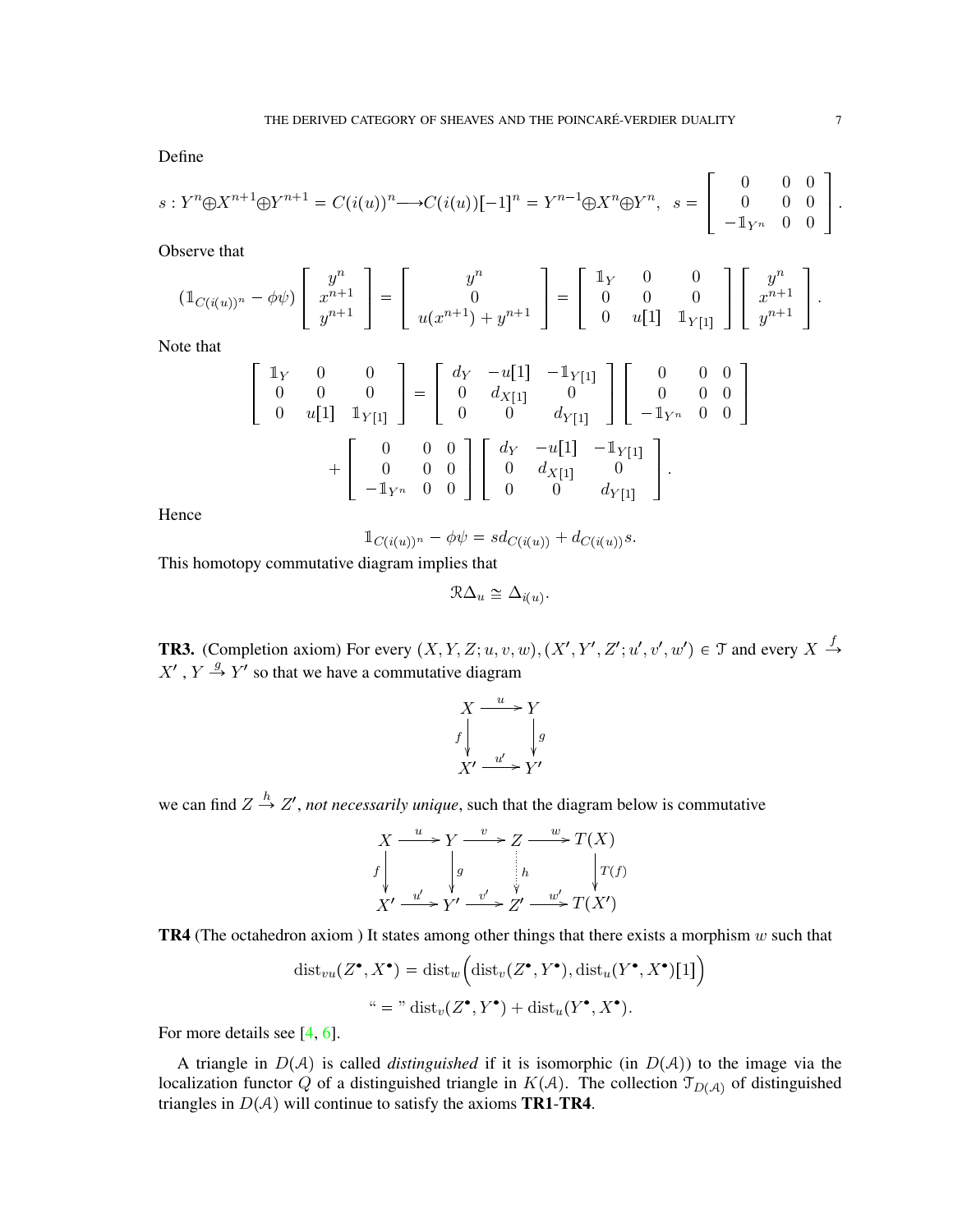**Example 1.5** (Fundamental example). To every short exact sequence of complexes in  $C^*(\mathcal{A})$ 

<span id="page-7-0"></span>
$$
0 \to A^{\bullet} \xrightarrow{f} B^{\bullet} \xrightarrow{g} C^{\bullet} \to 0 \tag{1.2}
$$

we can associate in a canonical way a distinguished triangle in  $D^*(A)$ 

$$
A^{\bullet} \xrightarrow{f} B^{\bullet} \xrightarrow{g} C^{\bullet} \xrightarrow{h} A[1]^{\bullet}
$$
 (1.3)

First form the *cylinder* of f which is the complex  $(Cyl(f), d) = (C(\mathbb{1}_A \oplus -f))$  so that where

$$
Cyl(f)^{\bullet} := A^{\bullet} \oplus B^{\bullet} \oplus A^{\bullet}[1], d \left[ \begin{array}{c} a^n \\ b^n \\ a^{n+1} \end{array} \right] = \left[ \begin{array}{cc} d_A & 0 & -\mathbb{1}_{A[1]} \\ 0 & d_B & f[1] \\ 0 & 0 & d_{A[1]} \end{array} \right] \left[ \begin{array}{c} a^n \\ b^n \\ a^{n+1} \end{array} \right]
$$

Denote by  $q_B$  the natural projection  $Cyl(f)^{\bullet} \to B^{\bullet}$ , and by  $j_B$  the natural inclusion  $B^{\bullet} \hookrightarrow Cyl(f)^{\bullet}$ . One can check that these are chain morphisms and satisfy

$$
q_B \circ j_B = \mathbb{1}_B, \ \ j_B \circ q_B \simeq \mathbb{1}_{Cyl(f)}.
$$

The morphism g induces a natural map  $\gamma : C(f) = B^{\bullet} \oplus A[1]^{\bullet} \to C^{\bullet}$  and we obtain a commutative diagram

$$
0 \longrightarrow A^{\bullet} \xrightarrow{f} B^{\bullet} \xrightarrow{i(f)} C(f) \longrightarrow 0
$$
  
\n
$$
1_{A} \qquad \qquad \downarrow j_{B} \qquad \qquad \downarrow 1_{C}
$$
  
\n
$$
0 \longrightarrow A^{\bullet} \xrightarrow{f} Cyl(f) \xrightarrow{\pi} C(f) \longrightarrow 0
$$
  
\n
$$
1_{A} \qquad \qquad q_{B} \qquad \qquad \gamma \qquad \qquad \downarrow
$$
  
\n
$$
0 \longrightarrow A^{\bullet} \xrightarrow{f} B^{\bullet} \xrightarrow{g} C^{\bullet} \longrightarrow 0
$$

where the last two rows are exact. The morphisms  $\mathbb{1}_A$  and  $q_B$  are homotopy equivalences and invoking the five lemma we deduce that  $\gamma$  is a qis as well. Define now  $h \in \text{Hom}_{D^*(A)}(C^{\bullet}, A[1]^{\bullet})$  as the roof

$$
C^{\bullet} \stackrel{\gamma}{\leftrightsquigarrow} C(f) \stackrel{p(f)}{\longrightarrow} A[1]^{\bullet}.
$$

The top row defines a distinguished triangle quasi-isomorphic to the bottom row

$$
(A^{\bullet}, B^{\bullet}, C^{\bullet}; f, g, h) \cong \Delta_f
$$

The morphism

 $h \in \text{Hom}_{D(\mathcal{A})}(C^{\bullet}, A[1]^{\bullet})$ 

is called the *characteristic class* of the short exact sequence [\(1.2\)](#page-7-0).

 $\Box$ 

We have the following result.

**Proposition 1.6.** A triangle  $(X, Y, Z, u, v, w)$  is distinguished if and only if it is isomorphic to a *triangle of the form*

$$
(A^{\bullet}, d_A) \xrightarrow{i} (A^{\bullet} \oplus B^{\bullet}, d) \xrightarrow{p} (B^{\bullet}, d_B) \xrightarrow{h} A[1]^{\bullet},
$$
 (1.4)

*where* h is defined by  $(h(b), d_Bb) = d(0, b)$ , i.e. h is the off-diagonal component of d with respect to *the direct sum decomposition*

$$
d = \left[ \begin{array}{cc} d_A & h \\ 0 & d_B \end{array} \right].
$$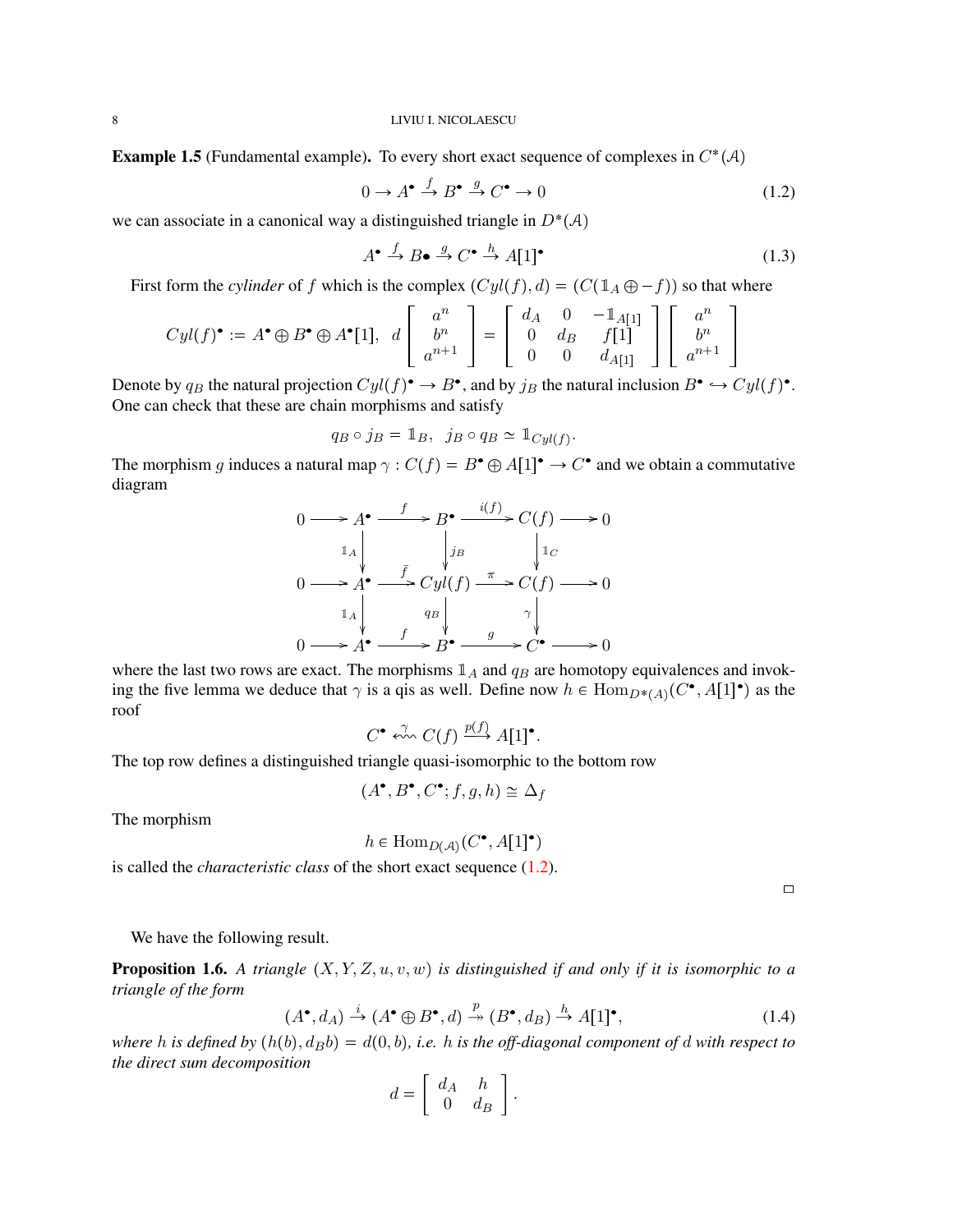The morphism  $h \in Hom_{K(\mathcal{A})}(B^{\bullet}, A[1]^{\bullet})$  is an invariant of the homotopy class of  $(A^{\bullet} \oplus B^{\bullet}, d)$ . The *morphism induced by* h *in cohomology coincides with the connecting morphism of the long exact sequence associated to the short exact sequence*

$$
0 \to (A^{\bullet}, d_A) \xrightarrow{i} (A^{\bullet} \oplus B^{\bullet}, d) \xrightarrow{p} (B^{\bullet}, d_B) \to 0.
$$

**Proof** The condition  $d^2 = 0$  implies that  $h \in \text{Hom}_{K(\mathcal{A})}(B^{\bullet}, A[1]^{\bullet})$ . Note that

$$
(A^{\bullet} \oplus B^{\bullet}, d) = C(-h)[-1].
$$

and thus we have a distinguished triangle

$$
A^{\bullet} \xrightarrow{i(h)} C(-h)[-1] \xrightarrow{p(h)} B^{\bullet} \xrightarrow{h} A^{\bullet}[1].
$$

A *cohomological functor* on  $D^*(A)$  is an additive functor  $F : D^*(A) \to \mathcal{B}$ , B Abelian category, such that for every distinguished triangle

$$
X^{\bullet} \xrightarrow{f} Y^{\bullet} \xrightarrow{g} Z^{\bullet} \xrightarrow{h} X[1]^{\bullet}
$$

we get an exact sequence in B

$$
F(X^{\bullet}) \xrightarrow{F(f)} F(Y^{\bullet}) \xrightarrow{F(g)} F(Z^{\bullet}).
$$

If we set  $F^n := F \circ T^n$  so that  $F^n(X^{\bullet}) := F(X[n]^{\bullet})$ . Using the axiom **TR2** we deduce that for every distinguished triangle  $(X, Y, Z, f, g, h)$  we obtain a long exact sequence in B

<span id="page-8-0"></span>
$$
\cdots \to F^{n}(X^{\bullet}) \stackrel{(-1)^{n} f[n]}{\longrightarrow} F^{n}(Y^{\bullet}) \stackrel{(-1)^{n} g[n]}{\longrightarrow} F^{n}(Z^{\bullet}) \stackrel{(-1)^{n} h[n]}{\longrightarrow} F^{n+1}(X^{\bullet}) \to \cdots
$$
 (1.5)

In particular, a homological functor associates to each short exact sequence in  $C^*(\mathcal{A})$ 

 $0 \to X^{\bullet} \to Y^{\bullet} \to Z^{\bullet} \to 0$ 

the long exact sequence [\(1.5\)](#page-8-0). A *homological* functor is an additive functor  $G: D^*(A)^{op} \to \mathcal{B}$  which associates to each distinguished triangle an short exact sequence as above.

*Remark* 1.7 (Food for thought)*.* Suppose the Abelian category is a subcategory of a category of modules. Then the the morphisms of  $C(A)$  are actual set-theoretic maps, while the morphisms of  $D(A)$  *are not*. Let's call them "virtual maps". A cohomological functor sends "virtual maps" to *genuine maps*! [\

**Example 1.8.** We have a tautological homological functor

$$
H: D^*(\mathcal{A}) \to \mathcal{A}
$$

which associates to each complex X<sup>•</sup> its 0-th cohomology  $H^0(X^{\bullet})$ . In this case  $H^n(X^{\bullet}) = H^0(X[n]^{\bullet})$ coincides with the *n*-th cohomology of the complex  $X^{\bullet}$ . . The contract of the contract of  $\Box$ 

**Example 1.9** (Yoneda's Description of Ext). For every object  $R^{\bullet} \in D(A)$  the functors

$$
\operatorname{Hom}_{D^*(A)}(R^\bullet,-)\quad\text{and}\quad \operatorname{Hom}_{D^*(A)}(-,R^\bullet)
$$

are (co)homological functors. We prove this for the functor  $\text{Hom}_{D^*(\mathcal{A})}(-, R^{\bullet})$ . Suppose we are given a distinguished triangle

$$
X^{\bullet} \xrightarrow{f} Y^{\bullet} \xrightarrow{g} Z^{\bullet} \xrightarrow{h} X[1]^{\bullet}
$$

 $\Box$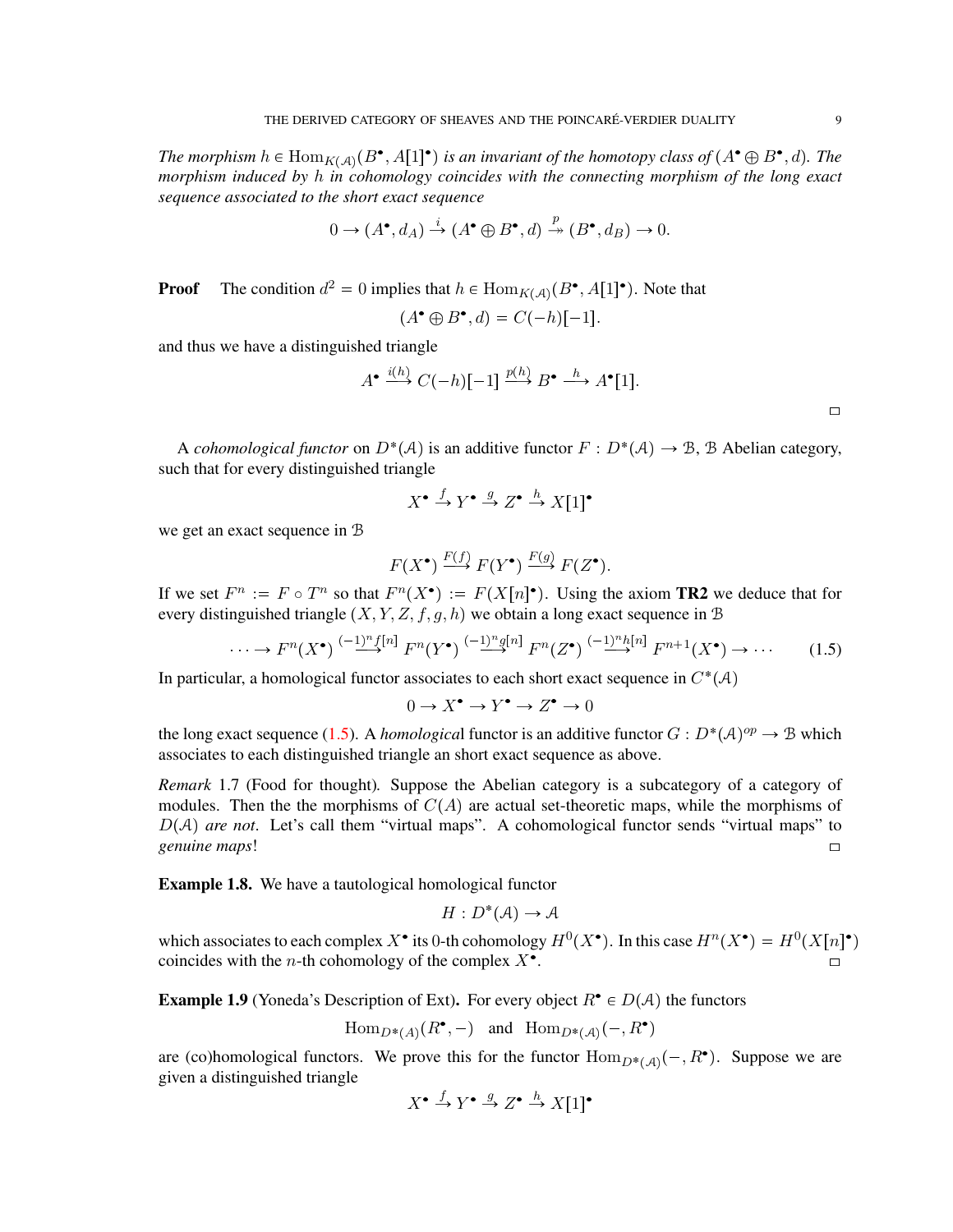We need to show that the sequence

$$
\text{Hom}_{D^*(\mathcal{A})}(Z^\bullet, R^\bullet) \xrightarrow{g^*} \text{Hom}_{D^*(\mathcal{A})}(Y^\bullet, R^\bullet) \xrightarrow{f^*} \text{Hom}_{D^*(\mathcal{A})}(X^\bullet, R^\bullet)
$$

is exact, i.e.  $f^*g^* = 0$  and ker  $f^* \subset \text{Im } g^*$ . To prove the first part we will show that  $gf = 0 \in$  $D^*(\mathcal{A})$ . From the normalization axiom we get a distinguished triangle  $(X, X, 0; \mathbb{1}_X, 0, 0)$ . From the completion axiom we can find  $0 \stackrel{\phi}{\rightarrow} X$  to complete a commutative diagram

$$
X \xrightarrow{1_X} X \xrightarrow{0} 0 \longrightarrow T(X)
$$
  

$$
\downarrow x \qquad \qquad f \qquad \downarrow \qquad \qquad \downarrow \qquad \qquad \downarrow
$$
  

$$
X \xrightarrow{f} Y \xrightarrow{g} Z \longrightarrow T(X)
$$

so that  $g \circ f = \phi \circ 0 = 0$ . Suppose  $\varphi \in \text{Hom}_{D^*(\mathcal{A})}(Y^{\bullet}, R^{\bullet})$  is in ker  $f^*$ , i.e. we have a commutative diagram



We have to show that there exists  $\psi : Z^{\bullet} \to R^{\bullet}$  such that the diagram below is commutative

$$
Y^{\bullet} \xrightarrow{\longrightarrow} Z^{\bullet} \cdot \downarrow
$$
  
\n
$$
\varphi \xrightarrow{\qquad \psi \qquad R^{\bullet}}
$$

The existence of such  $\psi$  is postulated by the completion axiom since  $\psi$  completes the commutative diagram

$$
X^{\bullet} \xrightarrow{f} Y^{\bullet} \xrightarrow{g} Z^{\bullet} \xrightarrow{h} X[1]^{\bullet}.
$$
  
\n
$$
0 \qquad \qquad \downarrow \varphi \qquad \qquad \downarrow \varphi \qquad \qquad \downarrow 0
$$
  
\n
$$
0 \qquad \qquad 0 \qquad R^{\bullet} \xrightarrow{1} R^{\bullet} \xrightarrow{R^{\bullet}} 0
$$

Given a short exact sequence of complexes

$$
0\to X^\bullet\to Y^\bullet\to Z^\bullet\to 0
$$

we obtain a long exact sequence

$$
\cdots \to \text{Hom}_{D^*(A)}(Z^\bullet, R^\bullet) \to \text{Hom}_{D^*(A)}(Y^\bullet, R^\bullet) \to
$$

$$
\to \text{Hom}_{D^*(A)}(X^{\bullet}, R^{\bullet}) \to \text{Hom}_{D^*(A)}(Z^{\bullet}, R[1]^{\bullet}) \to \cdots.
$$

For any two complexes  $A^{\bullet}, B^{\bullet} \in C^*(\mathcal{A})$  we define the *hyper-Ext* 

$$
\mathbb{E}\mathbb{E}\mathbb{E}^n(A^\bullet, B^\bullet) := \text{Hom}_{D^\bullet(A)}(A^\bullet, B[n]^\bullet) = \text{Hom}_{D^\bullet(A)}(A[k]^\bullet, B[k+n]^\bullet). \tag{1.6}
$$

If  $A^{\bullet}, B^{\bullet} \in K^+(\mathcal{A})$  are complexes of injective objects then

$$
\mathbb{E}\mathbb{X}\mathbb{t}^n(A^\bullet, B^\bullet) = [A^\bullet, B[n]^\bullet].
$$

We have a natural fully faithful functor

$$
[-]: \mathcal{A} \to C^*(\mathcal{A})
$$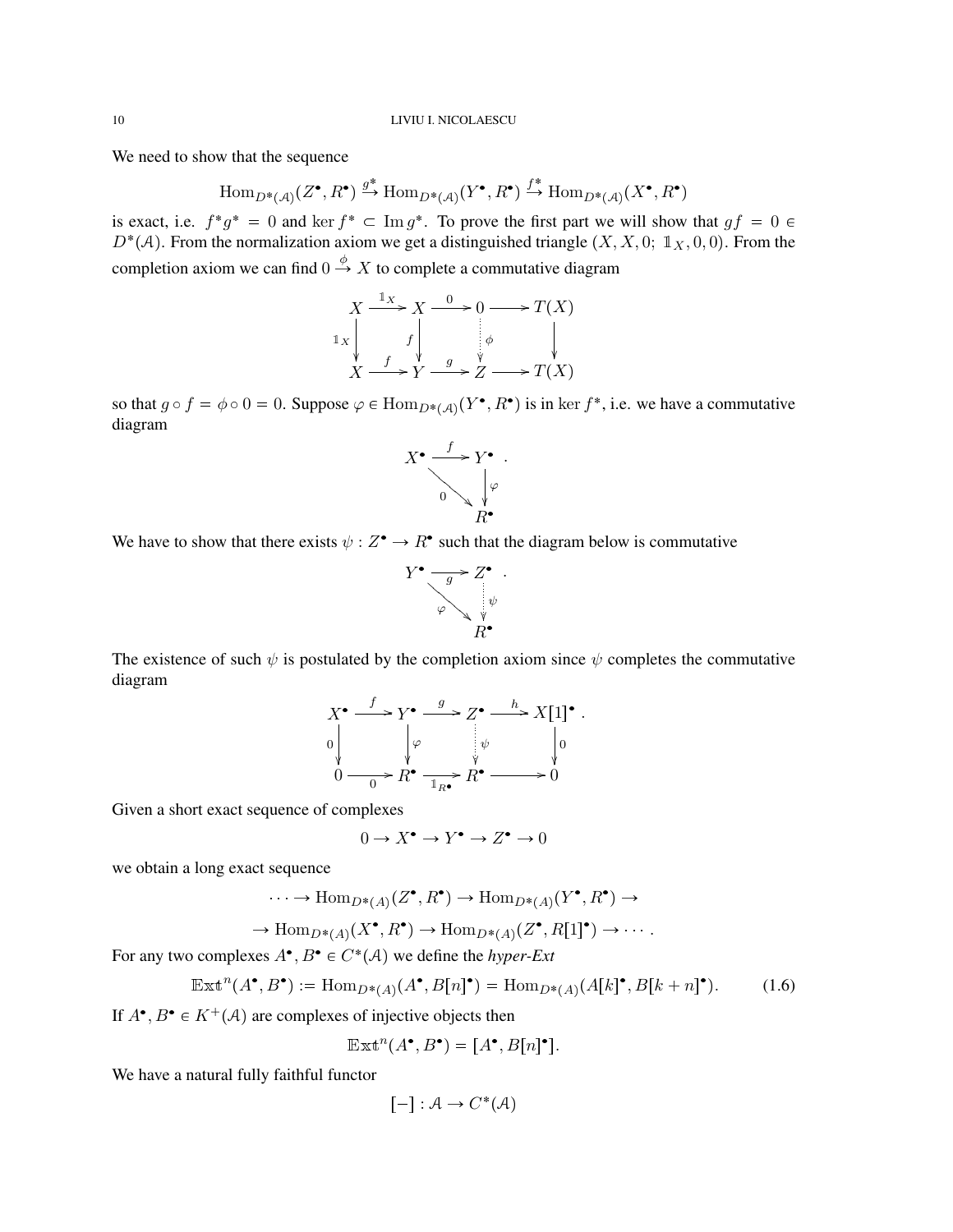which associates to each object A the complex  $[A]$  the complex  $[A]$ <sup>\*</sup> with  $[A]$ <sup>0</sup> = A and  $[A]$ <sup>n</sup> = 0 if  $n \neq 0$ . Then

$$
Extn(A, B) = Extn([A], [B]),
$$

where in the left-hand-side we have the classical Ext-functors associated to a pair of objects in an Abelian category.

An additive functor  $F : A \rightarrow B$  between Abelian categories is called *left exact* if for any short exact sequence

$$
0 \to A \to B \to C
$$

the sequence

$$
0 \to F(A) \to F(B) \to F(C)
$$

is exact. F induces a functor  $K^*(F) : K^*(\mathcal{A}) \to K^*(\mathcal{B})$ .

**Definition 1.10.** A *derived functor* for F is a pair  $(RF, \rho_F)$  with the following properties.

(a) RF is an *exact* functor  $D^*(A) \to D(B)^*$ , i.e. an additive functor which maps distinguished triangles to distinguished triangles.

(b)  $\rho_F$  is an morphism of functors  $Q_B \circ K^*(F) \to RF \circ Q_A$ 



(c) For any exact functor  $G: D^*(A) \to D(\mathcal{B})^*$  and morphism of functors

$$
\rho: \left( K^*(\mathcal{A}) \stackrel{Q_{\mathcal{B}} \circ K^*(F)}{\longrightarrow} D(\mathcal{B}) \right) \to \left( K^*(\mathcal{A}) \stackrel{G \circ Q_{\mathcal{A}}}{\longrightarrow} D(\mathcal{B}) \right)
$$

there exists a unique morphism

$$
c:\Big(D^{\boldsymbol *}(\mathcal{A})\xrightarrow{RF} D(\mathcal{B})\Big)\to \Big(D^{\boldsymbol *}(\mathcal{A})\xrightarrow{G} D(\mathcal{B})\Big)
$$

such that

$$
\rho = (c \circ Q_A) \circ \rho_F.
$$

This definition is a mouthful. We will trade a little bit of rigor in favor of intuition. First of all we will drop the localization functors Q from notation because the category  $K^*(\mathcal{A})$  (resp.  $K^*(\mathcal{B})$ ) has the same objects as  $D^*(A)$  (resp.  $D^*(B)$ ). These categories differ only through their morphisms. The functor RF assigns to each complex  $X^{\bullet}$  in  $C^*(\mathcal{A})$  a complex  $RF(X^{\bullet})$  in  $C(\mathcal{B})$  and to *every roof*

$$
\varphi: X^{\bullet} \stackrel{s}{\leftarrow} \text{something} \stackrel{f}{\rightarrow} Y^{\bullet} \in \text{Hom}_{D^*(\mathcal{A})}(X^{\bullet}, Y^{\bullet})
$$

a roof  $RF(\varphi): RF(X^{\bullet}) \to RF(Y^{\bullet})$  in  $\mathcal{D}(B)$ . These assignments behave nicely with respect to the morphisms in  $D^*(A)$  which come from genuine morphisms of complexes. More precisely there exist roofs

$$
\rho_F(X^{\bullet}): F(X^{\bullet}) \to RF(X^{\bullet})
$$

 $\Box$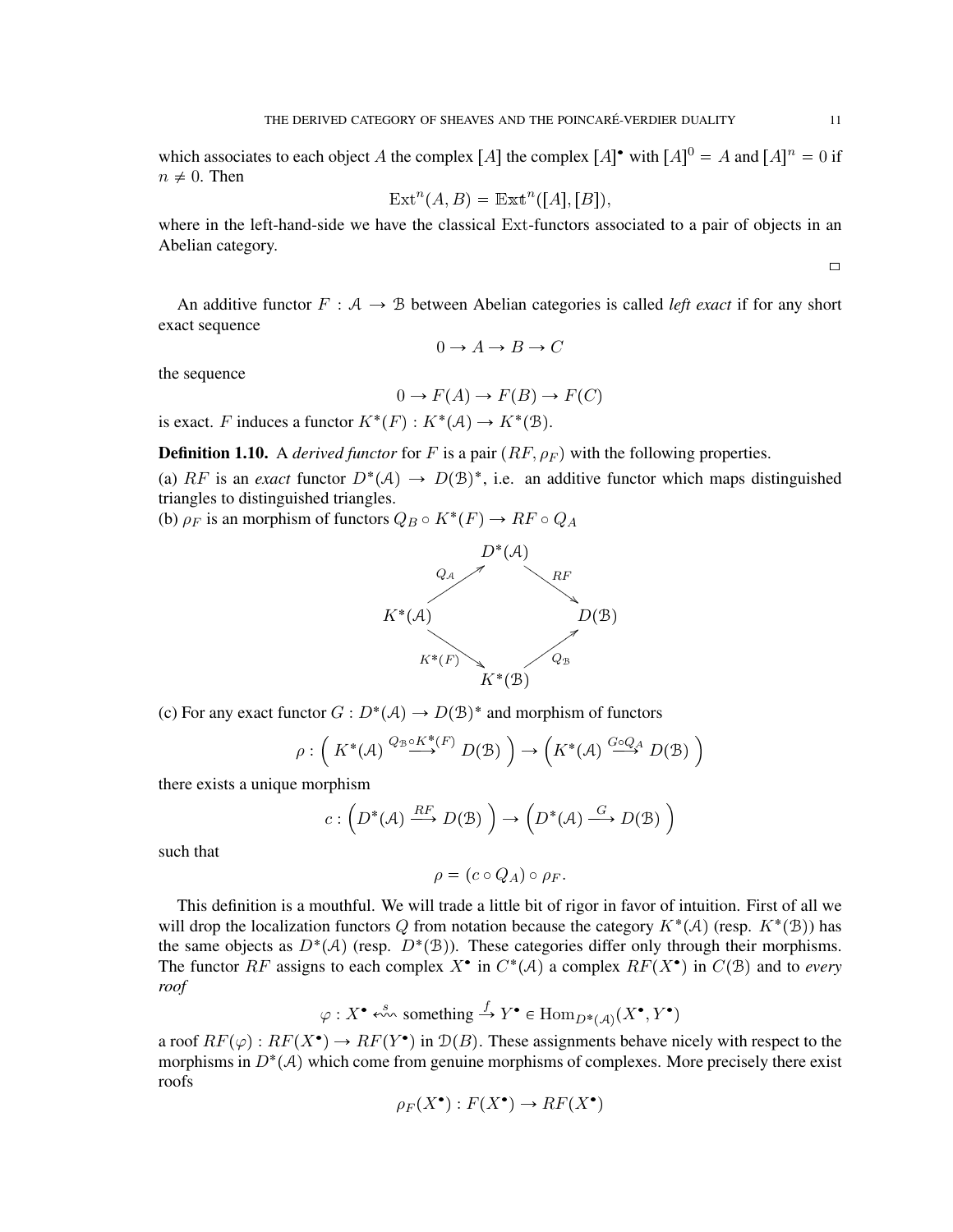### 12 LIVIU I. NICOLAESCU

(call them *quasi-resolutions*) such that for every complexes in  $X^{\bullet}$ ,  $Y^{\bullet}$  in A and every genuine morphism of complexes we have a commutative diagram in  $D(B)$ 

$$
RF(X^{\bullet}) \xrightarrow{RF(\varphi)} RF(Y^{\bullet})
$$
  
\n
$$
\rho_F(X^{\bullet}) \qquad \qquad \uparrow \rho_F(Y^{\bullet})
$$
  
\n
$$
F(X^{\bullet}) \xrightarrow{F(\varphi)} F(Y^{\bullet})
$$

We can say that  $\rho_F$  defines a a *coherent system of quasi-resolutions*.

The universality property states that given a similar exact functor  $D^*(A) \stackrel{G}{\longrightarrow} D^*(\mathcal{B})$  equipped as well with a "coherent system of quasi-resolutions"  $\rho(X^{\bullet}) : F(X^{\bullet}) \to G(X^{\bullet})$  there exists a unique systems of "*compatibilities*"

$$
D^*(\mathcal{A}) \ni X^{\bullet} \mapsto c_{X^{\bullet}} \in \text{Hom}_{D(\mathcal{B})}\big(\, RF(X^{\bullet}), G(X^{\bullet})\,\big),
$$

such that for any complexes  $X^{\bullet}, Y^{\bullet}$  and any roof  $\varphi$  between them we have the following commutative diagrams.

$$
G(X^{\bullet})
$$
\n
$$
F(X^{\bullet})
$$
\n
$$
F(X^{\bullet})
$$
\n
$$
F(X^{\bullet})
$$
\n
$$
F(X^{\bullet})
$$
\n
$$
F(X^{\bullet})
$$
\n
$$
F(X^{\bullet})
$$
\n
$$
F(X^{\bullet})
$$
\n
$$
F(X^{\bullet})
$$
\n
$$
F(X^{\bullet})
$$
\n
$$
F(X^{\bullet})
$$
\n
$$
F(X^{\bullet})
$$
\n
$$
F(X^{\bullet})
$$
\n
$$
F(Y^{\bullet})
$$

The derived functor, when it exists, is unique up to isomorphism. We see that to establish the existence of the derived functor we need to have a procedure of constructing resolutions of complexes. We indicate below one such situation.

**Definition 1.11.** The left exact functor  $F : A \rightarrow B$  is said to admit enough F-injective objects if there exists a generating subcategory  $\beta$  of A such that the restriction of F to  $\beta$  is exact, i.e. if

$$
0 \to A \to B \to C \to 0
$$

is a short exact sequence in  $\beta$  then

$$
0 \to F(A) \to F(B) \to F(C) \to 0
$$

is a short exact sequence in B. The subcategory J is also called a *class of objects adapted to* F.

*Remark* 1.12. Observe that given a left exact functor  $F : A \rightarrow B$  and a short exact sequence of injective objects in A

$$
0 \to I' \to I \to I'' \to 0
$$

the resulting sequence

$$
0 \to F(I') \to F(I) \to F(I'') \to 0
$$

is also short exact. In particular, if  $A$  has enough injectives it also has enough  $F$ -injective objects.

 $\Box$ 

## Proposition 1.13. *If* F *admits enough* F*-injective objects then there exists a derived functor*

$$
R^+F: D^+(\mathcal{A}) \to D(\mathcal{B}).
$$

It is constructed as follows.

Step 1: *Localize along a class of adapted objects*. Fix a class J of objects adapted to F. Form the derived category  $D^{+}(\mathcal{J})$  described in Remark [1.4.](#page-4-1)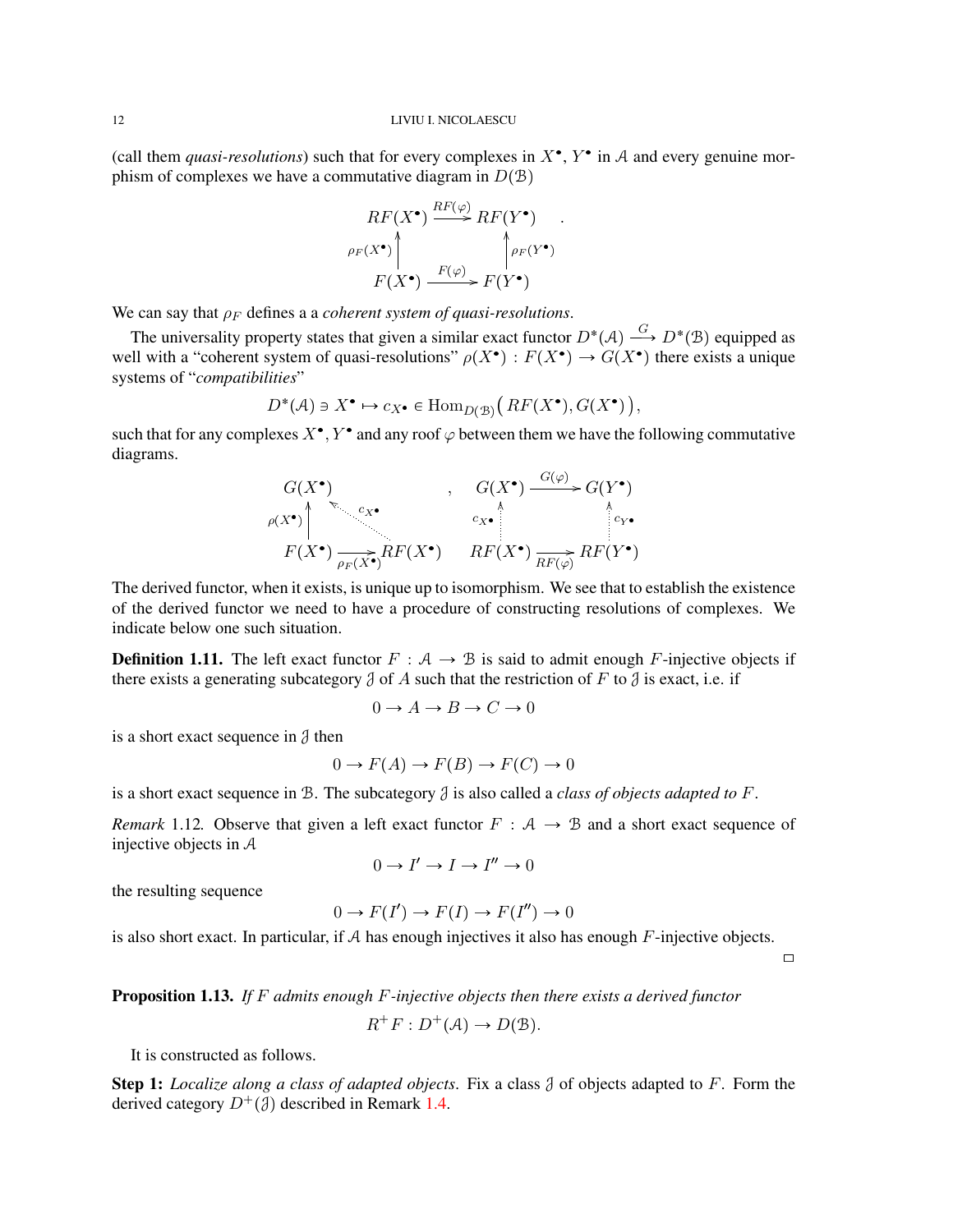Step 2: *The construction of the derived functor.* Fix an equivalence

$$
U: D^+(\mathcal{A}) \to D^+(\mathcal{J}).
$$

We have a functor

$$
K^+(\mathcal{J}) \stackrel{K^+F}{\longrightarrow} K^+(\mathcal{B}) \to D^+(\mathcal{B}).
$$

By definition F maps acyclic complexes in  $\beta$  to acyclic complexes in  $\beta$  and in particular it maps qis's to isomorphisms in  $D^+(\mathcal{B})$ . We deduce the existence of a functor

$$
D^+(\mathcal{J}) \to D^+(\mathcal{B})
$$

Composing this functor with the equivalence  $U$  we obtain a functor

$$
RF^+ : D^+(\mathcal{A}) \to D^+(\mathcal{B}).
$$

 $\Box$ 

 $\Box$ 

**Definition 1.14.** Suppose the left exact functor  $F : A \rightarrow B$  admits enough F-injective objects.

(a) For every complex  $X^{\bullet}$  in A we define the F-hypercohomology of  $X^{\bullet}$  to be the cohomology of  $RF^*(X^{\bullet})$  (this complex in B is unique up to a an isomorphism in  $D(\mathcal{B})$ ). We denote this hypercohomology by

$$
\mathbb{R}^n F(X^{\bullet}) := H^n(RF(X^{\bullet})).
$$

(b) Every object  $X \in \mathcal{A}$  can be identified with a complex  $[X]$  concentrated in dimension zero. In this case we set

$$
R^n F(X) := \mathbb{R}^n F([X])
$$

(c) An object  $A \in \mathcal{A}$  is called F-acyclic if  $R^n F(A) \cong 0$ ,  $\forall n > 0$ .

Observe that if  $F$  admits enough injective  $F$ -injective objects, then the class of  $F$ -acyclic objects is adapted to  $F$ . In particular, this implies that the subcategory of  $F$ -acyclic objects is a generating subcategory and thus to compute  $RF(X^{\bullet})$  for a complex  $X^{\bullet} \in C^+(\mathcal{A})$  it suffices to find a resolution of  $X^{\bullet}$  by *F*-acyclic objects.

The following result follows immediately from the above discussion.

<span id="page-12-0"></span>**Proposition 1.15.** *Suppose*  $A_1$ ,  $A_2$ ,  $A_3$  *are Abelian categories and* 

$$
F: \mathcal{A}_1 \to \mathcal{A}_2, F_2: \mathcal{A}_2 \to \mathcal{A}_3
$$

*are two left exact functors. Assume*  $\mathcal{J}_1$  *is a class of*  $F_1$ -*acyclic and*  $\mathcal{J}_2$  *is a class of*  $F_2$ -*acyclic objects such that*

$$
F_1(\mathcal{J}_1)\subset \mathcal{J}_2.
$$

*Then*  $\mathfrak{J}_1$  *is a class of*  $F_2 \circ F_1$ *-acyclic objects and we have an isomorphism* 

$$
R^+(F_2 \circ F_1) \cong R^+F_2 \circ R^+F_1.
$$

Example 1.16 (The hypercohomology spectral sequences). Let us describe a basic procedure for computing the hypercohomology groups.

Suppose  $F : A \rightarrow B$  is a left exact functor, and that A has enough injective. Denote by J full additive subcategory of A consisting of injective objects. Given a complex  $X^{\bullet} \in C^+(\mathcal{A})$  we can find a quasi-isomorphism

$$
X^{\bullet} \overset{\phi}{\leadsto} I^{\bullet}
$$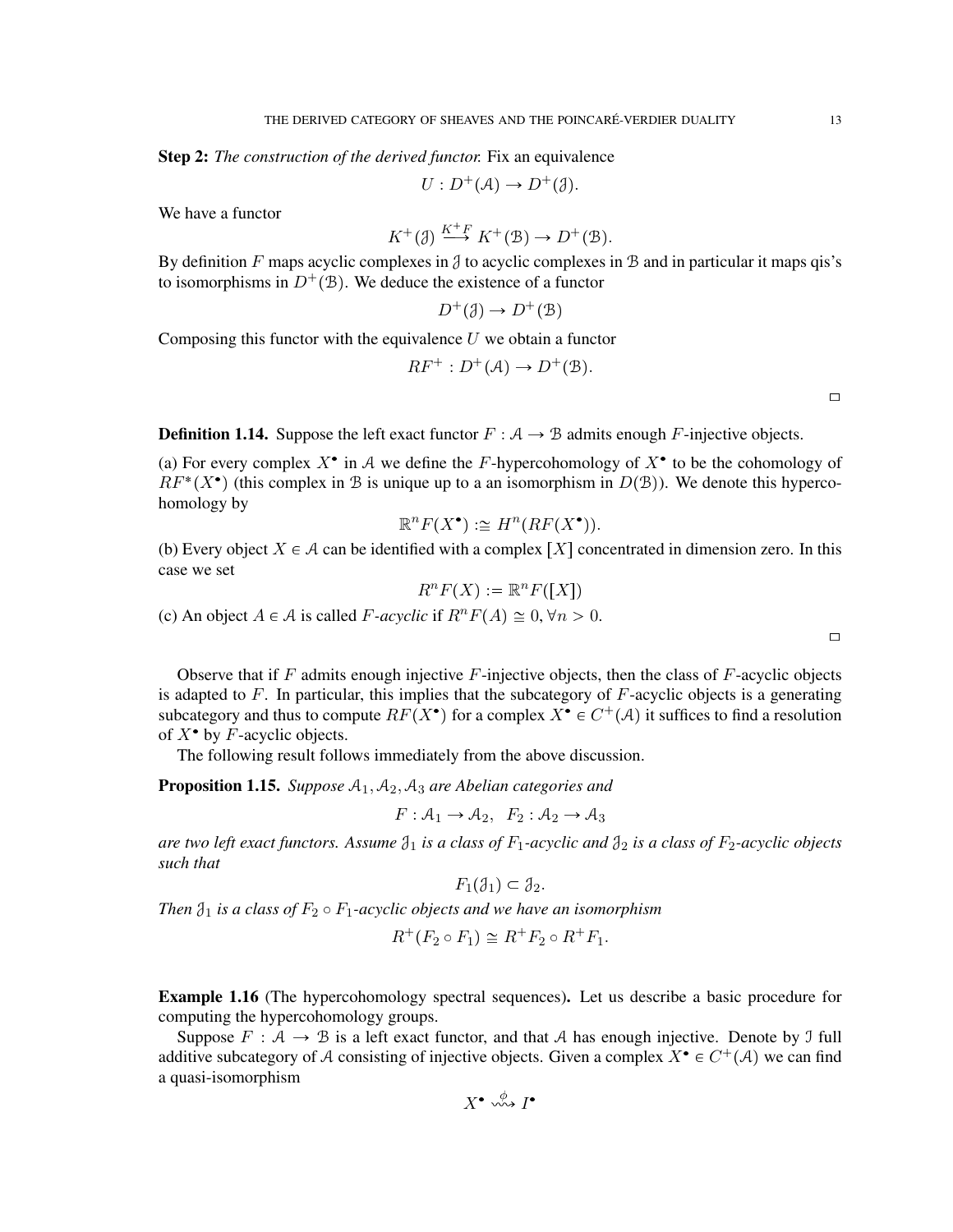and then the hypercohomology groups of  $X^{\bullet}$  are isomorphic to  $H^{n}(F(I^{\bullet}))$ . To compute them we can use the *hypercohomology spectral sequence*. Suppose first  $X^n = 0$  for  $n < 0$ . First we choose a *Cartan-Eilenberg resolution*. This is a double complex  $(I^{\bullet,\bullet}, d_I, d_{II})$  together with a morphism

$$
\rho: (X^{\bullet}, d_X) \to (I^{\bullet, 0}, d_I)
$$

satisfying the following conditions.

(i) The objects  $I^{\bullet,\bullet}$  are injective.

(ii) For every  $p \ge 0$  the *p*-th column complex

$$
0 \to X^p \xrightarrow{\rho^n} I^{p,0} \xrightarrow{d_{II}} I^{p,1} \xrightarrow{d_{II}} I^{p,2} \xrightarrow{d_{II}} \cdots
$$

is acyclic.

(iii) For every  $q \ge 0$  we have a q-th row complex

$$
I^{0,q} \xrightarrow{d_I} I^{1,q} \xrightarrow{d_I} I^{2,q} \xrightarrow{d_I} \cdots
$$

whose co-cycles  $Z_I^{\bullet,q}$  $I_I^{\bullet,q}$ , co-boundaries  $B_I^{\bullet,q}$  $H_I^{\bullet,q}$ , and cohomologies  $H_I^{\bullet,q}$  $I<sup>q</sup>$  are injective objects. (iv) For every  $p \ge 0$  the complexes  $(Z_l^{p,\bullet})$  $\binom{p,\bullet}{I},d_{II}\right)$   $(B_I^{\bullet,q})$  $I_I^{\bullet,q}, d_{II}$  and  $(H_I^{p,\bullet})$  $I_I^{p,\bullet}, d_{II}$  are resolutions of the objects  $Z^p(X^{\bullet}, d_X)$ ,  $B^p(X^{\bullet}, d_X)$  and  $\hat{H^p}(X^{\bullet}, d_X)$ .

Form the *total complex*

$$
\mathbf{Tot}^m(I^{\bullet,\bullet}) = \bigoplus_{j+k=m} I^{j,k}, \quad D = d_I + d_{II} : \Sigma(I)^{\bullet} \to \Sigma(I)^{\bullet+1}
$$

The objects  $\text{Tot}^{\bullet}(I)$  are injective, and the map  $\rho : X^{\bullet} \to \text{Tot}^{\bullet}(I)$  is a quasi-isomorphism. Thus the cohomology of  $F(\text{Tot}^{\bullet}(I))$  is isomorphic to the F-hypercohomology of  $X^{\bullet}$ . There are two spectral sequences converging to this cohomology. The first spectral sequence

$$
{}^{\prime}E_1^{p,q}=H^q_{II}(F(I^{p,\bullet}))
$$

Using condition (ii) of the Cartan-Eilenberg resolution we deduce

$$
H^q_{II}(F(I^{p,\bullet}))=R^qF(X^p).
$$

We conclude

$$
E_2^{p,q} = H^p(R^q F(X^{\bullet})).
$$

As for the second spectral sequence we have

$$
^{\prime\prime}E^{p,q}_1=H^p_I(F(I^{\bullet,q})).
$$

Using the condition (iv) in the definition of a Cartan-Eilenberg complex we deduce

$$
^{\prime \prime }E_{2}^{p,q}=R^{q}F(H^{p}(X)).
$$

This spectral sequence is called the *hypercohomology spectral sequence*.

Suppose we are in the context of Proposition  $1.15$ , where we had two left exact functors

$$
\mathcal{A} \xrightarrow{F} \mathcal{B} \xrightarrow{G} \mathcal{C}.
$$

such that

$$
R(G \circ F) \cong RG \circ RF.
$$

Arguing in a similar fashion we deduce that for every object  $X \in A$  we obtain a spectral sequence  $E_r^{\bullet,\bullet}$  which converges to  $\mathbb{R}^\bullet(G \circ F)(X)$ , whose  $E_2$ -term is

$$
E_2^{p,q} = R^p G(R^q F(X)).
$$

 $\Box$ 

.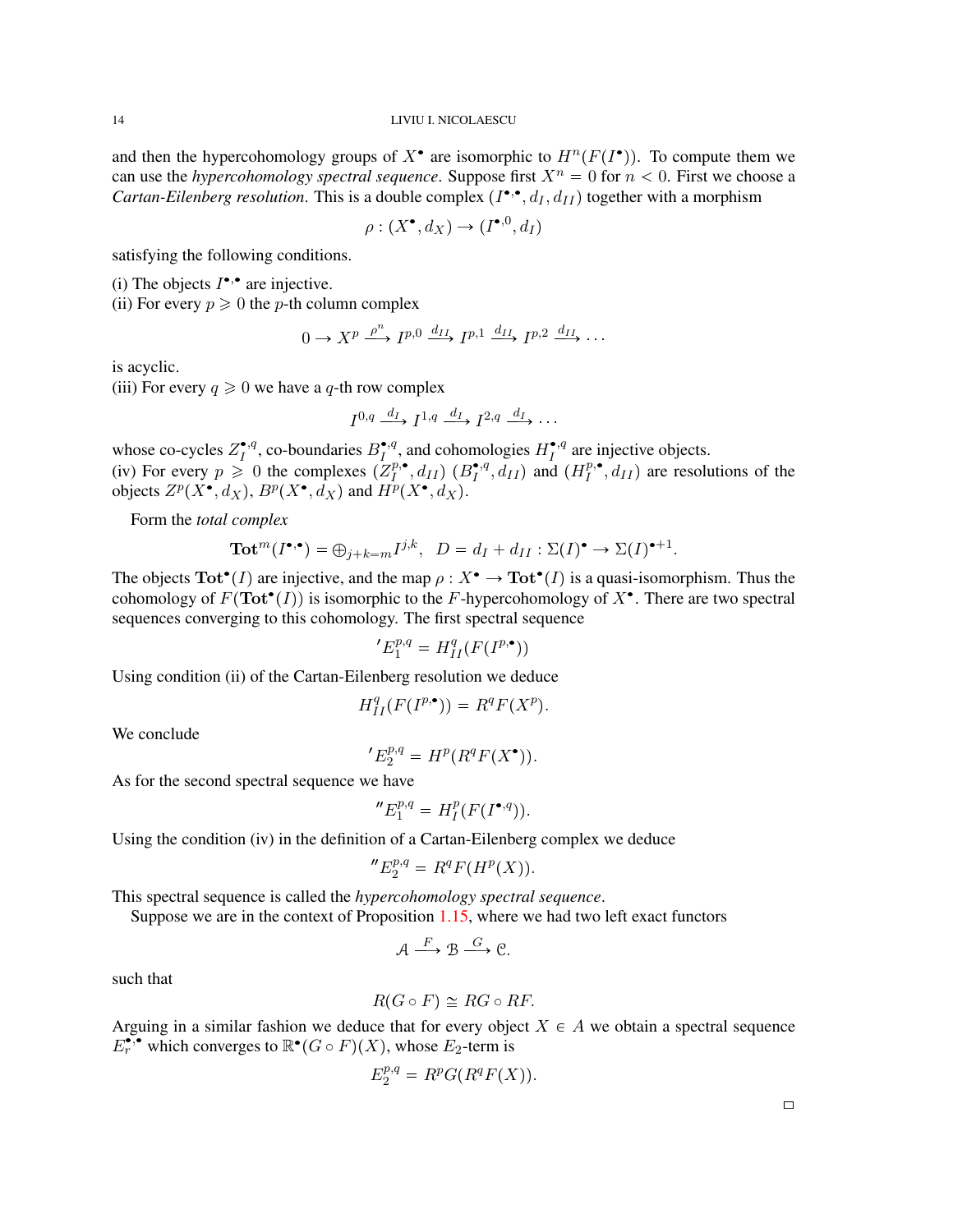**Example 1.17** ( $R$  Hom). Suppose  $A$  is an Abelian category. We have a functor

$$
Hom•(-,-): C(\mathcal{A})^{op} \times C(\mathcal{A}) \to C(\mathbf{Ab})
$$

$$
(X•, Y•) \to Hom•(X•, Y•),
$$

where

$$
\operatorname{Hom}^n(X^{\bullet}, Y^{\bullet})^n := \prod_p \operatorname{Hom}_{\mathcal{A}}(X^p, Y[n]^p),
$$

with differential

$$
D = D_{\text{Hom}} : \text{Hom}^n(X^\bullet, Y^\bullet) \to \text{Hom}^{n+1}(X^\bullet, Y^\bullet)
$$

Hom<sup>n</sup>
$$
(X^{\bullet}, Y^{\bullet}) \ni \varphi \mapsto D\varphi = d_Y \varphi - (-1)^n \varphi d_X \in \text{Hom}^{n+1}(X^{\bullet}, Y^{\bullet}).
$$

One can show that Hom<sup>•</sup> induces a functor

$$
\text{Hom}^{\bullet}: K(\mathcal{A})^{op} \times K(\mathcal{A}) \to K(\mathbf{Ab})
$$

and

$$
H^n(\mathrm{Hom}^\bullet(X^\bullet,Y^\bullet))=[X^\bullet,Y[n]^\bullet].
$$

Assume that A has enough injectives. Fix  $X^{\bullet} \in K(\mathcal{A})$ . The functor

$$
\operatorname{Hom}^{\bullet}(X^{\bullet}, -) : K^+(\mathcal{A}) \to K(\mathbf{Ab})
$$

enjoys the following properties.

① If  $I^{\bullet} \in K^+(\mathcal{A})$  is a complex of injective objects quasi-isomorphic to zero then the complex  $\text{Hom}_{C^+(\mathcal{A})}^{\bullet}(X^{\bullet}, I^{\bullet})$  is quasi-isomorphic to zero. Indeed we have

$$
H^n({\rm Hom}^{\bullet}_{C^+({\cal A})}(X^{\bullet},I^{\bullet}))\cong [X^{\bullet},I[n]^{\bullet}].
$$

Theorem [1.2](#page-3-0) shows that we have isomorphisms

$$
[I^{\bullet}, I^{\bullet}] \cong [0, I^{\bullet}], [I^{\bullet}, 0] \cong [0, 0] \cong 0
$$

so that the quasi-isomorphism  $I^{\bullet} \rightsquigarrow 0$  is a homotopy equivalence whence the desired conclusion.  $\mathcal{D}$  If  $f : I^{\bullet} \longrightarrow J^{\bullet}$  is a qis between bounded from below complexes of injective objects then the induced map

$$
\bar{f}:=\operatorname{Hom}\nolimits^\bullet_{C^+(\mathcal{A})}(X^\bullet,I^\bullet)\to \operatorname{Hom}\nolimits_{C^+(\mathcal{A})}(X^\bullet,J^\bullet)
$$

is a quasi-isomorphism.

Indeed one can show that the cone of  $\bar{f}$  is the complex  $\text{Hom}_{C^+(A)}^{\bullet}(X^{\bullet}, C(f))$ , where  $C(f)$  is the cone of f and it is a complex of injective objets. Since f is a qis we deduce  $0 \rightarrow C(f)$  and we can now conclude using ➀.

If we denote by  $\mathcal{I} = \mathcal{I}_{\mathcal{A}}$  the full subcategory of A consisting of injective objects we deduce that the functor

$$
\operatorname{Hom}^{\bullet}(X^{\bullet}, -) : K^+(\mathfrak{I}_A) \to K^+(\mathbf{Ab})
$$

sends quasi-isomorphism to isomorphisms. In particular we obtain a functor

$$
R_{II}^+\operatorname{Hom}(X^\bullet,-):D^+({\cal A})\to D^+({\bf Ab}).
$$

This functor maps distinguished triangles to distinguished triangles. We obtain a bi-functor

$$
R_{II} \operatorname{Hom}(-, -) : K(\mathcal{A})^{op} \times D^+(\mathcal{A}) \to D^+(\mathbf{Ab}).
$$

Observe that for any complex of injectives  $I^{\bullet}$  and any qis  $f : A^{\bullet} \longrightarrow B^{\bullet}$  we get according to Theorem [1.2](#page-3-0) a qis

$$
f: \text{Hom}^{\bullet}(B^{\bullet}, I^{\bullet}) \to \text{Hom}^{\bullet}(A^{\bullet}, I^{\bullet}).
$$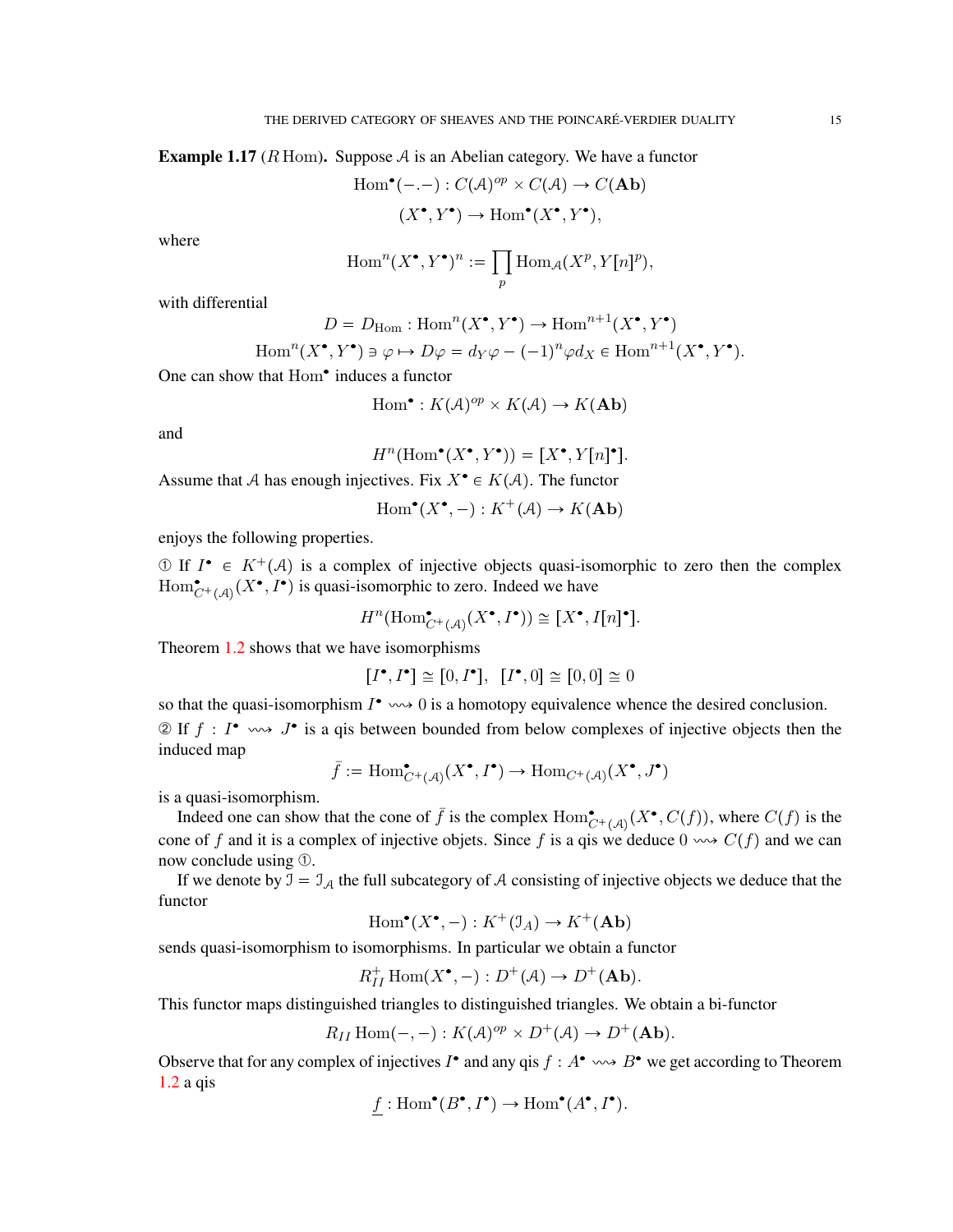We thus obtain a functor

$$
R_I R_{II}^+ \operatorname{Hom}: D(\mathcal{A})^{op} \times D^+(\mathcal{A}) \to D^+(\mathbf{Ab}).
$$

Using Theorem [1.2](#page-3-0) again we deduce

$$
H^n\big(\ R_I R_{II}^+ \operatorname{Hom}(X^\bullet,Y^\bullet)\big) = \operatorname{Hom}_{D(\mathcal{A})}(X^\bullet,Y[n]^\bullet) = \operatorname{Ext}^n(X^\bullet,Y^\bullet).
$$

Observe that if  $X$  is an object in  $A$  identified with a complex concentrated in dimension 0 then the Hypercohomology spectral sequence shows that there exists a spectral sequence converging to  $\mathbb{E} \mathbb{X} \mathbf{t}^{\bullet}(X, Y^{\bullet})$  whose  $E_2$ -term is

$$
E_2^{p,q} = \text{Ext}^p(X, H^q(Y^{\bullet})).
$$

**Example 1.18** (Products). Suppose  $A$  is an Abelian category with sufficiently many injectives and  $F : A \to B$  is a left exact functor to another Abelian category. For any objects  $X, Y \in A$  we have a natural product

$$
Ext^{n}(X,Y) \times R^{p}F(X) \to R^{n+p}(Y), \ (f,\alpha) \mapsto f \cup \alpha
$$

define as follows. Choose injective resolutions  $I^{\bullet}$  for  $X^{\bullet}$  and  $J^{\bullet}$  for  $Y$ . Then

$$
\alpha \in H^n(F(X^{\bullet})), \ f \in [X^{\bullet}, Y[p]^{\bullet}].
$$

In particular,  $f$  induces morphisms

$$
F(f): F(X^{\bullet}) \longrightarrow F(Y)[p]^{\bullet}, \quad RF(f): H^{n}(F(X^{\bullet})) \longrightarrow H^{n+p}(Y^{\bullet}))
$$

We set

$$
f \cup \alpha = R^n F(f)(\alpha).
$$

 $\Box$ 

## 2. BASIC OPERATIONS ON SHEAVES

<span id="page-15-0"></span>For every commutative ring R we denote by  $p\mathbf{Sh}_R(X)$  (resp.  $\mathbf{Sh}_R(X)$ ) the category of presheaves (resp. sheaves) of R-modules on X. For every open set  $U \subset X$  and every presheaf S over X we will denote he space of sections of S over U by  $S(U)$  or  $\Gamma(U, S)$ .

A morphism of (pre)sheaves  $f : S_0 \to S_1$  is a collection of morphisms

$$
f_U: \mathcal{S}_0(U) \to \mathcal{S}_1(U),
$$

one for each open set  $U \hookrightarrow X$ , compatible with the restriction maps.  $\mathbf{pSh}_R(X)$  is an additive category, while  $\mathbf{Sh}_R(X)$  is an Abelian category.

Note that  $\mathbf{Sh}_R(X)$  is naturally a full subcategory of  $\mathbf{pSh}_R(X)$ . Moreover there exists a functor

$$
^+:\mathbf{pSh}_R(X)\to\mathbf{Sh}_R(X)
$$

the *sheafification* which is a left adjoint to the inclusion functor  $i : \mathbf{Sh}_R(X) \to \mathbf{pSh}_R$ , i.e. there exists an isomorphism

<span id="page-15-1"></span>
$$
\text{Hom}_{\mathbf{Sh}_R}(\mathcal{F}^+, \mathcal{G}) \cong \text{Hom}_{\mathbf{pSh}_R}(\mathcal{F}, i(\mathcal{G})),\tag{2.1}
$$

natural in  $\mathfrak{F} \in \mathbf{pSh}_R$  and  $\mathfrak{G} \in \mathbf{Sh}_R$ .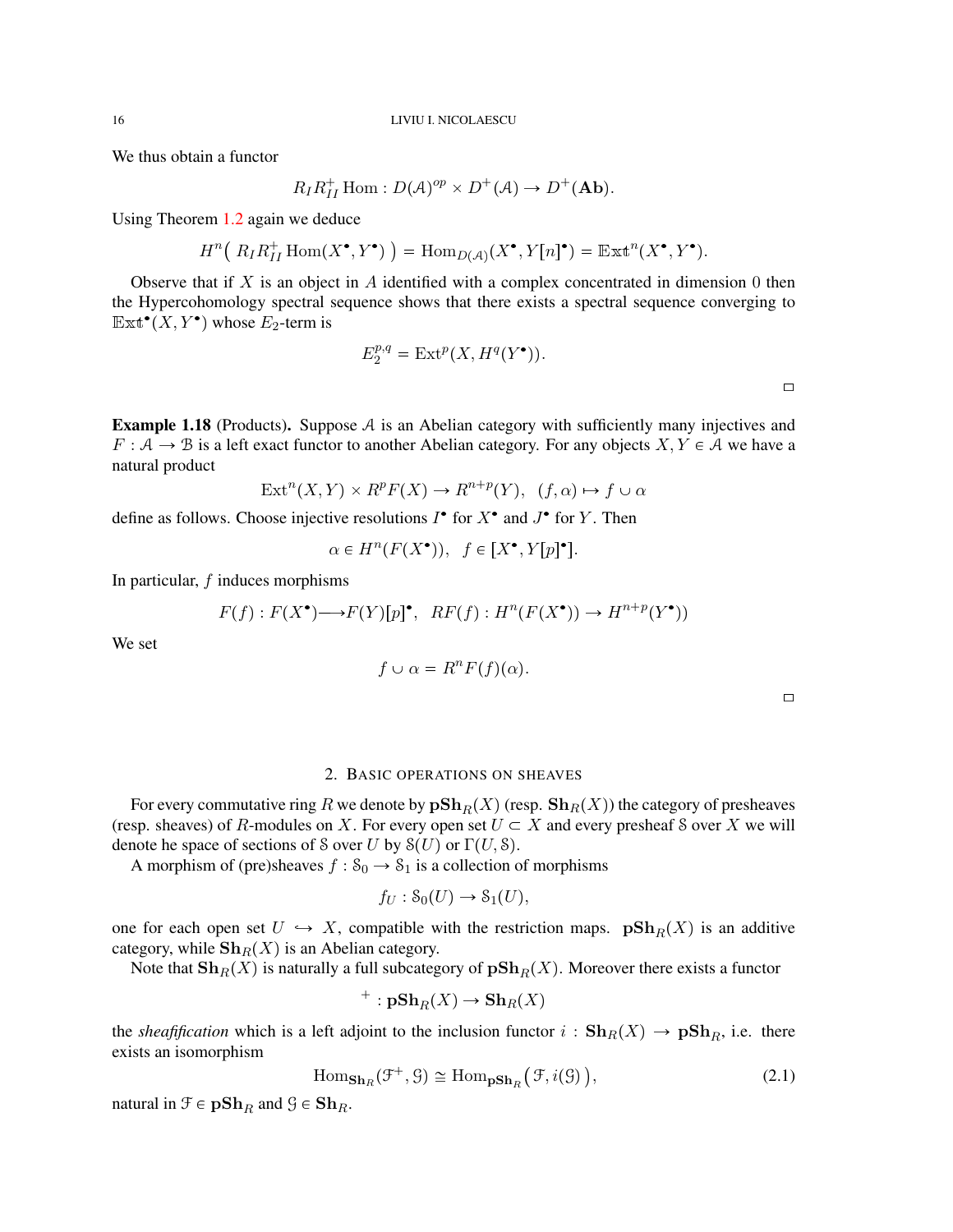*Remark* 2.1*.* In practice, most sheaves are defined as sheafifications of some presheaves. The above isomorphism essentially states that if  $\mathcal G$  is a sheaf, and  $\mathcal F^+$  is the sheafification of  $\mathcal F$  that any morphism  $\mathcal{F}^+ \to \mathcal{G}$  is uniquely determined by a collection of morphisms

$$
\mathfrak{F}(U) \to \mathfrak{G}(U)
$$

compatible with the restriction maps. In practice, this is how most morphisms of sheaves are described, by first indicating a morphisms of presheaves and then using the tautological isomorphism  $(2.1).$  $(2.1).$ 

We will write  $\mathbf{Sh}(X)$  for  $\mathbf{Sh}_{\mathbb{Z}}(X)$ . For every Abelian group G we denote by  $\underline{G} = \overline{X} \underline{G} \in \mathbf{Sh}(X)$ the associated constant sheaf over X. For every sheaf  $S \in Sh(X)$  and every *open* subset  $U \subset X$  we denote by  $S|_U$  the restriction of S to U, i.e. the sheaf

$$
U \stackrel{open}{\hookleftarrow} V \mapsto \mathcal{S}(V).
$$

For  $\mathfrak{F} \in \mathbf{Sh}_R(X)$ ,  $U \subset X$  and  $s \in \Gamma(U, \mathfrak{F})$  we set

$$
\operatorname{supp} s := \{ u \in U; \ \ s_u \neq U \}.
$$

supp s is *closed in U*, but it may not be closed in  $X$ .

We denote by  $\text{Hom}(S_0, S_1) = \text{Hom}_{\textbf{Sh}(X)}(S_0, S_1)$  the Abelian group of morphisms  $S_0 \to S_1$ . We denote by  $Hom(S_0, S_1)$  the *sheaf* 

$$
U \mapsto \underline{\text{Hom}}(\mathcal{S}_0, \mathcal{S}_1)(U) = \text{Hom}_{\mathbb{Z}}(\mathcal{S}_0|_U, \mathcal{S}_1|_U).
$$

By definition

$$
Hom(\mathcal{S}_0, \mathcal{S}_1) := \Gamma(X, \underline{Hom}(\mathcal{S}_0, \mathcal{S}_1)).
$$

Note that if S and T are two sheaves of Abelian groups on X and  $x_0 \in X$  then there exists a natural morphism of Abelian groups

$$
\underline{\text{Hom}}(\mathcal{S}, \mathcal{T})_{x_0} \to \text{Hom}(\mathcal{S}_{x_0}, \mathcal{T}_{x_0}).
$$

In general this morphism is neither injective nor surjective.

**Example 2.2.** Suppose X is a smooth manifold and  $\mathcal{E}_X$  denotes the sheaf of smooth complex valued functions on X. A partial differential operator P defines a morphism  $P \in Hom(\mathcal{E}_X, \mathcal{E}_X)$ . Conversely, every endomorphism of the sheaf  $\mathcal{E}_X$  is a partial differential operator, [\[9,](#page-71-6) [10\]](#page-71-7).

Given two sheaves  $S_0, S_1 \in \mathbf{Sh}_R(X)$  we define their tensor product as the sheaf  $S_0 \otimes_R S_1$  associated to the presheaf

$$
U \mapsto \mathcal{S}_0(U) \otimes \mathcal{S}_1(U).
$$

*Remark* 2.3*.* Let us point out that the natural map

$$
S_0(U) \otimes_R S_1(U) \to \Gamma(U, S_0 \otimes_R S_1)
$$

need not be an isomorphism. Consider for example  $X = \mathbb{RP}^2$ ,  $S_0 = \mathbb{Z}$ -orientation sheaf of  $\mathbb{RP}^2$  and  $S_1$ = the  $\mathbb{Z}/2$ -orientation sheaf, or equivalently the constant sheaf  $\mathbb{Z}/2$ . Then  $S_0 \otimes S_1 = S_1$  however  $S_0(X) = 0$  so that

$$
\mathcal{S}_0(X) \otimes \mathcal{S}_1(X) = 0 \not\cong (\mathcal{S}_0 \otimes \mathcal{S}_1)(X) = \mathbb{Z}/2.
$$

 $\Box$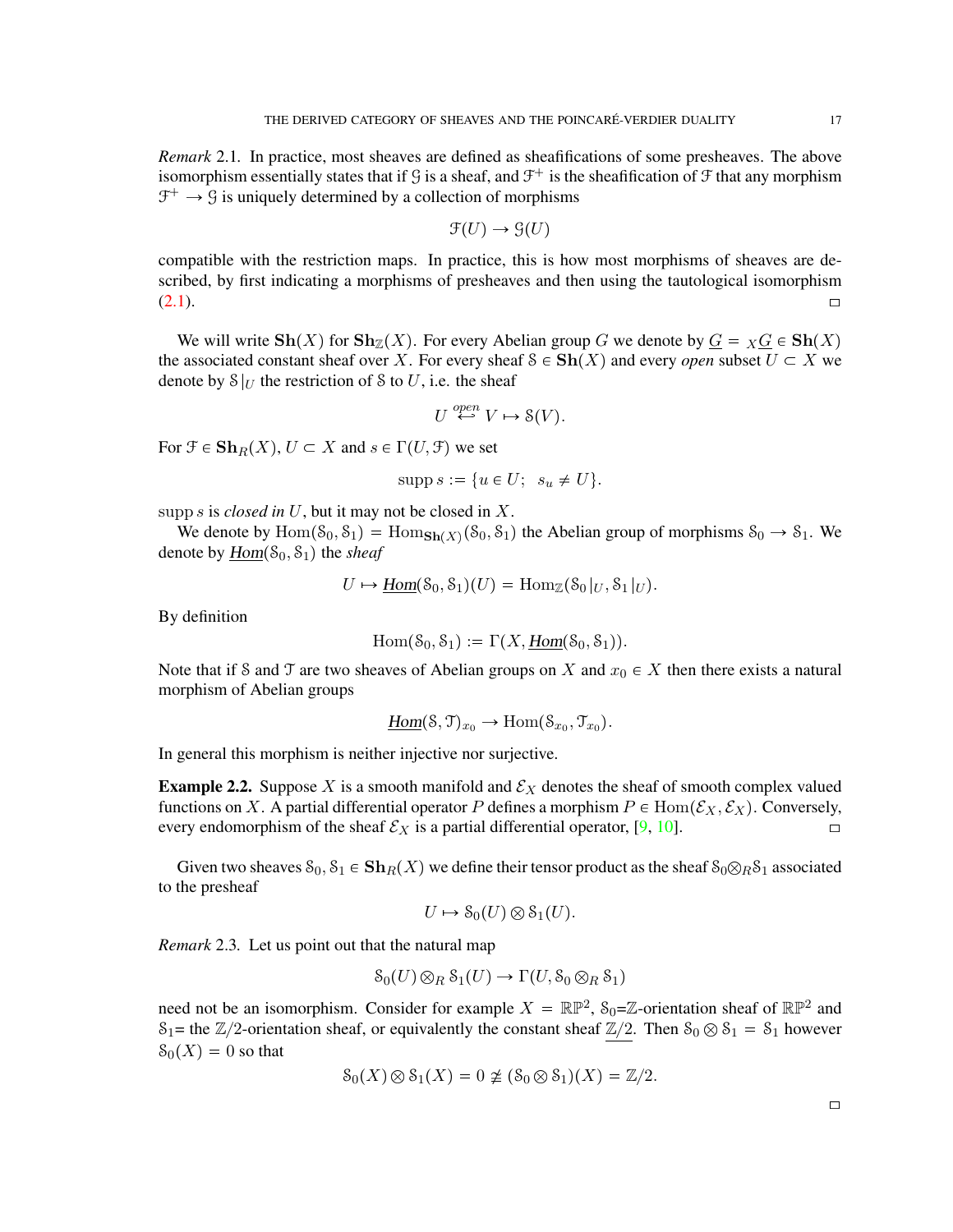## 18 LIVIU I. NICOLAESCU

The functors  $Hom$  and  $\otimes$  are related by the *adjunction formula* which states that there exists an isomorphism

$$
Hom(\mathcal{F} \otimes \mathcal{G}, \mathcal{H}) \cong Hom(\mathcal{F}, \underline{Hom}(\mathcal{G}, \mathcal{H}))
$$
\n(2.2)

natural in  $\mathcal{F}, \mathcal{G}, \mathcal{H} \in \mathbf{Sh}_R(X)$ .

**Proposition 2.4.** *(a)* $\mathbf{Sh}_R(X)$  *is an Abelian category which has enough injectives. (b) The functor*

$$
\Gamma(X, -) : \mathbf{Sh}_R(X) \to {}_R \mathbf{Mod}
$$

*is left exact.*

**Proof** (a) Let  $\mathcal{F} \in \mathbf{Sh}_R(X)$ . For every  $x \in X$  we consider an embedding of  $\mathcal{F}_x$  in an injective R-module  $M_x$ . Now form

$$
\mathcal{M} = \prod_{x \in X} M_x, \ \Gamma(U, \mathcal{I}) = \left\{ (m_x)_{x \in X}; \ \ m_x = 0, \ \ \forall x \in X \setminus U \right\}
$$

Then for every  $S \in \mathbf{Sh}_R(X)$  we have

$$
\operatorname{Hom}(\mathcal{S},\mathcal{M}) = \prod_{x \in X} \operatorname{Hom}(\mathcal{S}_x, M_x)
$$

which shows that  $M$  is injective. Part (b) is elementary.

 $\Box$ 

The *Godement resolution* of a sheaf  $\mathcal{F} \in \mathbf{Sh}_R(X)$  is constructed inductively as follows. We set

$$
G_{\mathcal{F}}^{0} := \prod_{x \in X} \mathcal{F}_x, \ \ G_{\mathcal{F}}^{0}(U) := \prod_{u \in U} \mathcal{F}_u.
$$

We get a natural inclusion

$$
\mathcal{F} \to G^0_{\mathcal{F}}.
$$

We set

 $\mathcal{F}_1 := \text{coker}(\mathcal{F} \to G^0_{\mathcal{F}}).$ 

Then  $G_{\mathcal{F}}^1 := G_{\mathcal{F}_1}^0$ . Iterating we obtain the Godement resolution

$$
0 \to \mathcal{F} \to G^0_{\mathcal{F}} \to G^1_{\mathcal{F}} \to \cdots.
$$

For every sheaf  $\mathcal{F} \in \mathbf{Sh}_R(X)$  we get two left exact functors

$$
\mathrm{Hom}(-,\mathcal{F}):\mathbf{Sh}_R(X)^{op}\to {}_R\mathbf{Mod}
$$

$$
\underline{\text{Hom}}(-,\mathcal{F}): \mathbf{Sh}_R(X)^{op} \to \mathbf{Sh}_R(X).
$$

Given a continuous map  $f : X \to Y$  we get two functors

$$
f_* : \mathbf{Sh}(X) \to \mathbf{Sh}(Y) \text{ and } f^{-1} : \mathbf{Sh}(Y) \to \mathbf{Sh}(X).
$$

More explicitly, for every  $S \in Sh(X)$  the *push-forward*  $f_*S$  is the *sheaf* 

$$
Y \supset U \longmapsto \mathcal{S}(f^{-1}(U)),
$$

while for  $\mathfrak{T} \in \mathbf{Sh}(Y)$  we define  $f^{-1}\mathfrak{T}$  as the sheaf associated to the presheaf  $(f^{-1})_0\mathfrak{T}$  defined by

$$
X \supset V \longmapsto \Gamma(V, (f^{-1})_0 \mathfrak{T}) := \varinjlim_{U \supset f(V)} \Gamma(U, \mathfrak{T}).
$$

 $f_*$  is *left exact* while  $f^{-1}$  is *exact*. For every sheaf  $\mathcal{T} \in \mathbf{Sh}(Y)$  and every open set  $U \subset Y$  we have  $\Gamma(U, f_* f^{-1} \mathfrak{T}) = \Gamma(f^{-1}(U), f^{-1} \mathfrak{T}).$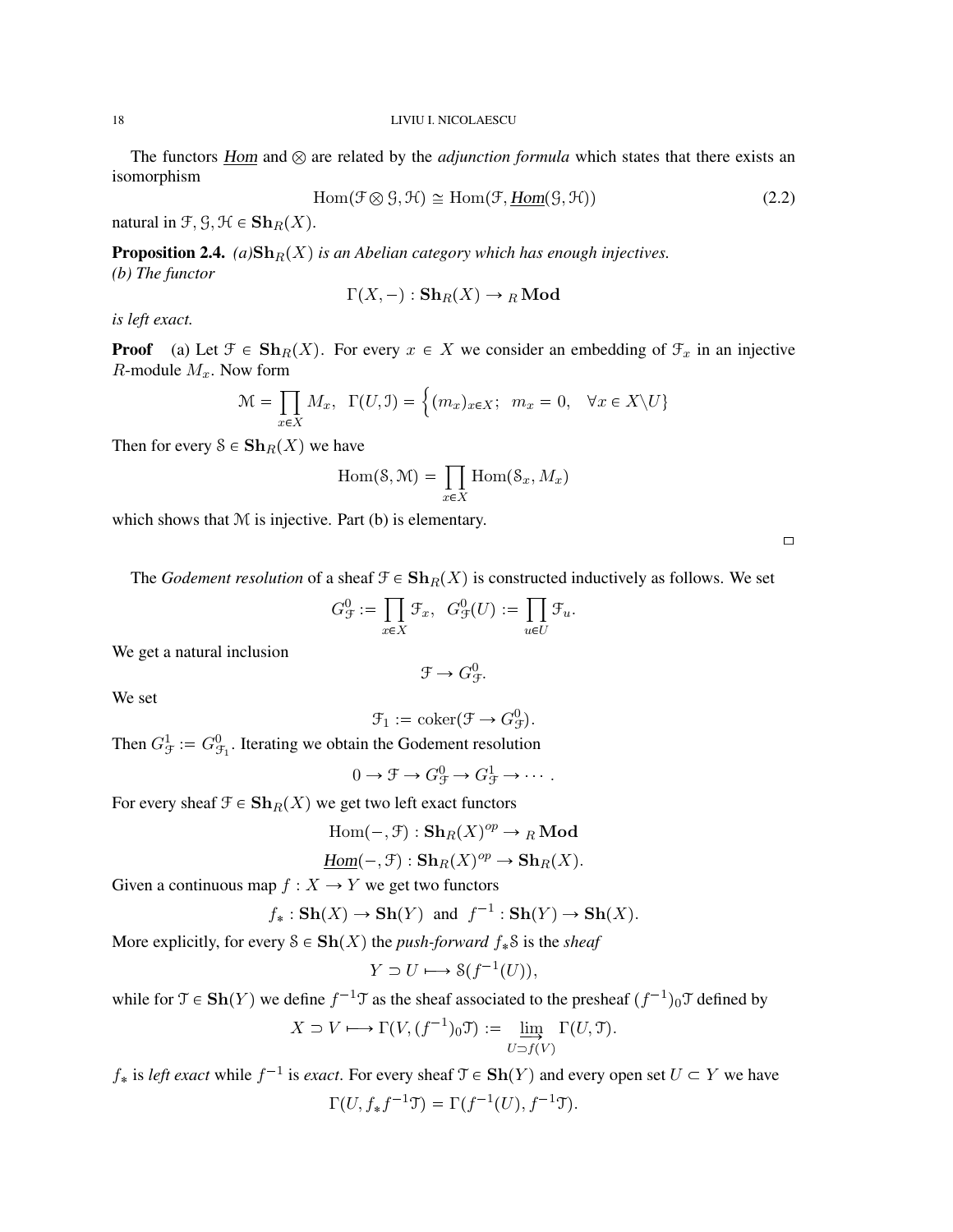Since  $U \supset f(f^{-1}(U))$  we deduce from the universality property of inductive limit that there exists a natural map

$$
\Gamma(U,\mathfrak{T}) \to \Gamma(f^{-1}(U), (f^{-1})_0 \mathfrak{T}) \to \Gamma(U, f_* f^{-1} \mathfrak{T}).
$$

This defines a canonical morphism

$$
\mathbb{A}_f: \mathfrak{I} \longrightarrow f_* f^{-1} \mathfrak{I}.
$$

We regard  $A_f$  as a natural transformation between the functors  $1_{\text{Sh}(Y)}$  and  $f_* f^{-1}$ . This is known as the *adjunction functor*.

Given a morphism

$$
\phi \in \text{Hom}_{\mathbf{Sh}(X)}(f^{-1}\mathfrak{T}, \mathcal{S})
$$

we obtain a morphism

$$
f_*\phi \in \text{Hom}_{\mathbf{Sh}(X)}(f_*f^{-1}\mathfrak{T}, f_*\mathcal{S})
$$

and thus a morphism

$$
f_*\phi \circ \mathbb{A}_f \in \text{Hom}_{\mathbf{Sh}(Y)}(\mathfrak{T}, f_*\mathcal{S}).
$$

We obtain in this fashion a natural *isomorphism* i.e. we have natural isomorphisms

<span id="page-18-0"></span>
$$
\text{Hom}_{\mathbf{Sh}(X)}(f^{-1}\mathcal{T}, \mathcal{S}) \cong \text{Hom}_{\mathbf{Sh}(Y)}(\mathcal{T}, f_*\mathcal{S}), \ \ \forall \mathcal{S} \in \mathbf{Sh}(X), \ \ \mathcal{T} \in \mathbf{Sh}(Y). \tag{2.3}
$$

.

.

which shows that  $f_*$  is the *right adjoint* of  $f^{-1}$ . The adjunction morphism  $\mathbb{A}_f$  corresponds to  $\mathbb{1}_{f^{-1}\mathcal{I}}$ via [\(2.3\)](#page-18-0).

**Example 2.5.** (a) Suppose  $f : \mathbb{R}^2 \to \mathbb{R}$  is the continuous map  $(x, y) \mapsto x^2 + y^2$ . We denote by T the sheaf of continuous functions on  $\mathbb{R}$ . Then  $f^{-1}\mathcal{T}$  is the subsheaf of the sheaf of continuous functions on  $\mathbb{R}^2$  whose sections are the continuous functions constant along the level sets of f.

Observe that for every open interval  $I = (\ell, L) \subset \mathbb{R}$  we have

$$
\Gamma(I, f_*f^{-1}\mathfrak{T}) = \left\{ \begin{array}{ccl} C\big((\ell, L)\big) & \text{if} & \ell > 0 \\ 0 & \text{if} & L < 0 \\ C\big([0, L)\big) & \text{if} & \ell < 0 < L \end{array} \right.
$$

(b) Suppose  $f : \mathbb{C} \to \mathbb{C}$  is the holomorphic map  $z \mapsto z^3$ . We denote by  $\mathcal O$  the sheaf of holomorphic functions on  $\mathbb C$ . Denote by  $\rho$  a primitive cubic root of 1. Then

$$
(f_*f^{-1}\mathcal{O})_{z_0} \cong \left\{ \begin{array}{ll} \mathcal{O}_{z_0}^3 & \text{if } z_0 \neq 0\\ \mathcal{O}_0 & \text{if } z_0 = 0 \end{array} \right.
$$

Note that the holomorphic map  $f$  induces a morphism of sheaves

$$
f^{\#}: f^{-1}\mathcal{O} \to \mathcal{O}.
$$

|  | $J \cdot J \cdot \cup \rightarrow \cup.$ |  |
|--|------------------------------------------|--|
|  |                                          |  |

For every sheaf  $S \in Sh(X)$  and every subset  $i : A \hookrightarrow X$  we set

$$
\mathcal{S}|_{A} := i^{-1} \mathcal{S} \in \mathbf{Sh}(A).
$$

We set

$$
\Gamma(A, \mathcal{S}) := \Gamma(A, \mathcal{S}|_A) = \varinjlim_{U \supset A} \Gamma(U, \mathcal{S}).
$$

We have a tautological map

$$
\Gamma(X, \mathcal{S}) \to \Gamma(A, \mathcal{S}).
$$

A *family of supports*<sup>[2](#page-18-1)</sup> on a paracompact topological space is a collection  $\Phi$  of *closed subsets* of X satisfying the following conditions.

 $\Box$ 

<span id="page-18-1"></span><sup>2</sup>Traditionally, a family of supports with these properties is called a *paracompactifying* family of supports.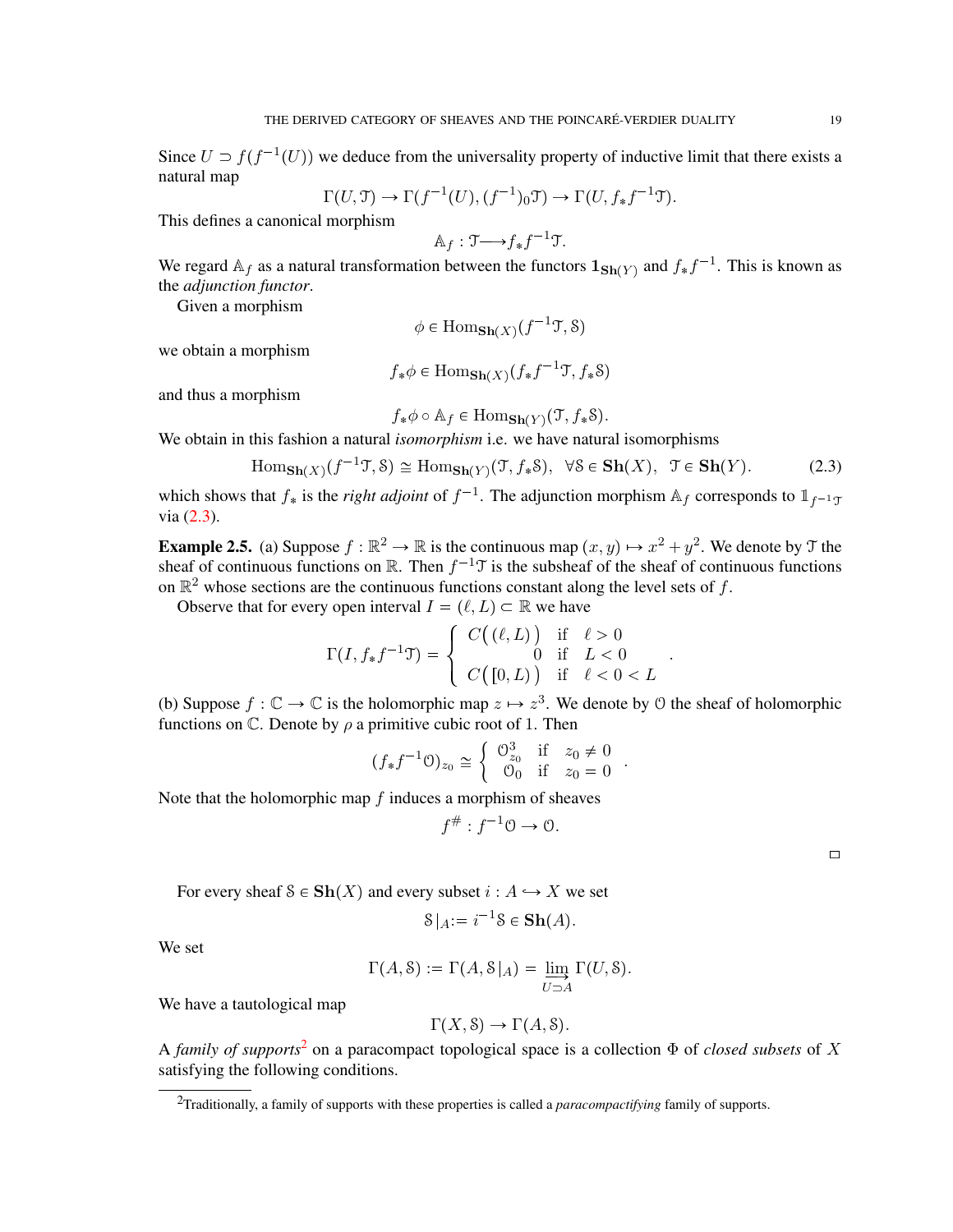## 20 LIVIU I. NICOLAESCU

- Any finite union of sets in  $\Phi$  is a set in  $\Phi$ .
- Any closed subset of a set in  $\Phi$  is a set in  $\Phi$ .
- Every set in  $\Phi$  admits a neighborhood which is a set in  $\Phi$ .

**Example 2.6.** (a) The collection of all closed subsets of  $X$  is a family of supports. Usually we will not indicate this family by any symbol. Sometimes we will use the notation cl for this family.

(b) If X is a locally compact space then the collection of all compact subsets is a family of supports. We will denote this family by  $c = c_X$ .

(c) Suppose  $Y \hookrightarrow X$  is a locally closed subset of the paracompact space X, and  $\Phi$  is a family of supports on  $X$ . Then the collection

$$
\Phi |_{Y} := \left\{ S \in \Phi; \ S \subset Y \right\}
$$

is a family of supports on Y. For example if  $X = \mathbb{C}$ , Y is the open unit disk in  $\mathbb{C}$  and  $\Phi$  consist of all the closed sets in  $\mathbb C$  then  $\Phi|_Y$  consists of all the compact subsets of the unit disk.

(d) Suppose  $Y \hookrightarrow X$  is a locally closed subset of the paracompact space X, and  $\Phi$  is a family of supports on  $X$ . Then the collection

$$
\Phi \cap Y := \Big\{S \cap Y; \ S \in \Phi \big\}
$$

is a family of supports on Y.

*In the sequel all topological spaces will be tacitly assumed to be locally compact, unless otherwise indicated.*

Suppose  $\Phi$  is a family of supports. For every open set  $U \hookrightarrow X$  we set

$$
\Gamma_{\Phi}(U, \mathcal{S}) := \{ s \in \Gamma(U, \mathcal{S}); \ \ \text{supp } s \in \Phi \}.
$$

The resulting functor

$$
\Gamma_{\Phi}(X,-):{\mathbf{Sh}}_R(X)\to {}_R\mathbf{Mod}.
$$

is left exact. In particular,  $\Gamma_c$  denotes sections with compact support.

**Example 2.7.** Suppose  $X \subset \mathbb{R}$  is the set of all integers equipped with the induced topology and  $\mathbb{R}$  is the constant sheaf on  $X$ . Then

$$
\Gamma(X, \underline{\mathbb{R}}) = \prod_{n \in \mathbb{Z}} \mathbb{R}, \ \ \Gamma_c(X, \underline{\mathbb{R}}) = \bigoplus_{n \in \mathbb{Z}} \mathbb{R}.
$$

Suppose  $f: Y \to Z$  is continuous map between two spaces. Then f defines a functor

$$
f_! : \mathbf{Sh}(Y) \to \mathbf{Sh}(Z),
$$

where for every  $S \in Sh(Y)$  we define  $f_!S$  as the *sheaf* 

$$
U \mapsto \Gamma(U, f_! {\mathcal S}) = \Gamma_f(f^{-1}(U), {\mathcal S}) := \big\{ s \in \Gamma(f^{-1}(U), {\mathcal S}) ; \ \text{ supp } s \xrightarrow{f} U \ \text{ is proper}^3 \big\}.
$$

The resulting functor  $f_! : \mathbf{Sh}_R(X) \to \mathbf{Sh}_R(Y)$  is left-exact.

A subset W of a topological space is called *locally closed* if any point  $w \in W$  admits an open neighborhood V in X such that  $V \cap W$  is closed in V. Observe that the open subsets are locally closed. The closed subsets are locally closed. In fact a subset is locally closed if and only if it can be described as the intersection of a closed subset of  $X$  with an open subset of  $X$ .

 $\Box$ 

<span id="page-19-0"></span> $3$ This means that  $f$  is closed (maps closed sets to closed sets) and its fibers are compact.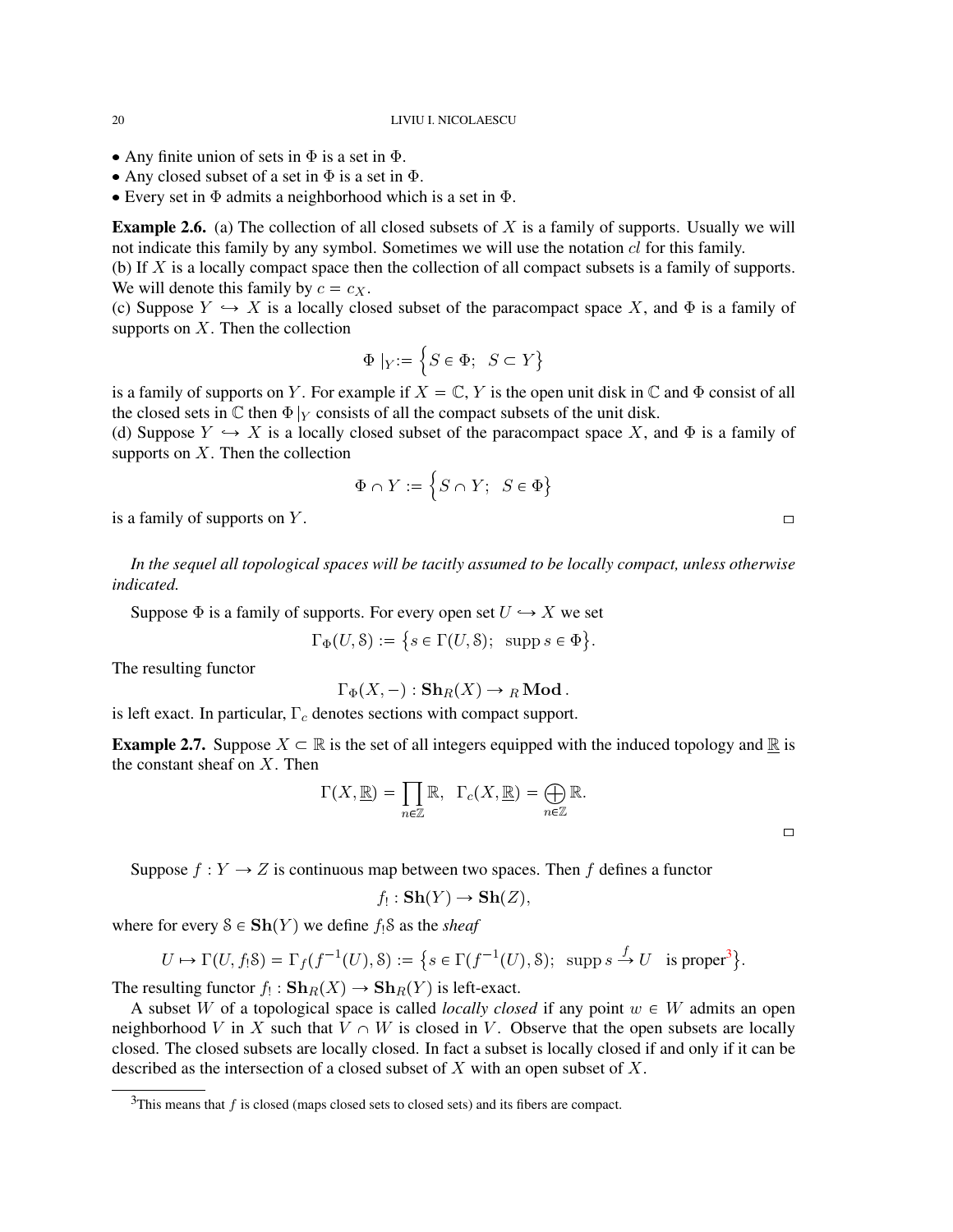Consider the inclusion  $i: Z \hookrightarrow X$  of a subset Z. We get an *exact* functor

 $i_!:\mathbf{Sh}_R(Z)\to\mathbf{Sh}_R(X).$ 

Note that

$$
\Gamma(U, i_!\mathcal{S}) = \Big\{ s \in \Gamma(U \cap Z, \mathcal{S}); \text{ supp } s \text{ is closed in } U \Big\}.
$$

For every sheaf  $S$  on  $X$  we set

$$
\mathcal{S}_Z := i_!\mathcal{S}|_Z = i_!\mathcal{i}^{-1}\mathcal{S}.
$$

We have the following result whose proof can be found in [\[5,](#page-71-8) II.2.9].

## Proposition 2.8.

Z locally closed 
$$
\Longleftrightarrow
$$
  $(\mathcal{S}_Z)_x \cong \begin{cases} \mathcal{S}_x & \text{if } x \in Z \\ 0 & \text{if } x \in X \setminus Z. \end{cases}$ 

*Moreover*  $S_Z$  *is the unique sheaf on* X *with the above property.* 

In the sequel we will assume  $Z$  is locally closed.

For every locally closed set Z the correspondence  $\mathbf{Sh}_R(X) \to \mathbf{Sh}_R(X)$ ,  $S \mapsto S_Z$  defines an *exact* functor, and we have a natural isomorphism

$$
\mathcal{S}_Z \cong \underline{R}_Z \otimes \mathcal{S}.
$$

Note that for every Abelian group  $G$  we have

$$
i_!(Z\underline{G})=(X\underline{G})Z=:\underline{G}_Z.
$$

Let us emphasize that  $Z\overline{G}$  is a sheaf on Z, while  $G_Z$  is a sheaf on the ambient space X. When  $j: Z \hookrightarrow X$  is the inclusion of a closed subset we have

$$
j_! = j_* : \mathbf{Sh}_R(Z) \to \mathbf{Sh}_R(X).
$$

and thus, according to  $(2.3)$  a natural isomorphism

$$
\mathrm{Hom}_{\mathbf{Sh}_R(Z)}(j^{-1}\mathcal{F},\mathcal{S})\cong \mathrm{Hom}_{\mathbf{Sh}_R(X)}(\mathcal{F},j_*\mathcal{S}),\ \ \mathcal{F}\in\mathbf{Sh}_R(X),\ \ \mathcal{S}\in\mathbf{Sh}_R(Z).
$$

In particular if we let  $S = j^{-1} \mathcal{F}$  we obtain a morphism

$$
\mathcal{F} \to \mathcal{F}_Z = j_* \mathcal{S} \tag{2.4}
$$

corresponding to  $\mathbb{I}_{j^{-1}\mathcal{F}} \in \text{Hom}_{\mathbf{Sh}_R(Z)}(j^{-1}\mathcal{F}, j^{-1}\mathcal{F}).$ 

Suppose  $i: 0 \rightarrow X$  is the inclusion of an open subset. Then  $S_0 = i_1 i^{-1} S$  is the sheaf described by

$$
X \supset U \longmapsto \mathcal{S}_{\mathcal{O}}(U) = \{ s \in \mathcal{S}(\mathcal{O} \cap U); \text{ supp } s \text{ is closed in } U \}. \tag{2.5}
$$

We have an isomorphism of Abelian groups

<span id="page-20-0"></span>
$$
\text{Hom}_{\mathbf{Sh}_R(X)}(i_!\mathcal{F}, \mathcal{S}) \cong \text{Hom}_{\mathbf{Sh}_R(\mathcal{O})}(\mathcal{F}, i^{-1}\mathcal{S}) = \text{Hom}_{\mathbf{Sh}_R(\mathcal{O})}(\mathcal{F}, \mathcal{S}|_{\mathcal{O}}) \tag{2.6}
$$

which is natural in  $\mathcal{F} \in \mathbf{Sh}_R(\mathcal{O})$  and  $\mathcal{S} \in \mathbf{Sh}_R(X)$ . In particular, if we let  $\mathcal{F} = i^{-1} \mathcal{S}$  we obtain a natural *extension by zero* morphism

<span id="page-20-1"></span>
$$
\tau: \mathcal{S}_{\mathcal{O}} \to \mathcal{S} \tag{2.7}
$$

corresponding to  $\mathbb{I}_{i^{-1}S} \in \text{Hom}_{\mathbf{Sh}_R(\mathcal{O})}(i^{-1}S, i^{-1}S)$ .

Let us describe the isomorphism [\(2.6\)](#page-20-0). Suppose  $\Phi \in \text{Hom}_{\textbf{Sh}(\mathcal{O})}(\mathcal{F}, i^{-1}S)$  so that  $\Phi$  is described by a family of morphisms

$$
\Phi_U : \Gamma(U, \mathcal{F}) \to \Gamma(U, i^{-1}\mathcal{S}) = \Gamma(U, \mathcal{S}),
$$

one morphism for each open subset  $U \subset \mathcal{O}$ . We need to produce a family of morphisms

$$
\Psi_V : \Gamma(V, i_! \mathcal{F}) \to \Gamma(V, \mathcal{S}),
$$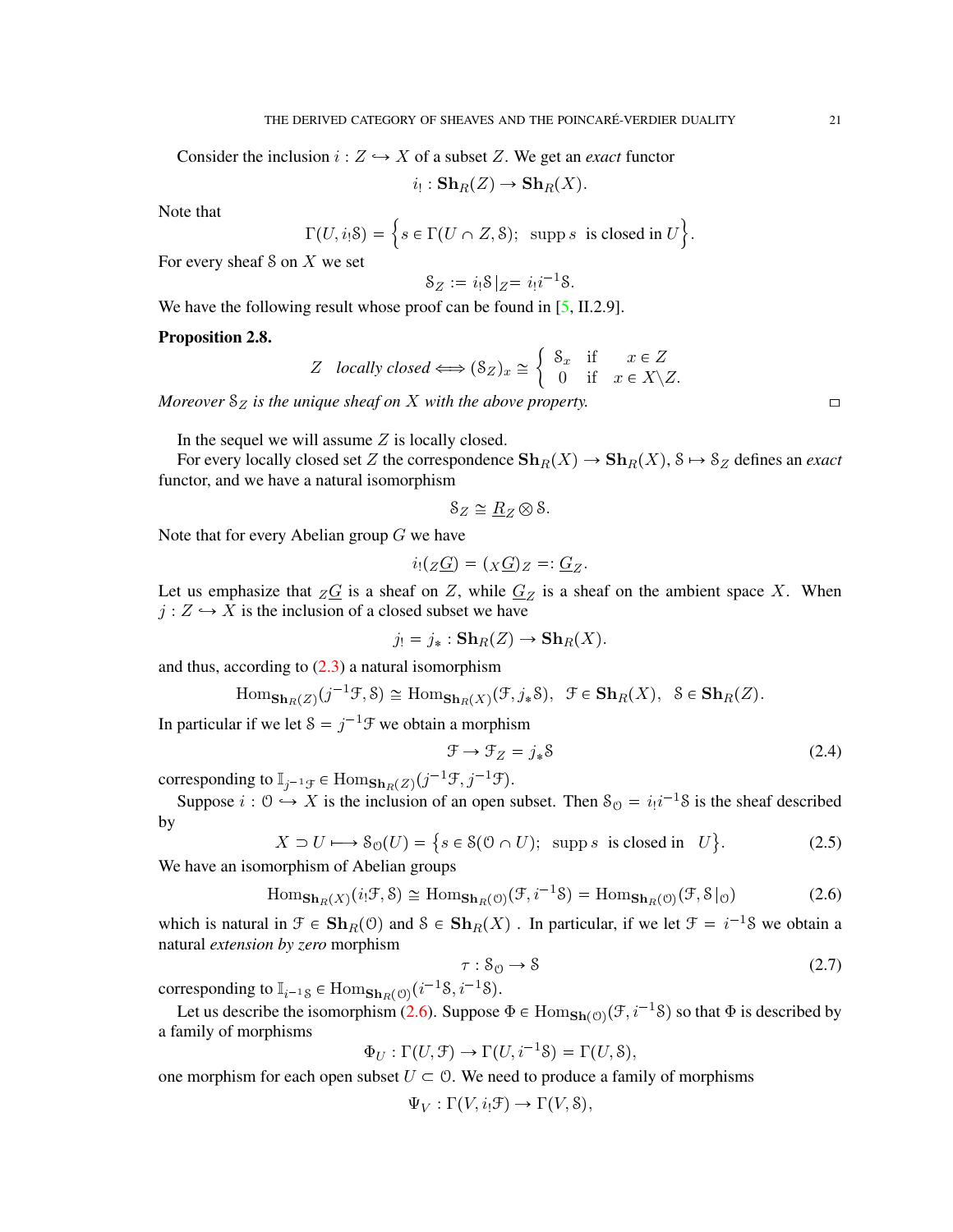one morphism for each open subset  $V \subset X$ . To do this observe that

$$
\Gamma(V, i_! \mathcal{F}) = \Big\{ u \in \Gamma(\mathcal{O} \cap V, \mathcal{F}); \text{ supp } u \text{ is closed in } V \Big\}.
$$

The morphism  $\Phi_{\mathcal{O} \cap V}$  maps the sections in  $\Gamma(\mathcal{O} \cap V, \mathcal{F})$  with support closed in V to sections in  $\Gamma(0 \cap V, \mathcal{S})$  with support closed in V, i.e. sections of  $\mathcal{S}_0$  over V. We get a morphism

$$
\Psi_V : \Gamma(0 \cap V, \mathcal{F}) \to \Gamma(V, \mathcal{S}_0) \xrightarrow{\tau_V} \Gamma(V, \mathcal{S}).
$$

The last morphism coincides with the tautological morphism [\(2.7\)](#page-20-1).

We define a *good neighborhood* of a locally closed set S to be an open neighborhood U of S such that S is closed with respect to the subspace topology on U. For any good neighborhood U of S we define

$$
\Gamma_S(U, \mathcal{F}) := \{ s \in \Gamma(U, \mathcal{F}); \text{ supp } s \subset S \} = \ker(\mathcal{F}(U) \to \mathcal{F}(U \backslash S))
$$

Note that if V is another good neighborhood of S then  $U \cap V$  is a good neighborhood of S and we deduce

$$
\Gamma_S(U \cap V, \mathcal{F}) = \Gamma_S(U, \mathcal{F}) = \Gamma_S(V, \mathcal{F}).
$$

The module  $\Gamma_S(U, \mathcal{F})$  is thus independent of the good neighborhood U and we will denote it by  $\Gamma_S(X)$ . We obtain in this fashion a *left exact* functor

$$
\Gamma_S(X, -) : \mathbf{Sh}_R(X) \to {}_R\mathbf{Mod}.
$$

The correspondence

$$
U \mapsto \Gamma_{S \cap U}(U, \mathcal{F})
$$

defines a sheaf on X which we denote by  $\Gamma_S(\mathcal{F})$ . We obtain in this fashion a *left exact* functor

$$
\Gamma_S(-): \mathbf{Sh}_R(X) \to \mathbf{Sh}_R(X).
$$

Let us point out that

$$
\Gamma_S(\mathcal{F}) \cong \underline{\text{Hom}}(\underline{R}_S, \mathcal{F}).\tag{2.8}
$$

When  $U$  is open we have

$$
\Gamma_U(\mathcal{F}) = i_* i^{-1} \mathcal{F}.
$$
\n(2.9)

For closed subset  $Z \subset X$  we obtain a left exact functor

$$
\Gamma_Z(X, -) = \Gamma(X, -) \circ \Gamma_Z(-) : \mathbf{Sh}_R(X) \to_R \mathbf{Mod}, \ \mathcal{F} \mapsto \Gamma(X, \Gamma_Z(\mathcal{F})).
$$

Note that in general for  $\mathcal{F}, \mathcal{G} \in \mathbf{Sh}_R(X)$  and any locally closed set  $S \subset X$  we have

$$
Hom(\mathcal{F}_S, \mathcal{G}) \cong Hom(\mathcal{F}, \Gamma_S(\mathcal{G})).
$$

The last isomorphism follows from the adjunction isomorphism

 $\text{Hom}(\mathcal{F}\otimes \underline{\mathbb{R}}_S,\mathcal{G})\cong \text{Hom}(\mathcal{F},\underline{\text{Hom}}(\underline{\mathbb{R}}_S,\mathcal{G})).$ 

Hence the functor  $\mathcal{G} \to \Gamma_S(\mathcal{G})$  is the right adjoint of the exact functor  $\mathcal{F} \to \mathcal{F}_S$ . Let us observe that for any open set  $U \subset X$  and any  $S \in \mathbf{Sh}_R(X)$  we have

$$
\mathrm{Hom}_{\mathbf{Sh}_R}(\underline{R}_U, \mathcal{S}) \cong \mathrm{Hom}(\underline{R}, \Gamma_U(\mathcal{S})) \cong \Gamma_U(\mathcal{S}) = \Gamma(U, \mathcal{S}).
$$

<span id="page-21-0"></span>*Remark* 2.9 (Warning). There is a striking similarity between the sheaves  $\mathcal{F}_S$  and  $\Gamma_S(\mathcal{F})$ . Are they really different?

If for example  $\mathcal{F} = \mathbb{R}$  and S is an open disk in  $\mathbb{R}^2$  and B is a small open disk intersecting S but not contained in S then a section of  $\mathcal{F}_S$  on B is a section of  $\mathcal{F}$  on  $B \cap S$  with support closed in B. But any section of  $\mathbb R$  on  $B \cap S$  is constant so its support is either the empty set or the entire  $B \cap S$ which is not closed in B. We deduce

$$
\Gamma(B,\mathcal{F}_S)=0.
$$

.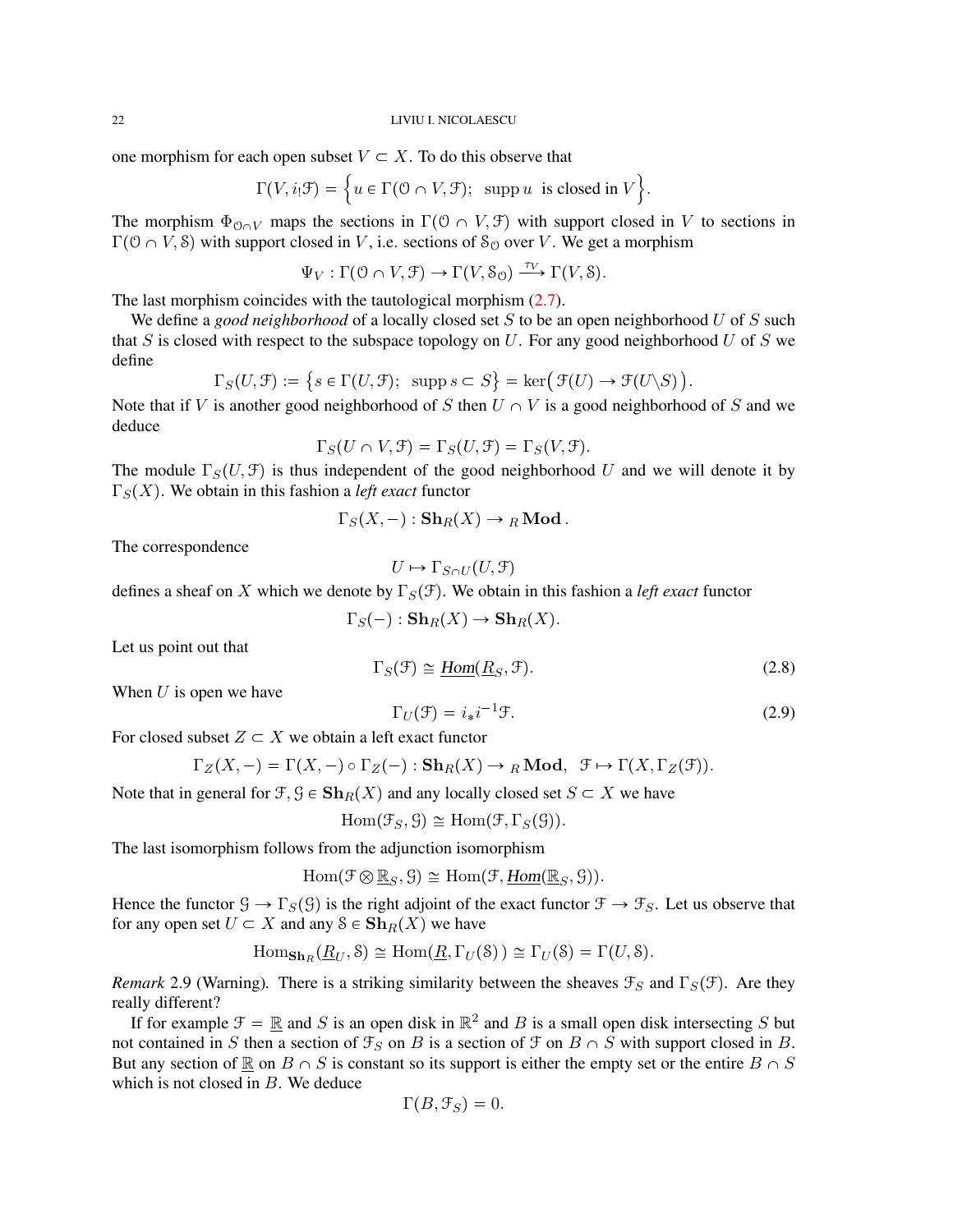On the other hand

$$
\Gamma(B,\Gamma_S(\mathcal{F})) = \Gamma_{S \cap B}(B,\mathcal{F}) = \Gamma(S \cap B,\mathcal{F}) \cong \mathbb{R}.
$$

If S is the horizontal axis in  $\mathbb{R}^2$  and  $\mathcal{F} = \mathbb{R}$ , then for any open disk D intersecting this axis there is no section of  $\mathbb R$  on D supported on the segment along which D meets the horizontal axis. This shows that  $\Gamma_S(\mathbb{R}) = 0$ . Clearly,  $\mathbb{R}_S$  is nontrivial.

 $\Box$ 

We have constructed several (semi-exact) functors on the Abelian category of sheaves. To describe the associated derived functors it will be convenient to describe large families of sheaves adapted to these functors. Recall that a full *additive* subcategory J of an Abelian category is adapted to a left-exact additive functor  $F : A \rightarrow B$  if the following conditions hold.

- Every object is a sub-object of an object in  $\beta$ .
- If  $0 \to A \to B \to C \to 0$  is a short exact sequence in A such that  $A, B \in \mathcal{J}$  then  $C \in \mathcal{J}$ .
- $\bullet$  F maps short exact sequences of objects in  $\beta$  to short exact sequences in  $\beta$ .

**Definition 2.10.** Suppose  $\Phi$  is a family of supports on X.

(a) A sheaf  $S \to X$  is called *flabby* if for every open set  $U \hookrightarrow X$  the restriction map  $\mathcal{S}(X) \to \mathcal{S}(U)$ is onto.

(b) A sheaf S is called  $\Phi$ -*soft* if for every set  $S \in \Phi$  the tautological map

$$
\Gamma_{\Phi}(X, \mathcal{S}) \to \Gamma(S, \mathcal{S}) = \Gamma(S, \mathcal{S}|_S)
$$

is surjective.

(c) A sheaf S is called  $\Phi$ -fine if the sheaf  $Hom(S, S)$  is  $\Phi$ -soft.

(d) The sheaf S is called *flat* if the functor  $\otimes$ S is exact.

*Remark* 2.11. Flabby sheaves are also  $\Phi$ -soft. When  $\Phi$  is the collection of all closed (resp. compact) subsets we will refer to the  $\Phi$ -soft sheaves simply as soft (resp. *c*-soft) sheaves.

We have the following sequences of inclusions

injective sheaves  $\subset$  flabby sheaves  $\subset$   $\Phi$ -soft sheaves,

 $\Phi$ -fine sheaves  $\subset \Phi$ -soft sheaves.

**Proposition 2.12** ([\[8\]](#page-71-4)). *Suppose* X, Y are locally compact spaces,  $Z \subset X$  is a locally closed set and  $f: X \to Y$  *is a continuous map.* 

(a) Let  $S \in \mathbf{Sh}_R(X)$ *. The class of injective sheaves is adapted to the functors* 

Hom $\mathbf{Sh}_R(X)$  $\left(-, \mathcal{S}\right)$ ,  $\underline{Hom}_{\mathbf{Sh}_R(X)}(-, \mathcal{S})$ ,  $f_*$ .

*(b) The class of flabby sheaves is adapted to the functors*

 $\Gamma_{\Phi}(X,-), \ \Gamma_{Z}(-), \ \Gamma_{Z}(X,-).$ 

*(c) The class of* c*-soft sheaves is adapted to the functors*

$$
\Gamma_c(X,-),\ \ f_!.
$$

*(d)* Let  $S \in \mathbf{Sh}_R(X)$ *. The class of flat sheaves is adapted to the functor*  $\otimes S$ *.* 

To study the compositions of such functors we need to know the behavior of these classes of sheaves with respect to these functors

 $\Box$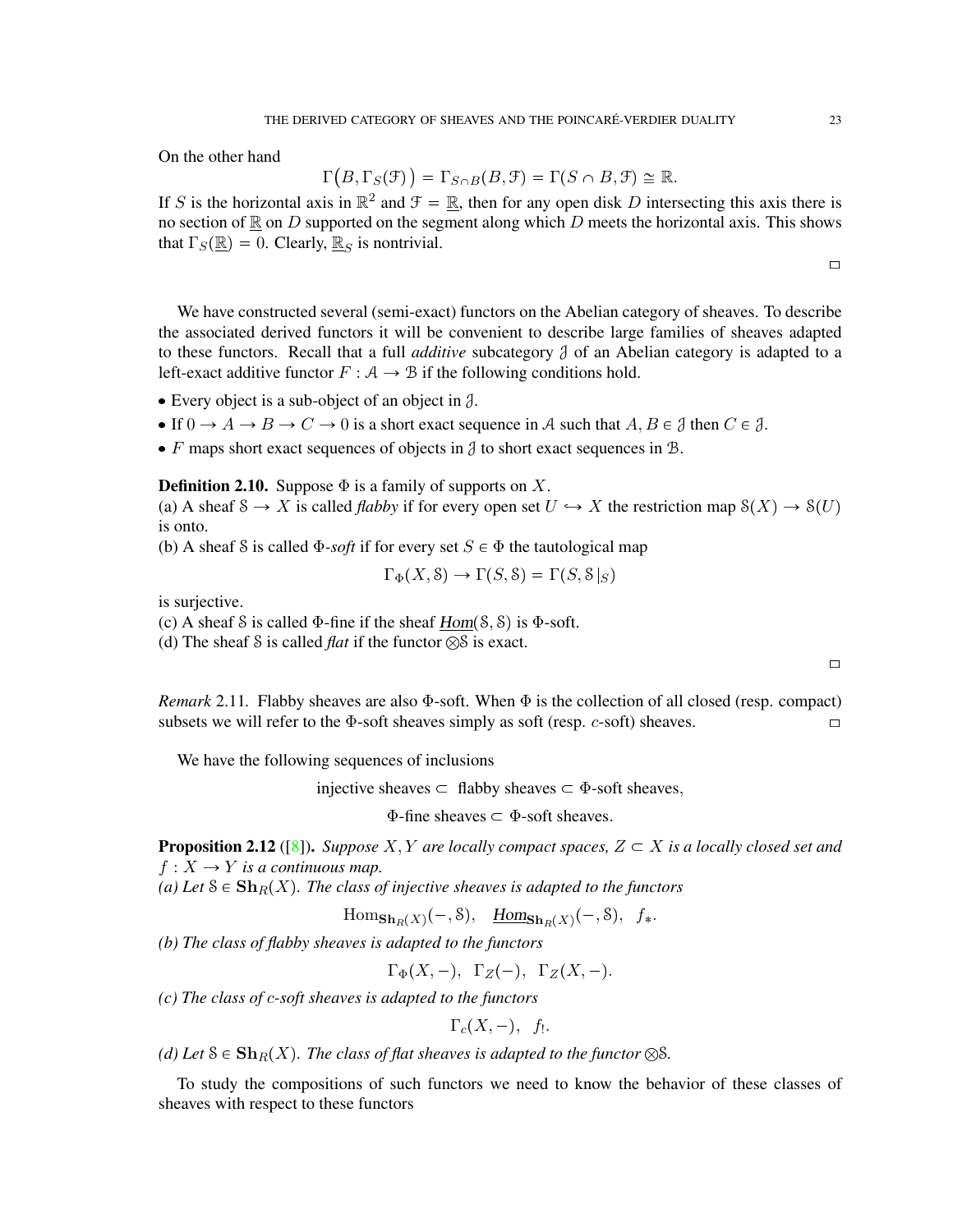**Proposition 2.13** ([\[8\]](#page-71-4)). *Suppose* X, Y are locally compact spaces,  $Z \subset X$  is a locally closed set and  $f: X \to Y$  *is a continuous map.* 

*(a)* If *S is injective then*  $f_*S$  *and*  $\Gamma_Z(S)$  *are injective, and*  $\underline{Hom}(\mathcal{F}, S)$  *is flabby for any sheaf*  $\mathcal{F} \in$  $\mathbf{Sh}_R(X)$ .

*(b)*  $f_*(\text{f}(\text{ab}(\text{b})) = \text{f}(\text{ab}(\text{b}))$ ,  $\Gamma_Z(\text{f}(\text{b}(\text{b})) = \text{f}(\text{b}(\text{b}))$ .

*(c)*  $f_1(c\text{-}soft) = c\text{-}soft.$  If S is *c*-soft then so is  $S|Z$  *and*  $SZ$ .

**Definition 2.14.** Suppose  $\Phi$  is a family of supports on the space X.

(a) We denote by  $H^*_{\Phi}(X, -)$  the cohomology with supports in  $\Phi$ , i.e. the derived functors of

 $\Gamma_{\Phi}(X, -) : \mathbf{Sh}_R(X) \to {}_R \mathbf{Mod}.$ 

(b) If  $G$  is an Abelian group we set

$$
H^*(X, G) := H^*_{cl}(X, \underline{G}).
$$

(c) If  $X$  is locally compact then the collection  $c$  of compact subsets defines a family of supports and we set

$$
H_c^*(X, G) := H_c^*(X, \underline{G}).
$$

 $\Box$ 

<span id="page-23-0"></span>Lemma 2.15. *Suppose* Φ *is an admissible family of supports on* X*. For every locally closed subset*  $i: W \hookrightarrow X$  and any sheaves  $S \in Sh(X), \mathcal{F} \in Sh(W)$  we have natural isomorphisms

$$
H_{\Phi|_W}^*(W, \mathcal{F}) = H_{\Phi}^*(X, i_! \mathcal{F}),
$$
  

$$
H_{\Phi|_W}^*(W, i^{-1} \mathcal{S}) = H_{\Phi}^*(X, \mathcal{S}_W).
$$

**Proof** The second equality follows from the first. To prove the first equality observe that the functor

$$
i_! : \mathbf{Sh}(W) \to \mathbf{Sh}(X)
$$

is exact and we have a commutative diagram of functors

$$
\mathbf{Sh}(W) \xrightarrow{\qquad i_!} \mathbf{Sh}(X)
$$
  
 $\Gamma_{\Phi|_W}(W, -)$   
**Ab**

| ۰ |  |  |
|---|--|--|
|   |  |  |
|   |  |  |

<span id="page-23-1"></span>*Remark* 2.16*.* Suppose X is a locally compact space. If  $\mathcal{O} \hookrightarrow X$  is *open* then for every sheaf  $\mathfrak{F} \in \mathbf{Sh}(X)$  we have

$$
H_c^*(0, \mathcal{F}|_0) \cong H_c^*(X, \mathcal{F}_0).
$$

If additionally O is pre-compact we deduce

$$
H_c^*(0, \mathcal{F}|_0) \cong H^*(X, \mathcal{F}_0).
$$

If  $S \hookrightarrow X$  is *closed* then

$$
H^*(X, \mathcal{F}_S) \cong H^*(S, \mathcal{F}|_S), \quad H^*_c(X, \mathcal{F}_S) \cong H^*_c(S, \mathcal{F}|_S).
$$

| ۰ |  |  |
|---|--|--|
|   |  |  |
|   |  |  |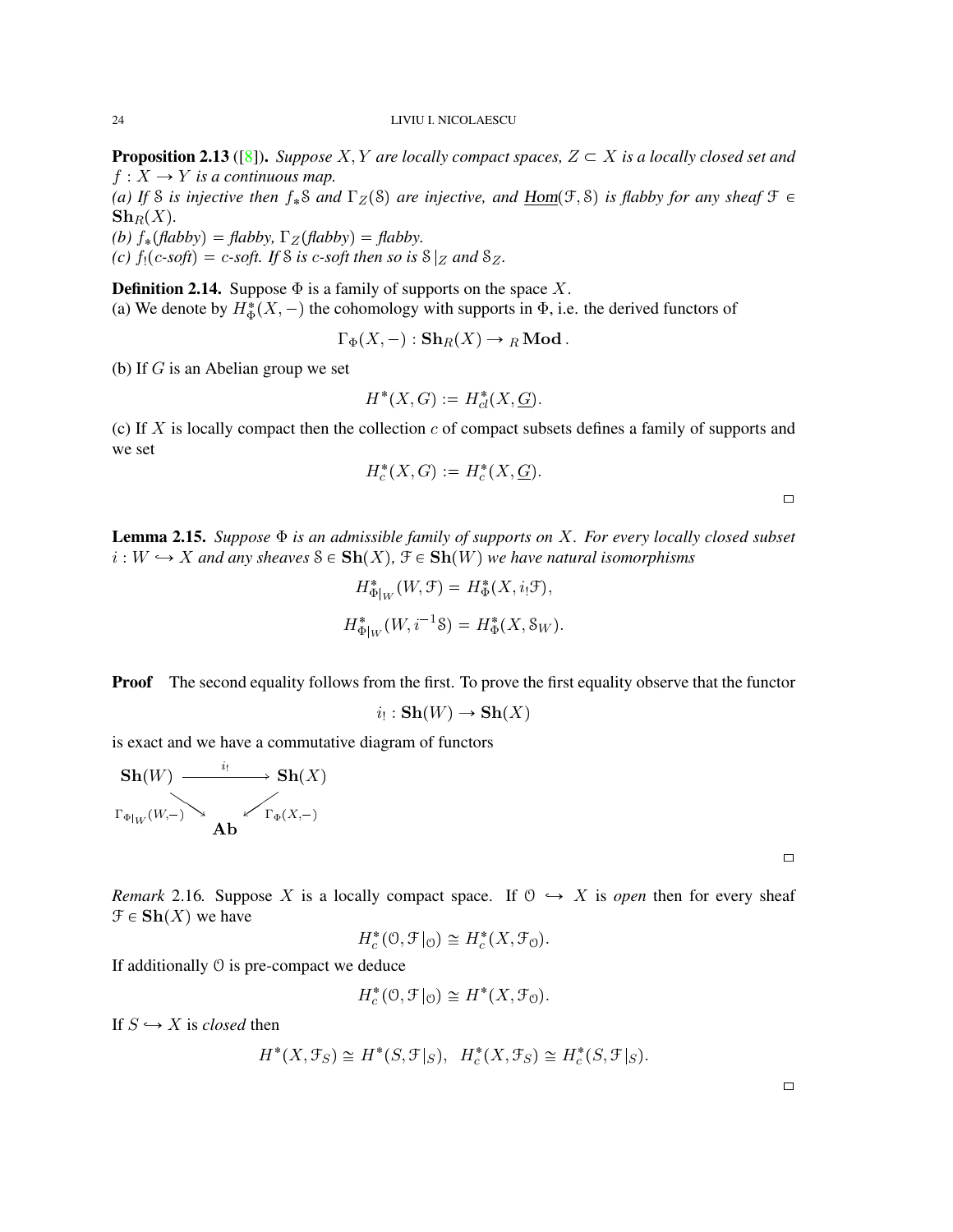For every closed subset  $Z \subset X$  and *every* sheaf  $S \in Sh(X)$  we have a short exact *excision sequence* in  $\mathbf{Sh}(X)$ 

<span id="page-24-2"></span>
$$
0 \to \mathcal{S}_{X \setminus Z} \to \mathcal{S} \to \mathcal{S}_Z \to 0 \tag{2.10}
$$

More generally, given a locally closed subset Z, a *closed subset*  $Z' \subset Z$  and an *arbitrary* sheaf  $\mathcal{F} \in \mathbf{Sh}(X)$  we get a short exact excision sequence

$$
0 \to \mathcal{S}_{Z \setminus Z'} \to \mathcal{S}_Z \to \mathcal{S}_{Z'} \to 0 \tag{2.11}
$$

Given open sets  $U_1, U_2 \subset X$ , closed sets  $Z_1, Z_2 \subset X$  and *arbitrary* sheaf  $\mathcal F$  we have the following short exact *Mayer-Vietoris sequences* of sheaves

<span id="page-24-0"></span>
$$
0 \to \mathcal{F}_{U_1 \cap U_2} \to \mathcal{F}_{U_1} \oplus \mathcal{F}_{U_2} \to \mathcal{F}_{U_1 \cup U_2} \to 0,
$$
\n(2.12a)

<span id="page-24-1"></span>
$$
0 \to \mathcal{F}_{Z_1 \cup Z_2} \to \mathcal{F}_{Z_1} \oplus \mathcal{F}_{Z_2} \to \mathcal{F}_{Z_1 \cap Z_2} \to 0 \tag{2.12b}
$$

The sequence  $(2.12a)$  induces the well known Mayer-Vietoris sequences in the cohomology with *compact supports* while [\(2.12b\)](#page-24-1) induces the Mayer-Vietoris sequence for the usual cohomology.

*Remark* 2.17. If Z is a closed subset of the locally compact space X, and  $\mathcal{O} = X \setminus Z$ , the sequence  $(2.10)$  shows that we can interpret  $H^*(X, \mathcal{S}_{\mathcal{O}})$  as a relative cohomology

$$
H^*(X, S_{\mathcal{O}}) = H^*(X, Z; \mathcal{S}) = H^*(X, X \backslash \mathcal{O}, \mathcal{S}).
$$

This statement can be made quite rigorous.

Suppose  $\Phi$  is the set of all closed subsets of the paracompact space X, Z is a closed subset of X, and  $G$  is an Abelian group. Then we have an isomorphism

$$
H^*_{\Phi|_{X \backslash S}}(X \backslash Z, G) \cong H^*(X, Z; G),
$$

where in the right had side is the relative Alexander-Spanier cohomology. When  $X$  and  $Z$  are not too wild this coincides with the singular cohomology. For more details we refer to  $\lceil 3, \text{ II.12} \rceil$  or  $\lceil 5, \text{ II.12} \rceil$ II.4.10]. Note also that Lemma [2.15](#page-23-0) implies that for every sheaf S we have and isomorphism

$$
H^*_{\Phi|_{X \setminus Z}}(X \setminus Z, G) \cong H^*(X, \underline{G}_{X \setminus Z}) = H^*(X, \underline{G}_{\mathcal{O}}).
$$

 $\Box$ 



<span id="page-24-3"></span>FIGURE 1. A closed cone and an open cone over L.

<span id="page-24-4"></span>**Example 2.18.** Suppose that L is a "nice" compact space (e.g. a  $CW$ -complex). Form the cones (see Figure [1\)](#page-24-3)

$$
X:=\llbracket 0,1\rrbracket \times L/\{0\} \times L, \ \ U=X\backslash \big(\ \{1\} \times \ Lbig).
$$

For any Abelian group  $G$  we have a short exact sequence

$$
0 \to \underline{G}_U \to \underline{G}_X \to \underline{G}_L \to 0.
$$

From Remark [2.16](#page-23-1) we deduce

$$
H^{\bullet}(X, \underline{G}_U) \cong H^{\bullet}_c(U, G), \quad H^{\bullet}(X, \underline{G}_L) \cong H^{\bullet}(L, \underline{G}).
$$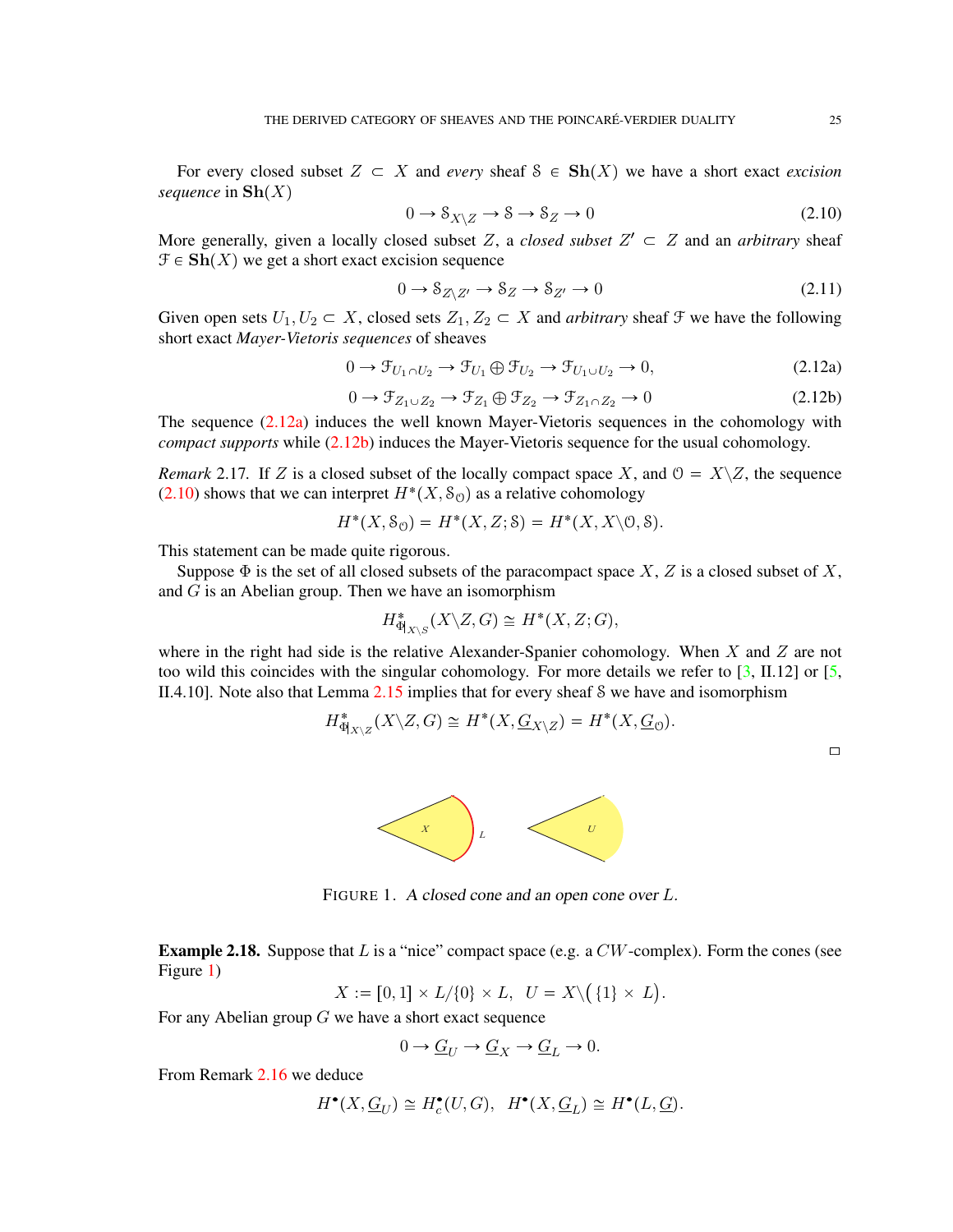Hence we obtain a long exact sequence

$$
\cdots \to H_c^k(U, G) \to H^k(X, G) \to H^k(L, G) \to H_c^{k+1}(U, G) \to \cdots.
$$

For  $m \geq 2$  we get isomorphisms

$$
H_c^m(U, G) \cong H^{m-1}(L, G).
$$

For  $m = 1$  we get a short exact sequence

$$
0 \to H^0(X, G) \stackrel{i}{\to} H^0(L, G) \to H^1_c(U, G) \to 0
$$

If  $b_0(L)$  denotes the number of components of L then

$$
H^0(L, G) \cong G^{b_0(L)}
$$

and the map  $i$  has the form

$$
G \ni g \mapsto \underbrace{(g, \cdots, g)}_{b_0(L)} \in G^{b_0(L)}
$$

The image of this group is the diagonal subgroup of  $G^{b_0(L)}$ . We deduce

$$
H_c^1(U,G) \cong G^{b_0(L)}/\Delta(G^{b_0(L)}) \cong G^{b_0(L)-1}
$$

In particular

$$
\chi_c(U) := \chi(H_c^*(U, \mathbb{Q})) = 1 - \chi(L).
$$

| ۰ |  |
|---|--|
|   |  |

Finally we would like to say a few words about the *local cohomology* modules supported by a locally closed set. These are the derived functors of  $\Gamma_Z(X, -)$  and they are denoted by  $H_Z^{\bullet}(X, \mathcal{F})$ .

For every locally closed set and every *closed* set  $Z' \subset Z$  we have a long exact sequence

$$
\cdots \to H^j_{Z'}(X,\mathcal{F}) \to H^j_Z(X,\mathcal{F}) \to H^j_{Z\setminus Z'}(X,\mathcal{F}) \xrightarrow{+1} \cdots \tag{2.13}
$$

.

.

To understand the origin of this sequence let us observe that if F is a *flabby* sheaf then we have a short exact sequence of *flabby* sheaves

$$
0 \to \Gamma_{Z'}(\mathcal{F}) \to \Gamma_Z(\mathcal{F}) \to \Gamma_{Z \setminus Z'}(\mathcal{F}) \to 0.
$$

The injectivity of the first arrow is tautological, while the surjectivity of the second arrow follows from the flabiness of  $\Gamma_Z(\mathcal{F})$  and the isomorphism

$$
\Gamma(U,\Gamma_{Z\setminus Z'}(\mathfrak{F}))\cong\Gamma(U\setminus Z',\Gamma_{Z}(\mathfrak{F})).
$$

We obtain a distinguished triangle in the derived category of sheaves

$$
\Gamma_{Z'}(\mathcal{F}^{\bullet}) \to \Gamma_Z(\mathcal{F}^{\bullet}) \to \Gamma_{Z \setminus Z'}(\mathcal{F}^{\bullet}) \xrightarrow{[1]}.
$$

In particular if  $Z = X$  and  $Z' = S \subset X$  is closed so  $U = X \setminus S$  is open we obtain the distinguished triangle in the derived category of R-modules

$$
R\Gamma_S(X, \mathcal{F}^\bullet) \to R\Gamma(X, \mathcal{F}^\bullet) \stackrel{a}{\longrightarrow} \Gamma(X \backslash S, \mathcal{F}^\bullet) \stackrel{[1]}{\longrightarrow}
$$

The morphism a is called the *attaching map*. We obtain the long exact sequence

<span id="page-25-0"></span>
$$
\cdots \to H_S^j(X, \mathcal{F}) \to H^j(X, \mathcal{F}) \to H^j(X \backslash S, \mathcal{F}) \xrightarrow{+1} \cdots \tag{2.14}
$$

r<sub>1</sub>s

Given a cohomology class  $u \in H^{j}(X \backslash S, \mathcal{F})$  we can ask when it extends to a cohomology class on X, i.e. it is the image of an element  $\hat{u} \in H^j(X, \mathcal{F})$  via the natural morphism. We see that this happens if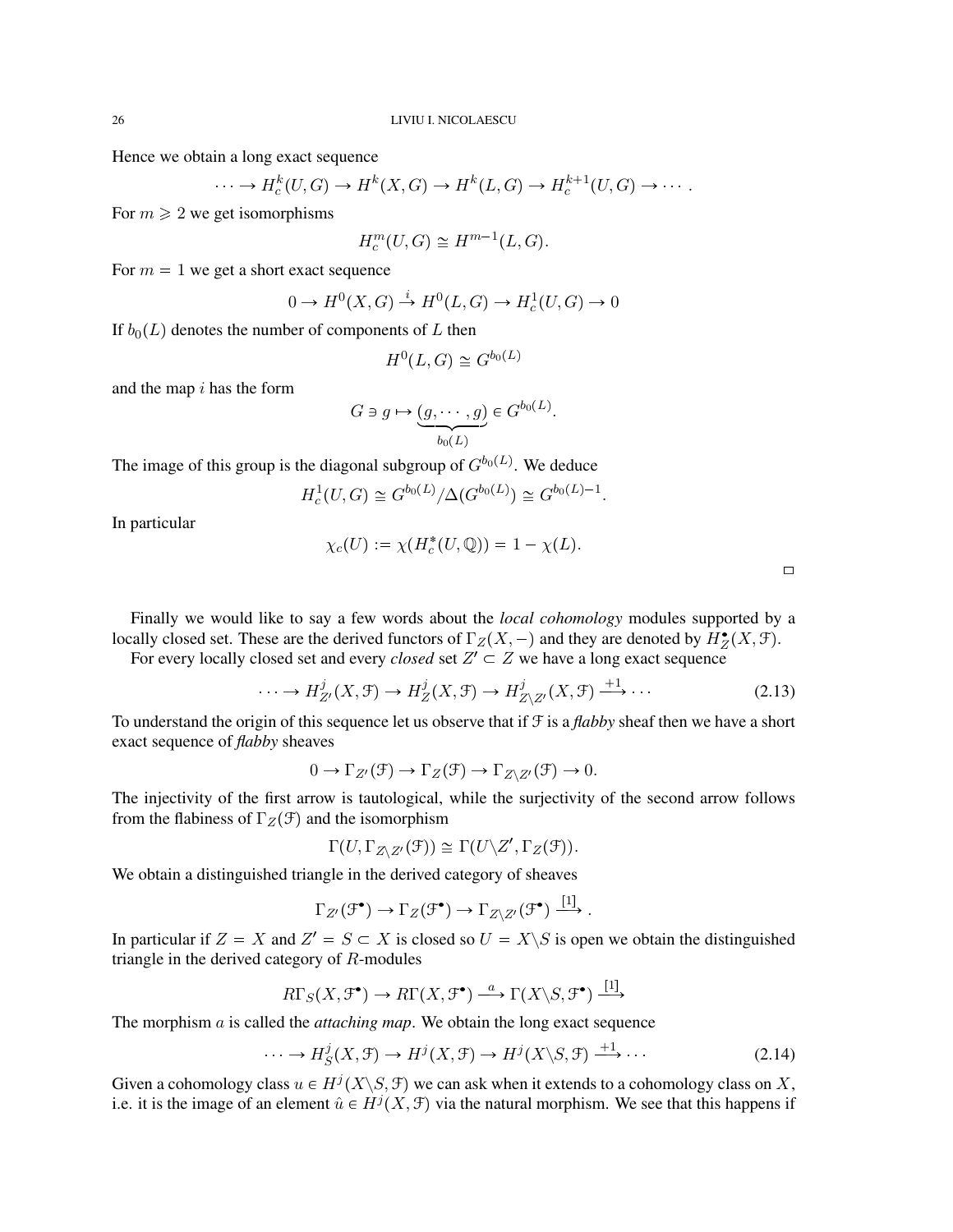and only if the element  $\delta u \in H_S^{j+1}$  $S^{j+1}(X, \mathcal{F})$  is trivial. Thus the local cohomology groups can be viewed as collecting the obstructions to extension problems.

Let us point out that for any *flabby* sheaf F, any open subsets  $U_1, U_2$  and any closed sets  $Z_1, Z_2$  we have short exact sequences

<span id="page-26-0"></span>
$$
0 \to \Gamma_{U_1 \cup U_2}(\mathcal{F}) \to \Gamma_{U_1}(\mathcal{F}) \oplus \Gamma_{U_2}(\mathcal{F}) \to \Gamma_{U_1 \cap U_2}(\mathcal{F}) \to 0
$$
\n(2.15a)

<span id="page-26-1"></span>
$$
0 \to \Gamma_{Z_1 \cap Z_2}(\mathcal{F}) \to \Gamma_{Z_1}(\mathcal{F}) \oplus \Gamma_{Z_2}(\mathcal{F}) \to \Gamma_{Z_1 \cup Z_2}(\mathcal{F}) \to 0. \tag{2.15b}
$$

In [\(2.15a\)](#page-26-0) the arrows are induced by the restriction maps  $\Gamma(U, \mathcal{F}) \to \Gamma(V, \mathcal{F}), U \supset V$  open subsets. In [\(2.15b\)](#page-26-1) the arrows are "extension by zero" morphisms. The exactness of these sequences is due to the flabiness of F.

The local cohomology sheaves, i.e. the homology of  $R\Gamma_Z(\mathcal{F})$  is are the sheaves associated to the presheaves

$$
\mathcal{H}^j_Z(U):=H^j_{Z\cap U}(U,\mathcal{F}).
$$

*Remark* 2.19. Suppose  $X = \mathbb{R}^2$  and Z is a line in this plane. Note that the sequence [\(2.14\)](#page-25-0) implies that the local cohomology of  $\mathbb R$  supported on  $Z$  *is in general not zero* although, as shown in Remark [2.9,](#page-21-0)  $\Gamma_Z(\mathbb{R})$  is zero!!! The local cohomology is of  $\mathcal F$  along Z is *not* the cohomology of  $\Gamma_Z(\mathcal F)$ . The long exact sequence  $(2.14)$  suggests that we can interpret the local cohomology as the relative cohomology of the pair  $(X, X\setminus Z)$ . For more on this interpretation we refer to [\[3,](#page-71-9) II§12].

 $\Box$ 

**Proposition 2.20.** If Z is a closed subset of a locally compact space X and  $i: Z \rightarrow X$  denotes the *canonical inclusion then for any field* K *and any sheaf* F *of* K*-vector spaces on* X *we have*

$$
H_Z^p(X, \mathcal{F}) \cong \text{Ext}^p(i_*\underline{\mathbb{K}}, \mathcal{F}) \cong \text{Ext}^p(\underline{\mathbb{K}}_Z, \mathcal{F}).
$$

**Proof** We have an isomorphism of functors  $\mathbf{Sh}_{\mathbb{K}}(X) \to \mathbf{Vect}_{\mathbb{K}}$  (see [\[8,](#page-71-4) Prop. 2.3.10])

$$
\mathrm{Hom}_{\mathbf{Sh}(X)}(i_{*Z} \underline{\mathbb{K}}, \mathcal{F}) \cong \mathrm{Hom}_{\mathbf{Sh}(X)}(\underline{\mathbb{K}}_{Z}, \mathcal{F}) \cong \Gamma_{Z}(X, \mathcal{F}).
$$

Their derived functors must be isomorphic as well whence the desired conclusion.

 $\Box$ 

**Example 2.21.** Consider again the cone X discussed in Example [2.18.](#page-24-4) We denote by x its vertex. We would like to compute the local cohomology  $H_{\{x\}}^{\bullet}(X,\mathbb{R})$ . We have a long exact sequence

$$
\cdots \to H_{\{x\}}^{\bullet}(X) \to H^{\bullet}(X) \to H^{\bullet}(X \backslash \{x\}) \to H_{\{x\}}^{\bullet+1}(X) \to \cdots
$$

Note that we have a natural morphism  $H^{\bullet}_{\{x\}}(X) \to H^{\bullet}_c(U), U = X \setminus (1 \times L)$ . Observing that  $X\backslash\{x\}$  deformation retracts to  $\{1\} \times L$ . Comparing the above sequence with

$$
\cdots \to H_c^{\bullet}(U) \longrightarrow H^{\bullet}(X) \longrightarrow H^{\bullet}(C) \longrightarrow H_c^{\bullet+1}(U) \longrightarrow \cdots.
$$

we deduce from the five-lemma that

$$
H_{\{x\}}^{\bullet}(X) \cong H_c^{\bullet}(U) \cong H_c^{\bullet}(B_r(x)),
$$

where  $B_r(x)$  is a small open ball in X centered at x.  $\Box$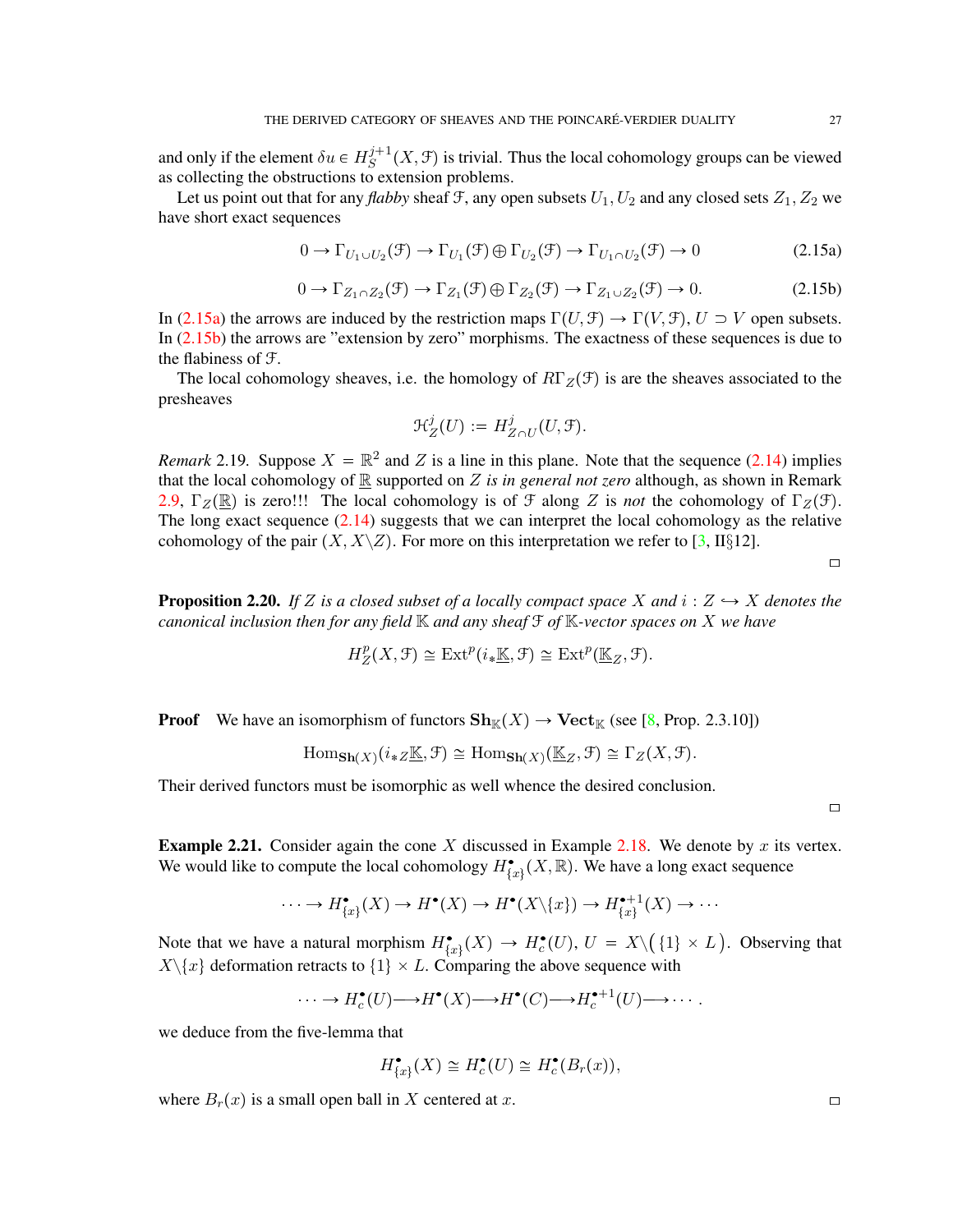Example 2.22 (Baby micro-local Morse theory). Consider the function

$$
\phi(x, y) = |x|^2 - |y|^2
$$

defined on a small open ball  $B^{p+q}$  centered at the origin of  $\mathbb{R}^{p+q} = \mathbb{R}^p_x \oplus \mathbb{R}^q_y$ ,  $p > 0$ . We would like to compute  $H^{\bullet}_{\{\phi \leq 0\}}(B, \underline{\mathbb{R}})$ . For simplicity we set

$$
Z := \{ \phi \leq 0 \} \cap B^{p+q}.
$$

This region is shaded in gray in Figure [2.](#page-27-0) Observe that

$$
B^{p+q} \backslash Z \simeq B^p \backslash 0 \simeq S^{p-1},
$$

where  $\simeq$  stands for the homotopy. Using [\(2.14\)](#page-25-0) we deduce

$$
\cdots \to H^j(B^{p+q}, \mathbb{R}) \to H^j(S^{p-1}, \mathbb{R}) \to H^{j+1}_Z(B^{p+q}, \mathbb{R}) \to H^{j+1}(B^{p+q}, \mathbb{R}) \to \cdots
$$



<span id="page-27-0"></span>FIGURE 2. The region  $y^2 - x^2 \ge 0$ .

We deduce that

$$
H_Z^{j+1}(B^{p+q}, \mathbb{R}) \cong H^j(S^{p-1}, \mathbb{R}) \cong H^{j+1}(S^p, \mathbb{R}), \ \forall j > 0.
$$

For  $j = 0$  we have a short exact sequence

$$
0 \to H^0(B^{p+q}, \mathbb{R}) \to H^0(S^{p-1}, \mathbb{R}) \to H_S^1(B^{p+q}, \mathbb{R}) \to 0.
$$

This proves that

$$
H^j_{\{\phi \leq 0\}}(B^{p+q}, \mathbb{R}) \cong H^j(B^p, \partial B^p; \mathbb{R}) \cong H^j(\phi^{-1}((0, \varepsilon]), \phi^{-1}(\varepsilon); \mathbb{R}).
$$

Similarly

$$
H^j_{\{\phi\geq 0\}}(B^{p+q},\mathbb{R})\cong H^j(B^q,\partial B^q;\mathbb{R})
$$

so that

$$
\chi\big(H_{\{\phi\geq 0\}}^{\bullet}(B,\mathbb{R})\big)=(-1)^{q}=(-1)^{m(\phi,0)},
$$

where  $m(\phi, 0)$  denotes the Morse index of  $\phi$  at 0.

Let  $\beta$  denote one of the full additive subcategories of injective, flabby, or  $c$ -soft sheaves, or the *opposite* of the full subcategory of flat sheaves. .

A sheaf  $\mathcal F$  on a locally compact space X is said to have  $\mathcal J$ -dimension  $\leq r$  if it admits a resolution of length  $\leq r$  by objects in  $\beta$ , i.e. there exists a long exact sequence in  $\mathbf{Sh}(X)$ 

$$
0 \to \mathcal{F} \to \mathcal{S}_0 \to \cdots \to \mathcal{S}_r \to 0, \ \ \mathcal{S}_i \in \mathcal{J}.
$$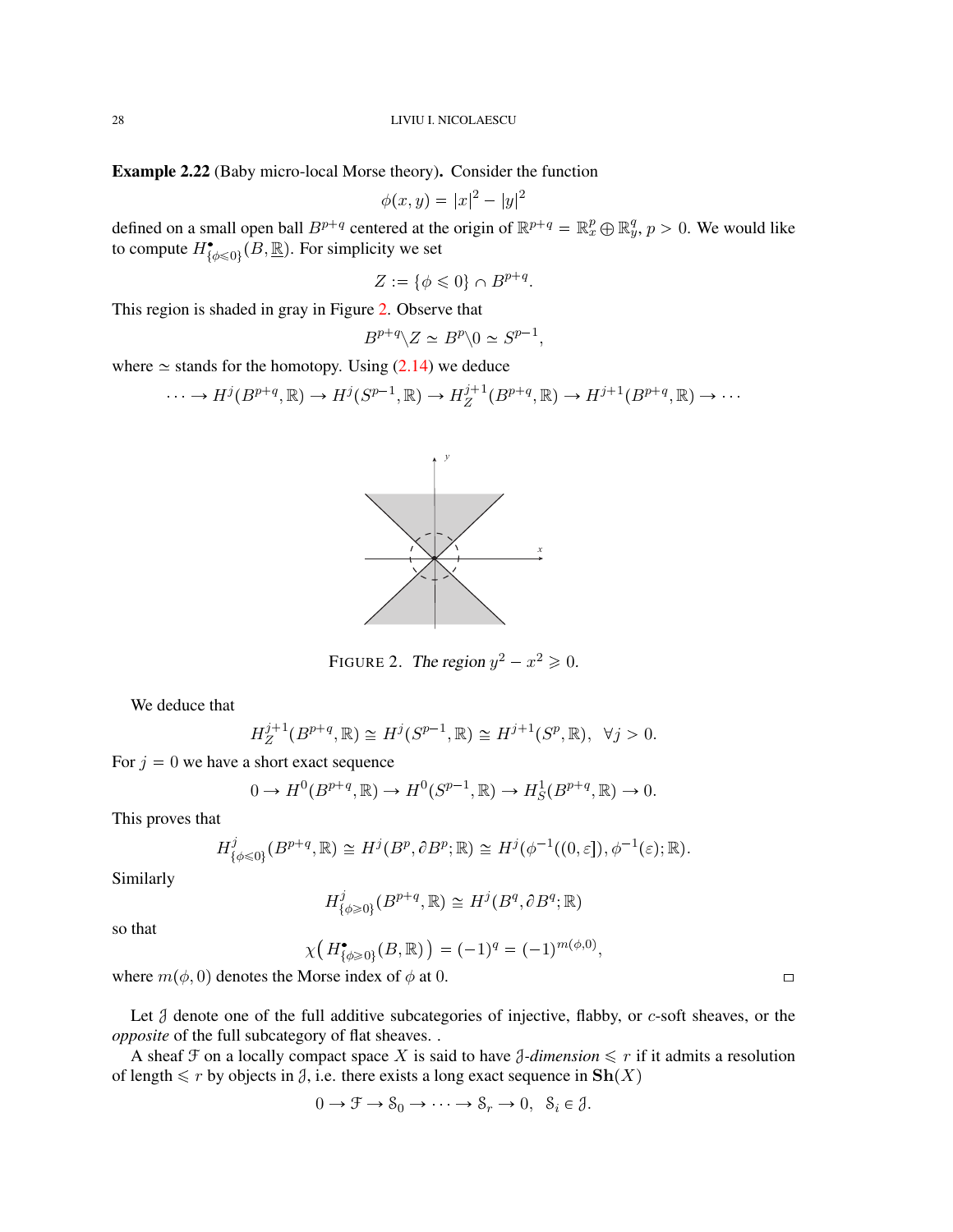We write this

$$
\dim_{\mathcal{J}} \mathcal{F} \leq r.
$$

We define the J-dimension as the smallest r with this property. Observe that  $\mathcal{F} \in \mathcal{J}$  iff  $\dim_{\mathcal{J}} \mathcal{F} \leq 0$ . We can regard the ring R as a sheaf over the space consisting of a single point. Clearly R is flabby and hence soft. On the other hand we can speak of the flat, or injective dimension. We have the following result.

**Theorem 2.23** ([\[13\]](#page-71-10)). Suppose R is a commutative Noetherian ring with 1 and  $r \in \mathbb{Z}_{\geq 0}$ . Then the *following statements are equivalent.*

 $(a)$  dim<sub>inj</sub>  $R = r$ . *(b)* dim<sub>flat</sub>  $R = r$  $(c)$  dim<sub>proj</sub>  $R = r$ . *When any of these conditions is satisfied we write*

gldim  $R = r$ .

The space X is said to have  $\beta$ -dimension  $\leq r$  if every sheaf on X has  $\beta$ -dimension  $\leq r$ . We write this

 $\dim_{\mathfrak{A}} X \leqslant r$ .

All sheaves have finite flat dimension provided that the coefficient ring has finite global dimension. We have the following result whose proof could be found in  $[2, §6]$  $[2, §6]$ .

**Proposition 2.24.** *For any*  $\mathcal{F} \in \mathbf{Sh}_R(X)$  *we have* 

 $\dim_{flat} \mathcal{F} \leq \mathrm{gldim}\, R.$ 

When  $\mathcal J$  is one of the categories, injective, flabby, soft, then the notion of  $\mathcal J$ -dimension depends on the algebraic topology of the space  $X$  and captures some of our intuition of dimension. For a proof of the following results we refer to  $[11, 11]$  $[11, 11]$ , Exposé 2]. In particular, they give an algebraic-topologic description of the sheaves in  $\beta$  since they are the sheaves of  $\beta$ -dimension 0.

<span id="page-28-0"></span>Proposition 2.25. *Assume* X *is a locally compact space. Then the following statements are equivalent.*

*(a)*

 $\dim_{soft} \mathcal{F} \leq r.$ 

*(b)*

*(a)*

$$
H_c^{r+1}(X, \mathcal{F}) = 0.
$$
  

$$
H_c^q(X, \mathcal{F}) = 0, \quad \forall q > p.
$$

*(d) For any resolution*

 $0 \to \mathcal{F} \to \mathcal{S}_0 \to \mathcal{S}_1 \to \cdots \to \mathcal{S}_{r-1} \to \mathcal{S}_r \to 0$ 

*where*  $S_0$ ,  $\ldots$ ,  $S_{r-1}$  *are c-soft, then*  $S_r$  *is c-soft as well.* 

(e) Every point  $x \in X$  has an open neighborhood  $V_x$  such that  $H_c^{r+1}(U, \mathcal{F}) = 0$ , for all open subsets  $U \hookrightarrow V_x$ .

Proposition 2.26. *Assume* X *is a locally compact space. Then the following statements are equivalent.*

 $\dim_{\text{flabbu}} \mathfrak{F} \leqslant r.$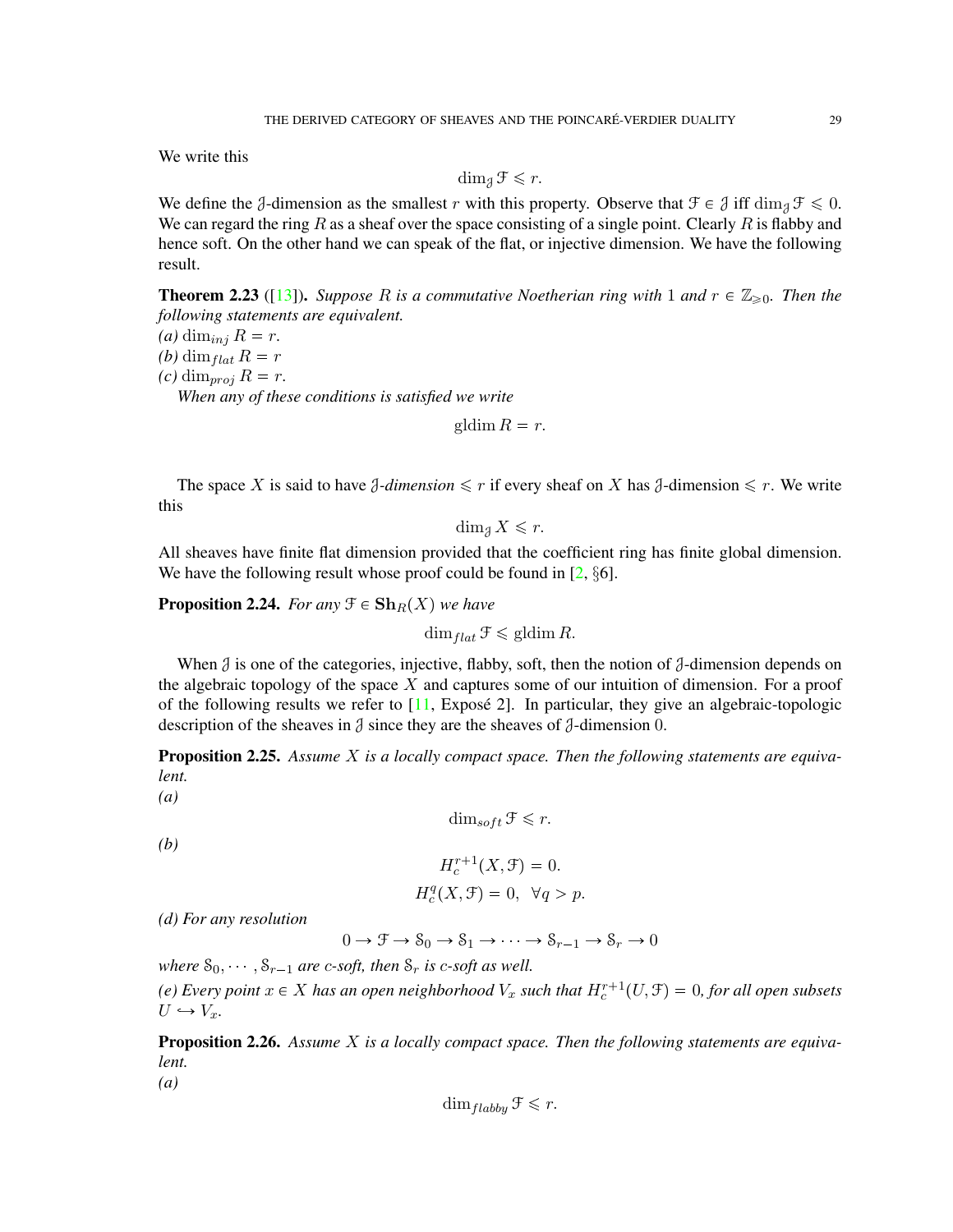*(b) For every closed set*  $S \subset X$  *we have* 

$$
H_S^{r+1}(X,\mathcal{F})=0.
$$

*(c) For every closed set*  $S \subset X$  *we have* 

$$
\mathcal{H}_S^{r+1}(\mathcal{F}) = 0 \in \mathbf{Sh}_R(X).
$$

There are some relations between these notions of dimensions. We state them under a simplifying assumption on the topological space X.

**Proposition 2.27.** Assume X is a subset of an Euclidean space and  $\mathcal{F} \in \mathbf{Sh}_R(X)$ . Then the following *hold*

*(a)*

$$
\dim_{flabby} \mathcal{F} \leq \dim_{soft} \mathcal{F} \leq \dim_{flabby} \mathcal{F} + 1.
$$

*(b) If* R *is a regular ring*[4](#page-29-0) *of dimension* p *then*

$$
\dim_{flabby} X \leq \dim_{inj} X \leq \dim_{soft} X + p + 1.
$$

*In particular, if*  $R = \mathbb{C}$  *we have*  $p = 0$  *and* 

$$
\dim_{flabby} X \leq \dim_{inj} X \leq \dim_{soft} X + 1.
$$

**Example 2.28** (The bi-functor  $R$  <u>Hom</u> and  $\otimes$ ). Fix a Noetherian commutative ring with 1. For any injective sheaf  $S \in Sh_R$  the functor

$$
\mathbf{Sh}_R(X)^{op} \to \mathbf{Sh}_R(X), \ \ \mathcal{F} \mapsto \underline{\mathrm{Hom}}(\mathcal{F}, \mathcal{S})
$$

is exact and thus we obtain a derived functor

$$
D^{-}(\mathbf{Sh}_R X)^{op} \times D^{+}(\mathbf{Sh}_R X) \to D^{+}(\mathbf{Sh}_R X), \ \ (f^{\bullet}, \mathcal{G}^{\bullet}) \mapsto R\underline{Hom}(\mathcal{F}^{\bullet}, \mathcal{G}^{\bullet}).
$$

Every sheaf admits a resolution by a bounded from above complex of flat sheaves. We obtain in this fashion a (left) derived bi-functor

$$
\stackrel{\mathbf{L}}{\otimes}: D^{-}(\mathbf{Sh}_{R}X) \times D^{-}(\mathbf{Sh}_{R}X) \to D^{-}(\mathbf{Sh}_{R}X), \quad (\mathfrak{F}^{\bullet}, \mathfrak{S}^{\bullet}) \mapsto \mathfrak{F}^{\bullet} \stackrel{\mathbf{L}}{\otimes}_{R} \mathfrak{S}^{\bullet}.
$$

For any  $\mathfrak{F}, \mathfrak{G} \in D^{-}(\mathbf{Sh}_R)$  and any  $S \in D^{+}(\mathbf{Sh}_R X)$  we have the *adjunction isomorphism* 

$$
R\underline{\text{Hom}}(\mathcal{F}\overset{\mathcal{L}}{\otimes}\mathcal{G},\mathcal{S})\cong R\underline{\text{Hom}}(\mathcal{F},R\underline{\text{Hom}}(\mathcal{G},\mathcal{S})).\tag{2.16}
$$

When  $F, g$  are sheaves (i.e. complexes of sheaves concentrated in dimension 0 then we set

$$
\underline{Ext}^{\bullet}(\mathcal{F}, \mathcal{G}) := R \underline{Hom}^{\bullet}(\mathcal{F}, \mathcal{G}).
$$

<span id="page-29-0"></span> $4$  This means that all its local rings are regular of dimension  $p$ .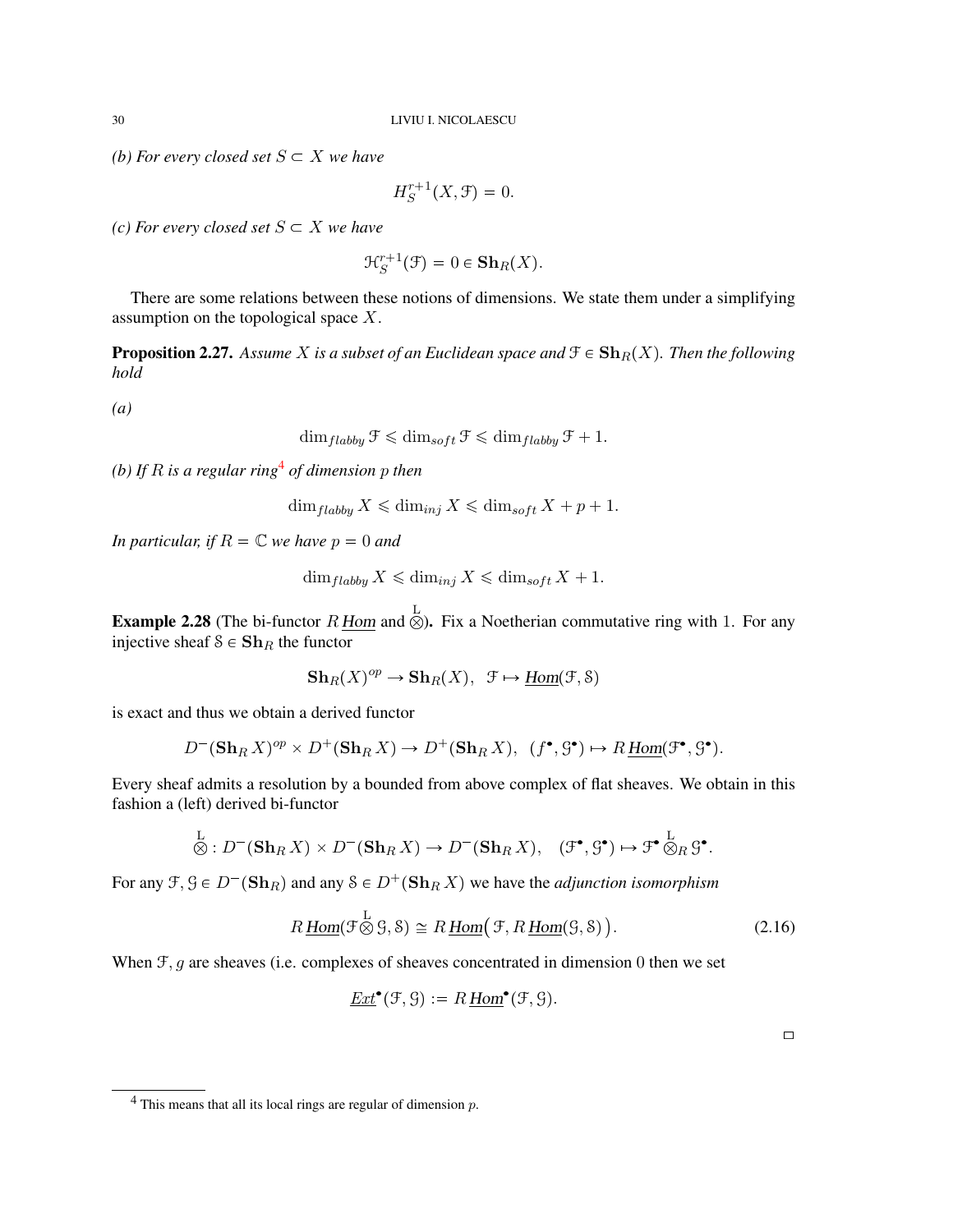## 3. THE DERIVED FUNCTOR  $Rf_1$

<span id="page-30-0"></span>Fix a commutative noetherian ring R with 1. For every topological space T and  $* \in \{b, +, -\}$  we set

$$
D^*(\mathfrak{R}_{\mathfrak{I}}):=D^*(\mathbf{Sh}_{\mathfrak{R}}(\mathfrak{I})).
$$

Suppose  $f : X \to S$  is a continuous map between locally compact spaces. Then the full subcategory of  $\mathbf{Sh}_{\mathcal{R}}(X)$  consisting of c-soft sheaves is adapted to the functor

$$
f_! : \mathbf{Sh}_{\mathcal{R}}(X) \to \mathbf{Sh}_{\mathcal{R}}(S).
$$

In particular we have a derived functor

$$
Rf_! : D^+(\mathcal{R}_X) \to D^+(\mathcal{R}_S)
$$

We list below some of its most frequently used properties. For proofs we refer to  $[7, 8]$  $[7, 8]$  $[7, 8]$ .

For every sheaf  $\mathcal F$  on  $X, j \in \mathbb Z$ , and every  $s \in S$  we have a natural isomorphism

<span id="page-30-2"></span>
$$
(Rjf1\mathcal{F})s := \mathcal{H}j(Rf1\mathcal{F})s \cong Hcj(f-1(s), \mathcal{F}),
$$
\n(3.1)

where  $\mathcal{H}^{j}(Rf, \mathcal{F})$  denote the cohomology sheaves of the complex  $Rf_{!}\mathcal{F}$ . This shows that we can view  $Rf_1$  as a sort of integration-along-fibers functor. Observe that if  $X \stackrel{f}{\longrightarrow} S \stackrel{g}{\longrightarrow} T$  then we have a natural isomorphism

$$
R(g\circ f)_{!}\cong Rg_{!}\circ Rf_{!}.
$$

To formulate the other natural properties of  $Rf_1$  we need to discuss Cartesian diagrams.

Suppose  $f : X \to S$  and  $g : Y \to S$  are two continuous maps of finite dimensional, locally compact spaces. We set

$$
X \times_S Y := \Big\{ (x, y) \in X \times Y; \ \ f(x) = g(y) \Big\}.
$$

A *Cartesian diagram* associated to f and g is a diagram of the form

$$
\begin{array}{ccc}\nX \times_S Y & \xrightarrow{\pi_Y} & Y \\
\pi_X & & & g \\
X & \xrightarrow{f} & S\n\end{array}
$$

<span id="page-30-1"></span>Example 3.1. Here are a few interesting examples of cartesian diagrams. Given a continuous map (a) If  $g: X \to S$  is a locally trivial fibration then  $X \times_S Y \to X$  is the pull back of  $X \stackrel{g}{\longrightarrow} S$  via f. (b)  $S = \{pt\}$  and  $f : X \to S$  and  $g : Y \to S$  are the constant maps then  $X \times_S Y$  coincides with the Cartesian product of  $X$  and  $Y$ .

(c) Suppose  $f : X \to S$  is continuous,  $Y := \{s\} \subset S$  and g is the inclusion  $\{s\} \hookrightarrow S$  Then

$$
X \times_S Y \cong f^{-1}(f(x))
$$

and the corresponding Cartesian diagram is

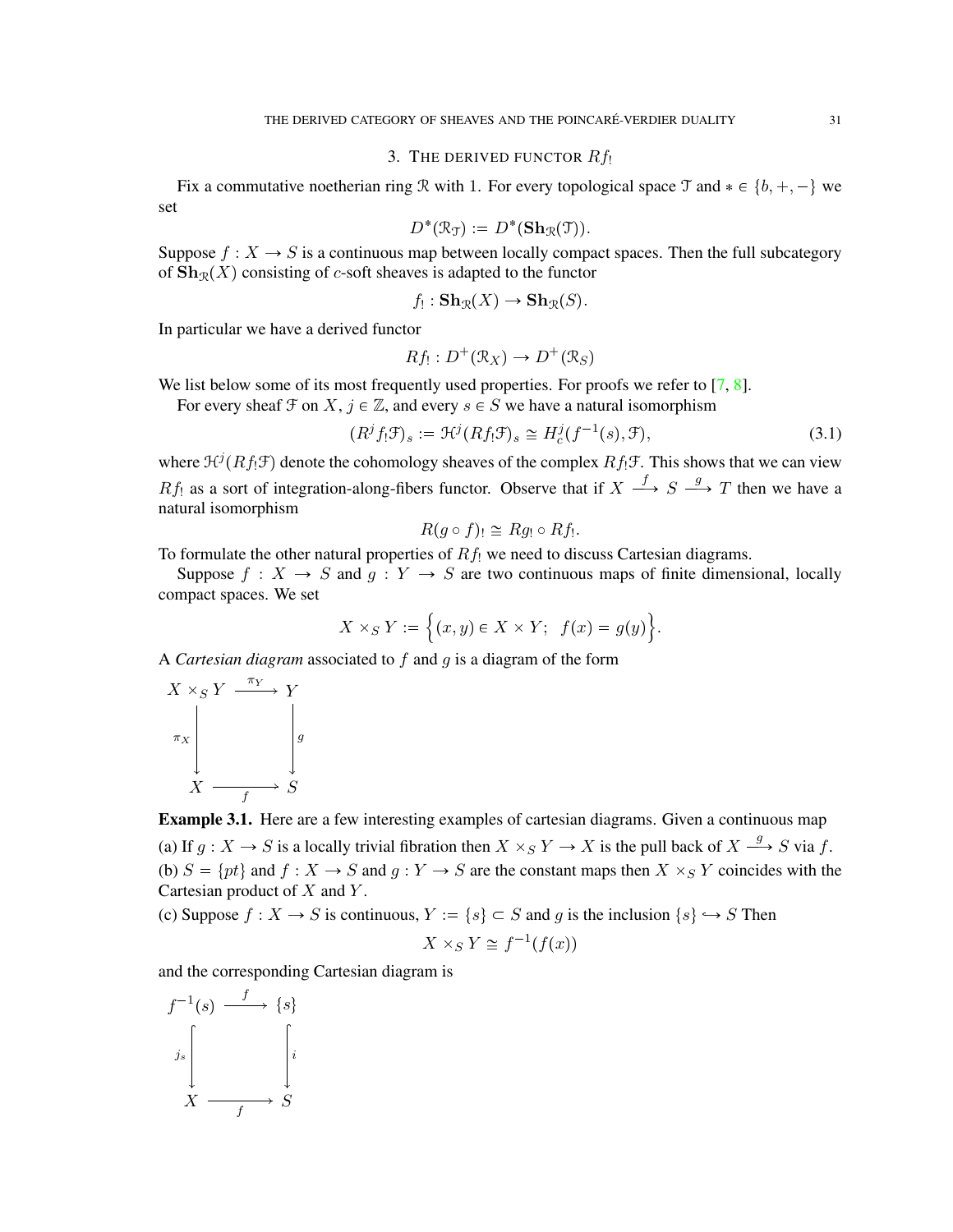where  $j_s$  denotes the inclusion of the fiber

$$
f^{-1}(s) \hookrightarrow X.
$$

(d) If  $f: X \to S$  and  $g: Y \to S$  are inclusions of subsets  $X, Y \subset S$  then  $X \times_S Y \cong X \cap Y$ .

Proposition 3.2 (Base Change Formula). *Given a Cartesian diagram*

$$
\begin{array}{ccc}\nX \times_S Y & \xrightarrow{\pi_Y} & Y \\
\pi_X & & \downarrow \\
X & \xrightarrow{f} & S\n\end{array}
$$

*we have a natural isomorphism of functors*  $D^+(\mathcal{R}_Y) \to D^+(\mathcal{R}_X)$  $f^{-1}Rg_! \cong R(\pi_X)_{!}\pi_Y^{-1}.$ *and a natural isomorphism of functors*  $D^+(\mathcal{R}_X) \to D^+(\mathcal{R}_Y)$ 

$$
g^{-1}Rf_! \cong R(\pi_Y)_{!}\pi_X^{-1}.
$$

Observe that the base change formula coupled with Example  $3.1(b)$  $3.1(b)$  implies  $(3.1)$ . The key fact behind the base change formula is the following.

Lemma 3.3. *Given a Cartesian diagram*



*we have a natural isomorphism of functors*  $\mathbf{Sh}_{\mathcal{R}}(Y) \longrightarrow \mathbf{Sh}_{\mathcal{R}}(Y)$ 

<span id="page-31-0"></span>
$$
g^{-1} \circ f_! \cong (\pi_Y)_! \circ \pi_X^{-1}.
$$
\n
$$
(3.2)
$$

 $\Box$ 

**Proof** First we construct a natural morphism

<span id="page-31-1"></span>
$$
f_! \circ (\pi_X)_* \to g_* \circ (\pi_Y)_! . \tag{3.3}
$$

Let  $\mathcal{G} \in \mathbf{Sh}_{\mathcal{R}}(X \times_S Y)$  and V an open subset of S. Then

$$
f_! \circ (\pi_X)_* \mathcal{G}(V) = \Gamma_f(f^{-1}(V), (\pi_X)_* \mathcal{G})
$$

where we recall that  $\Gamma_f$  signifies sections with compact vertical (with respect to f) support. Next observe that

$$
\pi_X^{-1}(f^{-1}(V)) = \{(x, y) \in X \times Y; \ f(x) = g(y) \in V\} = \pi_Y^{-1}(g^{-1}(V)) = X \times_V Y.
$$

Thus  $u \in f_! \circ (\pi_X)_* \mathcal{G}(V)$  if and only if  $u \in \Gamma(X \times_V Y, \mathcal{G})$  and there exists  $T \subset X$  proper over S such that

$$
\operatorname{supp} u \subset \pi_X^{-1}(T).
$$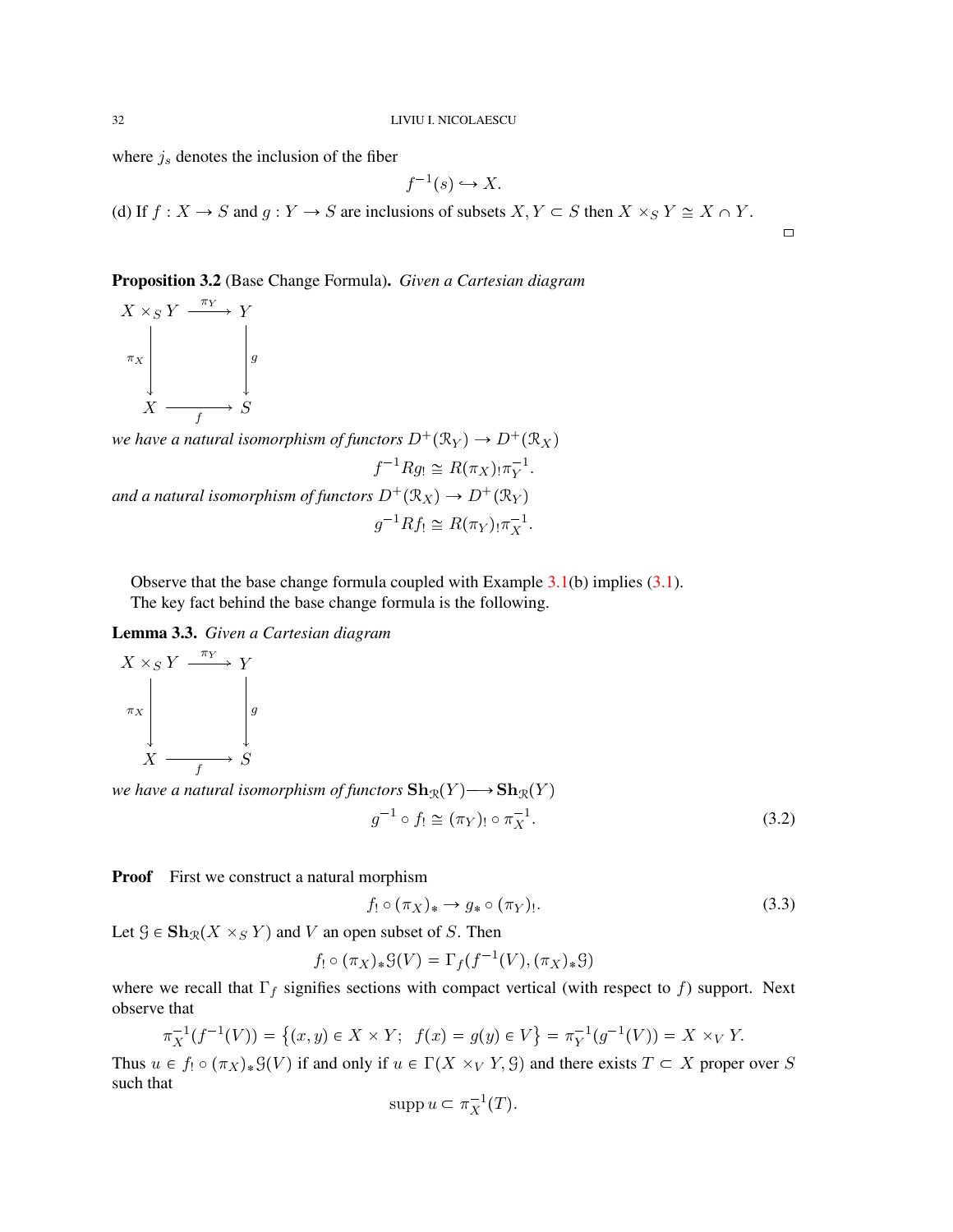Then

$$
\pi_Y : \operatorname{supp} u \to Y
$$

is proper and u defines a section of  $g_* \circ (\pi_Y)$ .

*Remark* 3.4. There may not exist a natural morphism  $g_* \circ (\pi_Y)_! \to f_! \circ (\pi_X)_*$ . As an example suppose  $S = \mathbb{R}$ ,  $X = (0, 2)$ ,  $Y = [1, 2)$  and  $f, g$  are the canonical inclusions. Then  $X \times_S Y =$  $X \cap Y = Y = [1, 2)$  so that the map  $\pi_X$  is tautologically proper. Let G be the constant sheaf R over  $X \cap Y$ . Then the constat section  $1 \in \Gamma(X \cap Y, \mathbb{R})$  is proper over  $Y = X \cap Y$ . However, there is no subset C of X proper over S (i.e. a closed subset of R contained in X such that  $X \cap Y \subset C$ . Thus this section defines a section of  $g_* \circ (\pi_Y)$  but does not define a section of  $f_! \circ (\pi_X)_*$ .

To construct the morphism [\(3.2\)](#page-31-0) we observe that since  $g_*$  is the right adjoint of  $g^{-1}$  we have

$$
\operatorname{Hom}(g^{-1} \circ f_!, (\pi_Y)_! \circ \pi_X^{-1}) \cong \operatorname{Hom}(f_!, g_*(\pi_Y)_! \circ \pi_X^{-1})
$$

Using the morphism  $(3.3)$  we obtain a morphism

$$
\operatorname{Hom}(f_!,g_*(\pi_Y)_! \circ \pi_X^{-1}) \longleftarrow \operatorname{Hom}(f_!,f_! \circ (\pi_X)_*\pi_X^{-1})
$$

The natural morphism  $\mathbb{I} \to (\pi_X)_* \pi_X^{-1}$  defines a canonical morphism in

$$
f_! \to f_! \circ (\pi_X)_* \pi_X^{-1}
$$

which via the above chain of morphisms defines a canonical morphism

$$
g^{-1} \circ f_! \to (\pi_Y)_! \circ \pi_X^{-1}.
$$

We claim that this is an isomorphism. Let  $S \in \mathbf{Sh}_{\mathcal{R}}(X)$  and  $y \in Y$ . Then

$$
(g^{-1} \circ f_! \mathcal{S})_y = (f_! \mathcal{S})_{g(y)} = \Gamma_c(f^{-1}(g(y)), \mathcal{S}).
$$

The map  $\pi_X$  induces a homeomorphism

$$
\pi_Y^{-1}(y) \to f^{-1}(g(y)).
$$

and an isomorphism

$$
\Gamma_c(f^{-1}(g(y)), \mathcal{S}) \stackrel{\cong}{\longrightarrow} \Gamma_c(\pi_Y^{-1}(y), \pi_X^{-1}\mathcal{S}) \cong ((\pi_Y)_! \pi_X^{-1}\mathcal{S})_y
$$

 $\Box$ 

The functor  $Rf_!$  interacts nicely with the functors  $R$  Hom and  $\overset{\mathbf{L}}{\otimes}$ . For several reasons listed below we need to make some additional assumptions on the maps  $X \stackrel{f}{\longrightarrow} S$ .

• We need to make sure the derived functor  $\otimes$  is defined. Thus we need to require that each bounded (resp. from above) complex on  $X$  and  $S$  has resolution by a bounded (resp. from above) complex of flat sheaves. This is the case if both spaces X and S have finite dimension. In this case  $\otimes$  is defined on  $D^- \times D^-$ .

• The functor R Hom is defined on  $D \times D^+$ . Thus the common domain of definition of R Hom and  $\stackrel{\rm L}{\otimes}$  is  $D^- \times D^b$ .

To summarize, in the sequel we will assume that *all space are admissible, i.e they are locally compact and finite dimensional. Will regard Rf<sub>!</sub> as a functor* 

$$
Rf_! : D^b(\mathcal{R}_X) \to D^b(\mathcal{R}_S).
$$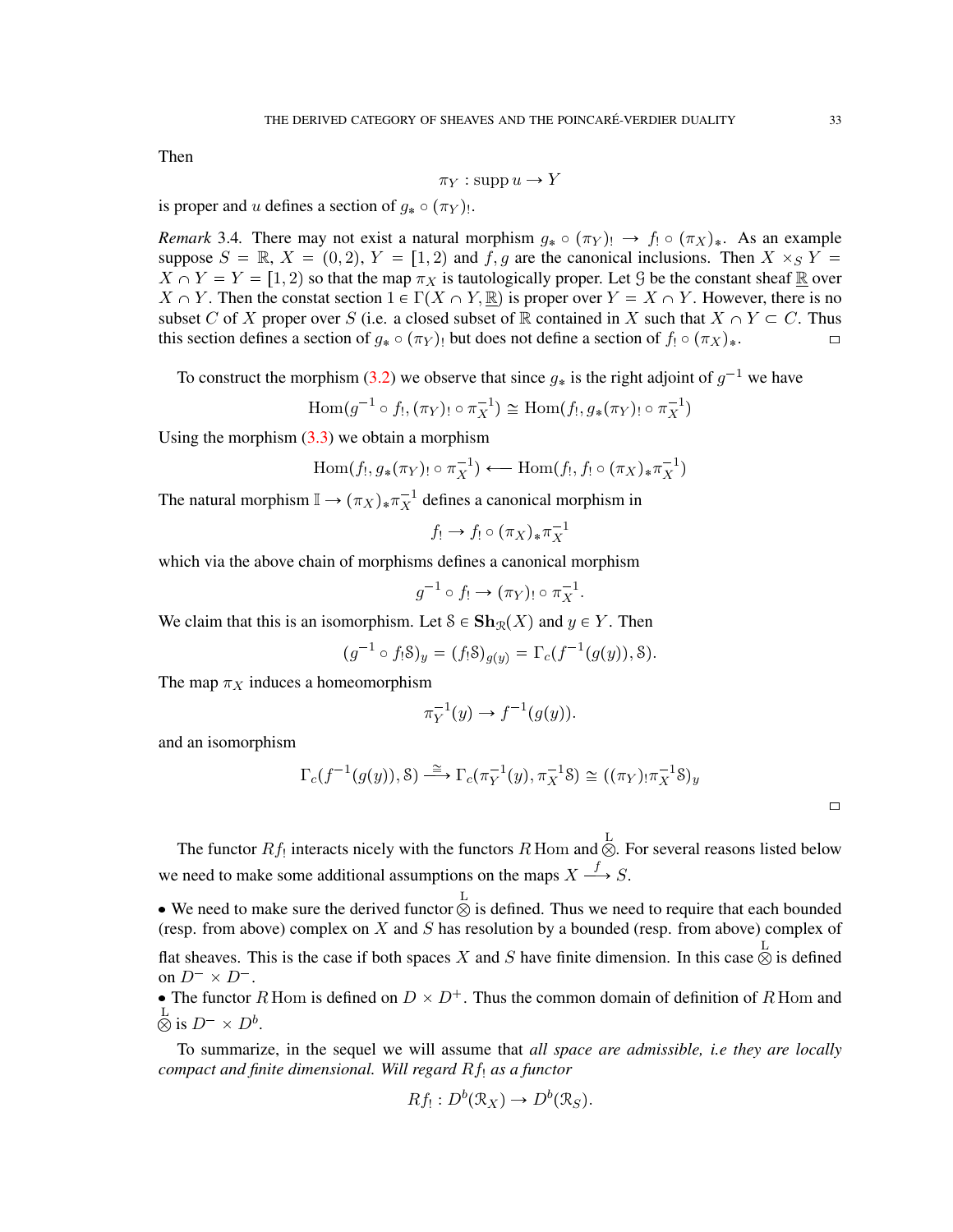**Proposition 3.5** (Projection Formula). *Suppose*  $f : X \rightarrow S$  *is a continuous between admissible spaces. Then we have an isomorphism*

$$
(Rf_! \mathfrak{F}^{\bullet}) \overset{\mathbf{L}}{\otimes}_{\mathcal{R}} \mathcal{G}^{\bullet} \cong Rf_! (\mathfrak{F}^{\bullet} \overset{\mathbf{L}}{\otimes}_{\mathcal{R}} f^{-1} \mathcal{G}^{\bullet})
$$

natural in  $\mathfrak{F}^{\bullet} \in D^b(\mathfrak{R}_X)$  and  $\mathfrak{G}^{\bullet} \in D^b(\mathfrak{R}_S)$ .

Let us describe the key fact behind the projection formula. Given a sheaf  $\mathcal{F} \in \mathbf{Sh}_{\mathcal{R}}(X)$  and a *flat* sheaf  $\mathcal{G} \in \mathbf{Sh}_{\mathcal{R}}(S)$  there exists a canonical isomorphism

$$
f_!(\mathfrak{F}) \otimes_{\mathcal{R}} \mathcal{G} \to f_!(\mathfrak{F} \otimes_{\mathcal{R}} f^{-1}(\mathcal{G}))
$$

induced by a morphism

$$
f_*(\mathfrak{F}) \otimes_{\mathcal{R}} \mathcal{G} \to f_*(\mathfrak{F} \otimes_{\mathcal{R}} f^{-1}(\mathcal{G})).
$$

Put it differently, the above morphism is some canonical element

$$
\mathrm{Hom}(f_*(\mathfrak{F}) \otimes \mathfrak{S}, f_*(\mathfrak{F} \otimes f^{-1}(\mathfrak{S}))
$$

where for simplicity we omitted any reference of the ring R. This element is the image of  $\mathbb{I}_{\mathcal{F}\otimes f^{-1}\mathcal{G}}$ via the the following sequence of morphisms

$$
\mathbb{I} \in \text{Hom}_X(\mathcal{F} \otimes f^{-1}\mathcal{G}, \mathcal{F} \otimes f^{-1}\mathcal{G})
$$

(use the adjunction morphism  $(f^{-1}f_*)\mathcal{F} \to \mathcal{F}$ )

$$
\to \mathrm{Hom}_X\big(\,(f^{-1}f_*\mathcal{F})\otimes f^{-1}\mathcal{G},\mathcal{F}\otimes f^{-1}\mathcal{G}\,\big)
$$

$$
\xrightarrow{\cong} \text{Hom}(f^{-1}(f_*\mathfrak{F} \otimes \mathfrak{S}), \mathfrak{F} \otimes f^{-1}\mathfrak{S})
$$

(use the fact that  $f_*$  is the right adjoint of  $f^{-1}$ )

$$
\xrightarrow{\cong} \text{Hom}(\, f_*\mathcal{F} \otimes \mathcal{G}, f_*(\mathcal{F} \otimes f^{-1}\mathcal{G})\,).
$$

At stalk level this map can be described as follows. Given  $s \in S$  we have

$$
f_!(\mathcal{F})_s \otimes \mathcal{G}_s \xrightarrow{\cong} \Gamma_c(f^{-1}(s), \mathcal{F}|_{f^{-1}(s)}) \otimes \mathcal{G}_s
$$

$$
\xrightarrow{\tau} \Gamma_c(f^{-1}(s), \mathcal{F}|_{f^{-1}(s)} \otimes \mathcal{G}_s)
$$

$$
\xrightarrow{\cong} f_!(\mathcal{F} \otimes f^{-1}\mathcal{G})_s
$$

The tautological morphism  $\tau$  is an isomorphism when G is flat. This follows from the following fact, [\[8,](#page-71-4) Lemma 2.5.12].

Lemma 3.6. *Suppose* R *is a commutative ring with* 1 *and* M *is a flat* R*-module. Suppose* F *is a sheaf of* R*-modules over the locally compact space* X*. Then there exists a canonical isomorphism*

$$
\Gamma_c(X,\mathcal{F}) \otimes M \longrightarrow \Gamma_c(X,\mathcal{F} \otimes M).
$$

*In particular, if*  $\mathcal{F}$  *is c-soft then so is*  $\mathcal{F} \otimes M$ *.* 

Proposition 3.7 (Künneth Formula). *Given a Cartesian diagram of admissible spaces and continuous maps*

,

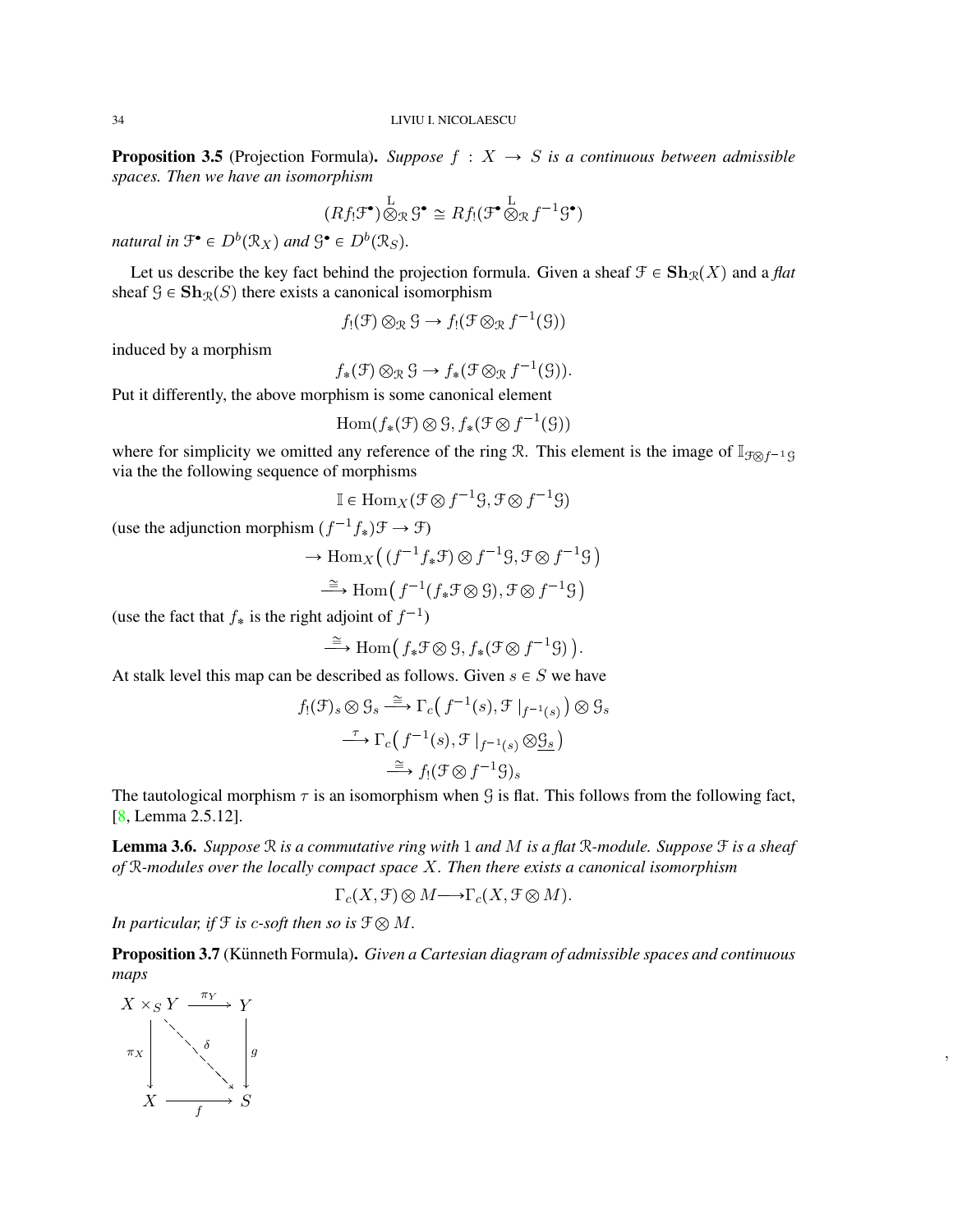*where*  $\delta = f \pi_X = g \pi_Y$ *. We have a isomorphism* 

$$
R\delta_!(\pi_X^{-1}\mathcal{F}\overset{\mathcal{L}}{\otimes}\pi_Y^{-1}\mathcal{G})\cong Rf_!\mathcal{F}\overset{\mathcal{L}}{\otimes}Rg_!\mathcal{G}.
$$
\n(3.4)

*natural in*  $\mathfrak{F} \in D^b(\mathcal{R}_X)$  and  $\mathfrak{G} \in D^b(\mathcal{R}_Y)$ .

**Proof** Using the projection formula we deduce

$$
(R\pi_X)_! (\pi_X^{-1} \mathcal{F}^{\mathcal{L}} \otimes \pi_Y^{-1} \mathcal{G}) \cong \mathcal{F}^{\mathcal{L}} \otimes (R\pi_X)_! \pi_Y^{-1} \mathcal{G}
$$

Using the base change formula we deduce

$$
(R\pi_X)_! \pi_Y^{-1} \mathcal{G} \cong f^{-1} R g_! \mathcal{G}
$$

so that

$$
(R\pi_X)_! (\pi_X^{-1} \mathcal{F}^{\mathcal{L}} \otimes \pi_Y^{-1} \mathcal{G}) \cong \mathcal{F}^{\mathcal{L}} \otimes f^{-1} R g_! \mathcal{G}.
$$

Using the projection formula once again we deduce

$$
R\delta_! (\pi_X^{-1} \mathcal{F}^{\mathcal{L}} \otimes \pi_Y^{-1} \mathcal{G}) \cong Rf_! (R\pi_X)_! (\pi_X^{-1} \mathcal{F}^{\mathcal{L}} \otimes \pi_Y^{-1} \mathcal{G}) \cong Rf_! \mathcal{F}^{\mathcal{L}} \otimes Rg_! \mathcal{G}.
$$

Künneth formula together with Proposition  $2.25$  implies that the product of two finite dimensional spaces is a finite dimensional space.

**Corollary 3.8.** *Given two admissible spaces*  $X, Y$  *we denote by*  $\pi_Y$  *the natural projection* 

$$
\pi_Y: X \times Y \to Y.
$$

*Then for any Noetherian ring*  $\Re$  *we have an isomorphism in*  $D^+(\mathcal{R}_X)$ 

$$
(R\pi_Y)_! \underline{\mathcal{R}} \cong c_Y^{-1} R\Gamma_c(X, \underline{\mathcal{R}})
$$

*In particular, the higher derived sheaves of*  $(R\pi_Y)$  *R are constant on* Y.

Proof Consider the Cartesian diagram

$$
X \times Y \xrightarrow{\pi_X} X
$$
  
\n
$$
\pi_Y
$$
\n
$$
Y \xrightarrow{c_Y} pt
$$

The base change formula implies

$$
(R\pi_Y)_! \underline{\mathcal{R}} \cong R(\pi_Y)_! \pi_X^{-1} \underline{\mathcal{R}} \cong c_Y^{-1}(c_X)_! \underline{R} \cong c_Y^{-1} R \Gamma_c(X, \underline{\mathcal{R}}).
$$

 $\Box$ 

 $\Box$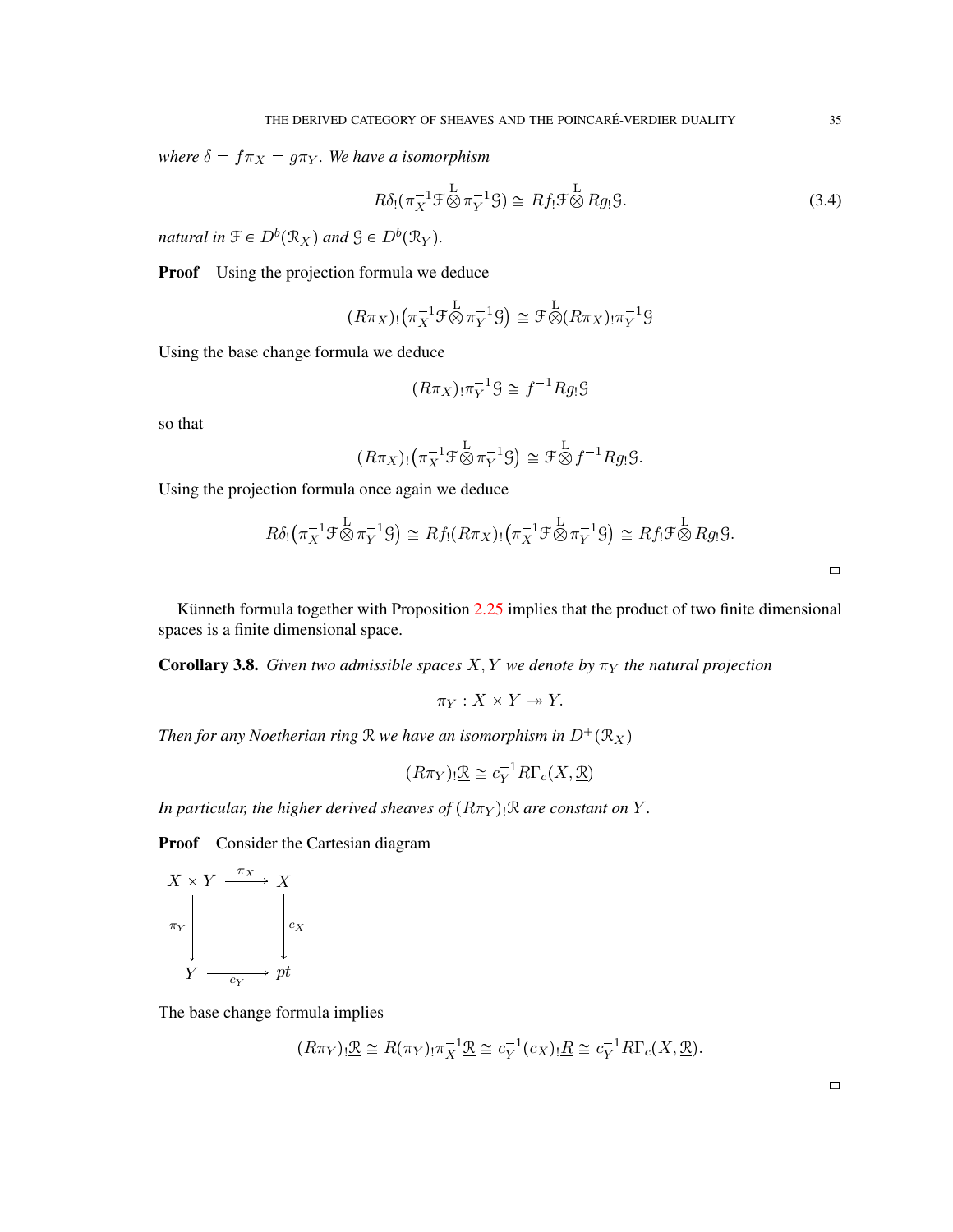## 4. LIMITS

<span id="page-35-0"></span>We would like to survey and generalize the classical concepts of inductive/projective limits. We start with the classical notions.

Suppose  $(I, \leq)$  is an ordered set. We identify I with a category, where we have an object  $O_i$  for each  $i \in I$  and a exactly one morphism  $O_i \to O_j$  for each  $i < j$ . If C is a category, then an *inductive family* in C parametrized by *I* is a functor

$$
X: I \to \mathcal{C}, \ i \mapsto X_i, \ i < j \mapsto \phi_{ji}: X_i \to X_j.
$$

A *projective family* in C is then a functor

$$
Y: I^{op} \to \mathcal{C}, \quad i \mapsto Y_i, \quad i < j \mapsto \psi_{ij} : Y_j \to Y_i.
$$

**Definition 4.1.** (a) Suppose  $(X_i, \phi_{ji})$  is an inductive family of objects in a category C. We say that

$$
X = \varinjlim_{I} X_{i}
$$

 $\ddot{\phantom{a}}$ 

 $\ddot{\phantom{}}$ 

if there exists a collection of morphisms  $\phi_i : X_i \to X$  satisfying the following conditions.

(a1) For every  $i < j$  we have a commutative diagram



(a2) For every family of morphisms  $X_i \stackrel{f_i}{\longrightarrow} Y$  such that



there exists a morphism  $f : X \to Y$  such that the diagram below is commutative



(b) Suppose  $(Y_i, \psi_{ij})$  is a projective system in C. The definition of  $Y = \varprojlim_{i} Y_i$  is obtained from the definition of  $\varinjlim$  by reversing all the arrows.

(c) Suppose  $(X_i, \phi_{ji})$  is an inductive family of objects in a category C. We say that

$$
\mathop{\underline{\mathbf{Lim}}}\nolimits_I X_i = X
$$

if there exists a collection of morphisms  $\phi_i: X_i \to X$  satisfying (a1), (a2) and there exists  $i_0 \in I$  and a morphism  $e_0: X \to X_{i_0}$  such that

$$
\phi_{i_0} \circ e_0 = \mathbb{1}_X
$$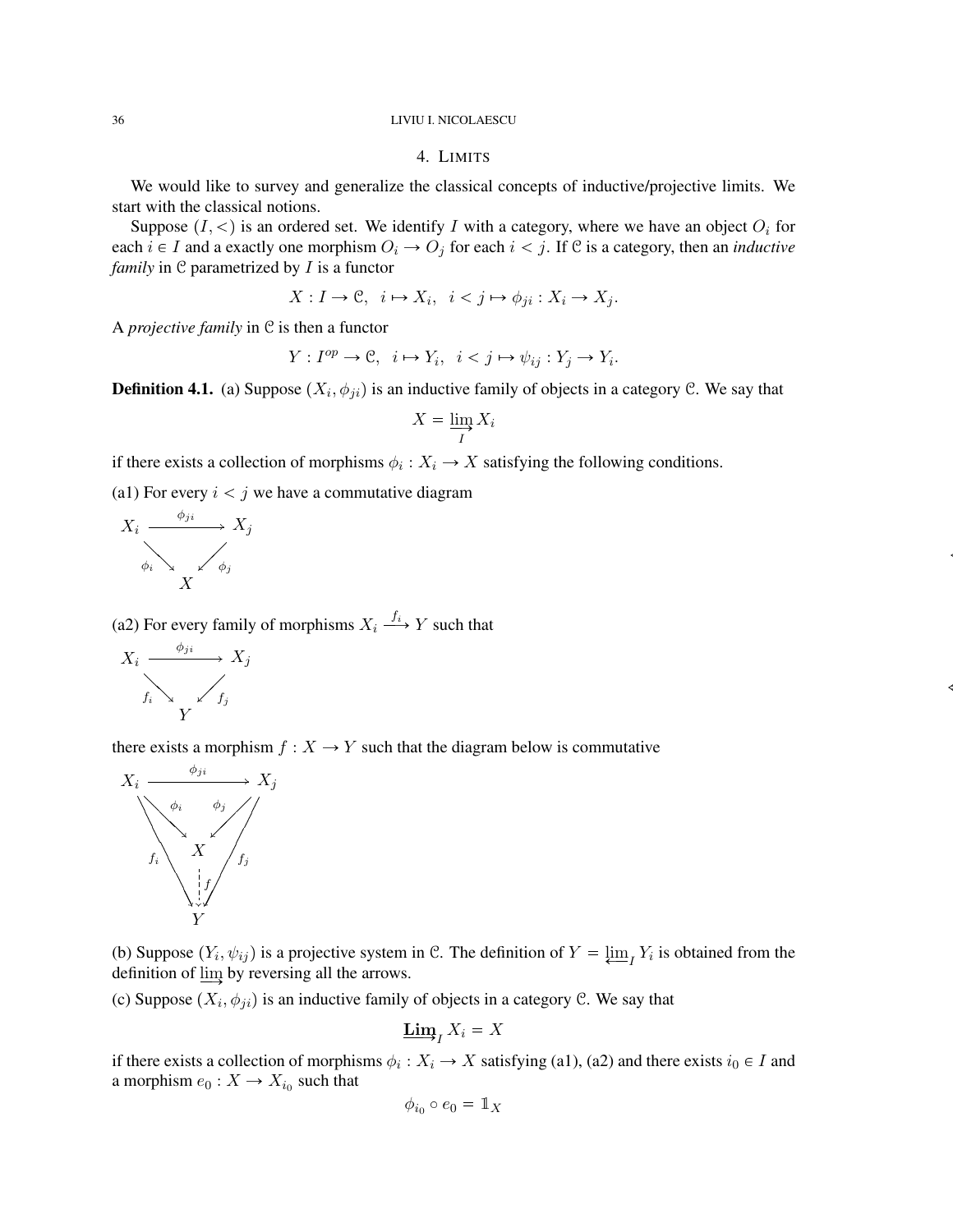and for every *i* there exists  $j > i$ ,  $i_0$  such that the diagram below is commutative

<span id="page-36-0"></span>
$$
X_j \xleftarrow{\phi_{ji_0}} X_{i_0}
$$
\n
$$
\phi_{ji} \qquad \qquad \downarrow e_0
$$
\n
$$
X_i \xrightarrow{\qquad \qquad \downarrow e_i} X
$$
\n(4.1)

(d) The definition of  $\varprojlim$  is the same but with all the arrows reversed.

*Remark* 4.2 (Mnemonic device).  $\underline{\lim}_{y}$  produces an *initial object* while  $\underline{\lim}_{y}$  produces a *terminal object*.  $\Box$ 

**Example 4.3.** If I is equipped with the trivial order relation, i.e. not two different elements in I are comparable then

and

$$
\varinjlim_{I} X_{i} = \bigoplus_{i \in I} X_{i}
$$
\n
$$
\varprojlim_{I^{op}} Y_{i} = \prod_{i \in I} Y_{i}.
$$

**Example 4.4.** Suppose  $(A_n, \phi_{nm})_{n \geq m \geq 0}$  is an inductive sequence of R-modules, R-commutative ring with 1, such that  $\underline{\lim}_{n} A_n$  exists. We denote this limit by A. In particular

$$
A \cong \varinjlim_{n} A_n \cong \bigoplus_{n} A_n/\Delta_{\phi}, \quad \Delta_{\phi} = \sum_{i \leq j} \Delta_{ij},
$$

where

$$
\Delta_{ij} = \Big\{ (c_1, \cdots, c_k, \cdots) \in \bigoplus_n A_n, \ \ a_n = 0, \ \ \forall n \neq i, j, \ \ a_j = -\phi_{ji}(a_i) \Big\}.
$$

For example

$$
\Delta_{12} = \left\{ (a, -\phi_{12}(a), 0, 0 \cdots); \ \ a \in A_1 \right\} \ \text{etc.}
$$

and we have

$$
(a_1, a_2, \cdots, a_n, 0, \cdots) = (a_1, a_2, \cdots, a_n, 0, \cdots) - (a_1, -\phi_{21}(a_1), 0 \cdots) = \cdots
$$
  
=  $(\underbrace{0, \cdots, 0}_{n-1}, a_n + \phi_{n1}(a_1) + \cdots + \phi_{n,n-1}(a_{n-1}), 0, \cdots) \in \varinjlim_n A_n.$ 

Since  $A = \underline{\text{Lim}}_n A_n$  there exists  $s_0 : A \to A_0$  such that  $\phi_0 s_0 = \mathbb{1}_A$ , and for any  $k \ge 0$  there exists  $n = n_k \ge k$  such that the diagram below is commutative



Note that  $\phi_n s_n = \phi_n \phi_{n0} s_0 = \phi_0 s_0 = \mathbb{1}_A$  so that  $s_n$  must be  $1 - 1$ . This shows in particular that  $\ker(A_0 \stackrel{\phi_{n0}}{\longrightarrow} A_n) = \ker(A_0 \stackrel{\phi_0}{\longrightarrow} A).$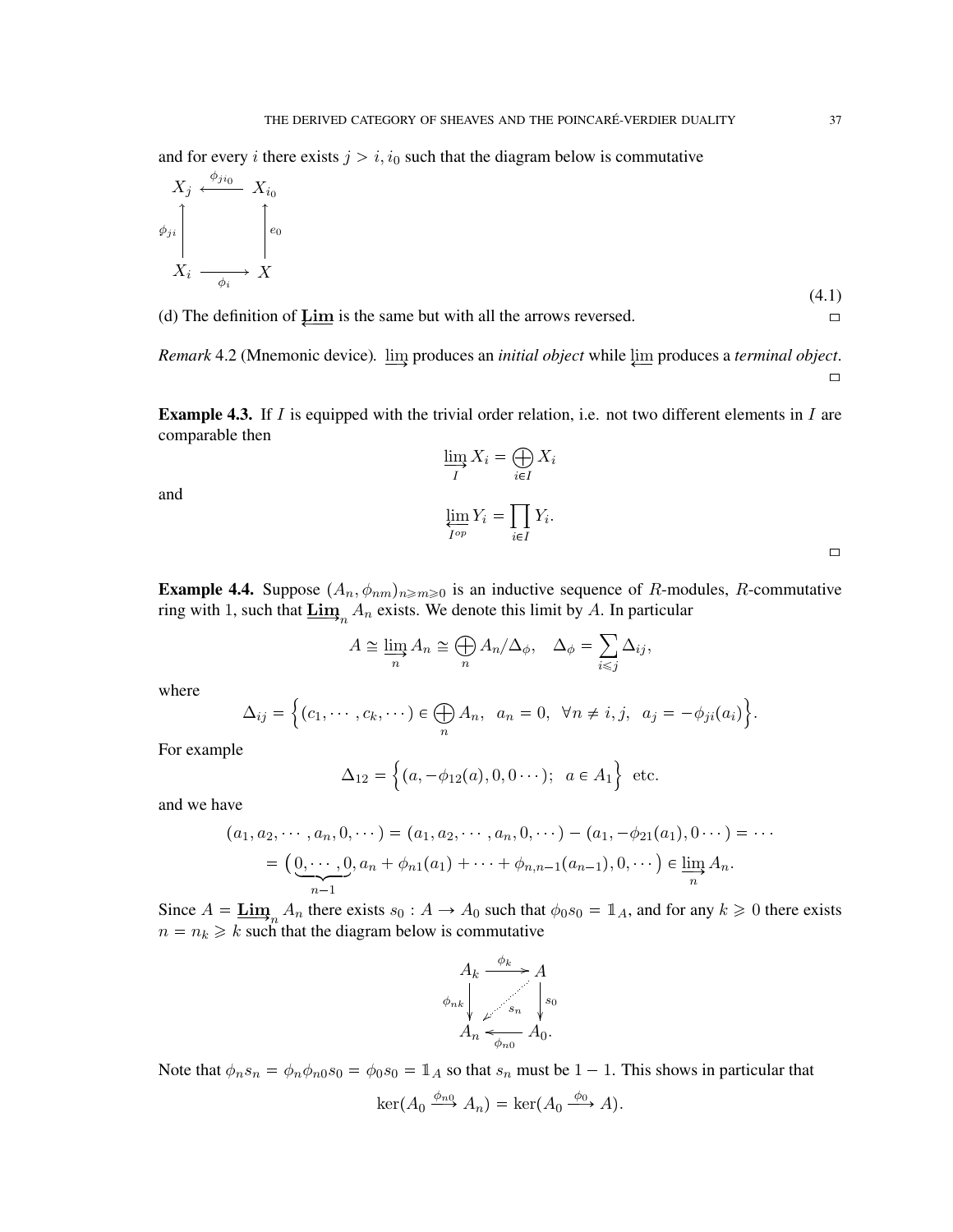In other words the increasing sequence of submodules  $\ker(A_0 \xrightarrow{\phi_{n0}} A_n)$  stabilizes. We can visualize this condition in a different way. Form

$$
\bar{A}_n = A_n / \ker(A_n \to \varinjlim_n A_n).
$$

the morphisms  $\phi_{nm}$  induce monomorphisms

$$
\bar{\phi}_{nm} : \bar{A}_m \to \bar{A}_m
$$

and

$$
\bigcup_{n} \bar{A}_n = \varinjlim_{n} \bar{A}_n \cong \varinjlim_{n} A_n = A.
$$

If  $\lim_{n \to \infty} A_n = \underline{\text{Lim}}_n A_n$  then the ascending chain  $(\bar{A}_1 \subset \bar{A}_2 \subset \cdots)$  stabilizes. This happens automatically if  $A_n$  are modules over a Noetherian ring R and  $A = \lim_{n \to \infty} A_n$  is a finitely generated R-module. Conversely, if the limit  $A = \underline{\lim}_{n} A_n$  is a finitely generated *projective* module over the Noetherian ring  $R$  then

$$
A = \varinjlim_{n} A_n = \operatorname{\mathbf{Lim}}_n A_n
$$

For example if A is a sheaf of Abelian groups on a metric space X and  $A_n = \Gamma(B_{2^{-n}}(x), A)$  then

$$
\varinjlim_{n} A_{n} = A_{x}
$$

then  $\underline{\text{Lim}}_n A_n = A_x$  iff and only there exists a natural method of extending a germ  $f \in A_x$  to the ball  $B_1(x)$ . Moreover the sections of the sheaf satisfy a weak form of the unique continuation principle: there exists  $r_0 > 0$  such that if the germ at x of  $f \in \Gamma(B_1(x), \mathcal{A})$  is zero then the restriction of f to  $B_{r_0}(x)$  must be trivial.

**Definition 4.5.** Suppose  $(A_n, \psi_{mn})_{n \geq n \geq 0}$  is a projective system. We say that it satisfies the *Mittag-Leffler condition* if for every  $k \geq 0$  there exists  $m_k \geq k$  such that the morphisms

$$
\psi_{km}: A_m \to A_k
$$

have the same image for all  $m \geq m_k$ . We will refer to the projective systems satisfying the Mittag-Lefler condition as *Mittag-Leffler systems*. [\

**Example 4.6.** Suppose  $(A_n)_{n\geq 0}$  is a projective sequence of Abelian groups, i.e. for every  $n > 0$  we are given a morphism  $A_n \xrightarrow{\psi_n} A_{n-1}$  and for  $n > m$  we denote by  $\psi_{mn}$  the composition

$$
\psi_{mn}: A_n \xrightarrow{\psi_m} A_{m-1} \to \cdots \xrightarrow{\psi_{n+1}} A_n.
$$

Suppose

$$
A = \underline{\mathbf{Lim}}_n A_n.
$$

Then

$$
A = \varprojlim_{n} A_{n} = \left\{ \vec{a} = (a_{0}, a_{1}, \cdots, ) \in \prod A_{n}; \ \ a_{i} = \psi_{ij}(a_{j}), \ \ \forall j > i \right\}.
$$

The natural projections  $\pi_n : A \to A_n$  lie in commutative diagrams

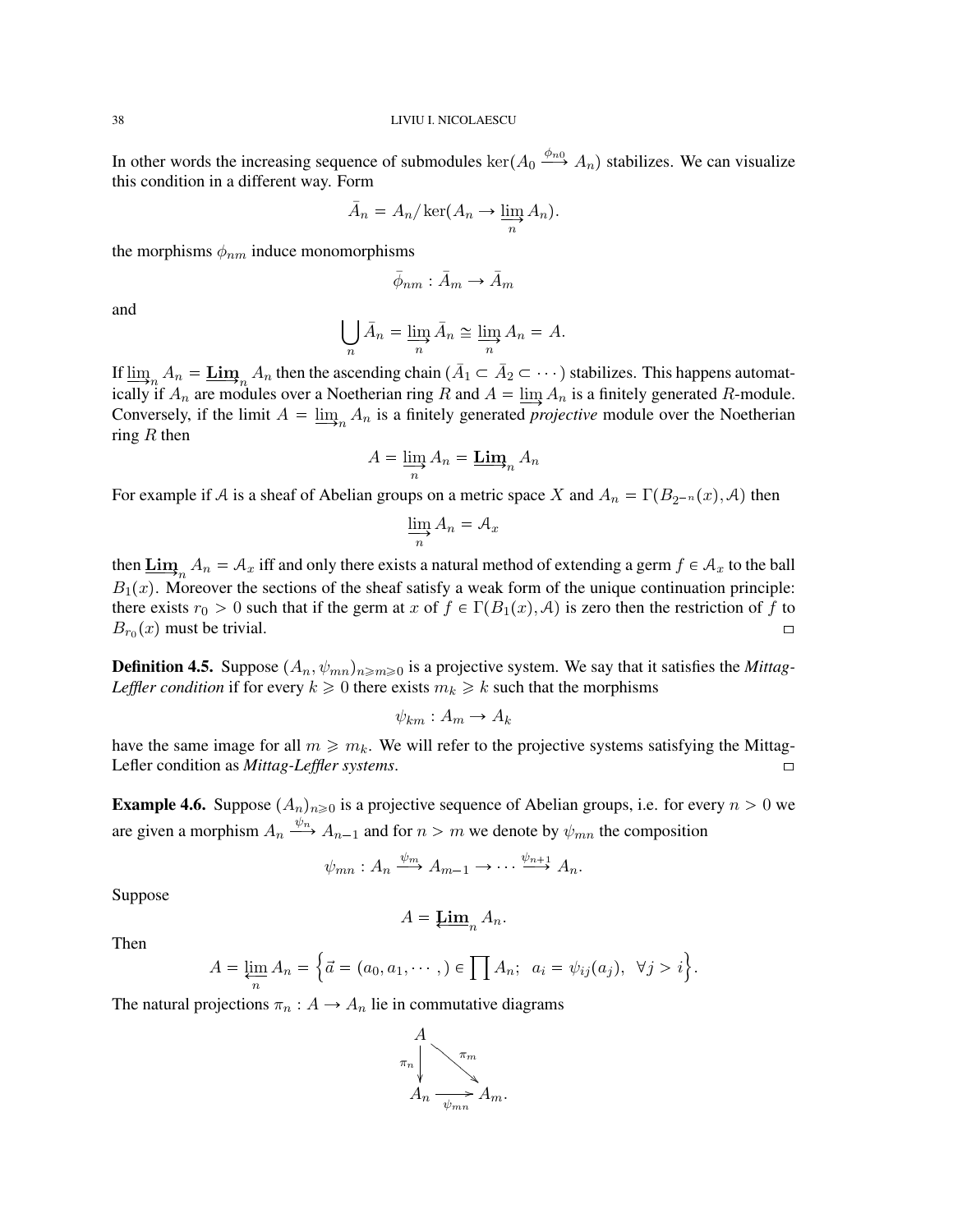Additionally, there exists  $\rho_0 : A_0 \to A$  such that  $\rho_0 \pi_0 = \mathbb{1}_A$  such that, for every  $m \geq 0$  there exists  $n = n_m > m$  for which the diagram below is commutative

<span id="page-38-0"></span>

We set  $\rho_n = \rho_0 \circ \psi_{0n} : A_n \to A$ . If we choose  $m = 0$  in the above diagram and we set  $B_0 =$  $\psi_{0n_0}(A_{n_0}) \subset A_0$  we obtain a commutative diagram



We deduce that  $\pi_0$  is onto  $B_0$  and its inverse is  $\rho_0$ .  $\rho_0$  is thus an isomorphism

$$
\rho_0: B_0 \to A, \quad B_0 \ni b_0 \mapsto (b_0, t_1(b_0), \cdots, t_n(b_0), \cdots) \in A
$$

$$
t_m: B_0 \to A_m, \quad t_0 = \mathbb{1}_{B_0}, \quad t_m = \psi_{mn} t_n, \quad \forall m \le n.
$$

We conclude that

$$
\psi_{0n} \circ t_n = \mathbb{1}_{B_0} \Longrightarrow \psi_{0n}(A_n) \supset B_0 = \psi_{0n_0}(A_{n_0}), \ \ \forall n \geq 0.
$$

In other words, the decreasing sequence of subgroups  $\text{Im}(A_n \xrightarrow{\phi_{0n}} A_0)$  stabilizes.

Now observe that

$$
\rho_m \circ \pi_m = \rho_0 \circ \underbrace{\psi_{0m} \circ \pi_m}_{\pi_0} = \mathbb{1}_A.
$$

We can now play the same game with 0 replaced by m and  $n_0$  replaced by  $n_m$ . We denote by  $B_m$  the image of  $\psi_{mn_m} : A_{n_m} \to A_m$ . Using the diagram [\(4.2\)](#page-38-0) we deduce in a similar fashion that

$$
\psi_{mn}(A_n) = B_m, \ \ \forall n \geqslant m.
$$

This shows that  $(A_n, \psi_{mn})$  is a Mittag-Leffler system.

 $\Box$ 

Let  $\mathbb{N} := \mathbb{Z}_{\geqslant 0}$  and denote by  $\text{Hom}(\mathbb{N}^{op}, \textbf{Ab})$  the category of projective systems of Abelian groups. This is an Abelian category and  $\downarrow$  defines an additive covariant functor

$$
\lim_{\longleftarrow} : \mathrm{Hom}(\mathbb{N}^{op}, \mathbf{Ab}) \to \mathbf{Ab}.
$$

Let us observe that for every Abelian group  $G$  we have

$$
\lim_{n} \text{Hom}(G, A_n) \cong \text{Hom}(G, \lim_{n} A_n)
$$

This is a left exact functor, i.e. transforms injective morphisms into injective morphisms. However it is not an exact functor.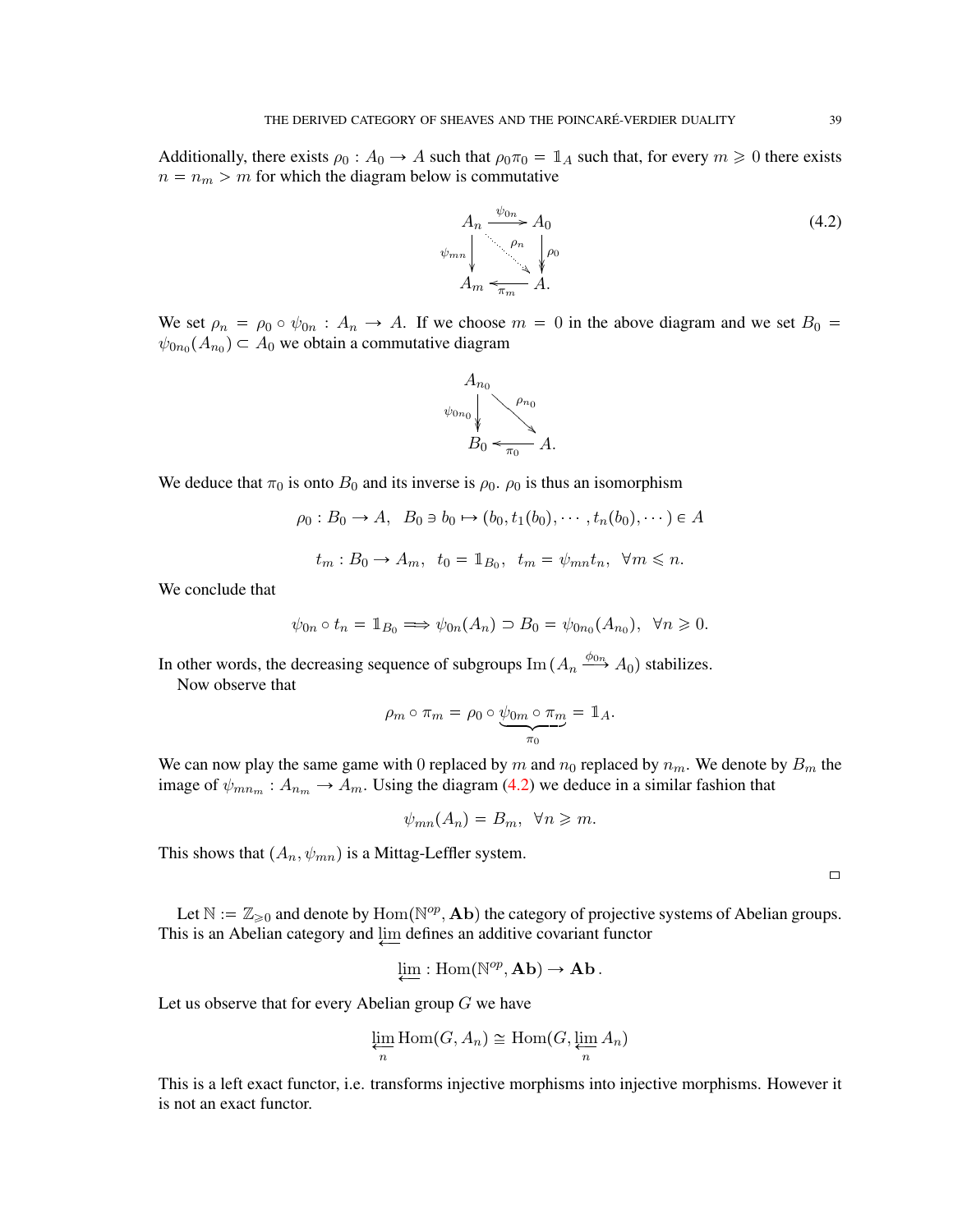### 40 LIVIU I. NICOLAESCU

**Example 4.7.** Let R be a principal ideal domain  $(R = \mathbb{Z}, \mathbb{Q}[t])$ , and  $p \in R$  a prime element. Set  $A_n = R$ ,  $B_n = R/p^n$  Denote by  $\pi_n$  the natural projection  $A_n \to B_n$  so that we have a commutative diagram

$$
A_n = R \xrightarrow{\pi_n} B_n = R/p^n
$$
  
\n
$$
P \downarrow \qquad \qquad \downarrow
$$
  
\n
$$
A_{n-1} = R \xrightarrow{\pi_{n-1}} R/p^{n-1}
$$

Observe that  $\lim_{n \to \infty} R/p^n R$  is the ring of p-adic integers while  $\lim_{n \to \infty} A_n = 0$ .

 $\Box$ 

<span id="page-39-0"></span>Proposition 4.8. *Suppose we are given a short exact sequence of projective sequences of Abelian groups*



*(a)* If  $(A_n)$  and  $(C_n)$  *satisfy the Mittag-Leffler condition then so does*  $(B_n)$ *. (b)* If  $(B_n)$  satisfies the Mittag-Leffler condition then so does  $(C_n)$ . *(c)* If  $(A_n)$  *satisfies the Mittag-Leffler condition then the sequence* 

$$
0 \to \varprojlim_{n} A_{n} \xrightarrow{f} \varprojlim_{n} B_{n} \xrightarrow{g} \varprojlim_{n} C_{n} \to 0
$$

*is exact.*

**Proof** Diagram chasing and soul searching.  $\Box$ 

Consider a projective sequence of complexes of Abelian groups  $(A_n^{\bullet}, d)$  so that for every  $n \geq 1$ we have a commutative diagram

$$
A_n^{\bullet} \xrightarrow{d} A_n^{\bullet+1}
$$
  
\n
$$
\alpha_n \downarrow \qquad \qquad \downarrow \alpha_n
$$
  
\n
$$
A_{n-1}^{\bullet} \xrightarrow{d} A_{n-1}^{\bullet+1}
$$

We get projective sequences  $Z^{\bullet}(A_n)$ ,  $B^{\bullet}(A_n)$ ,  $H^{\bullet}(A_n)$ . The inverse limit

$$
A_{\infty}^{\bullet} := \varprojlim_{n} A_{n}^{\bullet},
$$

is a complex and the canonical morphisms  $A_{\infty}^{\bullet} \to A_{n}^{\bullet}$  are morphisms of complexes. We get morphisms

$$
\phi_n^k: H^k(A_\infty) \to H^k(A_n)
$$

and by passing to the limit we obtain morphisms

$$
\phi^k: H^k(A_\infty) \to \varprojlim_n H^k(A_n).
$$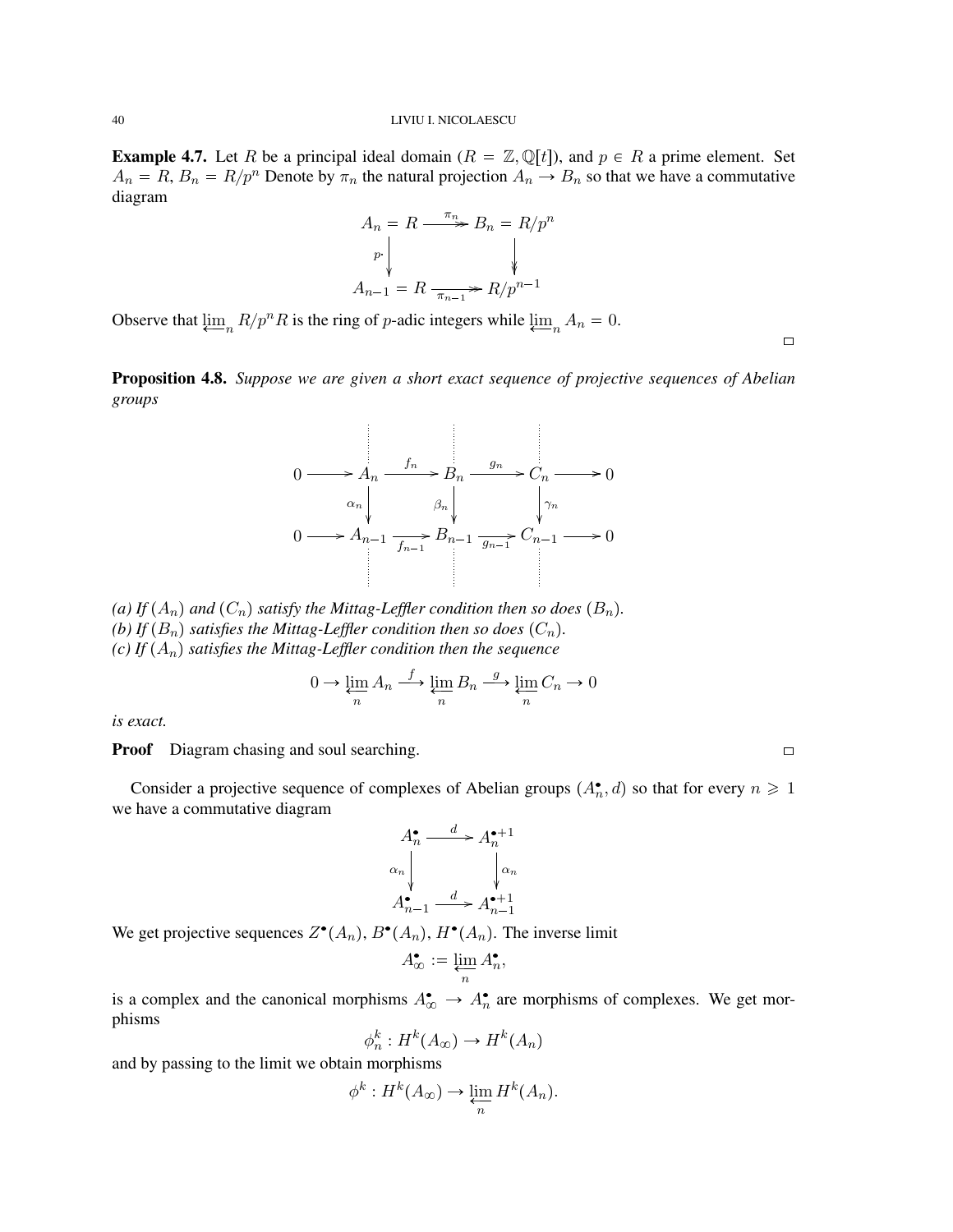<span id="page-40-3"></span>**Proposition 4.9.** Assume that for each  $k$  the projective system  $(A_n^k)_{n\geqslant0}$  satisfies the Mittag-Leffler *condition. Then the following hold.*

(a) The morphism  $\phi^k$  is surjective for every k.

(b) If for some  $k$  the projective system  $\left(H^{k-1}(A_n)\right)_{n\geqslant 0}$  satisfies the Mittag-Leffler condition then  $\phi^k$ *is bijective.*

**Proof** (a) For every  $k$  we have short exact sequences

<span id="page-40-0"></span>
$$
0 \to Z_n^k \longrightarrow A_n^k \longrightarrow B_n^{k+1} \to 0,
$$
\n
$$
(4.3)
$$

<span id="page-40-2"></span>
$$
0 \to B_n^k \to Z_n^k \to H^k(A_n) \to 0. \tag{4.4}
$$

They induce a short sequence

<span id="page-40-1"></span>
$$
0 \to \varprojlim_{n} B_{n}^{k} \to \varprojlim_{n} Z_{n}^{k} \to \varprojlim_{n} H^{k}(A_{n}) \to 0. \tag{4.5}
$$

Since  $(A_n)$  satisfies ML we deduce from [\(4.3\)](#page-40-0) and Proposition [4.8\(](#page-39-0)b) that  $(B_n)$  satisfies ML so that the sequence  $(4.5)$  is exact.

Now observe that

$$
Z_{\infty}^{k} := \ker(A_{\infty}^{k} \xrightarrow{d_{\infty}} A_{\infty}^{k+1}) \cong \varprojlim_{n} Z_{n}^{k}
$$

and the canonical map

$$
B_{\infty}^k:=\mathrm{Im}\,(A_{\infty}^{k-1}\xrightarrow{d_{\infty}}A_{\infty}^k)\!\longrightarrow\!\varprojlim_n B_{n}^k
$$

is one-to-one. Hence we have a natural surjection

$$
Z_{\infty}^{k}/B_{\infty}^{k} \to \varprojlim_{n} Z_{n}^{k}/\varprojlim_{n} B_{n}^{k} \stackrel{(4.5)}{\cong} \varprojlim_{n} H^{k}(A_{n}).
$$

(b) Using the short exact sequence [\(4.4\)](#page-40-2) with k replaced by  $k-1$  and using the fact that  $B(B_n^{k-1})_{n\geq 0}$ ,  $(H^{k-1}(A)n)|_{n\geqslant0}$  satisfy ML we deduce from Proposition [4.8\(](#page-39-0)a) that  $(Z_n^{k-1})_{n\geqslant0}$  satisfies ML. We deduce that the sequence

$$
0 \to \varprojlim_{n} Z_{n}^{k-1} \longrightarrow \varprojlim_{n} A_{n}^{k} \xrightarrow{d_{\infty}} \varprojlim_{n} B_{n}^{k} \to 0
$$

is exact so that the canonical map

$$
B_{\infty}^{k}:=\varprojlim_{n}\mathrm{Im}\,(A_{\infty}^{k-1}\xrightarrow{d_{\infty}}A_{\infty}^{k})\longrightarrow \varprojlim_{n}B_{n}^{k}
$$

is a bijection.

**Proposition 4.10.** Let X be a topological space and  $\mathcal{F} \in D^+(\mathbf{Sh}_{\mathbb{Z}}(X))$ . Consider an increasing *sequence of open subsets*  $(U_n)_{n\geq 1}$  *and a decreasing sequence of closed subsets. We set* 

$$
U = \bigcup_{n \geq 1} U_n, \ \ Z_n = \bigcap_{n \geq 1} Z_n.
$$

*Then the following hold.*

*(a) For any* j *the natural map*

$$
\phi_j: H^j_Z(X, \mathcal{F}) \to \varprojlim_n H^j_{Z_n}(U_n, \mathcal{F})
$$

*is surjective.*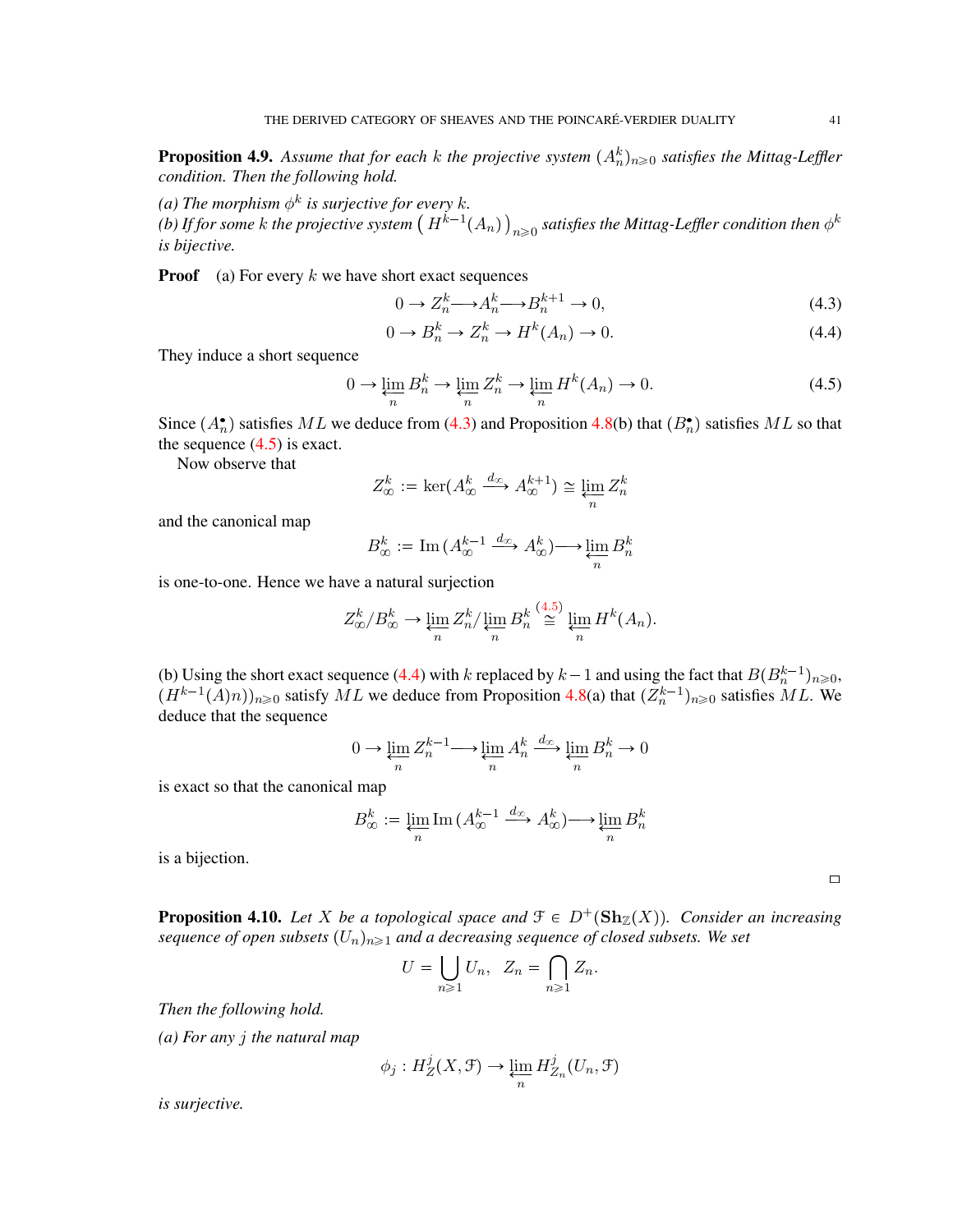(b) Assume that for a given j the projective system  $\{H_{Z_n}^{j-1}\}$  $\{Z_n^{j-1}(U_n, \mathcal{F})\}_{n \geq 1}$  *satisfies* ML Then  $\phi_j$  *is bijective.*

*(c) Suppose now that*  $(X_n)$  *is an increasing family of subsets of* X *satisfying* 

$$
X = \bigcup_{n} X_n, \ \ X_n \subset \text{Int}(X_{n+1}).
$$

If for some  $j$  the projective system  $\{H^{j-1}(X_n,\mathfrak{F})$  satisfies  $ML$  then the natural map

$$
H^j(X, \mathcal{F}) \to \varprojlim_n H^j(X_n, \mathcal{F})
$$

*is bijective.*

**Proof** We can assume that  $\mathcal F$  is a complex of flabby sheaves. Denote by  $E_n^{\bullet}$  the simple complex associated to the double complex

$$
\cdots \longrightarrow \Gamma(U_n \backslash Z_n, \mathcal{F}^{j-1}) \longrightarrow \Gamma(U_n \backslash Z_n, \mathcal{F}^j) \longrightarrow \cdots
$$
  

$$
\uparrow \qquad \qquad \uparrow
$$
  

$$
\cdots \longrightarrow \Gamma(U_n, \mathcal{F}^{j-1} \longrightarrow \Gamma(U_n, \mathcal{F}^j) \longrightarrow \cdots
$$

Then

$$
H_{Z_n}^j(U_n, \mathcal{F}) \cong H^j(E_n^{\bullet}), \quad H_Z^j(U, \mathcal{F}) \cong H^j(\varprojlim_n E_n).
$$

(a) and (b) follows from Proposition [4.9.](#page-40-3) Part (c) also follows from Proposition [4.9](#page-40-3) using the fact that the projective system  $\{H^{j-1}(\text{Int }X_n, \mathcal{F})\}_{n \geq 1}$  satisfies  $ML$  and

$$
\varprojlim_{n} H^{j}(X_{n}, \mathcal{F}) \cong \varprojlim_{n} H^{j}(\text{Int } X_{n}, \mathcal{F}).
$$

It is very easy yet very profitable to enlarge the notion of projective, injective limit. We will achieve this by replacing the directed index family  $I$  in the definition of a projective(inductive) family by a more general object.

Suppose I, C are categories. Then an I*-inductive* (resp. I*-projective*) family in C is a functor  $X: I \to \mathcal{C}$  (resp.  $Y: I^{op} \to \mathcal{C}$ ). We denote by  $\text{Ind}(I, \mathcal{C})$  (resp. Proj $(I, \mathcal{C})$ ) the collection of inductive (resp. projective) families in C. These collections are categories in a natural fashion.

Suppose  $C = Set$  and  $Y \in Proj (I, Set)$ . We define

$$
\varprojlim_{I} Y = \Big\{ (y_i; \ i \in I) \in \prod_{i \in I} Y_i; \ y_i = Y(f)y_j, \ \forall i \stackrel{f}{\to} j \Big\}.
$$

We have a natural functor

$$
Const: \mathcal{C} \to \text{Proj}(I, \mathcal{C}), \ \mathcal{C} \ni C \mapsto \text{Const}_C,
$$

where

$$
Const_C(i) = C, \quad Const_C(f) = \mathbb{1}_C, \quad \forall i \stackrel{f}{\to} j.
$$

Given  $Y \in \text{Proj}(I, \mathcal{C})$  and  $C \in \mathcal{C}$  we can identify a morphism

$$
\mathbf{Const}_C \to Y
$$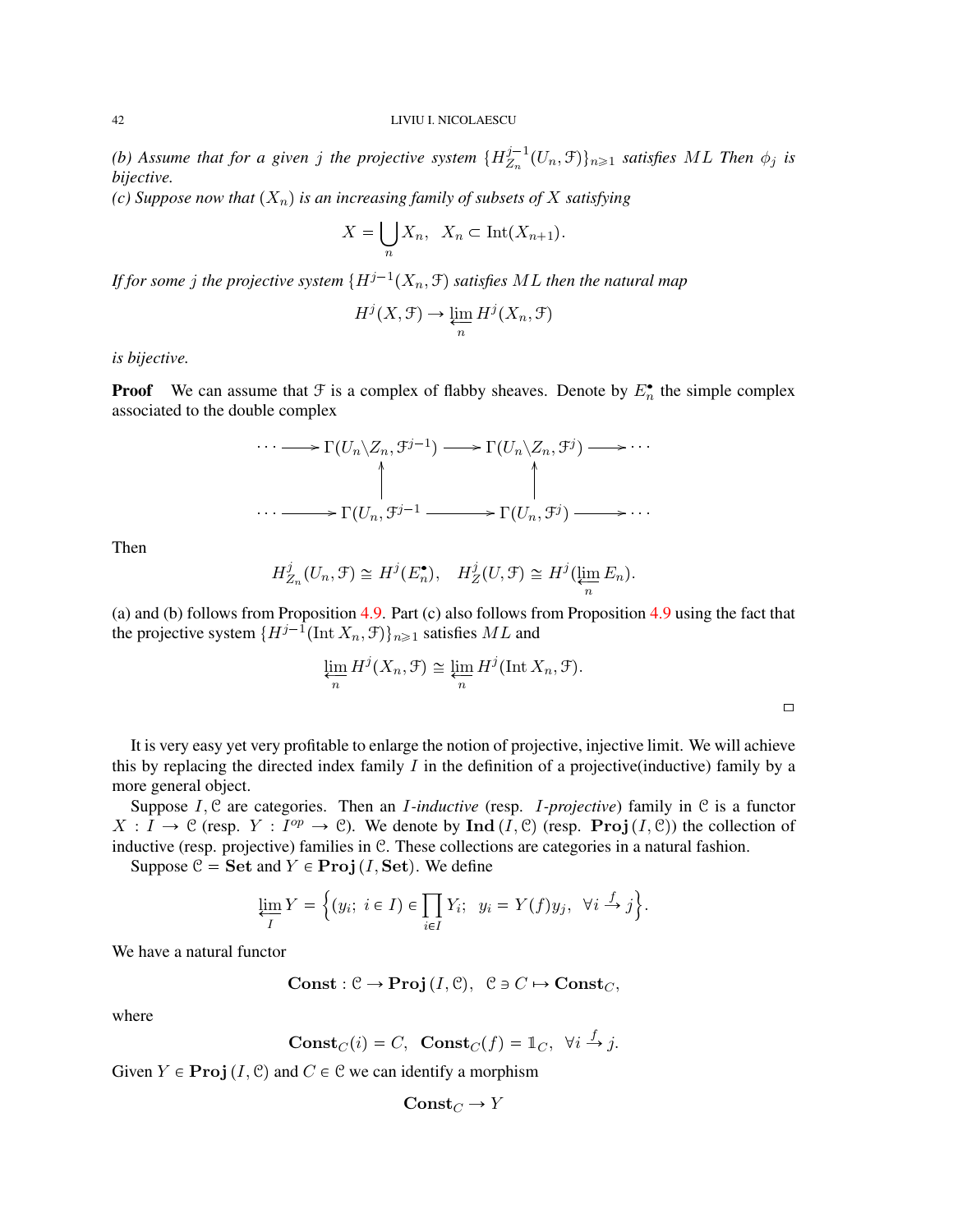with a collection of maps  $C \stackrel{\psi_i}{\to} Y_i$  such that for every  $i \stackrel{f}{\to} j$  we have a commutative diagram



Hence

Hom<sub>Proj</sub>
$$
(\text{Const}_C, Y) = \varprojlim_{I} \text{Hom}_{\mathcal{C}}(C, Y_i).
$$

Define

$$
\varprojlim_{I} Y : C^{op} \to \mathbf{Set}, \ C \mapsto \mathrm{Hom}_{\mathbf{Proj}}(\mathbf{Const}_C, Y) = \varprojlim_{I} \mathrm{Hom}_{\mathcal{C}}(C, Y_i).
$$

Similarly, given  $X \in \text{Ind} (I, \mathcal{C})$ 

$$
\varinjlim_{I} X : C \to \mathbf{Set}, \ \ C \mapsto \mathrm{Hom}_{\mathbf{Ind}}(X, \mathbf{Const}_C) = \varprojlim_{I} \mathrm{Hom}_{\mathcal{C}}(X_i, C).
$$

**Definition 4.11.** (a) If  $X: I \to \mathcal{C}$  is an inductive family we say that  $\varinjlim_I X_i$  exists in  $\mathcal{C}$  if the functor

$$
\varinjlim_{I} X : C \to \mathbf{Set}
$$

is representable, i.e there exists an object  $X_{\infty} \in \mathcal{C}$  and bijection

 $\text{Hom}_{\mathcal{C}}(X_{\infty}, C) \cong \text{Hom}_{\text{Ind}}(X, \text{Const}_C) \cong \varprojlim_{I} \text{Hom}_{\mathcal{C}}(X_i, C)$ 

natural in  $C \in \mathcal{C}$ .

(b) If  $Y : I^{op} \to C$  is a projective limit in C then we say that the limit  $\lim_{\epsilon \to 0} Y_i$  exists in C if the functor  $\lim_{\epsilon \to I} Y : C^{op} \to \mathbf{Set}$  is representable, i.e. there exists an object  $Y_{\infty} \in \mathcal{C}$  and bijections

$$
\text{Hom}_{\mathcal{C}}(C, Y_{\infty}) \cong \text{Hom}_{\text{Proj}}(\text{Const}_C, Y) \cong \varprojlim_{I} \text{Hom}_{\mathcal{C}}(C, Y_i),
$$

natural in  $C \in \mathcal{C}$ .

Observe that when  $I$  is the category associated to a directed ordered set we obtain the old definitions of  $\varinjlim$  and  $\varprojlim$ .

Definition 4.12. A (nonempty) category I is called *directed* (or *filtrant*) if it satisfies the following conditions.

(i) For every  $i, j \in I$  there exists  $k \in I$  and morphisms  $i \to k$  and  $j \to k$ . (ii) For any morphisms  $f, g : i \rightrightarrows j$  there exists a morphism  $h : j \to k$  such that

$$
hf = fg.
$$

Suppose  $I$  is a directed small category. Consider an inductive family of sets

$$
X: I \to \mathbf{Set}, \ i \mapsto X_i.
$$

Observe that  $\lim_{I} X_i$  exists in Set and we have a natural isomorphism

$$
\varinjlim_{I} X_{i} = \bigcup_{i \in I} X_{i} / \sim, \ \ x_{i} \sim x_{j} \Longleftrightarrow \exists i \stackrel{f}{\to} k, \ \ j \stackrel{g}{\to} k: \ \ X(f)x_{i} = X(g)x_{j}
$$

In the sequel we will work exclusively with directed small categories I so that  $\varinjlim_{I}$  exists in Set.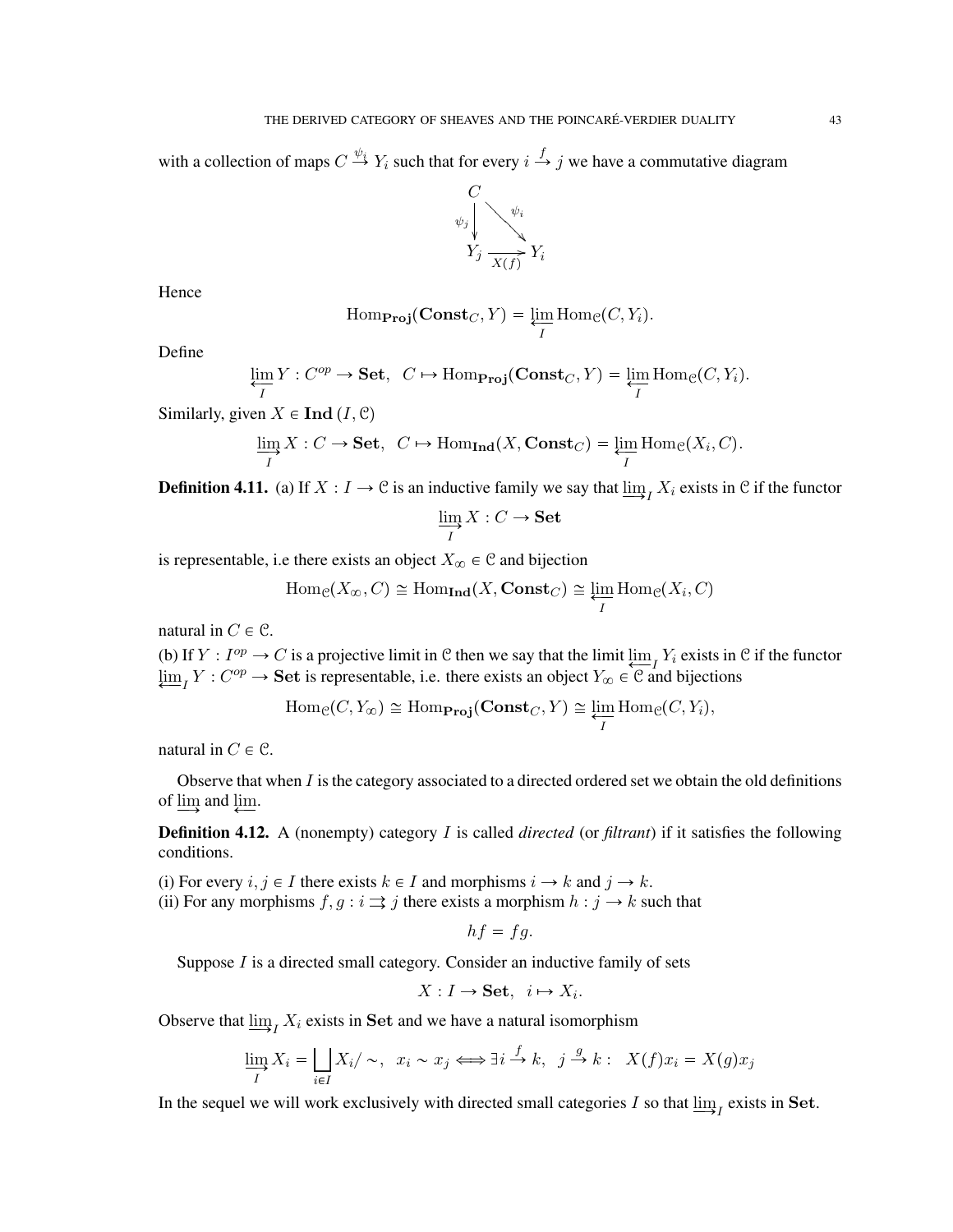### 44 LIVIU I. NICOLAESCU

Suppose we are given a category C, an inductive family  $X : I \to \mathcal{C}$ , and a projective family  $Y: I^{op} \to \mathcal{C}$ . We obtain a contravariant functor

"\n
$$
\lim_{I} X_i
$$
" :  $\mathcal{C}^{op} \ni C \mapsto \lim_{I} \text{Hom}_{\mathcal{C}}(C, X_i) \in \text{Set}$ 

and a covariant functor

"\n
$$
\varprojlim_{I} "Y_{i}: \mathcal{C} \ni C \mapsto \varinjlim_{I} \text{Hom}_{\mathcal{C}}(Y_{i}, C).
$$

A functor  $\mathcal{C}^{op} \to \mathbf{Set}$  isomorphic to some "  $\lim_{n \to \infty} X_i$ " is called an *IND-object* while a functor  $\mathcal{C} \to \mathcal{C}$ Set isomorphic to some "  $\varprojlim_{I}$  "Y<sub>i</sub> is called a *PRO-object*.

*Remark* 4.13*.* The reason for introducing such concepts is that the homological properties of the inductive (projective) limit constructions depend only on the IND (resp. PRO) objects they define (see [\[11,](#page-71-0) Exp. 6], [\[12\]](#page-71-1)). More precisely two inductive families  $(X_i)_{i\in I}$ ,  $(X_j)_{j\in J}$  (resp two projective families  $(Y_i)_{i \in I}$ ,  $(Y_j)_{j \in J}$  are called *essentially equivalent* if they define isomorphic IND-objects (resp. PRO-objects). When working with inductive (projective) families in Abelian categories which admit arbitrary inductive (projective) limits then essentially equivalent families will have isomorphic higher derived limits  $\lim_{n \to \infty} q$  (resp.  $\lim_{n \to \infty} q$ ).

 $\Box$ 

We would like to understand when an IND-object (resp. a PRO-object) is representable. Differently put, an inductive (projective) family defines a representable IND-object (resp. PRO-object) when it is essentially equivalent to a constant family. We consider only the case of " $\lim_{\longrightarrow I} X_i$ ".

Let us first observe that every element  $\phi \in \varinjlim_I$  Hom $e(C, X_i)$  is described by some morphism

$$
\phi_i : C \to X_i.
$$

Two morphisms  $\phi_i : C \to X_i$  and  $\phi_j : C \to X_j$  describe the same element if there exists  $k \in I$  and morphisms  $i \stackrel{f}{\rightarrow} k$ ,  $j \stackrel{g}{\rightarrow} k$  such that the diagrams below are commutative



Suppose there exists an object  $X_{\infty} \in C$  and natural isomorphisms

$$
\varinjlim_{I} \operatorname{Hom}_{\mathcal{C}}(C, X_{i}) \cong \operatorname{Hom}_{\mathcal{C}}(C, X_{\infty}).
$$

If we let  $C = X_{i_0}$ , for some  $i_0 \in I$  we obtain

$$
\varinjlim_{I} \mathrm{Hom}_{\mathcal{C}}(X_{i_0}, X_i) \cong \mathrm{Hom}_{\mathcal{C}}(X_{i_0}, X_{\infty})
$$

The morphism  $\mathbb{1}_{X_{i_0}} \in \text{Hom}_{\mathcal{C}}(X_{i_0}, X_{i_0}) \subset \bigsqcup_I \text{Hom}_{\mathcal{C}}(X_{i_0}, X_i)$  defines an element in  $\varinjlim_I \mathrm{Hom}_{\mathcal{C}}(X_{i_0}, X_i)$  and thus a morphism

$$
\phi_{i_0} \in \text{Hom}_{\mathcal{C}}(X_{i_0}, X_{\infty}).
$$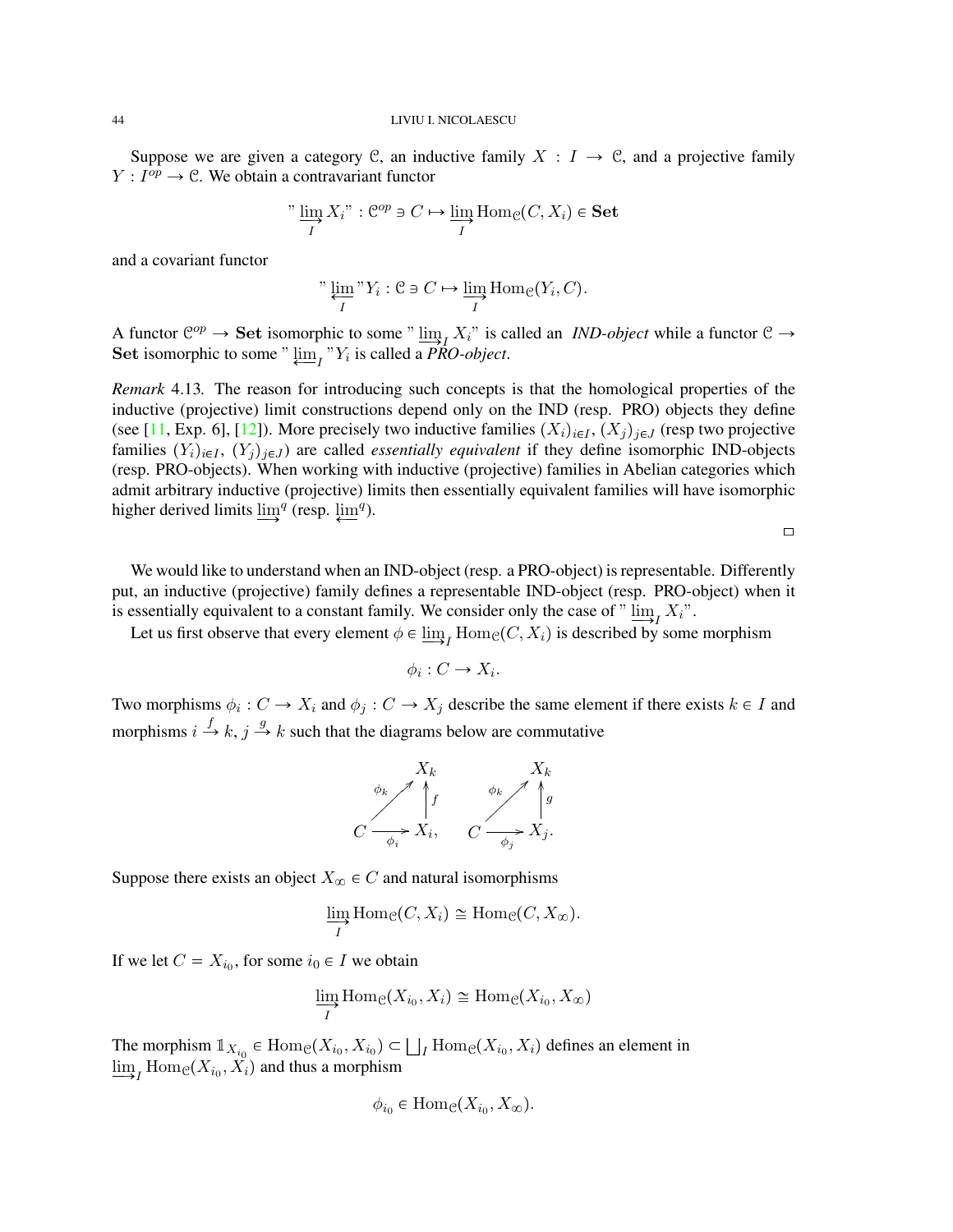Suppose we have a morphism  $i_0 \stackrel{f}{\rightarrow} j_0$ . Then f and  $\mathbb{1}_{X_{i_0}}$  determine the same element in  $\varinjlim_I$  Hom $e(X_{i_0}, X_i)$ . We have a commutative diagram

$$
\lim_{f^*} \text{Hom}_{\mathcal{C}}(X_{j_0}, X_i) \longleftrightarrow \text{Hom}_{\mathcal{C}}(X_{j_0}, X_{\infty})
$$
\n
$$
\downarrow^{f^*} \qquad \qquad \downarrow^{f^*}
$$
\n
$$
\lim_{I \to I} \text{Hom}_{\mathcal{C}}(X_{i_0}, X_i) \longleftrightarrow \text{Hom}_{\mathcal{C}}(X_{i_0}, X_{\infty})
$$

which implies that

$$
f^*(\phi_{j_0}) = \phi_{i_0} \iff \phi_{i_0} = \phi_{j_0} \circ f, \ \ \forall i_0 \stackrel{f}{\to} j_0.
$$

If we take  $C = X_{\infty}$  we conclude that the element  $\mathbb{1}_{X_{\infty}} \in \text{Hom}_{\mathcal{C}}(X_{\infty}, X_{\infty})$  determines an element

$$
\rho \in \varinjlim_{I} \operatorname{Hom}_{\mathcal{C}}(X_{\infty}, X_{i}).
$$

This is represented by an element in  $\bigsqcup_I \text{Hom}_{\mathcal{C}}(X_\infty, X_i)$  so that there exists  $k_0 \in I$  and a morphism

$$
\rho_{k_0}: X_{\infty} \to X_{k_0}
$$

which corresponds to  $1_{X_\infty}$ . Now consider a morphism  $\phi_j : X_j \to X_\infty$ . We get a commutative diagram

$$
\rho_{k_0} \in \varinjlim_I \text{Hom}_{\mathcal{C}}(X_{\infty}, X_i) \longleftrightarrow \text{Hom}_{\mathcal{C}}(X_{\infty}, X_{\infty}) \ni \mathbb{1}_{X_{\infty}}
$$

$$
\phi_j^* \downarrow \qquad \phi_j^* \downarrow
$$

$$
\rho_{k_0} \circ \phi_j \in \varinjlim_I \text{Hom}_{\mathcal{C}}(X_j, X_i) \ni \mathbb{1}_{X_j} \longleftrightarrow \text{Hom}_{\mathcal{C}}(X_j, X_{\infty}) \ni \phi_j.
$$

This shows that the morphisms  $\rho_{k_0} \circ \phi_j$  and  $\mathbb{1}_{X_j}$  define the same element in  $\varinjlim_I$  Hom $e(X_j, X_i)$ . Hence, there must exists  $k > k_0$ , j and morphisms  $k_0 \stackrel{f}{\rightarrow} k$ , j  $\stackrel{g}{\rightarrow}$  such that

$$
\mathcal{F} \circ \rho_{k_0} \circ \phi_j = g \iff X_{\infty} \xrightarrow{\rho_{k_0}} X_{k_0}
$$

$$
\phi_j \qquad \downarrow f
$$

$$
X_j \xrightarrow{g} X_k.
$$

If we now assume that  $I$  is the category associated to a directed ordered set we obtain the following characterization of the functors Lim. For more details we refer to  $[8, 1.11]$  $[8, 1.11]$  or  $[11, Exp. 6]$  $[11, Exp. 6]$ .

**Proposition 4.14.** Suppose I is a directed ordered set and  $(A_i, \phi_{ji})_{j>i}$  is an inductive family and  $(B_i, \psi_{ij})_{j>i}$  is a projective family in a category C. Then the following hold.

(a)  $A_{\infty} \cong \varinjlim_{I} A_{i}$  iff  $A_{\infty}$  represents the functor

$$
\mathcal{C}^{op} \ni C \mapsto \varinjlim_I \mathrm{Hom}_{\mathcal{C}}(C, A_i) \in \mathbf{Set}.
$$

*natural in*  $X \in \mathcal{C}$ *.* 

<span id="page-44-0"></span>(b)  $B_{\infty} \cong \mathop{\underline{\mathbf{Lim}}}\nolimits_I B_i$  iff represents the functor

$$
\mathcal{C} \ni\mapsto \varinjlim_I \mathrm{Hom}_{\mathcal{C}}(B_i, C) \cong \mathrm{Hom}_{\mathcal{C}}(B_{\infty}, X) \in \mathbf{Set}.
$$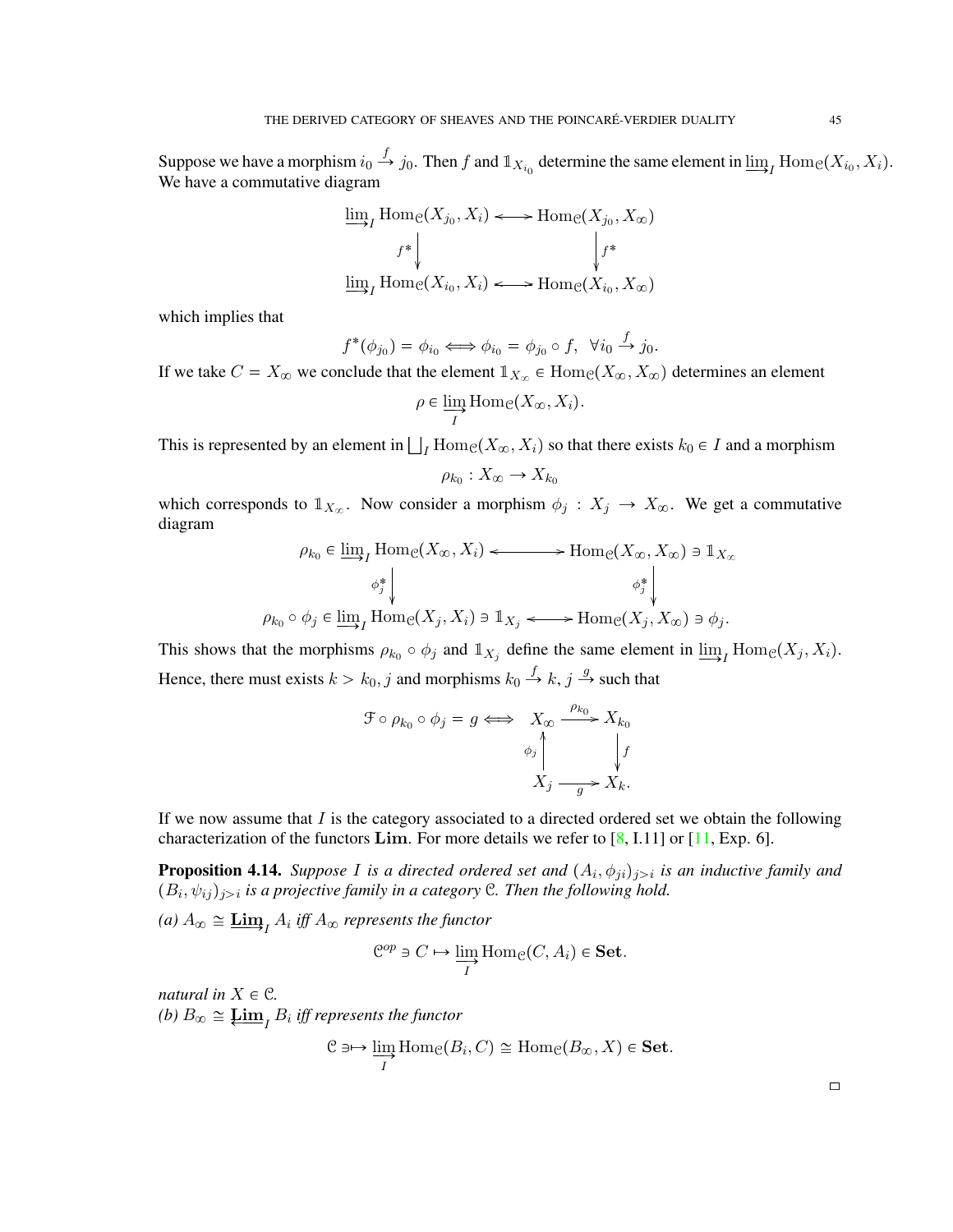**Proposition 4.15.** *If*  $F : \mathcal{C} \to \mathcal{C}'$  *is a functor and* 

$$
\mathbf{\underline{Lim}}_I X_i = X
$$

*then*

$$
\underline{\mathbf{Lim}}_I F(X_i) = F(\underline{\mathbf{Lim}}_I X_i) = F(X).
$$

**Proof** Let  $\rho_i = F(\phi_i) : F(X_i) \to F(X)$ ,  $\rho_{ji} = F(\phi_{ji}) : F(X_i) \to F(X_j)$ . Suppose we have and object  $Z \in \mathcal{C}'$  and morphisms  $g_i : F(X_i) \to Z$  such that for every  $i < j$  the diagram below is commutative



We define  $s_0 = F(e_0), g := g_{i_0} s_0$ . We have to show that for every  $i \in I$  we have a commutative diagram



Choose  $j > i$ ,  $i_0$  as in [\(4.1\)](#page-36-0). Then

$$
g_i = g_j \rho_{ji}, \quad g_j \rho_{ji_0} = g_{i_0}.
$$

On the other hand

$$
\rho_{ji} \stackrel{(4.1)}{=} \rho_{ji_0} s_0 \rho_i \Longrightarrow g_i = g_j \rho_{ji_0} s_0 \rho_i = g_{i_0} s_0 \rho_i = g \rho_i.
$$

 $\Box$ 

**Definition 4.16.** Suppose A is an Abelian category,  $C \subset A$  is a subcategory (not necessarily Abelian). We say that an inductive family  $(X_i, \phi_{ji})_{i \in I}$  in A is *essentially of type* C if for every i there exists  $j > i$  such that the morphism  $\phi_{ji}$  factorizes through an object in C, i.e. for every  $i < j$  there exists an object  $C_{ji}$  in  $C$  and morphisms

$$
f_{ji}: X_i \to C_{ji}, \ g_{ji}: C_{ji} \to X_j
$$

such that the diagram below is commutative.

 $X_i$  $\stackrel{\check{\bullet}}{C_{ji}} \stackrel{\simeq}{\longrightarrow} X_j$  $\diagdown$  $\diagdown$  $\searrow$  $f_{ji}$   $\phi_{ji}$ 

For a proof of the following result we refer to [\[11,](#page-71-0) Exp. 6, Prop.5.4].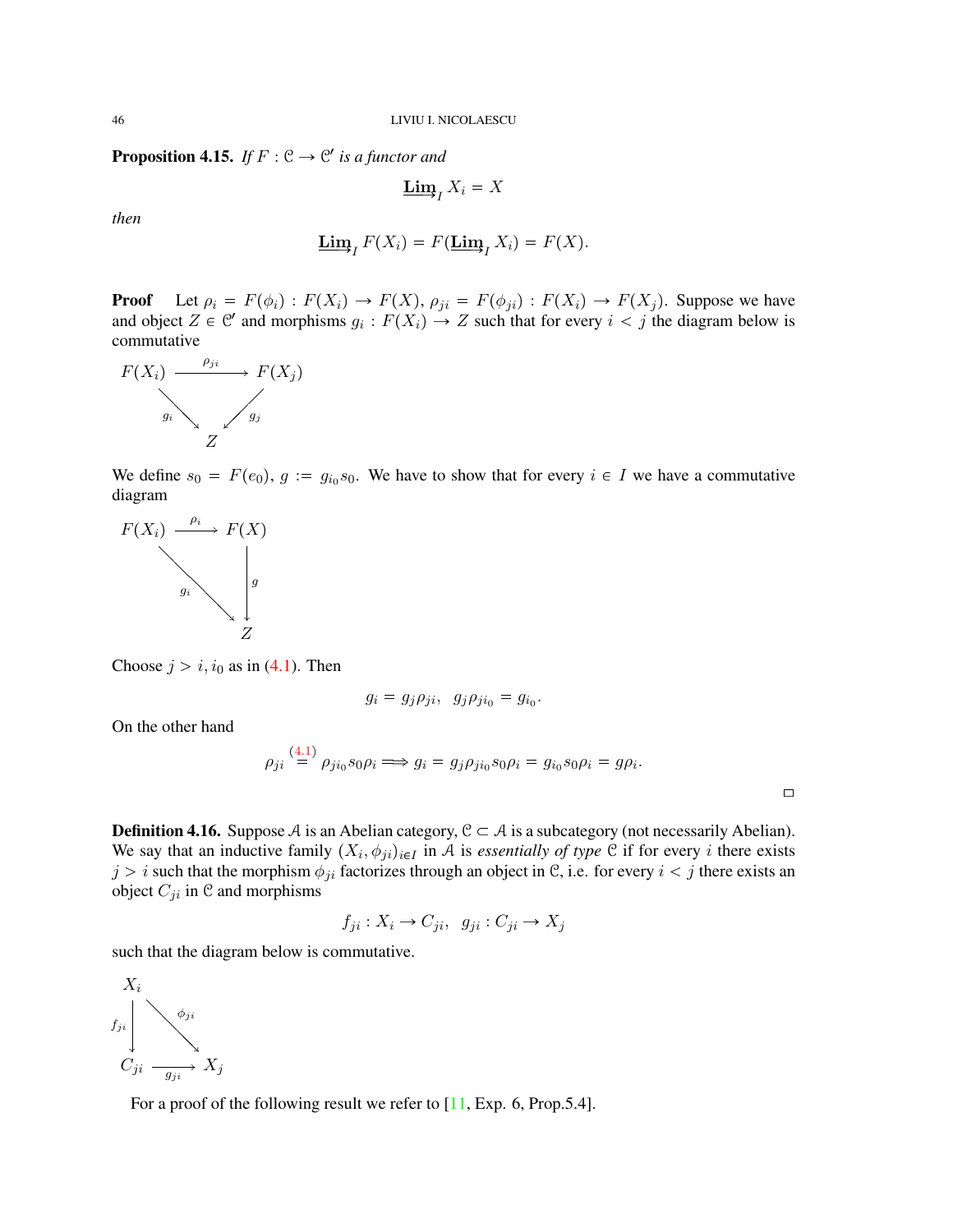**Proposition 4.17.** *Suppose*  $(X_i, \phi_{ji})_{i \in I}$  *is an inductive family in* A *such that*  $\underline{\text{Lim}}_I X_i$  *exists. Then the family*  $(X_i)$  *is essentially of type*  $C$  *if and only if the following holds.* 

*There exists an inductive family*  $(C_s, f_{ts})_{s \in S}$  *in* C *such that* 

$$
\underline{\mathbf{Lim}}_S C_s \cong \underline{\mathbf{Lim}}_I X_i.
$$

**Example 4.18.** Suppose the category C consists of a single object O and a single morphism,  $\mathbb{1}_0$ . An inductive family of type C is called an *essentially constant* family. We see that an essentially constant family is an inductive family  $(X_i, \phi_{ji})_{i \in I}$  for which  $\underline{\lim}_{I} X$  exists.

## 5. COHOMOLOGICALLY CONSTRUCTIBLE SHEAVES

<span id="page-46-0"></span>We need a brief algebra interlude. R will denote a Noetherian ring with 1. We assume that A has *finite global dimension*, gldim  $R < \infty$ .

In geometric applications it is desirable to associate numerical invariants to various objects in a derived category of complexes. Clearly this cannot happen without some finiteness assumption. The perfect complexes are precisely those from which we can extract numerical invariants.

When working with sheaves, it is convenient and necessary to impose certain rigidity assumptions, much like the requirement of coherence for the sheaves in algebraic geometry. The right notion of rigidity will be that of constructibility.

**Definition 5.1.** An object  $C^{\bullet} \in D^b({}_R\textbf{Mod})$  is called *perfect* if it is isomorphic (in  $D^b$ ) to a bounded complex of finitely generated projective R-modules.

We denote by  $_R\mathbf{Mod}^f$  the Abelian category of finitely generated  $R$ -modules and by  $D^b({}_R\mathbf{Mod}^f)$ the associated derived category of bounded complexes of finitely generated  $R$ -modules.

**Proposition 5.2.** Every object in  $D^b({}_R\operatorname{\bf Mod}^f)$  is perfect.

**Proof** We have to prove that any bounded complex of finitely generated  $R$ -modules is quasiisomorphic to a bounded complex of finitely generated projective R-modules. The finitely generated projective modules form a full additive category of the Abelian category of finitely generated Rmodules. Moreover, every finitely generated  $R$ -module is the quotient of a finitely generated  $R$ module. If we choose  $n \geq \text{gldim } R$  then we deduce that if

$$
X \to P_{n-1} \to \cdots \to P_1 \to P_0 \to M \to 0
$$

is an exact sequence with M and X finite and  $P_i$  finite projective then we deduce X must be projective. We can now conclude using  $[8, \text{Cor. } 1.7.8]$  $[8, \text{Cor. } 1.7.8]$ .

 $\Box$ 

We denote by  $D_f^b({}_R\textbf{Mod})$  the full subcategory of  $D^b({}_R\textbf{Mod})$  consisting of complexes with finitely generated cohomology. Clearly  $D^b({}_R\bf{Mod}^f)$  is a full subcategory of  $D^b_f({}_R\bf{Mod})$ .

Proposition 5.3. *The inclusion*

$$
i:D^b(_R\mathbf{Mod}^f)\hookrightarrow D^b_f(_R\mathbf{Mod})
$$

*is an equivalence of categories. In other words, to every bounded complex with finite cohomology we can associate in a natural way a quasi-isomorphic bounded complex of finite projective modules.* [\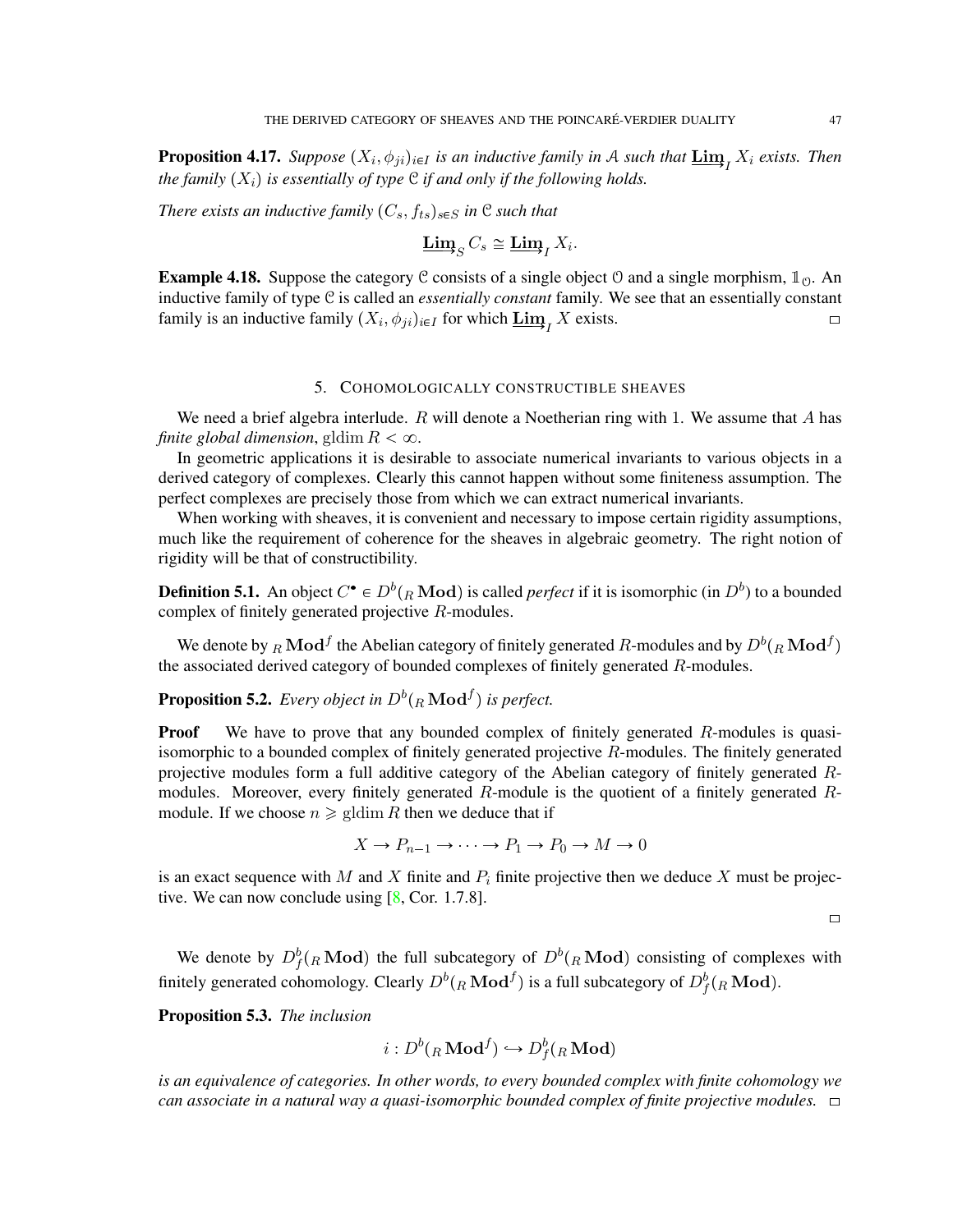**Proof** The category of finitely generated R-modules is a *thick* Abelian subcategory of  $<sub>B</sub>$  Mod</sub> (see [\[8,](#page-71-2)  $\S1.7$ ] for a definition of thickness). Observe that for any finitely generated R-module M and every epimorphism of R-modules  $f : N \to M$  there exists a finitely generated R-module X and a morphism  $q: X \to N$  such that the composition

$$
g \circ f : X \to M
$$

is an epimorphism. We can now apply  $[8, Prop. 1.7.11]$  $[8, Prop. 1.7.11]$ <sup>[5](#page-47-0)</sup>.

*Remark* 5.4*.* Putting together the above results we deduce that every bounded complex with finitely generated cohomology is quasi-isomorphic to a perfect complex, i.e. finite length complex of finitely generated projectives.  $\Box$ 

Given  $R$ -modules  $A, B, C$  we have natural morphisms

$$
\mathbf{adj}: \mathrm{Hom}_R(A \otimes B, C) \to \mathrm{Hom}_R(A, \mathrm{Hom}(B, C)),
$$

 $\text{Hom}_R(A \otimes B, C) \ni T \mapsto \text{adj}_T \in \text{Hom}_R(A, \text{Hom}(B, C)), \text{ adj}_T(a)(b) = T(a \otimes b).$ 

and

$$
\mathbf{ev}: \text{Hom}_{R}(A, B) \otimes_{R} C \to \text{Hom}_{R}(A, B \otimes_{R} C),
$$

 $\text{Hom}_R(A, B) \otimes_R C \ni T \otimes c \mapsto \text{ev}_T \in \text{Hom}_R(A, B \otimes_R C), \text{ev}_T(a) = T(a) \otimes c.$ 

The first morphism is an isomorphism and it shows that the functor  $Hom(B, -)$  is the right adjoint of the functor  $\otimes_R B$ . The second morphism is in general not an isomorphism. For example, if we take  $B = R$  so that  $Hom(A, B) = Hom(A, R) = A^*$  then the image of ev consists of morphisms  $A \rightarrow C$  with finitely generated image. Still, there is a more subtle obstruction. We have the following result,  $[1, §1, Thm. 1]$  $[1, §1, Thm. 1]$ .

Proposition 5.5. *The following are equivalent.*

*(a) The* R*-module* C *is flat. (b)* ev :  $\text{Hom}_R(A, B) \otimes_R C \to \text{Hom}_R(A, B \otimes_R C)$  *is an isomorphism for any finitely* presented R*-module* A *and any* R*-module* B*. (c) The natural morphism*  $A^* \otimes C \rightarrow \text{Hom}_R(A, C)$  *is an isomorphism for any finitely presented* R*-module* A*.*

Any finitely generated projective module over a Noetherian ring is automatically finitely presented. We deduce that for a flat module  $F$  and a finitely generated projective module we have an isomorphism

$$
P^* \otimes F \cong \text{Hom}(P, F).
$$

Note that for every  $R$ -module  $M$  have a tautological morphism

$$
J_M:M\to M^{**}
$$

which corresponds to the tautological linear map

$$
M \otimes M^* \to R, \ \ m \otimes m^* \mapsto m^*(m),
$$

via the adjunction isomorphism

$$
Hom(M \otimes M^*, R) \to Hom(M, Hom(M^*, R)).
$$

<span id="page-47-0"></span><sup>&</sup>lt;sup>5</sup>We are actually using the dual statement, with all arrows reversed, and monomorphisms replaced by epimorphisms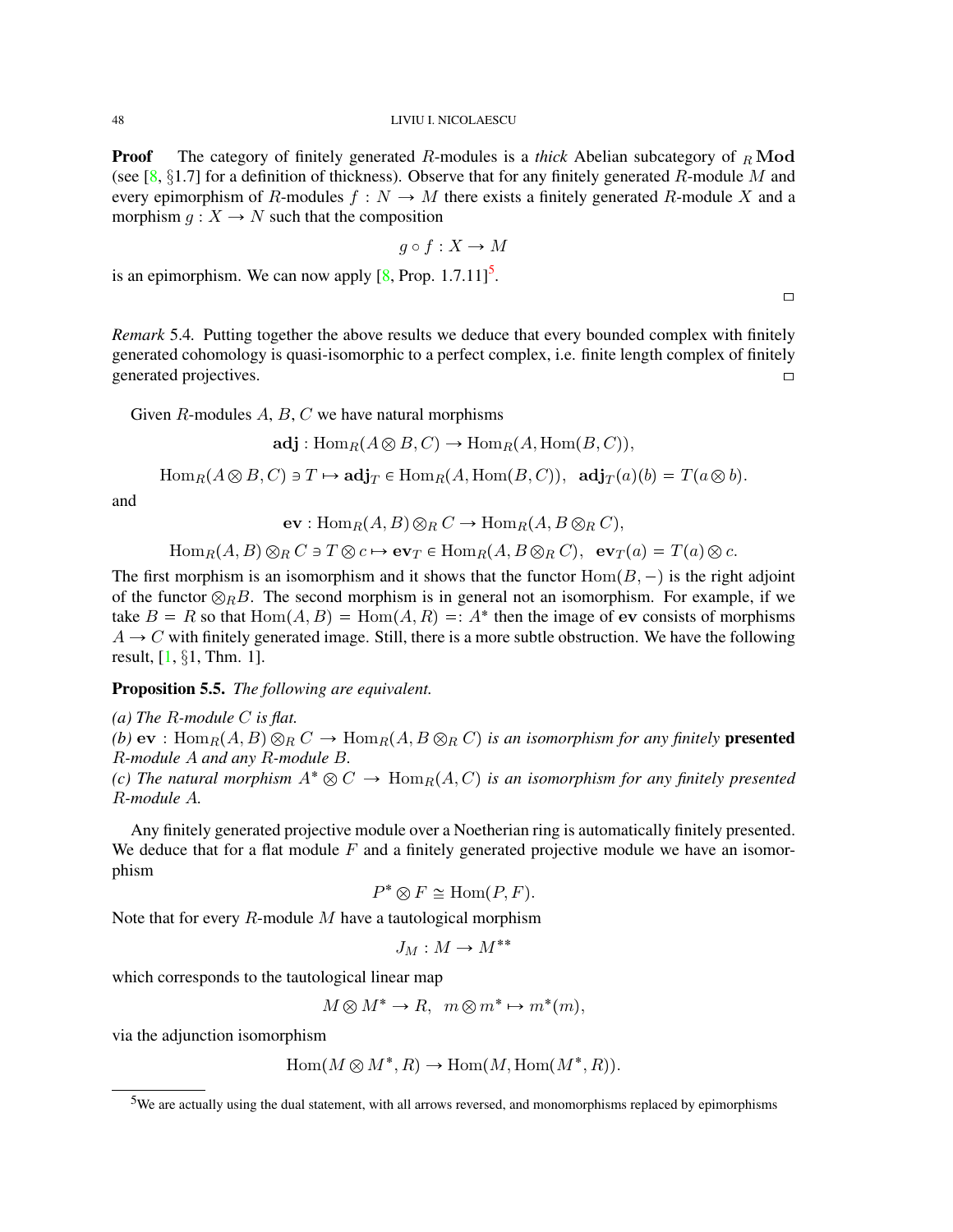Observe that if any morphism of modules  $M \stackrel{f}{\longrightarrow} N$  induces a morphism  $f^{**}: M^{**} \to N^{**}$  and the diagram

$$
\begin{array}{ccc}\nM & \xrightarrow{J_M} & M^{**} \\
\downarrow f & & \downarrow f^{**} \\
N & \xrightarrow{J_N} & N^{**}\n\end{array}
$$

Proposition 5.6. *Assume* R *is Noetherian with* 1*. Suppose* P *is a finitely generated projective module. Then the tautological morphism*

$$
J:P\to P^{**}
$$

*is an isomorphism.*

**Proof** We have a short exact sequence

$$
0 \to K \to R^n \xrightarrow{\pi} P \to 0.
$$

Since P is projective the sequence is split. Fix a section  $s : P \to R^n$ ,  $\pi \circ s = \mathbb{1}_P$ . Using the tautological identifications  $R^* = R$  and

$$
(R^n)^* = (\bigoplus_{j=1}^n R)^n \cong \prod_{j=1}^n R^* \cong \bigoplus_{j=1}^n R^*
$$

we get a split exact sequence

$$
0 \to K^{**} \to (R^n)^{**} \to P^{**} \to 0
$$

and a commutative diagram

$$
0 \longrightarrow K \longrightarrow R^n \xrightarrow{\pi} P \longrightarrow 0
$$
  
\n
$$
\downarrow J_K
$$
  
\n
$$
0 \longrightarrow K \longrightarrow R^n \xrightarrow{\pi} \downarrow J_P
$$
  
\n
$$
\downarrow J_R
$$
  
\n
$$
\downarrow J_P
$$
  
\n
$$
\downarrow J_P
$$
  
\n
$$
\downarrow J_P
$$
  
\n
$$
\downarrow J_P
$$
  
\n
$$
\downarrow J_P
$$

Since  $\pi^{**}$  is onto we deduce  $J_P$  is onto. On the other hand

$$
s^{\ast\ast}J_P=J_Rs.
$$

and since  $J_{R}s$  is one-to-one we deduce that  $J_{P}$  is one-to-one.

 $\Box$ 

 $\Box$ 

Proposition 5.7 (Special adjunction formula). [6](#page-48-0) *Suppose* R *is a Noetherian ring with* 1 *such that* gldim  $R < \infty$ . Then we have a natural isomorphism

$$
\mathrm{RHom}(A^{\bullet}, B^{\bullet}) \overset{\mathrm{L}}{\otimes} C^{\bullet} \cong \mathrm{RHom}(A^{\bullet}, \mathrm{RHom}(B^{\bullet}, C^{\bullet})) \tag{5.1}
$$

which is natural in  $A^{\bullet}, B^{\bullet} \in D_f^b({}_R\operatorname{\mathbf{Mod}})$ ,  $C^{\bullet} \in D^b({}_R\operatorname{\mathbf{Mod}})$ .

**Proof** This is clearly true for  $A^{\bullet}$ ,  $B^{\bullet} \in D^b({}_R\textbf{Mod}^f)$ ,  $C \in D^b({}_R\textbf{Mod})$ . Next use the equivalence of categories

$$
D^b({}_R\mathbf{Mod}^f)\hookrightarrow D^b_f({}_R\mathbf{Mod}).
$$

<span id="page-48-0"></span><sup>&</sup>lt;sup>6</sup>"Formule d'adjonction cher à Cartan"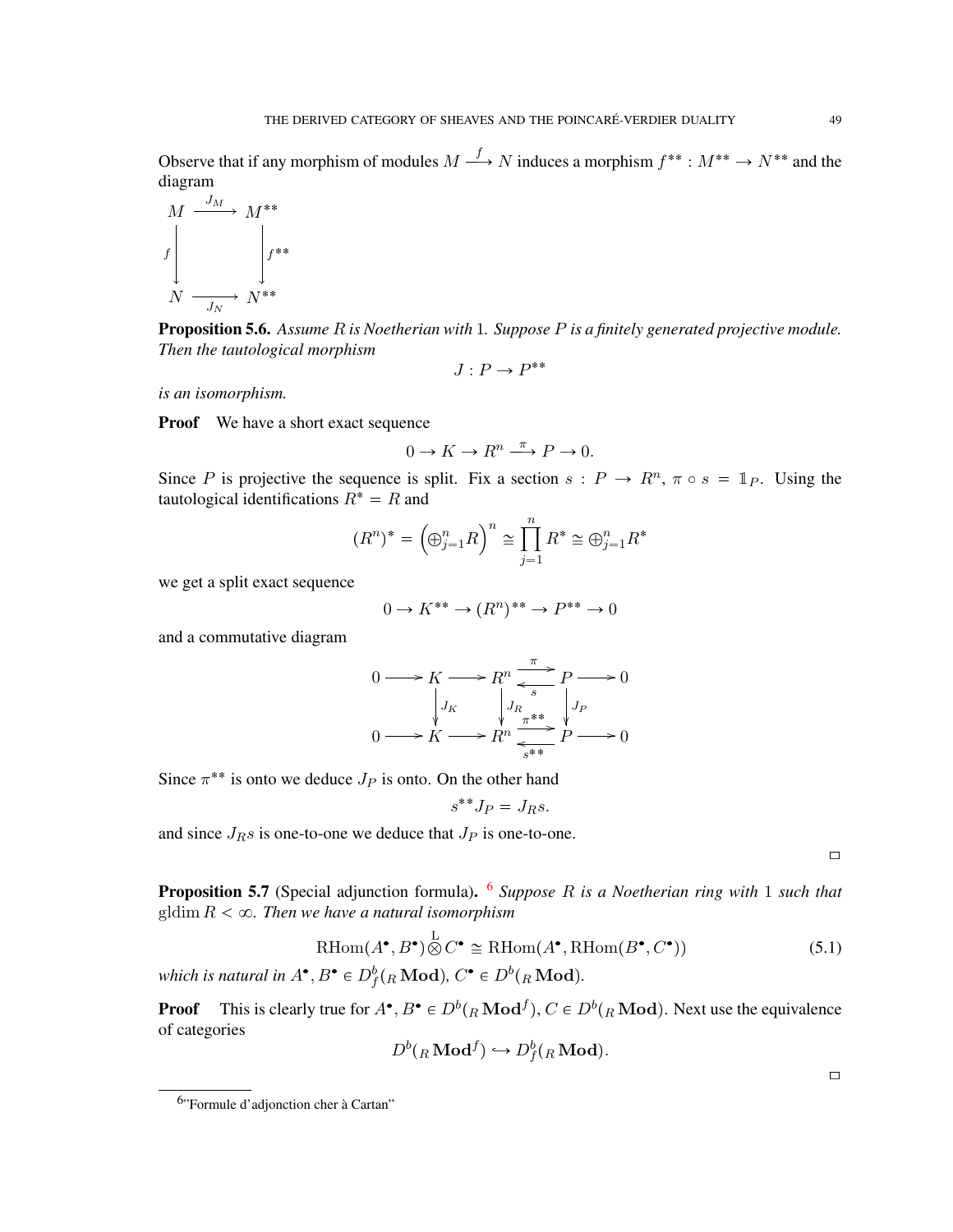**Definition 5.8.** Suppose  $X$  is a locally compact space of finite soft dimension and  $R$  is a Noetherian ring of finite global dimension. An object  $\mathcal{F} \in D^b(\mathbf{Sh}_R(X))$  is called *cohomologically constructible* (c.c. for brevity) if for any point  $x \in X$  the following conditions are satisfied. (a)  $\underline{\lim}_{U \ni x} R\Gamma(U, \mathcal{F})$  and  $\underline{\lim}_{U \cap x} R\Gamma_c(U, \mathcal{F})$  exist and the canonical maps

$$
\underline{\text{Lim}}_{U\ni x} R\Gamma(U, \mathcal{F}) \to \mathcal{F}_x,\tag{5.2a}
$$

$$
R\Gamma_{\{x\}}(X,\mathcal{F}) \to \underline{\mathbf{Lim}}_{U\ni x} R\Gamma_c(U,\mathcal{F})
$$
\n(5.2b)

are isomorphisms (in the derived category).

(b) The complexes  $\mathcal{F}_x$  and  $R\Gamma_{\{x\}}(X,\mathcal{F})$  are perfect.

The cohomologically constructible complexes form a full subcategory of  $D^b(\mathbf{Sh}_R(X))$  which we denote by  $D_{cc}(\mathbf{Sh}_R(X))$ .

*Remark* 5.9. Observe that condition (a) can be rephrased as saying that for every  $x \in X$  the inductive system

$$
\{R\Gamma(U, \mathcal{F}); U \text{ neighborhood of } x\}
$$

and the projective system

 $\{R\Gamma_c(U, \mathcal{F}); U \text{ neighborhood of } x\}$ 

are essentially constant and

$$
\varinjlim_{U\ni x} R\Gamma(U,\mathcal{F}) \cong \mathcal{F}_x, \ \varprojlim_{U\ni x} R\Gamma_c(U,\mathcal{F}) \cong R\Gamma_{\{x\}}(X,\mathcal{F}).
$$

The constructibility condition has some obvious co-homological consequences. It implies for example that the inductive system

 $\{\mathbb{H}^{\bullet}(U, \mathcal{F})\colon U \text{ neighborhood of } x\}$ 

and the projective system

 $\{\mathbb{H}_K^{\bullet}(X, \mathcal{F});$  K compact neighborhood of  $x\}$ 

are essentially constant in  $_R$  Mod, and

$$
\varinjlim_{U\ni x} \mathbb{H}^{\bullet}(U,\mathcal{F}) \cong \mathbb{H}^{\bullet}(\mathcal{F}_x) \in {}_R\textbf{Mod}^f, \ \ \varprojlim_{K\ni x} \mathbb{H}_K^{\bullet}(X,\mathcal{F}) \cong \mathbb{H}^{\bullet}_{\{x\}}(X,\mathcal{F}) \in {}_R\textbf{Mod}^f.
$$

Often all one needs in applications are these cohomological statements (see [\[2,](#page-71-4) Chap. V], [\[11,](#page-71-0) Exp. 8, 9] for more details). In particular, in [\[2,](#page-71-4) Chap. V,§3] it is shown that if

$$
\mathbb{H}^\bullet(\mathcal{F}_x), \quad \mathbb{H}^\bullet_{\{x\}}(X,\mathcal{F}) \in {}_R\mathbf{Mod}^f
$$

then the condition

$$
\varprojlim_{K\ni x}\mathbb H_K^{\bullet}(X,\mathcal F)\cong \mathbb H_{\{x\}}(X,\mathcal F)
$$

implies

$$
\varinjlim_{U\ni x} \mathbb{H}^\bullet(U, \mathcal{F}) \cong \mathbb{H}^\bullet(\mathcal{F}_x).
$$

 $\Box$ 

We will discuss later on how to produce a large supply of c.c. complexes of sheaves.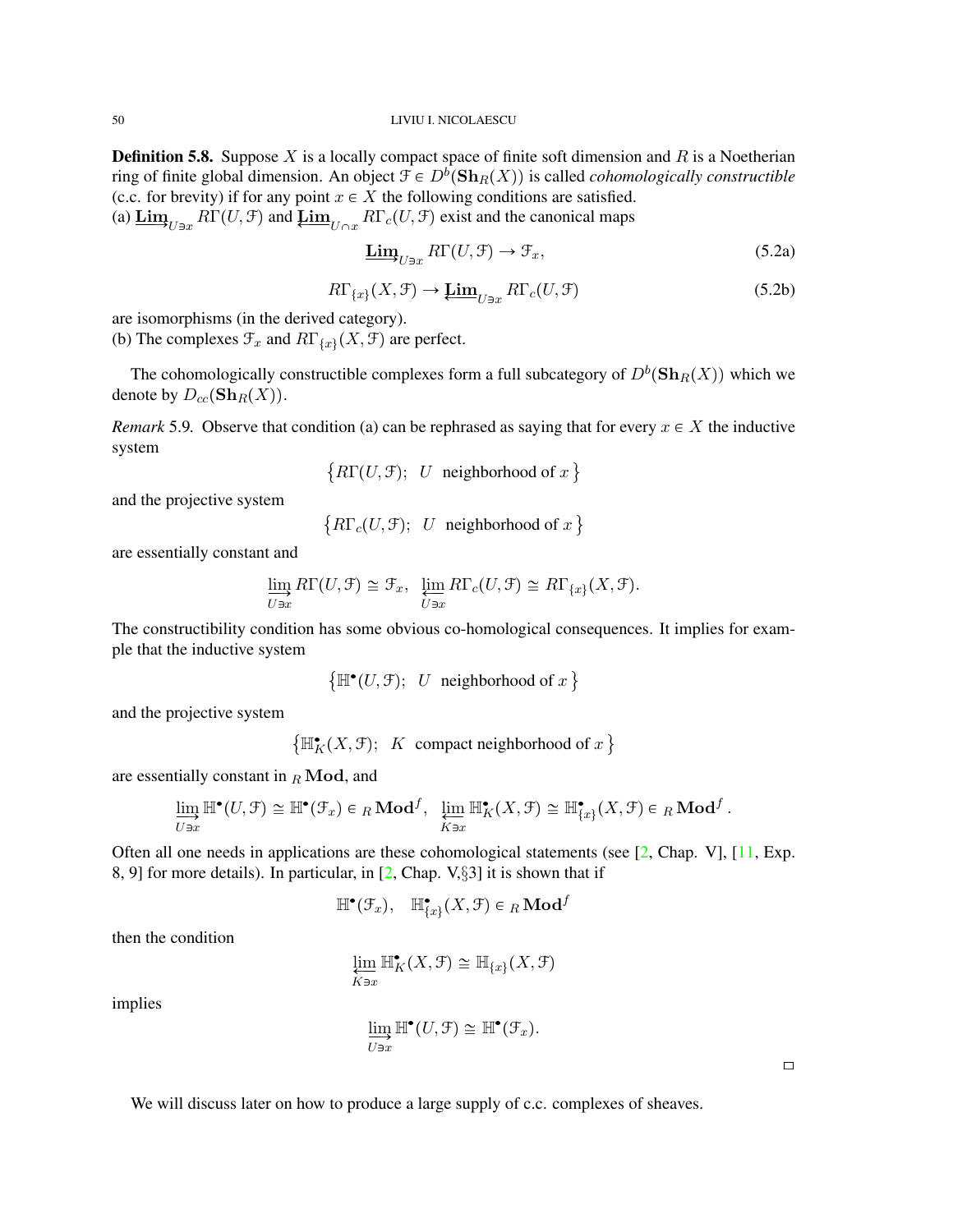### 6. DUALITY WITH COEFFICIENTS IN A FIELD. THE ABSOLUTE CASE

Suppose  $\mathbb K$  is a field and X is a locally compact space. For every  $\mathbb K$ -vector space E we denote by  $E^{\vee}$  its dual

$$
E^{\mathsf{v}} := \operatorname{Hom}_{\mathbb{K}}(E, \mathbb{K}).
$$

Suppose S is a sheaf K-vector spaces on X. The inclusion  $j: V \hookrightarrow U$  of two open sets induces an "extension by zero" map

$$
j_! : \Gamma_c(V, \mathcal{S}) \to \Gamma_c(U, s)
$$

and by duality a map

$$
j_!^{\mathsf{v}} : \Gamma_c(U, \mathsf{S})^{\mathsf{v}} \to \Gamma_c(V, \mathsf{S})^{\mathsf{v}}.
$$

We obtain a presheaf  $S^v$  by setting

$$
\Gamma(U, \mathcal{S}^{\mathsf{v}}) := \Gamma_c(U, \mathcal{S})^{\mathsf{v}}.
$$

*Remark* 6.1 (Food for thought). The presheaf  $S^{\vee}$  should not be confused with the presheaf  $\underline{Hom}(S, \underline{\mathbb{K}})$ . Suppose  $\mathbb{K} = \mathbb{R}$  and S is the constant sheaf  $\mathbb{R}$  on a compact smooth manifold X. Then  $Hom(\mathcal{S}, \mathbb{K}) \cong$ **R**. On the other hand  $S^{\vee} = 0$  since  $\Gamma_c(V, \mathbb{R}) = 0$  for every open ball  $V \hookrightarrow X$ .

As a different type of example consider  $X = \mathbb{R}$ . For each open set  $U \subset \mathbb{R}$  denote by  $\Omega^1$  the sheaf of 1-forms on  $U$ .

Let  $U = (-1, 1)$  and set  $\eta = \frac{1}{1-x^2} dx$ . The segment  $I := (-1, 1)$  can be viewed as a linear functional  $\Omega_c^1(U) \to \mathbb{R}$  by

$$
\Omega^1_c(U)\ni \varphi\mapsto (\varphi):=\int_I\varphi.
$$

Although the linear functional  $\int_I : \Omega_c^1(U) \to \mathbb{R}$  admits many extensions to a linear functional  $\Omega^1(U) \to \mathbb{R}$ , the "natural choice" is not defined for the 1-form  $\eta$ .

Proposition 6.2. If *S* is a c-soft sheaf on the locally compact space *X* then the presheaf S<sup>v</sup> is a sheaf.

**Proof** Suppose  $U, V$  are two open subsets of X. Applying the functor  $\Gamma_c$  to the Mayer-Vietoris sequence  $(2.12a)$  we obtain an exact sequence

$$
0 \to \Gamma_c(U \cap V, \mathcal{S}) \to \Gamma_c(U, \mathcal{S}) \oplus \Gamma_c(V, \mathcal{S}) \to \Gamma_c(U \cup V, \mathcal{S}) \to H_c^1(U \cap V, \mathcal{S}).
$$

Since the restriction to an open set of a c-soft sheaf is also c-soft we deduce  $H_c^1(U \cap V, \delta) = 0$  so that we have a short exact sequence

$$
0 \to \Gamma_c(U \cap V, \mathcal{S}) \to \Gamma_c(U, \mathcal{S}) \oplus \Gamma_c(V, \mathcal{S}) \to \Gamma_c(U \cup V, \mathcal{S}) \to 0.
$$

Applying  $\text{Hom}_{\mathbb{K}}(-, \underline{\mathbb{K}})$  to this sequence we obtain an exact sequence

<span id="page-50-0"></span>
$$
0 \to \Gamma(U \cup V, \mathcal{S}^{\vee}) \to \Gamma(U, \mathcal{S}^{\vee}) \oplus \Gamma(V, \mathcal{S}^{\vee}) \to \Gamma(U \cap V, \mathcal{S}^{\vee}). \tag{6.1}
$$

This shows that given two sections  $s_U \in \Gamma(U, S^{\vee})$  and  $s_V \in \Gamma(V, S^{\vee})$  which agree on the overlap there exists a unique section  $s_{U\cup V} \in \Gamma_c(U \cup V, \mathcal{S}^{\vee})$  which extends both  $s_U$  and  $s_V$ .

Consider now a *directed family* U of open subsets of X, i.e. for any  $U, V \in \mathcal{U}$ , there exists  $W \in \mathcal{U}$ such that  $W \supset U \cup V$ . Denote by 0 the union of all open sets in U. We see immediately from the *compactness* of supports that

$$
\Gamma_c(\mathcal{O}, \mathcal{S}) = \varinjlim_{U \in \mathcal{U}} \Gamma_c(U, \mathcal{S}).
$$

Using the natural isomorphisms

$$
\operatorname{Hom}_{\mathbb{K}}(\varinjlim_{U \in \mathcal{U}} \Gamma_c(U, \mathcal{S}), \mathbb{K}) \cong \varprojlim_{U \in \mathcal{U}} \operatorname{Hom}_{\mathbb{K}}(\Gamma_c(U, \mathcal{S}), \mathbb{K}) = \varprojlim_{U \in \mathcal{U}} \Gamma(U, \mathcal{S}^{\vee})
$$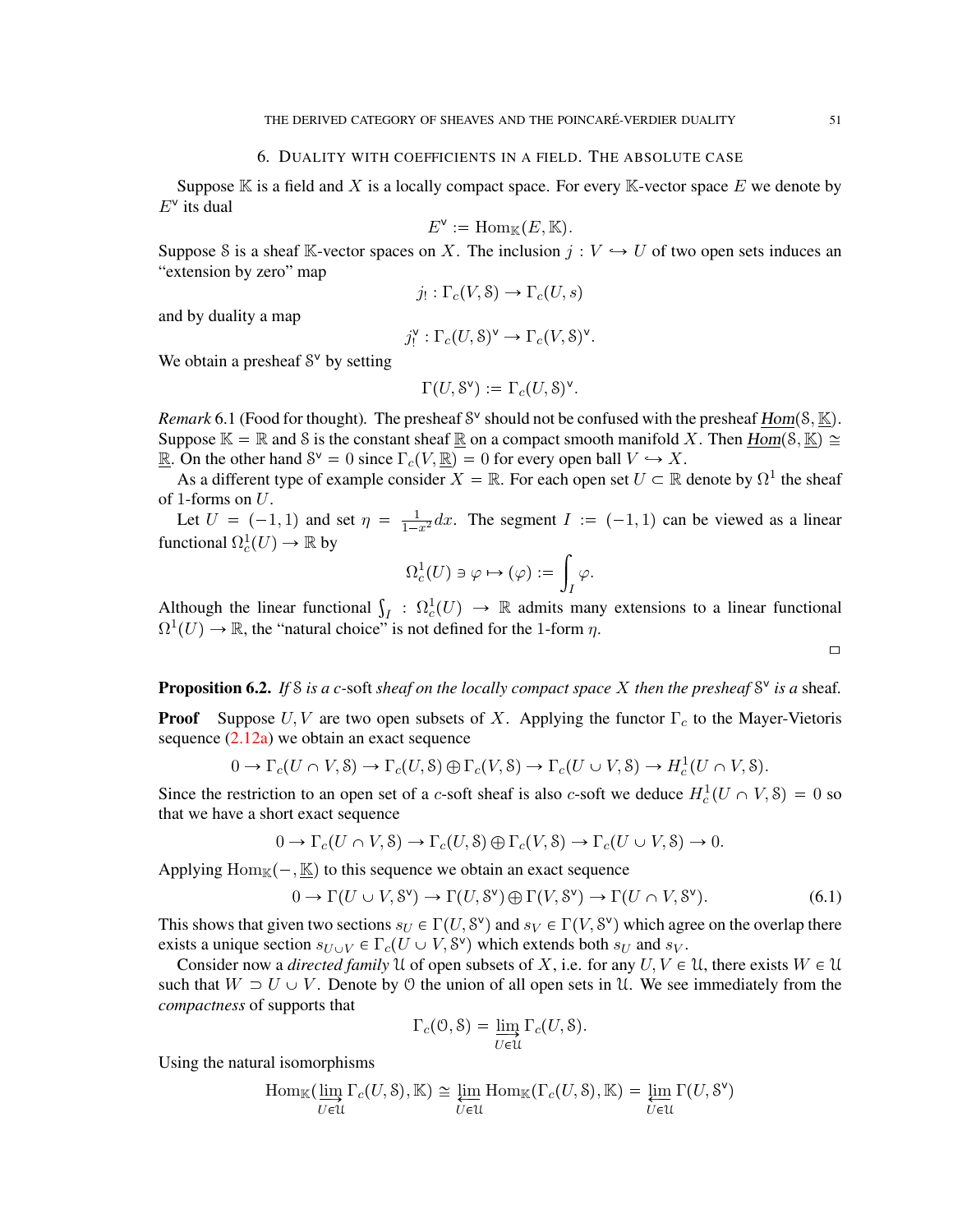We deduce that given a *directed family*  $s_U \in \text{Hom}_{\mathbb{K}}(\Gamma_c(U, \mathcal{S}), \mathbb{K}) = \Gamma_c(U, \mathcal{S}^{\vee}), U \in \mathcal{U}$  (i.e. a family satisfying  $s_U|_{\Gamma_c(V,S)} = s_V$ ,  $\forall U \supset V$  there exists a unique  $s_{\mathcal{O}} : \Gamma_c(\mathcal{O}, \mathcal{S}) \to \mathbb{K}$  such that

$$
s_{\mathcal{O}}|_{\Gamma_c(U,\mathbb{S})} = s_U, \quad \forall U \in \mathcal{U}.
$$

Given an arbitrary open cover  $\mathcal V$  of an open subset  $\mathcal O \subset X$  we can enlarge it to the *directed* cover  $\hat{V}$  of 0 consisting of all the finite union of members of V. A family of sections  $\{s_V; V \in \hat{V}\}\$  which agree on the overlaps, extends using [\(6.1\)](#page-50-0) to a *directed* family of sections  $\{s_U; U \in \tilde{V}\}\$ which defines a unique section  $s_{\mathcal{O}} \in \Gamma(\mathcal{O}, \mathcal{S}^{\vee})$ . This implies that  $\mathcal{S}^{\vee}$  defines a sheaf.

 $\Box$ 

Proposition 6.3. *Suppose* X *is a* finite dimensional *locally compact space. Then for every* c*-soft sheaf*  $S \in Sh_{\mathbb{K}}(X)$  *and any*  $\mathcal{F} \in Sh_{\mathbb{K}}(X)$  *the sheaf*  $S \otimes_{\mathbb{K}} \mathcal{F}$  *is c-soft.* 

**Proof** The proof is carried in two steps. First we notice that if  $j: U \to X$  denotes the inclusion of an open set then we have a natural isomorphism

$$
\mathcal{S}\otimes j_!(\underline{U}\underline{\mathbb{K}})\cong j_!j^{-1}\mathcal{S}=\mathcal{S}_U.
$$

Next we construct a resolution of F

$$
\cdots \to \mathcal{P}_r \to \cdots \to \mathcal{P}_1 \to \mathcal{P}_0 \to \mathcal{F} \to 0,
$$

where each  $\mathcal{P}_j$  is a direct sum of sheaves of the form  $\underline{\mathbb{K}}_U, U \stackrel{j}{\hookrightarrow} X$  open. Since we are working with sheaves of K-vector spaces the functor

$$
\mathbf{Sh}_{\mathbb{K}}(X) \stackrel{\text{S}\otimes_{\mathbb{K}}}{\longrightarrow} \mathbf{Sh}_{\mathbb{K}}(X)
$$

is exact and thus we get another resolution

$$
\cdots \to S \otimes \mathcal{P}_r \xrightarrow{d_r} \cdots \to S \otimes \mathcal{P}_1 \xrightarrow{d_1} S \otimes \mathcal{P}_0 \xrightarrow{d_0} S \otimes \mathcal{F} \to 0,
$$

In particular we get a resolution of ker  $d_r$ 

$$
0 \to \ker d_r \to \mathcal{S} \otimes \mathcal{P}_{r-1} \to \cdots \to \mathcal{S} \otimes \mathcal{P}_1 \to \mathcal{S} \otimes \mathcal{P}_0 \xrightarrow{d_0} \mathcal{S} \otimes \mathcal{F} \to 0
$$

where  $S \otimes P_j$  are c-soft for any  $0 \leq j < r$ . If  $r > \dim_s X$  we deduce  $\mathcal{F} \otimes S$  is c-soft.

 $\Box$ 

<span id="page-51-0"></span>Proposition 6.4. *Let* X *be a finite dimensional locally compact space and* S *a* c*-soft sheaf. Then there is an isomorphism of functors*

$$
\mathbf{Sh}_{\mathbb{K}}(X) \ni \mathfrak{F} \to \Gamma_c(X, \mathfrak{F} \otimes \mathcal{S})^{\vee} \in \mathbf{Vect}_{\mathbb{K}}
$$

*and*

$$
\mathbf{Sh}_{\mathbb{K}}(X) \ni \mathcal{F} \to \text{Hom}(\mathcal{F}, \mathcal{S}^{\vee}) \in \mathbf{Vect}_{\mathbb{K}}.
$$

*In other words, the functor*

$$
\mathbf{Sh}_{\mathbb{K}}(X)^{op}\ni\mathfrak{F}\to\Gamma_{c}(X,\mathfrak{F}\otimes\mathcal{S})^{\vee}\in\mathbf{Vect}_{\mathbb{K}}
$$

is represented by the sheaf  $S^{\vee}$ .

**Idea of proof** First we need to define the morphism of functors. In other words, for any sheaf  $\mathcal{F}$  we need to construct linear map

$$
T_{\mathcal{F}} : \Gamma_c(X, \mathcal{F} \otimes \mathcal{S})^{\vee} \to \text{Hom}(\mathcal{F}, \mathcal{S}^{\vee}).
$$

Equivalently, this means that we have to associate to each open set  $U \hookrightarrow X$  a linear map

$$
T_{\mathcal{F},U} : \Gamma_c(X, \mathcal{F} \otimes \mathcal{S})^{\vee} \longrightarrow \text{Hom}_{\mathbb{K}}(\Gamma(U, F), \Gamma_c(U, \mathcal{S})^{\vee}).
$$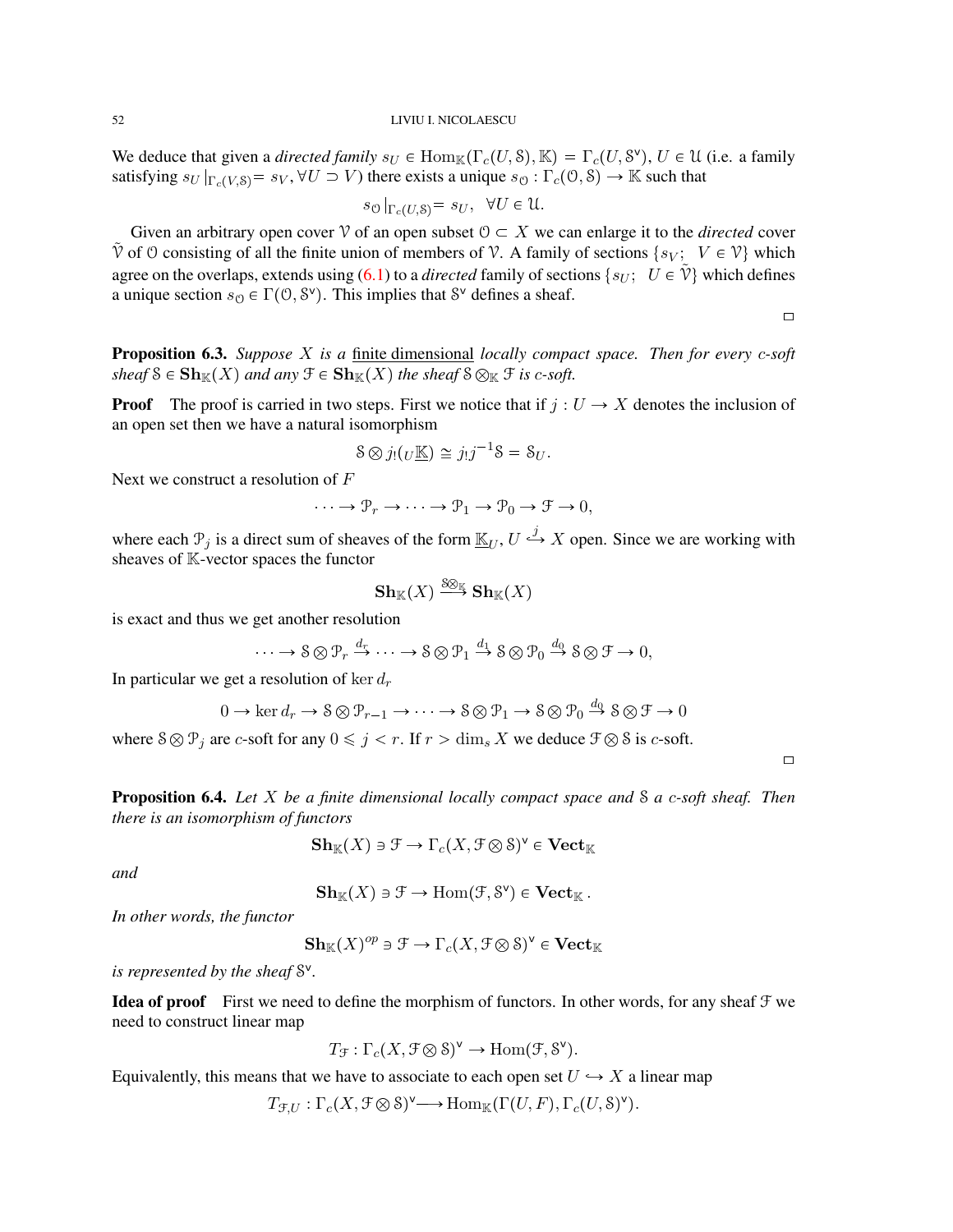which is compatible with the restriction maps. Given a linear functional

$$
L: \Gamma_c(X, \mathcal{F} \otimes \mathcal{S}) \to \mathbb{K},
$$

we define

$$
L_U: \Gamma(U, \mathcal{F}) \to \Gamma_c(U, \mathcal{S})^{\vee}
$$

as follows. For  $f_U \in \Gamma(U, \mathcal{F})$  and  $s_U \in \Gamma_c(U, \mathcal{S})$  we have  $f_U \otimes s_U \in \Gamma_c(U, \mathcal{F} \otimes \mathcal{S}) \subset \Gamma_c(X, \mathcal{F} \otimes \mathcal{S})$ and we set

$$
\langle L_U(f_U), s_U \rangle = \langle L, (f_U \otimes s_U) \rangle,
$$

where  $\langle -, - \rangle$  denotes the natural pairing between a vector space and its dual.

We observe first that  $T_f$  is an isomorphism when  $\mathcal F$  is a sheaf of the form  $\mathbb K_U, U \hookrightarrow X$  open subset. In general, any  $K$ -sheaf  $\mathcal F$  admits a presentation of the form

$$
R \to G \to \mathcal{F} \twoheadrightarrow 0
$$

where G and R are direct sums of sheaves of the form  $\underline{\mathbb{K}}_U$ . The two functors are left exact and we conclude using the five-lemma.

 $\Box$ 

*Remark* 6.5. Proposition [6.4](#page-51-0) result is the heart of the Verdier duality. When the space X is a point it coincides with the adjunction formula

$$
(U \otimes_{\mathbb{K}} V^{\vee})^{\vee} \cong \text{Hom}_{\mathbb{K}}(U, V),
$$

for every K-vector spaces U and V.  $\Box$ 

Corollary 6.6. If X and S are as in Proposition [6.4](#page-51-0) then the sheaf  $S^{\vee}$  is injective.

**Proof** We have to show that the functor

$$
\mathbf{Sh}_{\mathbb{K}}(X) \ni \mathcal{F} \mapsto \text{Hom}(\mathcal{F}, \mathcal{S}^{\vee}) = \Gamma_c(X, \mathcal{F} \otimes \mathcal{S})^{\vee}
$$

is exact.

Indeed, suppose we are given a short exact sequence of sheaves

 $0 \to \mathcal{F}' \to \mathcal{F} \to \mathcal{F}'' \to 0$ 

Since we work with sheaves of *vector spaces* we get a short *exact* sequence of c*-soft sheaves*

 $0 \to \mathcal{F}' \otimes \mathcal{S} \to \mathcal{F} \otimes \mathcal{S} \to \mathcal{F}'' \otimes \mathcal{S} \to 0$ 

The conclusion follows from the fact that the c-soft sheaves are  $\Gamma_c$ -injective objects.

 $\Box$ 

Let X denote a locally compact space of finite dimension and let  $K$  denote a fixed field. We denote by  $D^+_{\mathbb{K}}(X)$  the derived category of bounded from below complexes of sheaves of K-vector spaces. We denote by  $D^+_{\mathbb{K}}(\mathcal{I}_X)$  subcategory of  $K^+(\mathbf{Sh}_{\mathbb{K}} X)$  of complexes of injective sheaves. We know that  $D^+_{\mathbb{K}}(\mathcal{I}_X)$  is equivalent to the derived category  $D^+_{\mathbb{K}}(X)$ . When  $X = *$  is the space consisting of a single vector space then  $D^+_{\mathbb{K}}(*)$  is equivalent to the category of bounded from below complexes of K-vector spaces with trivial differentials.

To every object  $I^{\bullet} \in D_{\mathbb{K}}^{+}(\mathcal{I}_{X})$  we associate the vector space

$$
[\Gamma_c(X,I^{\bullet}),\mathbb{K}] \cong [\Gamma_c(X,I^{\bullet}),[\mathbb{K}]].
$$

We get a (contravariant) functor

$$
D^+(\mathfrak{I}_X)^{op}\to \mathbf{Vect}_\mathbb{K},\quad I^\bullet\mapsto [\Gamma_c(X,I^\bullet),\mathbb{K}].
$$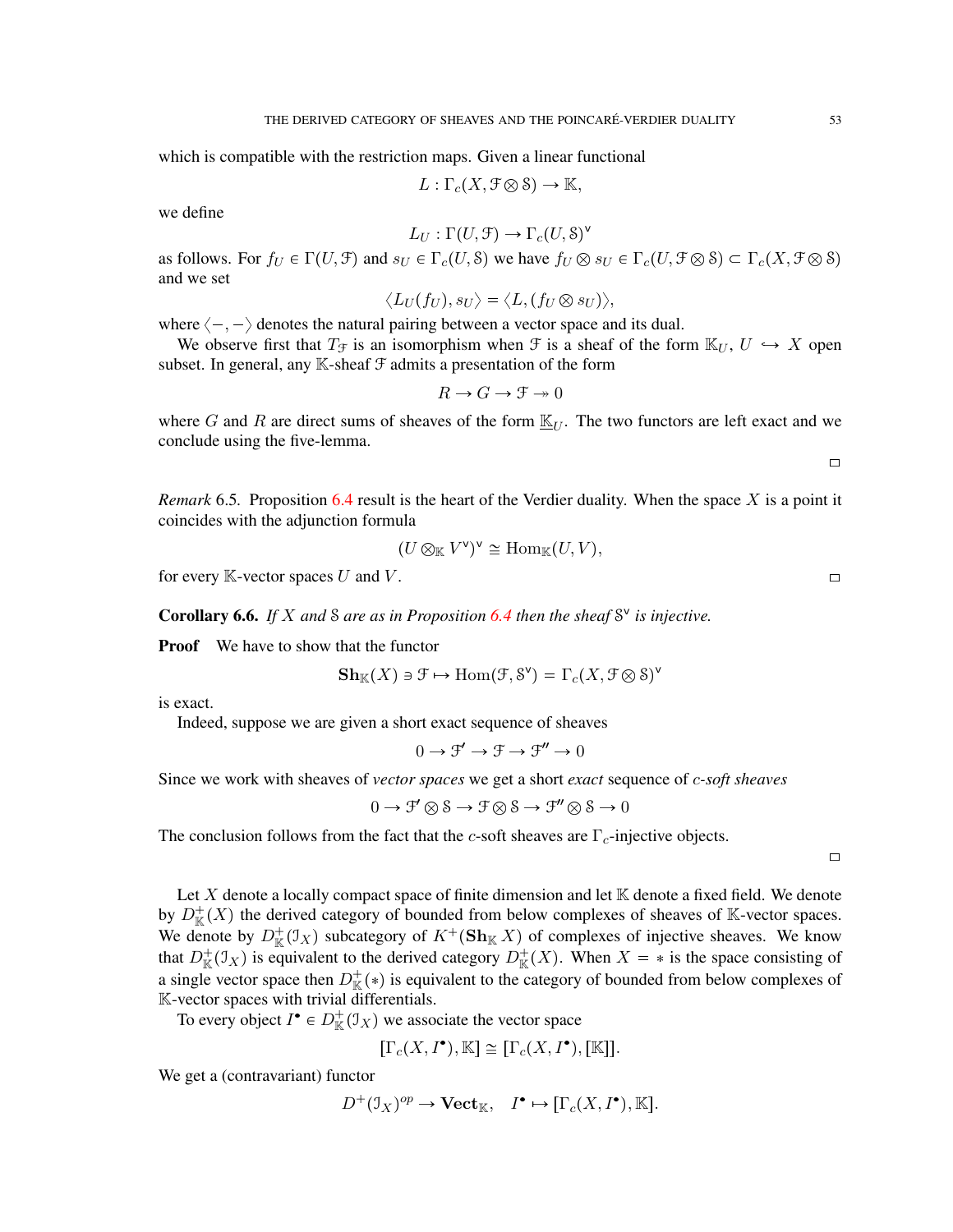We will prove that this functor is representable. More precisely we have the following result.

**Theorem 6.7** (Poincaré-Verdier. The absolute case). Suppose X is a finite dimensional, locally compact space. Then there exists  $\mathfrak{D}^\bullet \in D^+_{\mathbb{K}}({\mathfrak{I}}_X)$  and a natural isomorphism of vector spaces

$$
[I^{\bullet}, \mathcal{D}^{\bullet}] ( = \text{Hom}_{D^+_{\mathbb{K}}(\mathcal{I}_X)}(I^{\bullet}, \mathcal{D}^{\bullet})) \cong [\Gamma_c(X, I^{\bullet}), \mathbb{K}]
$$

*as*  $I^{\bullet}$  varies through  $\mathcal{D}^+(\mathcal{I}_X)$ .

**Proof** Fix a finite soft resolution  $(\mathcal{S}^{\bullet}, d)$  of  $\mathbb{K}_X$ 

$$
0 \to \underline{\mathbb{K}} \to \mathbb{S}^0 \to \cdots \to \mathbb{S}^n \to 0, \ \ n = \dim X.
$$

Define the complex  $(8^{\vee \bullet}, d^{\vee})$ , where

$$
\Gamma\big(\, U, (\mathcal{S}^{\vee})^m \,\,\big) = \text{Hom}(\Gamma_c(U, \mathcal{S}^{-m}), \mathbb{K}),
$$

$$
d^{\mathsf{v}} = (-1)^{m+1} d^* : \text{Hom}(\Gamma_c(U, \mathbb{S}^{-m}), \mathbb{K}) \to \text{Hom}(\Gamma_c(U, \mathbb{S}^{-m-1}), \mathbb{K})
$$

For every integers  $p$  and  $q$  we have according to Proposition [6.4](#page-51-0) natural isomorphisms

$$
\Gamma_c(X, I^p \otimes \mathcal{S}^q)^{\vee} \cong \text{Hom}(I^p, (\mathcal{S}^{\vee})^q).
$$

Taking the direct sum over all  $p + q = -m$  we obtain a canonical isomorphism of vector spaces

$$
\left\{\Gamma_c(X,I^{\bullet}\otimes \mathbf{S}^{\bullet})^{\vee}\right\}^m\cong \text{Hom}^m(I^{\bullet}, (\mathbf{S}^{\vee})^{\bullet}).
$$

<span id="page-53-1"></span>Lemma 6.8. *The above isomorphisms induce isomorphisms of* complexes

$$
\Psi:\Big(\Big\{\Gamma_c(\,X,I^\bullet\otimes S^\bullet\,)^{\sf v}\Big\}^\bullet,\delta)\stackrel{\cong}\longrightarrow\Big(\operatorname{Hom}^\bullet(I^\bullet,(S^{\sf v})^\bullet),d\Big).
$$

**Proof** Suppose  $L : \Gamma_c(X, I^p \otimes \mathcal{S}^q) \to \mathbb{K}$ ,  $p + q = -m$ . We have to show that

$$
\Psi \delta(L) = d\Psi(L) \text{ in } \operatorname{Hom}^{m+1}(I^{\bullet}, (S^{\vee})^{\bullet}).
$$

We have

$$
\Psi(L) \in \text{Hom}(I^p, (\mathbb{S}^{\vee})^q), \quad d\Psi(L) = u \oplus v \in \text{Hom}(I^{p+1}, (\mathbb{S}^{\vee})^q) \oplus \text{Hom}(I^p, (\mathbb{S}^{\vee})^{q+1}).
$$

More precisely

$$
d\Psi(L) = d_{\mathcal{S}^{\bullet}}^{\mathbf{v}} \circ \Psi(L) + (-1)^{m+1} \Psi(L) \circ d_{I^{\bullet}} = (-1)^{m+1} \Big( \Psi(L) \circ d_{I^{\bullet}} + (-1)^{p} d_{\mathcal{S}^{\bullet}}^* \Psi(L) \Big)
$$

$$
\Psi(\delta L) = (-1)^{m+1} \Psi\big( L \circ d_{I^{\bullet} \otimes \mathcal{S}^{\bullet}} \big)
$$

$$
= (-1)^{m+1} \Big( \Psi\big( L \circ (d_{I^{\bullet}} \otimes \mathbb{1}_{\mathcal{S}^{\bullet}}) \big) + (-1)^{p} \Psi\big( L \circ (\mathbb{1}_{I^{\bullet}} \otimes d_{\mathcal{S}^{\bullet}}) \big) \Big).
$$

This proves the desired claim.

From the quasi-isomorphism  $_X \underline{\mathbb{K}} \longrightarrow S^{\bullet}$  we get a quasi-isomorphism  $I^{\bullet} \longrightarrow I^{\bullet} \otimes S^{\bullet}{}^{7}$  $I^{\bullet} \longrightarrow I^{\bullet} \otimes S^{\bullet}{}^{7}$  $I^{\bullet} \longrightarrow I^{\bullet} \otimes S^{\bullet}{}^{7}$  and since the complexes are  $c$ -soft we obtain quasi-isomorphisms

 $\Box$ 

$$
\Gamma_c(X,I^{\bullet}) \longrightarrow \Gamma_c(X,I^{\bullet} \otimes S^{\bullet}) \Longrightarrow \Gamma_c(X,I^{\bullet})^{\vee} \leftrightsquigarrow \Gamma_c(X,I^{\bullet} \otimes S^{\bullet})^{\vee}.
$$

Using the isomorphism in Lemma [6.8](#page-53-1) we obtain a quasi-isomorphism

$$
\mathrm{Hom}^\bullet(I^\bullet, (\mathbf{S}^\vee)^\bullet) \leadsto \Gamma_c(X, I^\bullet)^\vee.
$$

<span id="page-53-0"></span><sup>&</sup>lt;sup>7</sup>We are tacitly using the fact that  $I^{\bullet}$  consists of K-flat objects.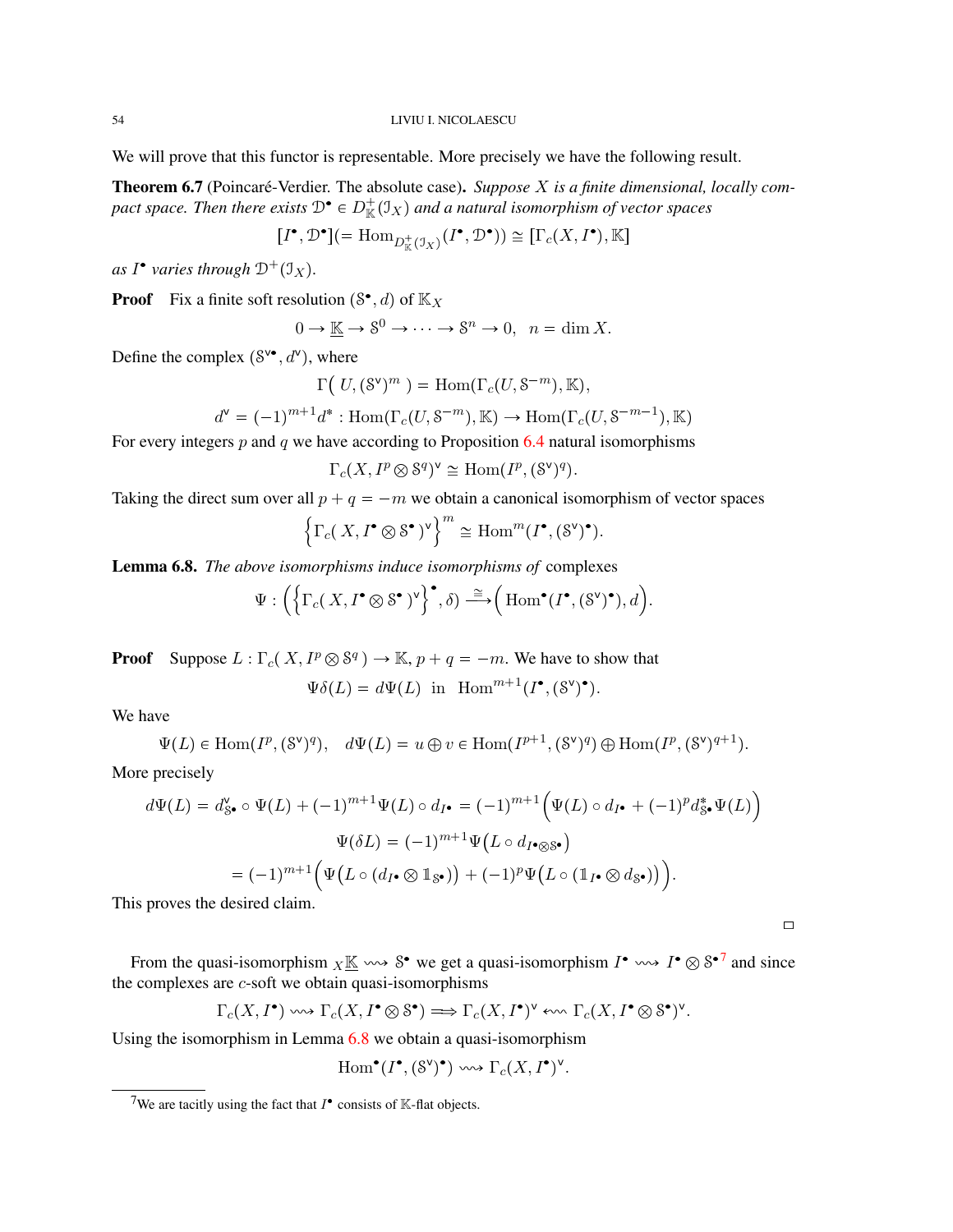Taking  $H^0$  of both sides we obtain an isomorphism

$$
[I^{\bullet}, (\mathcal{S}^{\vee})^{\bullet}] \to [\Gamma_c(X, I^{\bullet}), \mathbb{K}].
$$

We have obtained the duality theorem with  $\mathcal{D}^{\bullet} = (\mathcal{S}^{\vee})^{\bullet}$ .

The complex  $\mathcal{D}^{\bullet}$  is called the *dualizing complex*. It is a bounded complex of injective objects uniquely determined up to homotopy. Moreover, the above proof shows that we can choose  $\mathcal{D}^{\bullet}$  such  $\mathcal{D}^p = 0$  if  $p \notin [-\dim X, 0]$ . The cohomology sheaves  $\mathcal{H}^p(\mathcal{D}^{\bullet})$  are uniquely determined up to isomorphism. We have the following result.

<span id="page-54-1"></span>**Proposition 6.9.** For any integer p, the cohomology sheaf  $H^{-p}(\mathcal{D}^{\bullet})$  is the sheaf associated to the *presheaf*

$$
U \mapsto \text{Hom}(H_c^p(U,\underline{\mathbb{K}}),\mathbb{K}).
$$

**Proof** We want to prove that we have an isomorphism

<span id="page-54-0"></span>
$$
H_c^p(X, \mathcal{F})^{\vee} \cong H^{-p} \operatorname{Hom}(\mathcal{F}, \mathcal{D}^{\bullet})
$$
\n(6.2)

natural in  $\mathcal{F} \in \mathbf{Sh}(X)$ . To do this, we choose an injective resolution  $\mathcal{F} \rightsquigarrow I^{\bullet}$ . Notice that

$$
H_c^p(X, \mathcal{F}) = H^p \Gamma_c(X, I^{\bullet}) = H^0 \Gamma_c(X, I[p]^{\bullet}).
$$

From the duality formula we have

$$
H^p_c(X,\mathcal{F})^{\mathbf{v}}\cong [\Gamma_c(X,I[p]^\bullet),\mathbb{K}]=[I[p]^\bullet,\mathcal{D}^\bullet]\cong [I^\bullet,\mathcal{D}^\bullet[-p]]
$$

Using the quasi-isomorphism  $\mathcal{F} \rightarrow I^*$  we deduce from Theorem [1.2](#page-3-0) that we have an isomorphism

$$
[I^{\bullet}, \mathcal{D}^{\bullet}[-p]] \cong [\mathcal{F}, \mathcal{D}^{\bullet}[-p]] = H^{-p} \operatorname{Hom}(\mathcal{F}, \mathcal{D}^{\bullet}).
$$

This concludes the proof of  $(6.2)$ .

Let us now choose  $\mathcal{F} = \mathbb{K}_U$  in [\(6.2\)](#page-54-0),  $U \hookrightarrow X$  open subset. If we denote by i the natural inclusion then  $\underline{\mathbb{K}}_U = i_!i^{-1}(\underline{\mathbb{K}})$ . We deduce

 $H_c^p(X, \underline{\mathbb{K}}_U) \cong H^{-p} \text{Hom}(i_!i^{-1}\underline{\mathbb{K}}, \mathcal{D}^{\bullet}).$ 

The computations in Example  $2.18(a)$  $2.18(a)$  show that

$$
H_c^p(X, \underline{\mathbb{K}}_U) \cong H_c^p(U, \mathbb{K}).
$$

Hence

$$
H_c^p(U, \mathbb{K})^{\mathsf{v}} \cong H^{-p} \operatorname{Hom}(i_! i^{-1} \underline{\mathbb{K}}, \mathcal{D}^{\bullet}) \stackrel{(2.6)}{\cong} H^{-p} \operatorname{Hom}(i^{-1} \underline{\mathbb{K}}, i^{-1} \mathcal{D}^{\bullet})
$$
  
=  $H^{-p} \operatorname{Hom}(U \underline{\mathbb{K}}, \mathcal{D}^{\bullet}|_U) = \mathcal{H}^{-p}(U, \mathcal{D}^{\bullet}).$ 

 $\sqrt{2}$  $\sqrt{2}$  $\sqrt{2}$ .6 $\sqrt{2}$ 

Since the isomorphism  $(6.2)$  is natural in  $\mathcal F$  we deduce that the isomorphism

$$
H^p_c(U,\mathbb{K})^{\mathsf{v}} \cong \mathcal{H}^{-p}(U,\mathcal{D}^\bullet)
$$

is compatible with the inclusions of open sets.

 $\Box$ 

From now on we will use the notation  $\omega_X = \omega_{X,\mathbb{K}}$  for the dualizing complex of the finite dimensional locally compact space X. We will always assume that  $\omega_X$  is concentrated in dimensions  $-\dim X$ ,  $-1$ , 0.

Fix a sheaf  $\mathcal{F} \in \mathbf{Sh}_{\mathbb{K}}(X)$ . We get a left exact functor

$$
Hom(\mathcal{F}, -) : \mathbf{Sh}_{\mathbb{K}}(X) \to \mathbf{Vect}_{\mathbb{K}}.
$$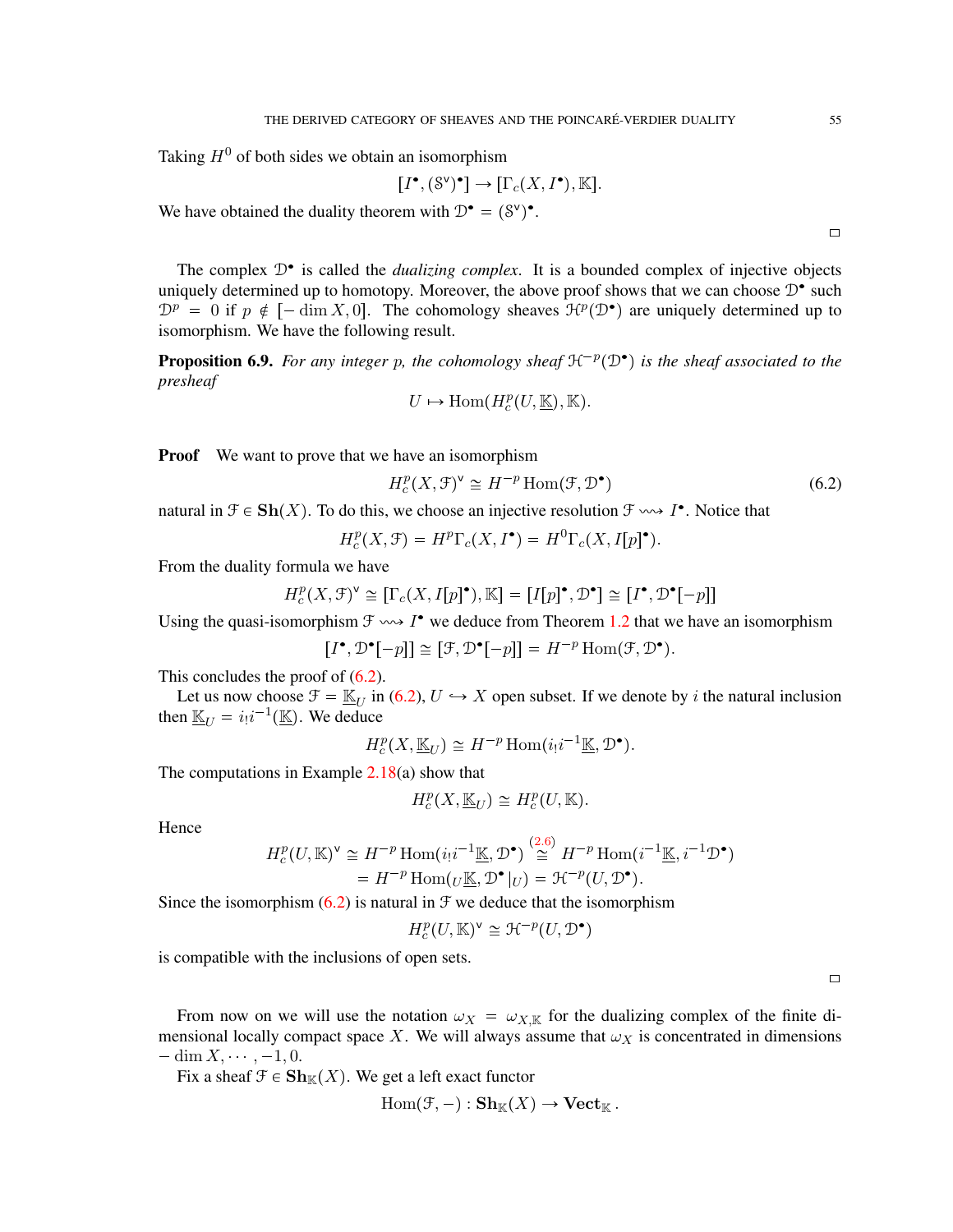This is the composition of two functors

$$
\underline{\mathrm{Hom}}(\mathfrak{F},-): \mathbf{Sh}_{\overline{k}}(X) \to \mathbf{Sh}_{\mathbb{K}}(X), \ \ \Gamma(X,-): \mathbf{Sh}_{K}(X) \to \mathbf{Vect}_{\mathbb{K}}.
$$

For any injective sheaf  $\mathfrak{I} \in \mathbf{Sh}_{\mathbb{K}}(X)$  the sheaf  $Hom(\mathfrak{F}, \mathfrak{I})$  is flabby (see [\[5,](#page-71-5) Lemme II.7.3.2] or [\[8,](#page-71-2) Prop. 2.4.6]), i.e.  $\Gamma(X, -)$  acyclic.

Thus the derived functor of  $Hom(\mathcal{F}, -)$  exists and we have an isomorphism

$$
R\operatorname{Hom}(\mathcal{F},-) \cong R\Gamma(X,-) \circ R\underline{\operatorname{Hom}}(\mathcal{F},-).
$$

For any (bounded) complex  $S^{\bullet}$  we can compute the  $Hom(\mathcal{F},-)$ -hypercohomology of  $S^{\bullet}$  using the second hypercohomology spectral sequence whose  $E_2$ -term is

$$
E_2^{p,q} = \text{Ext}^q(\mathcal{F}, \mathcal{H}^p(\mathcal{S})).
$$

If we let  $S^{\bullet} = \omega_X^{\bullet}$  and we use the dualizing complex  $\omega_X$  we obtain a complex whose  $E_2$  term is

$$
E_2^{p,q} = \mathrm{Ext}^q(\mathcal{F},\mathcal{H}^p(\omega_X))
$$

and converges to

$$
H^m \operatorname{Hom}_{D^b(\mathbf{Vect})}(\Gamma_c(X, \mathcal{F}), \mathbb{K}) = H_c^{-m}(X, \mathcal{F})^{\vee}.
$$

Suppose X is a topological manifold. In this case we deduce that  $\mathcal{H}^p(\omega_X) = 0$  for  $p \neq -n$ . The sheaf  $\mathcal{H}^{-n}(\omega_X)$  is called the *orientation sheaf* of X. It is a locally constant sheaf which we denote by or<sub>X</sub>. This sheaf, viewed as a complex concentrated in dimension 0 is quasi-isomorphic to  $\omega_X[-n]$ so that

$$
\omega_X \cong \mathbf{or}_X[n].
$$

In this case we have

$$
E_2^{p,q}(X) = \begin{cases} \operatorname{Ext}^q(\mathcal{F}, \mathbf{or}_X) & \text{if } p = -n \\ 0 & \text{if } p \neq -n \end{cases}.
$$

The spectral sequence degenerates at  $E_2$  and we obtain a natural in  $\mathcal F$  isomorphism

$$
H_c^{n-q}(X,\mathcal{F})^{\vee} = H_c^{-(q-n)}(X,\mathcal{F})^{\vee} \cong \text{Ext}^q(\mathcal{F},\text{or}_X). \tag{6.3}
$$

*Remark* 6.10 (Yoneda's trace)*.* Using the isomorphism

$$
[\omega_X, \omega_X] \cong [\Gamma_c(X, \omega_X), \mathbb{K}]
$$

we obtain a linear map

$$
\int_X : \Gamma_c(X, \omega_X) \to \mathbb{K}
$$

corresponding to the identity map  $1 \in [\omega_X, \omega_X]$ . This is called *Yoneda's trace*. Let us disect this construction.

Fix a soft resolution  $S$  of  $K$ . Then

$$
\omega_X\cong \mathbf{S}^{\mathbf{v}}\cong \mathbf{S}\otimes \mathbf{S}^{\mathbf{v}}.
$$

Then

$$
[\Gamma_c(X,\omega_X),\mathbb{K}]\,\cong\, [\Gamma_c(X,\mathbf{S}\otimes \mathbf{S}^{\vee}),\mathbb{K}]
$$

The trace  $\int_X$  is uniquely determined by the requirement

$$
\int_X u \otimes L = L(u), \quad \forall u \in \Gamma_c(X, \mathcal{S}), \quad L \in \mathcal{S}^{\vee}(X) = \text{Hom}(\Gamma_c(X, \mathcal{S}), \mathbb{K}).
$$

Given

$$
\Phi\in\left[I^\bullet,\omega_X\right]
$$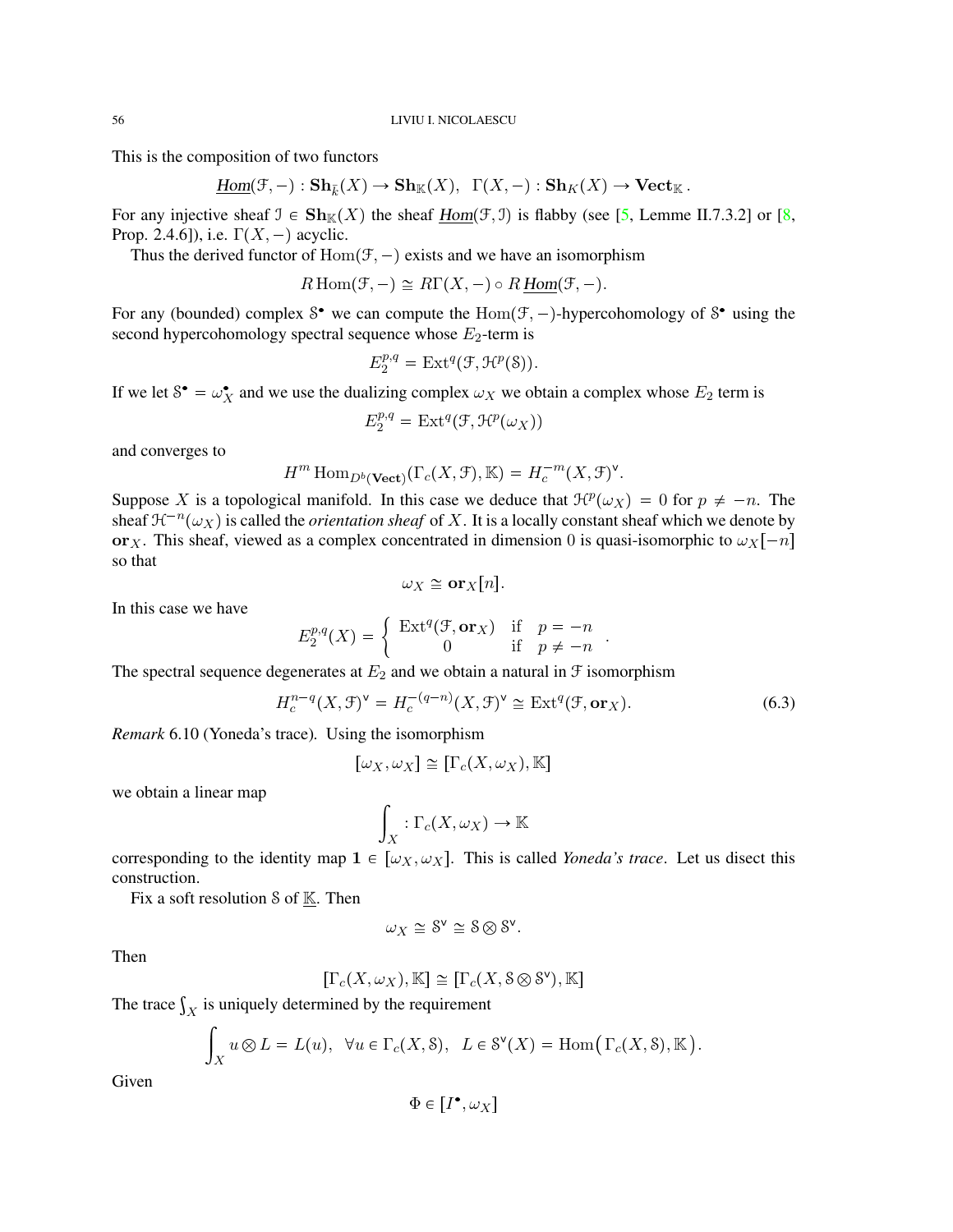we obtain  $\mathbb{Y}_{\Phi} \in [\Gamma_c(X, I^{\bullet}), \mathbb{K}]$  as the composition

$$
\Gamma_c(X, I^{\bullet}) \xrightarrow{\Phi} \Gamma_c(X, \omega_X) \xrightarrow{\int_X} \mathbb{K}.
$$

The correspondence

$$
[I^{\bullet}, \omega_X] \ni \Phi \mapsto \mathbb{Y}_{\Phi} \in [\Gamma_c(X, I^{\bullet}), \mathbb{K}]
$$

is precisely the duality isomorphism.

Example 6.11 (Classical Poincaré duality). Suppose  $I^{\bullet}$  is an injective resolution of the constant sheaf  $K$ . Then

$$
[I^{\bullet}[-p], \omega_X] = [I^{\bullet}, \omega_X[p]] = R \operatorname{Hom}(\underline{\mathbb{K}}, \omega_X[p]) \cong R\Gamma(X, \omega_X[p]).
$$

On the other hand we have

$$
[I^{\bullet}[-p], \omega_X] \cong [\Gamma_c(X, I^{\bullet}[-p]), \mathbb{K}]
$$

Passing to (hyper)cohomology (i.e. applying the functor  $H_0$ ) we deduce

$$
\mathbb{H}^{-p}(X,\omega_X) \cong H^p_c(X,\mathbb{K})^{\mathsf{v}}.
$$

Now suppose X is a manifold so that  $\omega_X = \mathbf{or}_X[n]$ . We deduce the classical Poincaré duality

$$
H^{n-p}(X, \mathbf{or}_X) \cong H^p_c(X, \mathbb{K})^{\mathsf{v}}.
$$

In this case we have an integration map

$$
\int_X : \Gamma_c(X, \mathbf{or}_X[n]) \to \mathbb{K}.
$$

Every element in  $H^{n-p}(X, \text{or}_X)$  can be represented as an element of

$$
\Phi \in [I^{\bullet}[p], \mathbf{or}_X[n]] = [I^{\bullet}, \mathbf{or}_X[n-p]].
$$

As explained in Example [1.18](#page-15-0) we get a cup product map

$$
\Phi \cup : H_c^p(X, \mathbb{K}) \to H_c^0(X, \mathbf{or}_X[n]), \ \alpha \mapsto \Phi \cup \alpha,
$$

and then Yoneda's map  $\mathbb{Y}_{\Phi}: H_c^p(X, \mathbb{K}) \to \mathbb{K}$  has the form

$$
H_c^p(X,\mathbb{K})\ni\alpha\mapsto\int_X\Phi\cup\alpha\in\mathbb{K}.
$$

Now set  $p = n - k$ . The above discussion shows that we have a perfect pairing

$$
H^k(X, \mathbf{or}_X) \times H_c^{n-k}(X, \mathbb{K}) \to \mathbb{K}, \ \ (\Phi, \alpha) \mapsto \int_X \Phi \cup \alpha.
$$

**Example 6.12** (Alexander duality). Suppose  $Z$  is a closed subset of an oriented topological manifold X. From Proposition [2.20](#page-26-0) we deduce that for every sheaf  $\mathcal F$  on  $X$  we have

$$
H_Z^p(X, \mathcal{F}) \cong \text{Hom}_{D^b(\mathbf{Sh}(X))}[\underline{\mathbb{K}}_Z, \mathcal{F}[p]].
$$

The shifted dualizing complex  $\omega_X^{\bullet}[-n]$  is a resolution of  $\underline{\mathbb{K}}$  and thus letting  $\mathcal{F} = \underline{\mathbb{K}}$ 

$$
H^p_Z(X,\underline{\mathbb{K}}) \cong \mathrm{Hom}_{D^b({\mathbf{Sh}}(X))}[\underline{\mathbb{K}}_Z, \omega_X[p-n]] \cong H^{n-p}_c(X,\underline{\mathbb{K}}_Z)^\mathsf{v} \cong H^{n-p}_c(Z,\underline{\mathbb{K}})^\mathsf{v}.
$$

An element  $\Phi \in H_Z^p$  $L_Z^p(X,\underline{\mathbb{K}})$  is represented by a homotopy class of morphisms

$$
\Phi : \underline{\mathbb{K}}_Z[n-p] \to \omega_X
$$

 $\Box$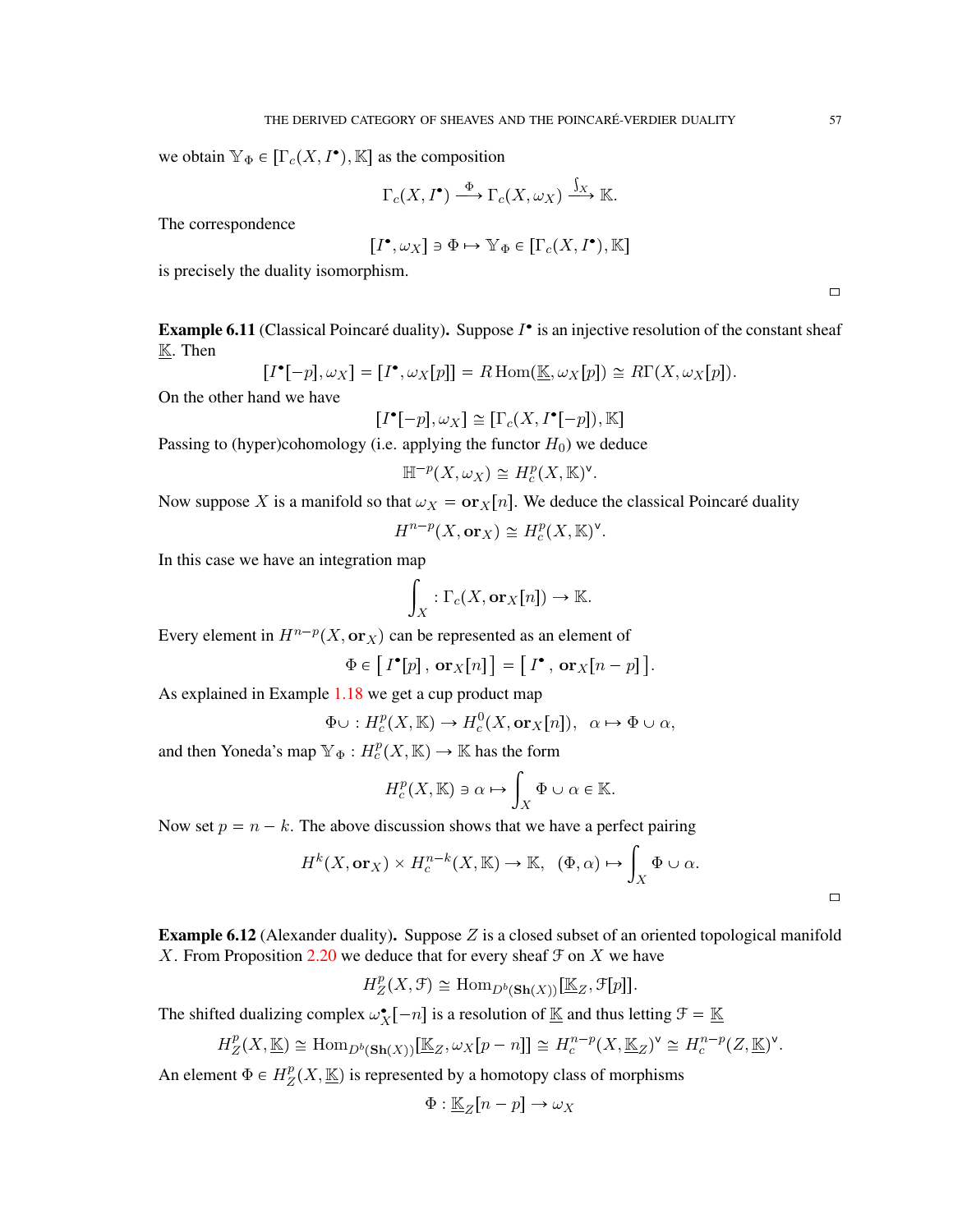and we get a cup product map

$$
\Phi \cup : H_c^{n-p}(Z, \underline{\mathbb{K}}) = H_c^{n-p}(X, \underline{\mathbb{K}}_Z) \to H^0(X, \omega_X).
$$

The isomorphism

$$
H_Z^p(X,\underline{\mathbb{K}}) \cong H_c^{n-p}(Z,\underline{\mathbb{K}})^{\vee}
$$

can be given the Yoneda description

$$
H_Z^p(X, \underline{\mathbb{K}}) \ni \Phi \mapsto \int_X \circ \Phi \cup : H_c^{n-p}(Z, \underline{\mathbb{K}}) \to \mathbb{K}.
$$

We deduce that if Z has soft dimension  $\leq r$  then

$$
H^p_Z(X,\underline{\mathbb{K}}) \neq 0 \Longrightarrow r \leqslant p \leqslant n.
$$

 $\Box$ 

## 7. THE GENERAL POINCARE´-VERDIER DUALITY

The Poincaré-Verdier duality discussed in the previous section has a relative version, which deals with continuous families of locally compact spaces. In the sequel  $\mathcal{R}$  will denote a commutative noetherian ring with 1. We assume gldim  $\mathcal{R} < \infty$ . For every locally compact space X we set

$$
\mathrm{Hom}_X := \mathrm{Hom}_{\mathbf{Sh}_{\mathcal{R}}(X)}, \ \ D^*(\mathcal{R}_X) := D^*(\mathbf{Sh}_{\mathcal{R}}(X)),
$$

and by  $\mathcal{I}_X = \mathcal{I}_{X,\mathcal{R}}$  the full subcategory of  $\mathbf{Sh}_{\mathcal{R}}(X)$  consisting of injective sheaves of R-modules.

**Theorem 7.1** (Relative Poincaré-Verdier duality). Suppose  $f : X \rightarrow S$  is a continuous map between *two finite dimensional, locally compact spaces. Then there exists a functor of triangulated categories*<sup>[8](#page-57-0)</sup>

$$
f^!: D^+(\mathcal{R}_S) \to D^+(\mathcal{R}_X)
$$

*and an isomorphism*

$$
\mathrm{Hom}_{D^+(\mathcal{R}_S)}(Rf_!\mathcal{F},\mathcal{G})\cong \mathrm{Hom}_{D^+(\mathcal{R}_X)}(\mathcal{F},f^!\mathcal{G})
$$

*natural in*  $\mathfrak{F} \in D^+(\mathcal{R}_X)$  and  $\mathfrak{G} \in D^+(\mathcal{R}_S)$ . Briefly,  $f^!$  is the right adjoint of  $Rf_!$ .

To understand the strategy, let us first think naively and forget that  $\mathcal{F}, \mathcal{G}$  are complexes of sheaves and think of them as genuine sheaves. Then for every open set  $U \subset X$  we have

$$
\Gamma(U, f^{!} \mathcal{G}) = \text{Hom}(\mathcal{R}_U, f^{!} \mathcal{G}) \cong \text{Hom}(f_{!} \mathcal{R}_U, \mathcal{G}).
$$

We see a first difficulty: the sheaf  $f_! \mathcal{R}_U$  is often trivial so that the above construction would produce the trivial sheaf. Take for example the canonical projection  $\pi : \mathbb{R}^2 \to \mathbb{R}$ ,  $(x, y) \mapsto x$ . Then for every  $x \in \mathbb{R}$  and every open set  $x \in V \subset \mathbb{R}$  the sheaf  $\mathcal{R}_U$  will not have sections on  $\pi^{-1}(V)$  with compact vertical support. The problem is that the sheaf  $\Re$  is "too rigid". We need to "soften it up".

Thus we would have to replace  $\underline{\mathcal{R}}$  with a soft resolution,  $\mathcal{R} \approx \mathcal{L}$  which we can think of as an "approximation of 1". This operation is very similar to the regularization procedure in analysis. In that context one chooses a sequence of compactly supported functions  $(\varphi_n)$  converging as distributions to the Dirac  $\delta$ , which is a unit with respect to the convolution. Then the operators  $\varphi_n^*$  approximate the identity, but their ranges consist of better behaved objects. It would be nice if given any sheaf F the tensor product  $\mathcal{F} \otimes \mathcal{L}$  is a soft resolution of  $\mathcal{F}$ . This will not happen but, if we replace  $\mathcal{F}$  by a soft resolution  $\tilde{\mathcal{F}}$  and if by any chance  $\mathcal{L}$  is also flat then the tensor product  $\tilde{\mathcal{F}} \otimes \mathcal{L}$  would be a resolution of F. If  $\tilde{\mathcal{F}} \otimes \mathcal{L}$  were soft as well then we have produced our soft approximation of any sheaf. This heuristic discussion<sup>[9](#page-57-1)</sup> may perhaps shed some light on the significance of the following result.

<span id="page-57-0"></span> ${}^{8}$ In particular,  $f'$  commutes with the shift and maps distinguished triangles to distinguished triangles.

<span id="page-57-1"></span><sup>&</sup>lt;sup>9</sup>In hindsight all things make perfect sense.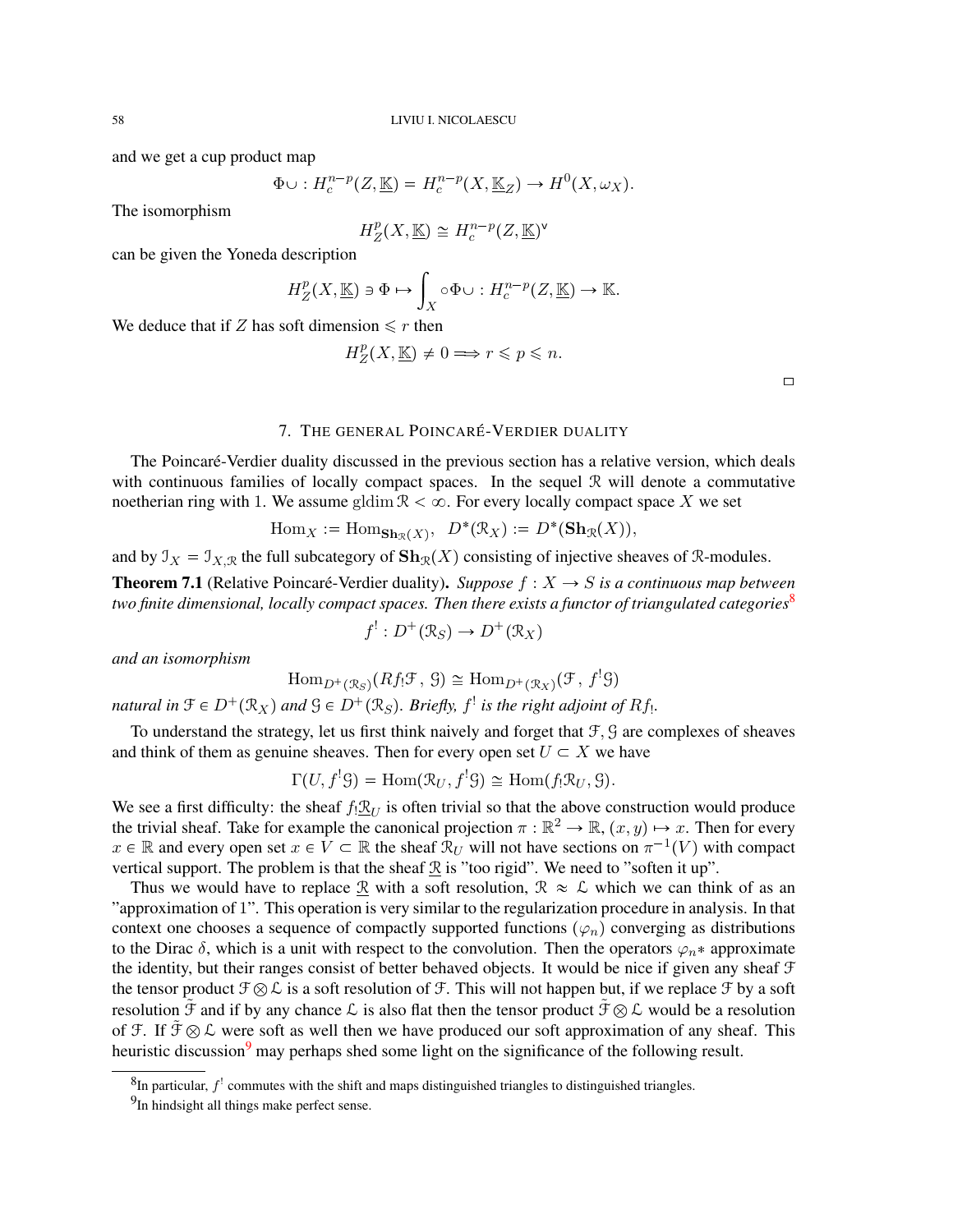Lemma 7.2. *Suppose* K *is a flat* c*-soft sheaf of Abelian groups on* X*. Then the following hold. (i) For any sheaf*  $\mathcal{G} \in \mathbf{Sh}_{\mathcal{R}}(X)$  *the tensor product*  $\mathcal{G} \otimes_{\mathbb{Z}} K \in \mathbf{Sh}_{\mathcal{R}}(X)$  *is c-soft. (ii) The functor*

$$
\mathbf{Sh}_{\mathcal{R}}(X) \ni \mathcal{G} \mapsto f_!^K(\mathcal{G}) = f_!(\mathcal{G} \otimes_{\mathbb{Z}} K) \in \mathbf{Sh}_{\mathcal{R}}(S)
$$

*is exact.*

**Proof** (i) If  $\mathcal{G} = \mathbb{Z}_U$ ,  $U \subset X$  open then  $\mathcal{G} \otimes K = K_U$  is c-soft. In general we choose a resolution of G

$$
\cdots \to \mathcal{G}^{-j} \to \mathcal{G}^{-j+1} \to \cdots \to \mathcal{G}^0 \to \mathcal{G} \to 0,
$$

where each  $G^{-j}$  is a direct sum of sheaves of the form  $\mathbb{Z}_U$ , U open. Taking  $\otimes K$  we get a resolution

$$
\cdots \to \mathcal{G}^{-j} \otimes K \to \mathcal{G}^{-j+1} \otimes K \to \cdots \to \mathcal{G}^0 \otimes K \to \mathcal{G} \otimes K \to 0,
$$

where each  $\mathcal{G}^{-j} \otimes K$  is c-soft. The finite dimensionality of X will then force  $\mathcal{G} \otimes K$  to be soft.

For (ii) observe that  $\otimes K$  is exact, and maps sheaves to c-soft sheaves. Next,  $f_!$  is exact on c-soft sheaves.

 $\Box$ 

As suggested in the above heuristic discussion functor  $f_1$  can be "approximated" by functors of the type  $f_!^K$ . We will prove that

$$
f_!^K : \mathbf{Sh}_{\mathcal{R}}(X) \to \mathbf{Sh}_{\mathcal{R}}(S)
$$

has a right adjoint. In particular, we have to prove that for every  $\mathcal{G} \in \mathbf{Sh}_{\mathcal{R}}(S)$  the functor

 $\mathbf{Sh}_{\mathcal{R}}(X) \ni \mathcal{F} \mapsto \text{Hom}_{S}(f_{!}^{K}(\mathcal{F}), \mathcal{G}) \in \mathbf{Ab}^{op}$ 

is representable. The next result is the heart of the proof of the duality theorem. It explains when a contravariant functor form the category of sheaves on a space to the category of Abelian groups is representable. It is in essence a more sophisticated version of the acyclic models theorem.

Theorem 7.3 (Representability Theorem). *Suppose we are given a functor*

$$
F: \mathbf{Sh}_{\mathcal{R}}(X) \to \mathbf{Ab}^{op}.
$$

*Then* F is representable if and only if it is continuous, i.e. it transforms injective limits in  $\mathbf{Sh}_{\mathcal{R}}$  to *projective limits in* Ab*.*

**Proof** The necessity follows from the discussion on limits in §[4.](#page-35-0)

Assume now that F transforms inductive limits to projective limits. For simplicity we take  $\mathcal{R} = \mathbb{Z}$ . We want to show it is representable. Let us first guess what could be its representative. It has to be a sheaf  $\mathcal G$  on X such that for any other sheaf  $\mathcal F$  we have a natural isomorphism

$$
Hom(\mathcal{F}, \mathcal{G}) \cong F(\mathcal{F}).
$$

If we take  $\mathcal{F} = \mathbb{Z}_U$  we deduce

$$
\mathcal{G}(U) \cong F(\underline{\mathbb{Z}}_U).
$$

For any open sets  $V \subset U$  we have a natural morphism  $\underline{\mathbb{Z}}_V \to \underline{\mathbb{Z}}_U$  and thus an induced morphism

$$
|_V: F(\underline{\mathbb{Z}}_U) \to F(\underline{\mathbb{Z}}_V).
$$

In particular, the correspondence  $U \mapsto F(\mathbb{Z}_U)$  is a presheaf which we denote by G. By construction  $\mathcal{G}(U) = F(\mathbb{Z}_{U}).$ 

Let us show that  $\mathcal G$  is in fact a sheaf.

Consider a collection of open sets  $(U_\alpha)$  and set  $U = \bigcup_\alpha U_\alpha$ . Suppose  $f_\alpha \in F(\underline{\mathbb{Z}}_{U_\alpha})$  are such that  $f_{\alpha}|_{U_{\alpha\beta}} = f_{\beta}|_{U_{\alpha\beta}}$ .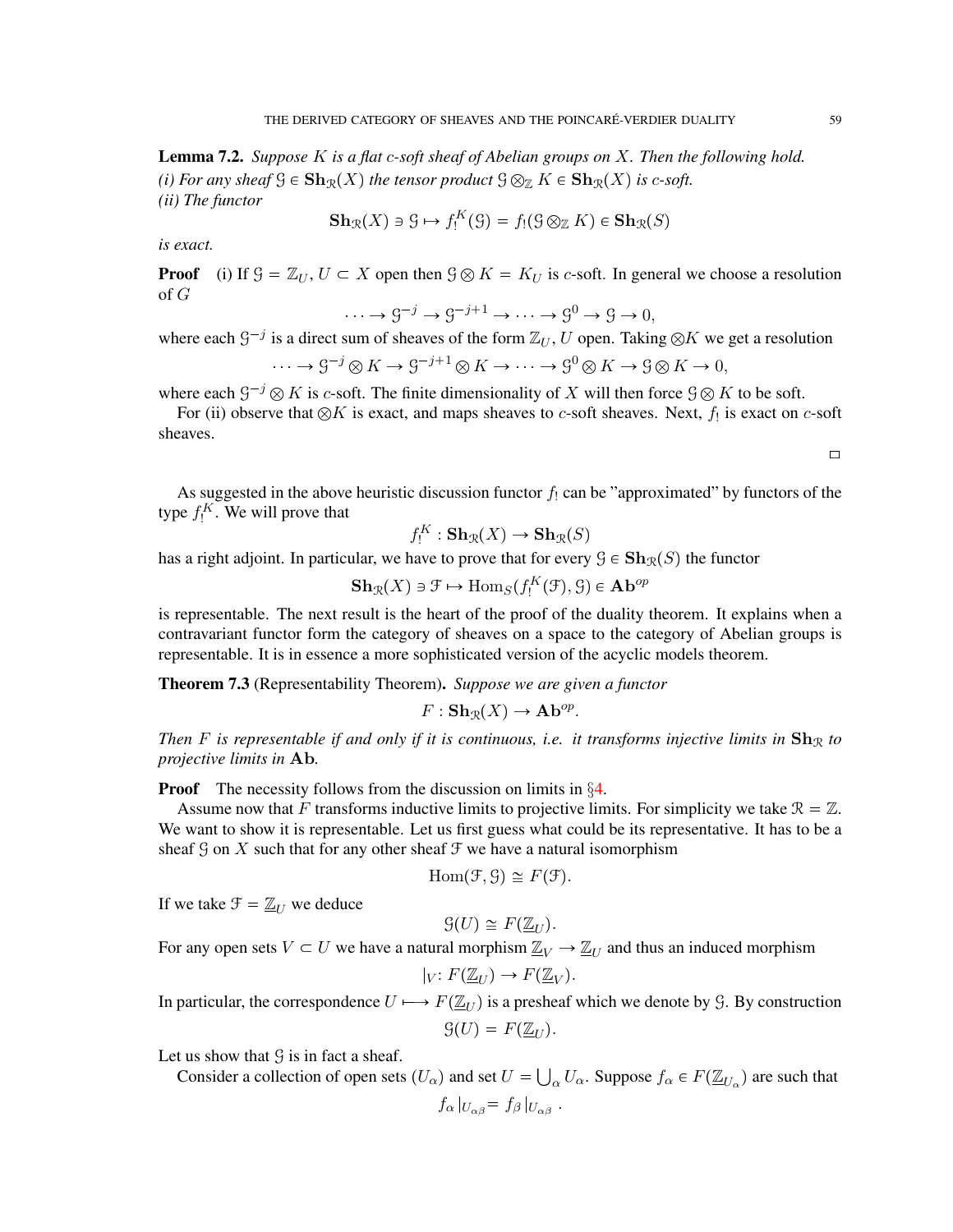Observe that we have an exact sequence of sheaves

$$
\bigoplus_{\alpha,\beta} \underline{\mathbb{Z}}_{U_{\alpha\beta}} \longrightarrow \bigoplus_{\alpha} \underline{\mathbb{Z}}_{U_{\alpha}} \longrightarrow \underline{\mathbb{Z}}_{U} \longrightarrow 0.
$$

Since F transforms inductive limits into projective limits it will transform direct sums into direct products, and kernels into cokernels. Hence we obtain a short exact sequence

$$
0 \to \mathcal{G}(U) \longrightarrow \prod_{\alpha} \mathcal{G}(U_{\alpha}) \longrightarrow \prod_{\alpha, \beta} \mathcal{G}(U_{\alpha \beta}).
$$

which shows that  $\mathcal G$  is a sheaf.

Next, we need to construct an isomorphism

$$
T_{\mathcal{F}} : \text{Hom}(\mathcal{F}, \mathcal{G}) \to F(\mathcal{F})
$$

functorial in F. Let us explain the strategy. We first construct the isomorphism  $T_f$  for sheaves  $\mathcal F$  in a full subcategory  $\mathcal M$  of  $\mathbf{Sh}(X)$ . We will refer to  $\mathcal M$  as the *category of models*. Next we will show that every sheaf F can be described as an inductive limit

$$
\mathcal{F}=\varinjlim_{I}\mathcal{F}_{i},\ \ \mathcal{F}_{i}\in\mathcal{M}.
$$

Then we use the natural isomorphisms

$$
\text{Hom}(\mathcal{F}, \mathcal{G}) \cong \text{Hom}(\varinjlim_{I} \mathcal{F}_{i}, \mathcal{G}) \cong \varprojlim_{I} \text{Hom}(\mathcal{F}_{i}, \mathcal{G})
$$
\n
$$
\cong \varprojlim_{I} F(\mathcal{F}_{i}) \cong F(\varinjlim_{I} \mathcal{F}_{i}) \cong F(\mathcal{F}).
$$

The models will be the sheaves  $\underline{\mathbb{Z}}_U^n$ , U open,  $n \geq 0$ . We define

$$
T_U: \text{Hom}(\underline{\mathbb{Z}}_U^n, \mathcal{G}) \cong \mathcal{G}(U)^n \cong F(\underline{\mathbb{Z}}_U)^n
$$

to be the tautological isomorphism.

For an arbitrary sheaf  $\mathcal F$  we define a category

$$
\Sigma = \Sigma_{\mathcal{F}} = \left\{ (\underline{\mathbb{Z}}_U^n, f_U); \ U \text{ open}, \ f_U \in \text{Hom}(\underline{\mathbb{Z}}_U^n, \mathcal{F}) \right\},\
$$

where

$$
\operatorname{Hom}_{\Sigma}\left((\underline{\mathbb{Z}}_U^n, f_U), (\underline{\mathbb{Z}}_V^m, f_V)\right) = \left\{\tau \in \operatorname{Hom}(\underline{\mathbb{Z}}_U^n, \underline{\mathbb{Z}}_V^m); \quad \underline{\mathbb{Z}}_U^n \xrightarrow{\tau} \underline{\mathbb{Z}}_V^n, \quad f_V \circ \tau = f_U\right\}.
$$
\n
$$
\text{Hom}_{\Sigma}\left((\underline{\mathbb{Z}}_U^n, f_U), (\underline{\mathbb{Z}}_V^m, f_V)\right) = \left\{\tau \in \operatorname{Hom}(\underline{\mathbb{Z}}_U^n, \underline{\mathbb{Z}}_V^m); \quad \underline{\mathbb{Z}}_U^n \xrightarrow{f} \underline{\mathbb{Z}}_V^n, \quad f_V \circ \tau = f_U\right\}.
$$

For every  $t = (\underline{\mathbb{Z}}_U^n, f_U) \in \Sigma$  we set  $\mathcal{F}_t = \underline{\mathbb{Z}}_U^n$  and

$$
\phi_t := f_U \in \text{Hom}(\mathcal{F}_t, \mathcal{F}).
$$

Clearly if  $s = (\underline{\mathbb{Z}}_V^m, f_V) \in \Sigma$  and

$$
\tau \in \text{Hom}_{\Sigma}(s, t) \subset \text{Hom}(\underline{\mathbb{Z}}_V^m, \underline{\mathbb{Z}}_U^n)
$$

we have a tautological morphism  $\tau : \mathcal{F}_s \to \mathcal{F}_t$  and a tautological commutative diagram

$$
\mathcal{F}_s = \underbrace{\mathbb{Z}_V^m \xrightarrow{\tau} \mathbb{Z}_U^n}_{\phi_s = f_V} = \mathcal{F}_t
$$
\n
$$
\downarrow f_U = \phi_t
$$
\n
$$
\mathcal{F}.
$$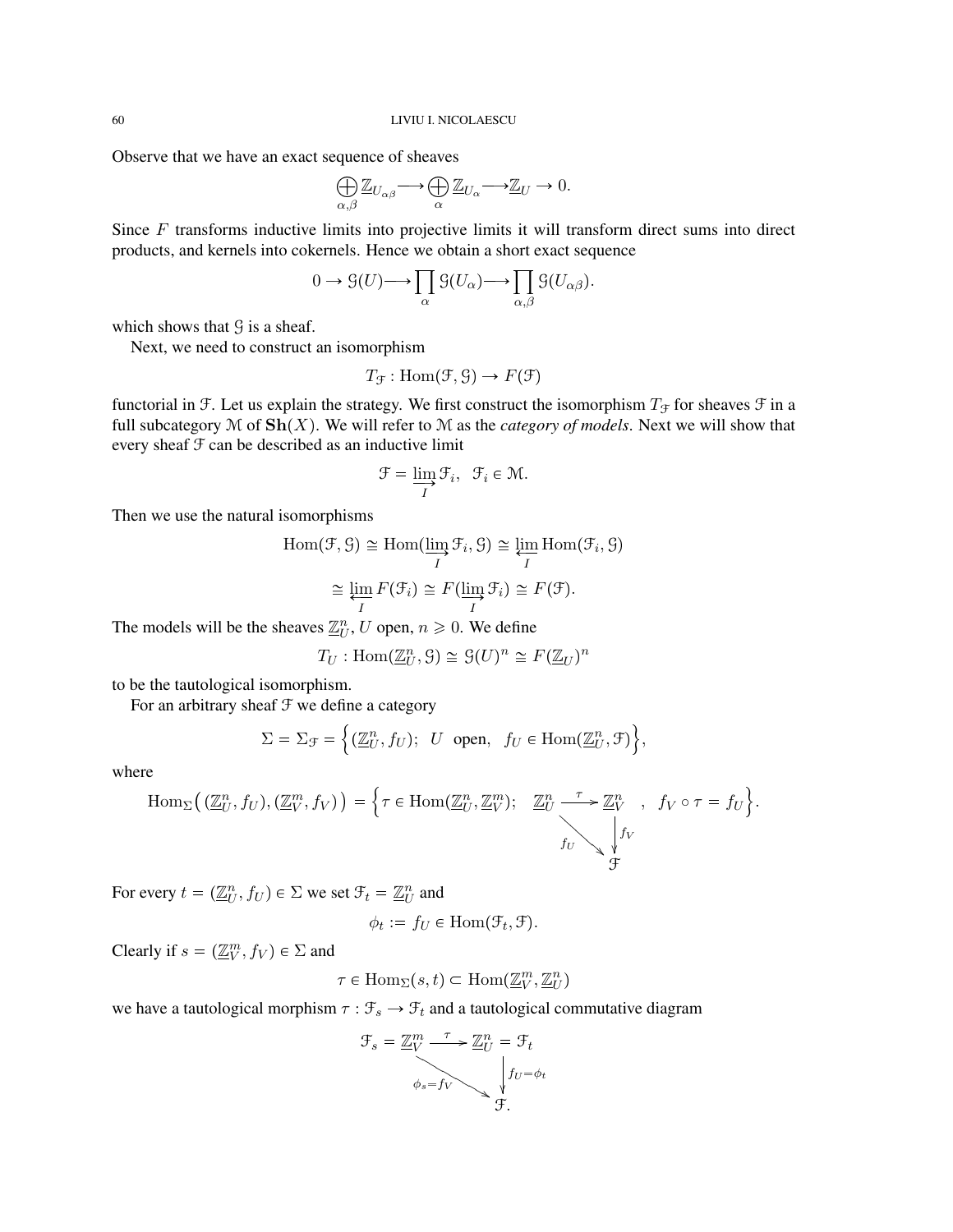We want to show that

$$
\mathcal{F} \cong \varinjlim_\Sigma \mathcal{F}_s,
$$

that is, for any sheaf S and any morphisms  $\sigma_s \in \text{Hom}(\mathcal{F}_s, \mathcal{S})$ ,  $s \in \Sigma$  such that

<span id="page-60-1"></span>
$$
\sigma_t \circ \varphi = \sigma_s \iff \mathcal{F}_s \xrightarrow{\varphi} \mathcal{F}_t , \quad \forall \varphi \in \text{Hom}_{\Sigma}(s, t),
$$
\n
$$
\sigma_s \searrow \begin{cases} \sigma_t \\ \varphi_t \\ \varphi \end{cases} \tag{7.1}
$$

there exists a unique morphism  $\sigma : \mathcal{F} \to \mathcal{S}$  such that the diagrams below are commutative

<span id="page-60-0"></span>
$$
\begin{array}{ccc}\n\mathfrak{F} & \sigma & & \rightarrow \mathcal{S} \\
\phi_s & & \nearrow & \sigma_s \\
\mathfrak{F}_s & & & \n\end{array} \tag{7.2}
$$

The definition of  $\sigma$  is tautological. We need to describe a family of morphisms

$$
\sigma_U : \mathfrak{F}(U) \to \mathfrak{S}(U),
$$

one for each open set U.

For every  $f_U \in \mathcal{F}(U)$  we get an element  $s = (\mathbb{Z}_U, f_U) \in \Sigma_{\mathcal{F}}$  and the commutativity of [\(7.2\)](#page-60-0) forces us to set

$$
\sigma_U(f_U) = \sigma_s(1), \ \ 1 \in \Gamma(U, \underline{\mathbb{Z}}_U) = \text{Hom}(\underline{\mathbb{Z}}_U, \underline{\mathbb{Z}}_U).
$$

This proves the *uniqueness* of  $\sigma$ . The commutativity of the diagrams [\(7.1\)](#page-60-1) implies that  $\sigma$  is a morphism of sheaves of *sets*. To prove that  $\sigma$  is a morphism of sheaves of *groups* consider

$$
f_U^1, f_U^2 \in \mathcal{F}(U).
$$

We obtain objects

$$
s_k = (\underline{\mathbb{Z}}_U, f_U^k) \in \Sigma, \ \ k = 1, 2, \ \ s = (\underline{\mathbb{Z}}_U^2, (f_U^1, f_U^2)) \in \Sigma, \ \ t = (\underline{\mathbb{Z}}_U, f_U^1 + f_U^2) \in \Sigma.
$$
 Consider the morphisms

$$
\delta \in \text{Hom}_{\Sigma}(t,s), \ \ \tau_k \in \text{Hom}_{\Sigma}(s_k,s),
$$

defined by

$$
\underline{\mathbb{Z}}_U \xrightarrow{\delta} \underline{\mathbb{Z}}_U^2, \quad x \mapsto (x, x),
$$

and

$$
\underline{\mathbb{Z}}_U \to \underline{\mathbb{Z}}_U^2, \quad x \stackrel{\tau_1, \tau_2}{\longmapsto} (x, 0), (0, x).
$$

We obtain a commutative diagram

$$
\mathcal{F}_{s_k} = \underline{\mathbb{Z}}_U \xrightarrow{\tau_k} \underline{\mathbb{Z}}_U^2 = \mathcal{F}_s \xleftarrow{\delta} \underline{\mathbb{Z}}_U = \mathcal{F}_t
$$
\n
$$
\sigma_{s_k} \searrow \sigma_s
$$
\n
$$
\mathcal{S}(U) \qquad \qquad \mathcal{F}_{t}
$$

Hence

$$
\sigma(f_U^1) = \sigma_{s_1}(1) = \sigma_s(1,0), \ \ \sigma(f_U^2) = \sigma_{s_2}(1) = \sigma_s(0,1) \n \implies \sigma(f_U^1) + \sigma(f_U^2) = \sigma_s(1,0) + \sigma_s(0,1) = \sigma_s(1,1).
$$

On the other hand

$$
\sigma_s(1,1) = \sigma_t(1) = \sigma(f_U^1 + f_U^2).
$$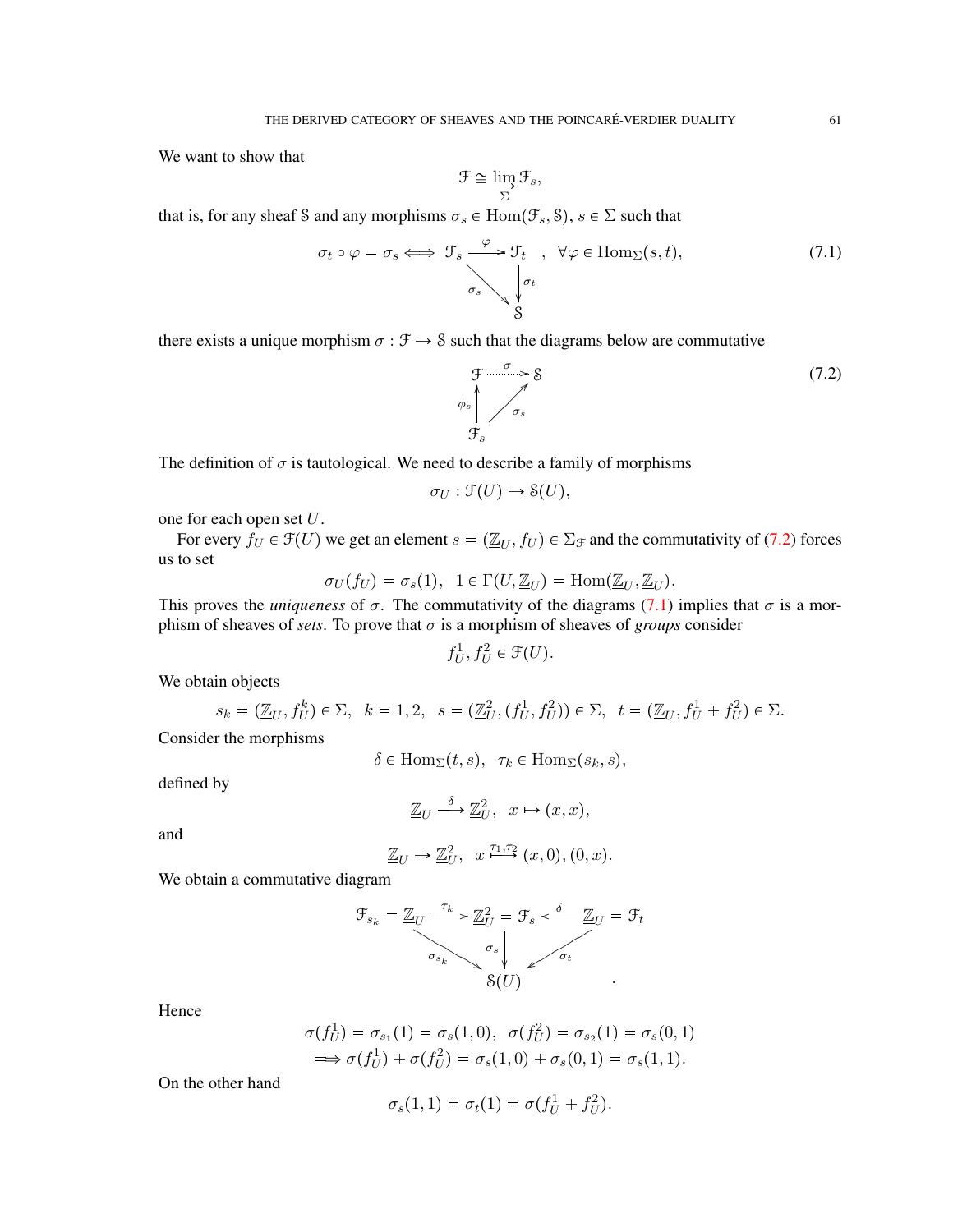We can now use the additivity of  $\sigma$  to prove that all the diagrams [\(7.2\)](#page-60-0) are commutative so that

$$
\mathcal{F} = \varinjlim_{s \in \Sigma} \mathcal{F}_s.
$$

This completes the proof of the representability theorem.

Consider a flat soft sheaf  $K \in \mathbf{Sh}_{\mathbb{Z}}(X)$  and the functor

$$
F_{\mathcal{G},K}: \mathbf{Sh}_{\mathcal{R}}(X) \ni \mathcal{F} \mapsto \mathrm{Hom}_S(f_!^K(\mathcal{F}), \mathcal{G}) \in \mathbf{Ab}^{op}.
$$

Since the functor  $f_1^K$  is exact, we deduce that the functor  $F_{\mathcal{G},K}$  maps cokernels into kernels. To prove that it maps injective limits to projective limits it suffices to show that it maps direct sums to direct products which is obvious because both  $\otimes K$  and  $f_!$  map direct sums to direct sums. This proves that  $F_{\mathcal{G},K}$  is representable and we denote by  $f_K^!(\mathcal{G})$  its representative.

Observe that since  $f_!^K$  is exact we deduce from the isomorphism

$$
\mathrm{Hom}_S(f_!^K(\mathcal{F}), \mathcal{G}) \cong \mathrm{Hom}_X(\mathcal{F}, f_K^!(\mathcal{G}))
$$

that  $\mathcal G$  is injective iff  $f^!_K(\mathcal G)$  is injective.

<span id="page-61-0"></span>**Lemma 7.4.** *The constant sheaf*  $\underline{\mathbb{Z}}_X$  *admits a resolution* 

$$
0 \to \underline{\mathbb{Z}}_X \to K^0 \to \cdots \to K^r \to 0
$$

*where all* K<sup>j</sup> *-s are flat,* c*-soft sheaves.*

This resolution will be a suitable truncation of the Godement resolution of  $X\mathbb{Z}$ , [\[7,](#page-71-6) Prop. VI.1.3].

Let K be a complex as in Lemma [7.4.](#page-61-0) For  $\mathcal{G}^{\bullet} \in K^+(\mathcal{I}_{S,\mathcal{R}})$  we denote by  $f^!_K \mathcal{G} \in K^+(\mathcal{I}_{X,\mathcal{R}})$  the total complex associated to the double complex  $f_{K-q}^! \mathcal{G}^p$ 

$$
f_{\mathbf{K}}^!(\mathcal{G}^{\bullet}) = \mathbf{Tot}(f_{K^{-q}}^!\mathcal{G}^p).
$$

The functor

$$
K^+(\mathcal{I}_{S,\mathcal{R}}) \ni \mathcal{G} \mapsto f^!_{\mathbf{K}}\mathcal{G} \in K^+(\mathcal{I}_{X,\mathcal{R}})
$$

induces a morphism of triangulated categories

$$
f^!: D^+(\mathcal{R}_S) \to D^+(\mathcal{R}_X)
$$

which by its very construction is a right adjoint of  $Rf_! : D^+(\mathcal{R}_X) \to D^+(\mathcal{R}_S)$ .

**Example 7.5** (Absolute Verdier duality with integral coefficients). Suppose X is admissible, gldim  $\mathbb{R}$  <  $\infty$  and c denotes the collapse map  $c: X \to \{pt\}$ . We deduce that for every  $S \in D^b(\mathcal{R}_X)$  we have an isomorphism

$$
R\operatorname{Hom}_{\mathcal{R}}(\Gamma_c(X,\mathcal{S}),\mathcal{R})\cong Rc_*\mathbb{D}_X\mathcal{S}=\mathbb{R}H(X,\mathbb{D}_X\mathcal{S}).
$$

Suppose  $\mathcal{R} \cong \mathbb{Z}$ , and S is an injective resolution of the constant sheaf  $\mathbb{Z}$ . Using the injective resolution

$$
D_{\mathbb{Z}}: 0 \to \mathbb{Z} \to \mathbb{Q} \to \mathbb{Q}/\mathbb{Z} \to 0
$$

we deduce that

$$
H^{\bullet}(R\operatorname{Hom}_{\mathbb{Z}}(\Gamma_c(X,\mathbb{Z}),\mathbb{Z})) \cong \operatorname{Ext}^{\bullet}(\Gamma_c(X,\mathbb{Z}),D_{\mathbb{Z}}).
$$

The hyper-Ext terms can be computed using a spectral sequence which degenerates at its  $E_2$ -term

$$
E_2^{p,q} = \mathrm{Ext}^p(H^{-q}_c(X,\mathbb{Z}),\mathbb{Z}),
$$

 $\Box$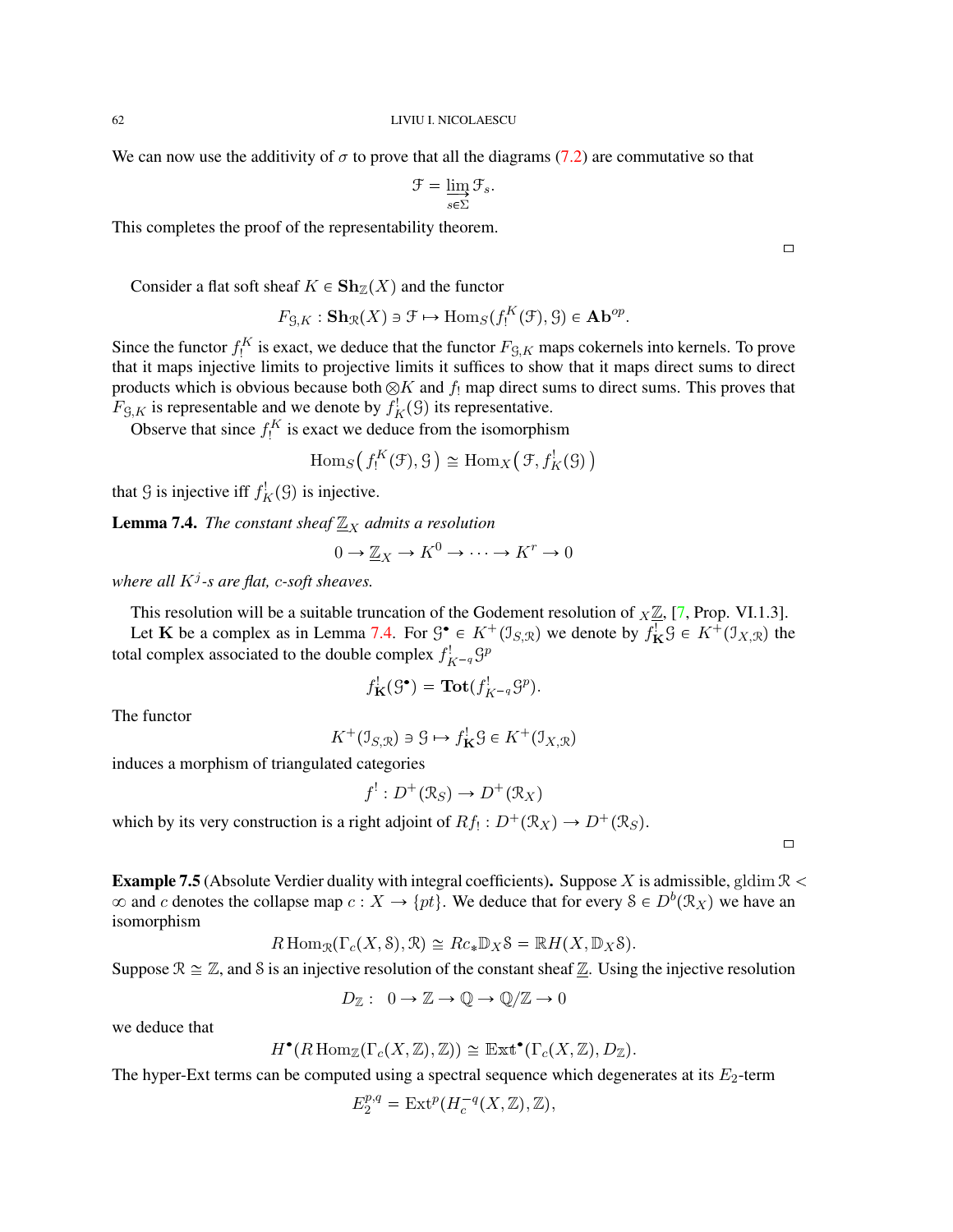or in tabular form,

$$
q = 0 \quad \text{Hom}(H_c^0, \mathbb{Z}) \quad \text{Ext}(H_c^0, \mathbb{Z}) \quad 0 \quad \cdots
$$
\n
$$
q = -1 \quad \text{Hom}(H_c^1, \mathbb{Z}) \quad \text{Ext}(H_c^1, \mathbb{Z}) \quad 0 \quad \cdots
$$
\n
$$
q = -2 \quad \text{Hom}(H_c^2, \mathbb{Z}) \quad \text{Ext}(H_c^2, \mathbb{Z}) \quad 0 \quad \cdots
$$
\n
$$
\vdots \quad \vdots \quad 0 \quad \vdots
$$

This leads to the split short exact sequence

$$
0 \to \mathrm{Ext}(H^{p+1}_c(X,\mathbb{Z}),\mathbb{Z}) \to H^{-p}(X,\mathbb{D}_X \underline{\mathbb{Z}}) \to \mathrm{Hom}(H^p_c(X,\mathbb{Z}),\mathbb{Z}) \to 0.
$$

Since  $\mathbb{D}_X \mathbb{Z} \cong \omega_X$  we can use the above short exact sequence to compute the hypercohomology sheaves of  $\omega_X$ . We can rewrite the above results in a form similar to Proposition [6.9.](#page-54-1) More precisely, for any sheaf  $\mathcal F$  on  $X$  we have an isomorphism

$$
\mathrm{RHom}(\Gamma_c(X,\mathcal{F}),\mathbb{Z})\cong\mathrm{RHom}(\mathcal{F},\omega_X).
$$

If we take  $\mathcal{F} = \mathbb{Z}_U$  we deduce

$$
\mathrm{RHom}(R\Gamma_c(U,\underline{\mathbb{Z}}),\underline{\mathbb{Z}})\cong R\Gamma(U,\omega_X).
$$

In particular

$$
H^{\bullet}(U,\omega_X) \cong \mathbb{E}{\tt xt}^{\bullet}(R\Gamma_c(U,\underline{\mathbb{Z}}),\underline{\mathbb{Z}}).
$$

The last hyper-Ext can be computed via the above short exact sequence.

The middle term in the above sequence is known as the *Borel-Moore* homology with coefficients in Z an it is denoted by  $H_p(X, \underline{\mathbb{Z}})$ . Observe that if X is a *n*-dimesional manifold then

$$
H_p(X, \underline{\mathbb{Z}}) = H^{-p}(X, \omega_X) \cong H^{-p}(X, \mathbf{or}_X[n]) \cong H^{n-p}(X, \mathbf{or}_X).
$$

In particular

$$
H_n(X, \underline{\mathbb{Z}}) \cong H^0(X, \mathbf{or}_X) \cong R \operatorname{Hom}(\underline{\mathbb{Z}}, \mathbf{or}_X).
$$

An *orientation* on a manifold is a choice of an isomorphism  $\underline{\mathbb{Z}} \to \mathbf{or}_X$ . This determines an element  $[X]$  in the top dimensional Borel-Moore cohomology group. We can identify it with the manifold itself. Note that X need not be compact. For example, for  $X = \mathbb{R}$  with the canonical orientation we obtain a cycle with non-compact support  $[\mathbb{R}] \in H_1(\mathbb{R}, \mathbb{Z})$ .

 $\Box$ 

# 8. SOME BASIC PROPERTIES OF  $f'$

Suppose  $f: X \to S$  is a continuous map between two finite dimensional, locally compact spaces and  $\Re$  is a commutative noetherian ring with 1 such that gldim  $\Re$  <  $\infty$ . The functor  $f^!$  enjoys several properties dual to the properties of the functor  $Rf$ . For simplicity we will restrict ourself to the derived categories of bounded complexes.

Observe first that there exist two natural morphisms

$$
\mathbb{I} \to f^! R f_!, \ R f_! f^! \to \mathbb{I}
$$

The first is obtained from the isomorphism

$$
\operatorname{Hom}(Rf_!,Rf_!)\cong \operatorname{Hom}(\mathbb{I},f^!Rf_!)
$$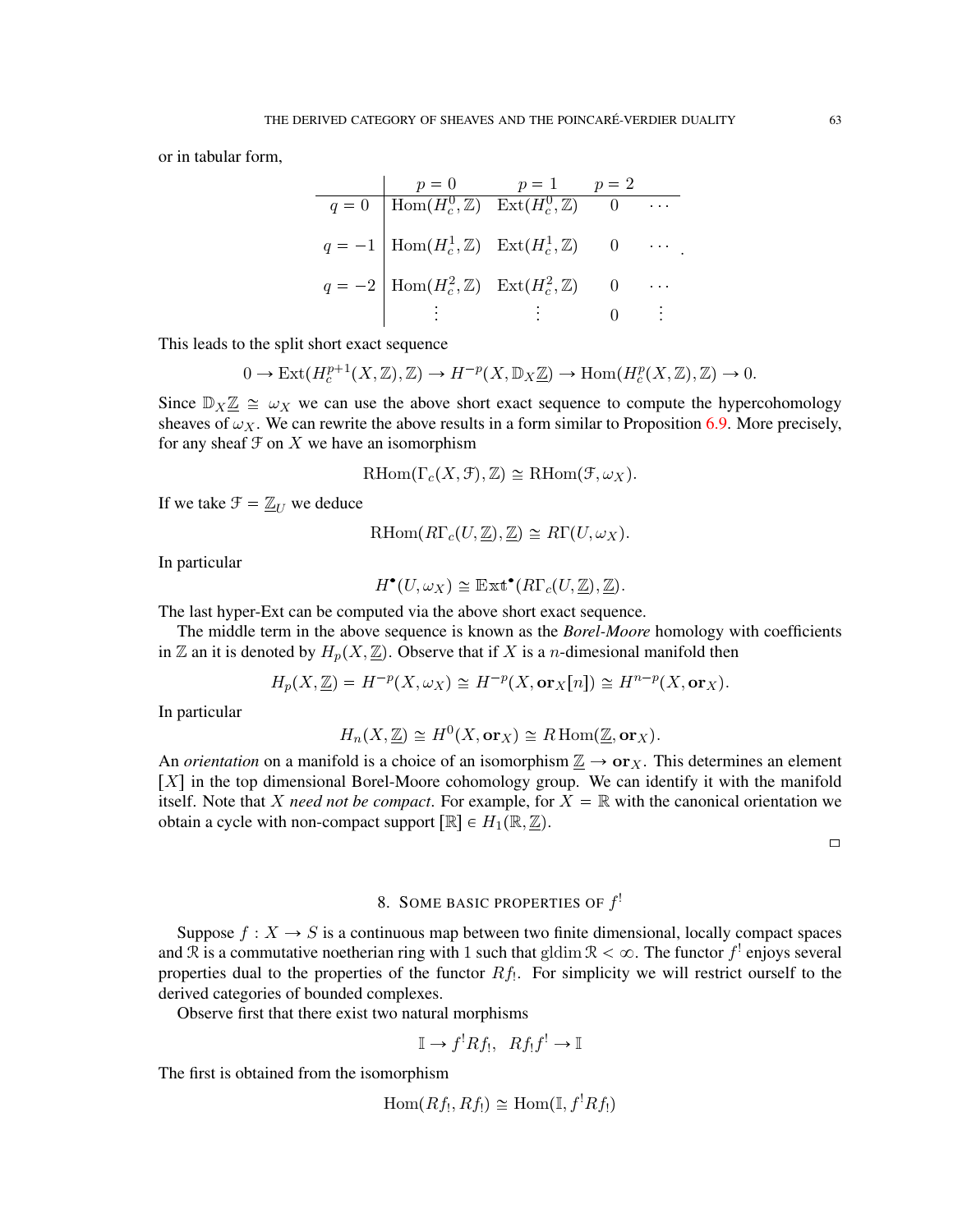while the second is obtained from the isomorphism

 $\text{Hom}(Rf_!f^!, \mathbb{I}) \cong \text{Hom}(f^!, f^!),$ 

Observe next that if

$$
X \xrightarrow{f} Y \xrightarrow{g} Z
$$

is a sequence of continuous maps between finite dimensional, locally compact spaces then

$$
(g \circ f)^! \cong f^! \circ g^!.
$$

Proposition 8.1 (Base Change Formula). *Suppose we are given a Cartesian square*



*of continuous maps and finite dimensional, locally compact spaces. Then the following hold. (i) There is an isomorphism of functors*

<span id="page-63-0"></span>
$$
f^! \circ Rg_* \cong R(\pi_X)_* \circ \pi_Y^!.
$$
 (8.1)

*(ii) There is a morphism of functors*

<span id="page-63-1"></span>
$$
\pi_X^{-1} \circ f^! \to \pi_Y^! \circ g^{-1}.\tag{8.2}
$$

**Proof** The isomorphism [\(8.1\)](#page-63-0) is dual to the base change isomorphism involving  $Rf_1$  while the morphism  $(8.2)$  is dual to the morphism  $(3.3)$ . Let us supply the details. The proof is based on the Yoneda's Principle.

Proposition 8.2 (Yoneda's Principle). *Suppose* C *is a (small) category. The functor*

 $\mathbb{Y}: \mathcal{C} \to \text{Funct} \,(\mathcal{C}^{op}, \textbf{Set}), \ X \longmapsto \text{Hom}_{\mathcal{C}}(-, X),$ 

*is fully faithful, i.e. for every objects*  $X_0, X_1 \in \mathcal{C}$  *the induced map* 

$$
\mathbb{Y}: \mathrm{Hom}_{\mathcal{C}}(X_0, X_1) \to \mathrm{Hom}_{\mathbf{Funct}}\big(\mathrm{Hom}_{\mathcal{C}}(-, X_0), \mathrm{Hom}_{\mathcal{C}}(-, X_1)\big)
$$

*is a bijection. In particular, the functors*  $Hom_{\mathcal{C}}(-, X_0)$  *and*  $Hom_{\mathcal{C}}(-, X_1)$  *are isomorphic if and only if the objects*  $X_0, X_1$  *are isomorphic.*  $\Box$ 

Returning to our problem observe that the base change formula for  $Rf_1$  implies have an isomorphism

$$
\mathrm{Hom}_Y(g^{-1}\circ Rf_!\mathcal{F},\mathcal{G})\cong \mathrm{Hom}_Y(R(\pi_Y)_!\circ \pi_X^{-1}\mathcal{F},\mathcal{G})
$$

natural in  $\mathcal{F} \in \mathbf{Sh}_{\mathcal{R}}(X)$ ,  $\mathcal{G} \in \mathbf{Sh}_{\mathcal{R}}(Y)$ . Using the fact that  $-\ast$  is the right adjoint of  $-\ast$  and  $-\ast$  is the right adjoint of  $-$  we obtain the desired conclusion from the Yoneda's principle.

 $\Box$ 

**Proposition 8.3** (Dual Projection formula). *Given a continuous map*  $f : X \rightarrow S$  *there exists a morphism*

$$
f^!S_0 \overset{\mathcal{L}}{\otimes}_{\mathcal{R}} f^{-1}S_1 \to f^! (S_0 \overset{\mathcal{L}}{\otimes}_{\mathcal{R}} S_1)
$$

*natural in*  $S_0, S_1 \in D^b(\mathcal{R}_S)$ .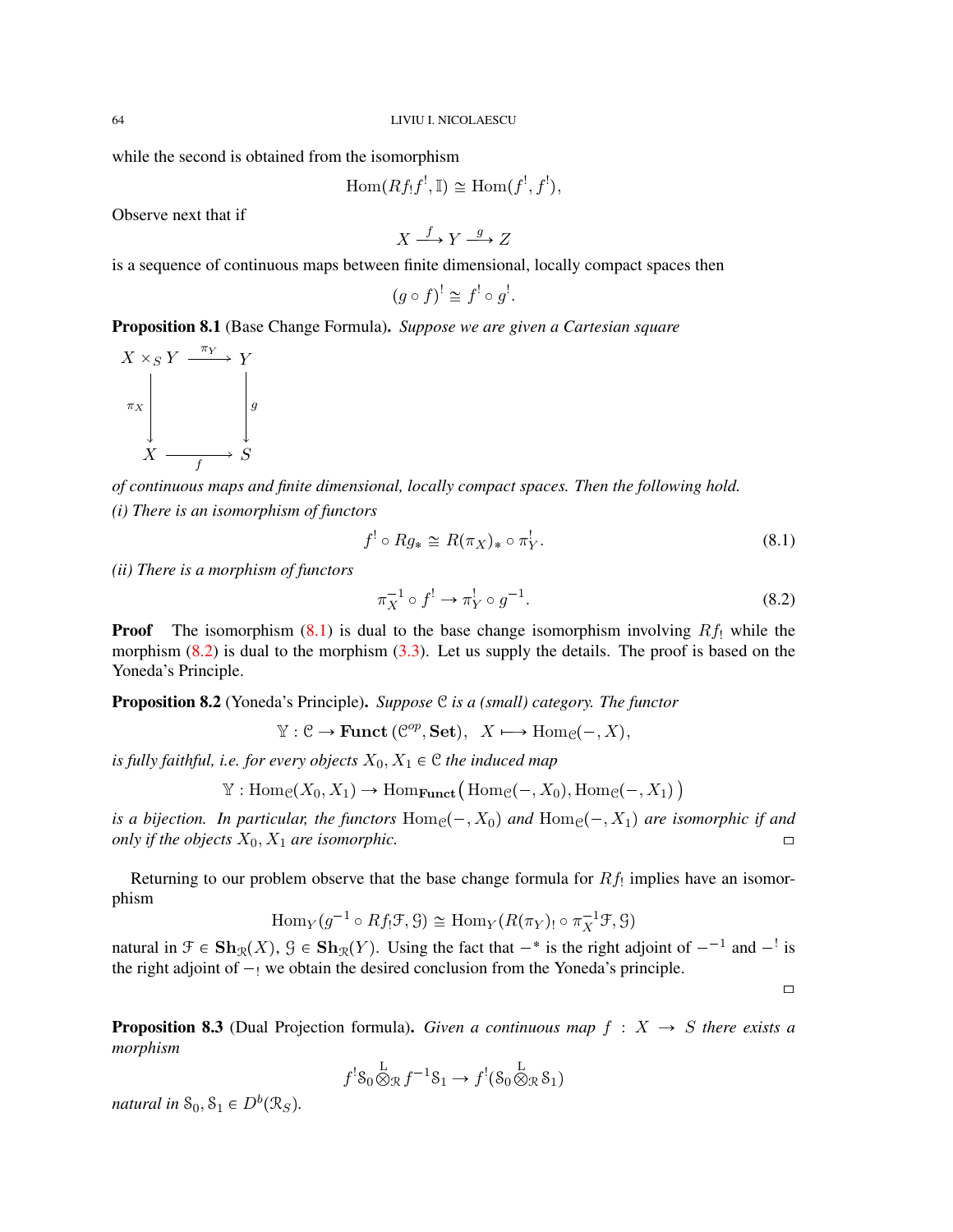**Proof** For  $S_0, S_1, S \in D^b(\mathcal{R}_S)$  we have

$$
\operatorname{Hom}_{X}(f^{!}S_{0}\overset{\mathbf{L}}{\otimes}_{\mathcal{R}}f^{-1}S_{1},f^{!}S)\cong \operatorname{Hom}_{S}(Rf_{!}(f^{!}S_{0}\overset{\mathbf{L}}{\otimes}_{\mathcal{R}}f^{-1}S_{1}),S)
$$

(use the projection formula for  $RF_1$ )

$$
\cong \mathrm{Hom}_S\big((Rf_!f^!S_0)\overset{\mathbf{L}}{\otimes} \mathbf{S}_1,\mathbf{S}\big)
$$

The natural morphism

$$
Rf_!f^! \to \mathbb{I}
$$

induces a morphism

$$
\mathrm{Hom}(\mathcal{S}_0 \overset{\mathbf{L}}{\otimes} \mathcal{S}_1, \mathcal{S}) \to \mathrm{Hom}_S\big((Rf_!f^! \mathcal{S}_0) \overset{\mathbf{L}}{\otimes} \mathcal{S}_1, \mathcal{S}\big).
$$

If we take  $S = S_0 \otimes S_1$  we obtain via the above chain of maps a natural morphism

$$
f^! \mathcal{S}_0 \overset{\mathcal{L}}{\otimes}_{\mathcal{R}} f^{-1} \mathcal{S}_1 \to f^! (\mathcal{S}_0 \overset{\mathcal{L}}{\otimes} \mathcal{S}_1).
$$

 $\Box$ 

**Proposition 8.4.** *Let*  $f : X \rightarrow S$  *be a continuous map between admissible spaces. (a) We have an isomorphism*

$$
R\underline{\text{Hom}}(Rf_!S, \mathcal{F}) \cong Rf_*R\underline{\text{Hom}}(S, f^!\mathcal{F}).\tag{8.3}
$$

*natural in*  $\mathfrak{F} \in D^b(\mathfrak{R}_S)$  and  $\mathfrak{G} \in D^b(\mathfrak{R}_X)$ .

*(b) We have an isomorphism*

<span id="page-64-1"></span>
$$
f^!R\underline{Hom}(\mathcal{S}_0,\mathcal{S}_1)\cong R\underline{Hom}(f^{-1}\mathcal{S}_0,f^!\mathcal{S}_1)
$$
\n(8.4)

*natural in*  $S_0, S_1 \in D^b(\mathcal{R}_S)$ .

**Proof** Observe first that for any sheaves  $S_0$ ,  $S_1$  on X we have a natural morphism

 $f_*$  Hom $(\mathcal{S}_0, \mathcal{S}_1) \rightarrow$  Hom $(f_! \mathcal{S}_0, f_! \mathcal{S}_1)$ 

Indeed, for every open set  $U \subset S$  we have

 $f_* \underline{\text{Hom}}(\mathcal{S}_0, \mathcal{S}_1)(U) = \text{Hom}(\mathcal{S}_0 |_{f^{-1}(U)}, \mathcal{S}_1 |_{f^{-1}(U)}).$ 

Any morphism  $\phi$  in  $f_* \underline{Hom}(S_0, S_1)(U)$  maps a section  $u_1$  of  $S_1$  properly supported over U to a section of  $S_1$  which is also properly supported over U since

 $\text{supp}\ \phi(u_0) \subset \text{supp}\ u_1.$ 

Since the soft dimension of  $X$  and  $S$  is finite so is the flabby dimension since

flabby dimension  $\le$  soft dimension  $+1$ .

Thus every bounded complex of sheaves on  $X$  admits bounded flabby resolutions and thus we can pass to derived functors $10$  to obtain a

$$
Rf_*R\underline{\text{Hom}}(\mathcal{S}_0, \mathcal{S}_1) \to R\underline{\text{Hom}}(Rf_!\mathcal{S}_0, Rf_!\mathcal{S}_1) \tag{8.5}
$$

In particular for  $\mathcal{F} \in D^b(\mathcal{R}_S)$  and  $\mathcal{G} \in D^b(\mathcal{R}_X)$  we have a canonical morphism

 $Rf_*R\underline{Hom}(\mathcal{G}, f^!\mathcal{F}) \to R\underline{Hom}(Rf_!\mathcal{G}, Rf_!\overline{f}^!\mathcal{F}).$ 

<span id="page-64-0"></span><sup>&</sup>lt;sup>10</sup>The flabby sheaves are adapted to Hom and  $f_1$ . The soft ones are not adapted to Hom.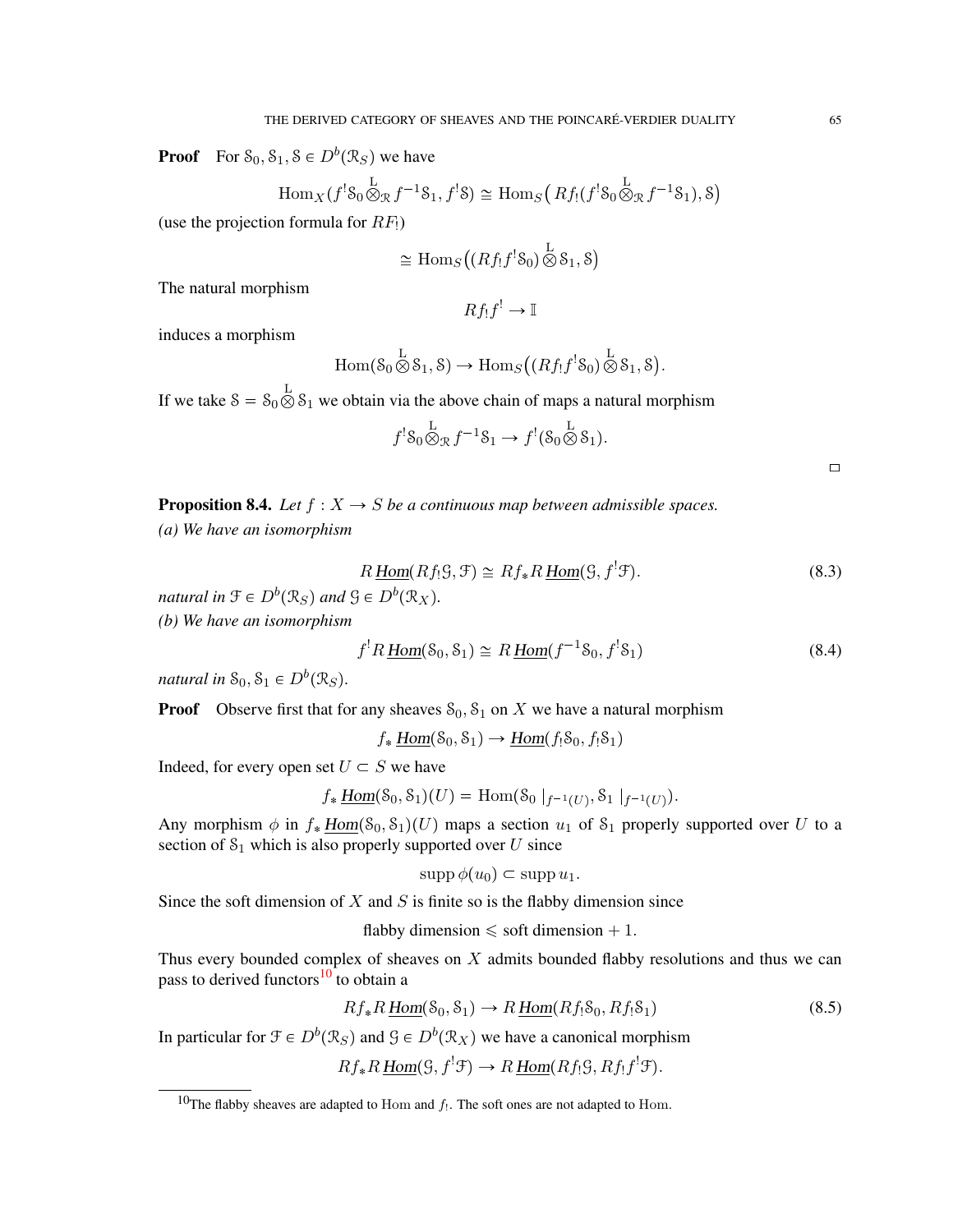Using the canonical morphism  $Rf_!f^! \mathcal{F} \to \mathcal{F}$  we obtain a morphism

$$
Rf_*R\underline{Hom}(\mathcal{G},f^!\mathcal{F})\to R\underline{Hom}(Rf_!\mathcal{G},\mathcal{F}).
$$

We want to show that this map is a quasi-isomorphism of complexes of sheaves. Let  $V$  be an open subset of S. Then

$$
H^j\big(\,R\Gamma(\,V,Rf_*R\,\underline{\text{Hom}}(\mathcal{G},f^!\mathcal{F})\,)\,\big)\,\cong\,\mathrm{Hom}_{D^b(\mathcal{R}_{f^{-1}(V)})}\big(\,\mathcal{G}\,\big|_{f^{-1}(V)},f^!\mathcal{F}[j]\,\big|_{f^{-1}(V)}\,\big)
$$

(use the Poincaré-Verdier duality)

$$
\cong \mathrm{Hom}_{D^b(\mathcal{R}_V)}\big((Rf_!G)|_V, \mathcal{F}[j]|_V\big) \cong H^j\big(R\Gamma(V, R\underline{\mathrm{Hom}}(Rf_!g, \mathcal{F})\big).
$$

(b) We use again the Yoneda Principle. Let  $S \in D^b(\mathcal{R}_X)$ . Then

$$
\mathrm{Hom}_X\big( \mathcal{S}, f^!R \,\underline{\mathrm{Hom}}(\mathcal{S}_0,\mathcal{S}_1) \,\big)
$$

(use the Poincaré-Verdier duality)

$$
\cong \mathrm{Hom}_S\big(Rf_!\mathcal{S}, R\underline{\mathrm{Hom}}(\mathcal{S}_0, \mathcal{S}_1)\big)
$$

(use the adjunction isomorphism [\(2.16\)](#page-29-0))

$$
\cong \mathrm{Hom}_S\left(\,Rf_!\,\mathcal{S}\bigotimes^{\mathrm{L}}\mathcal{S}_0,\mathcal{S}_1\right)
$$

(use the projection formula)

$$
\cong \mathrm{Hom}_S\big(Rf_!(\mathcal{S}\overset{\mathrm{L}}{\otimes} f^{-1}\mathcal{S}_0),\mathcal{S}_1\big)
$$

(use the the Poincaré-Verdier duality)

$$
\cong \operatorname{Hom}_S\big(\, 8\bigotimes^{\mathrm{L}} f^{-1}8_0, f^!\mathcal{S}_1\big)
$$

(use the adjunction isomorphism  $(2.16)$ )

$$
\cong \operatorname{Hom}_S(S, R \underline{\operatorname{Hom}}(f^{-1} \mathcal{S}_0, f^! \mathcal{S}_1)).
$$

| ۰ |  |
|---|--|
|   |  |
|   |  |

**Definition 8.5.** (a) For every continuous map  $f : X \to S$  between finite dimensional locally compact spaces and every commutative Noetherian ring R with 1 of finite global dimension, we define the *relative dualizing complex* of X rel S with coefficients in R to be the object

$$
\omega_{X/S} = f^! \mathfrak{L}_S \in D^b(\mathfrak{R}_X).
$$

Since R has finite global dimension, the dualizing complex is quasi-isomorphic to a *bounded* complex of injective sheaves. In particular, if S is a point and f is the collapse map  $X \stackrel{c}{\rightarrow} \{pt\}$  then

$$
\omega_X:=\omega_{X/pt}=c^! \mathfrak{R}
$$

is called the *(absolute) dualizing complex* of X .

(b) For X and R as above and any  $\mathcal{F} \in D^b(\mathcal{R}_X)$  we define  $\mathbb{D}_X\mathcal{F} \in D^b(\mathcal{R}_X)$  as

$$
\mathbb{D}_X \mathcal{F} := R \underline{Hom}(\mathcal{F}, \omega_X).
$$

We say that  $\mathbb{D}_X \mathcal{F}$  is the *Poincaré-Verdier dual* of  $\mathcal{F}$ .

In the sequel we assume that the coefficient ring has finite global dimension.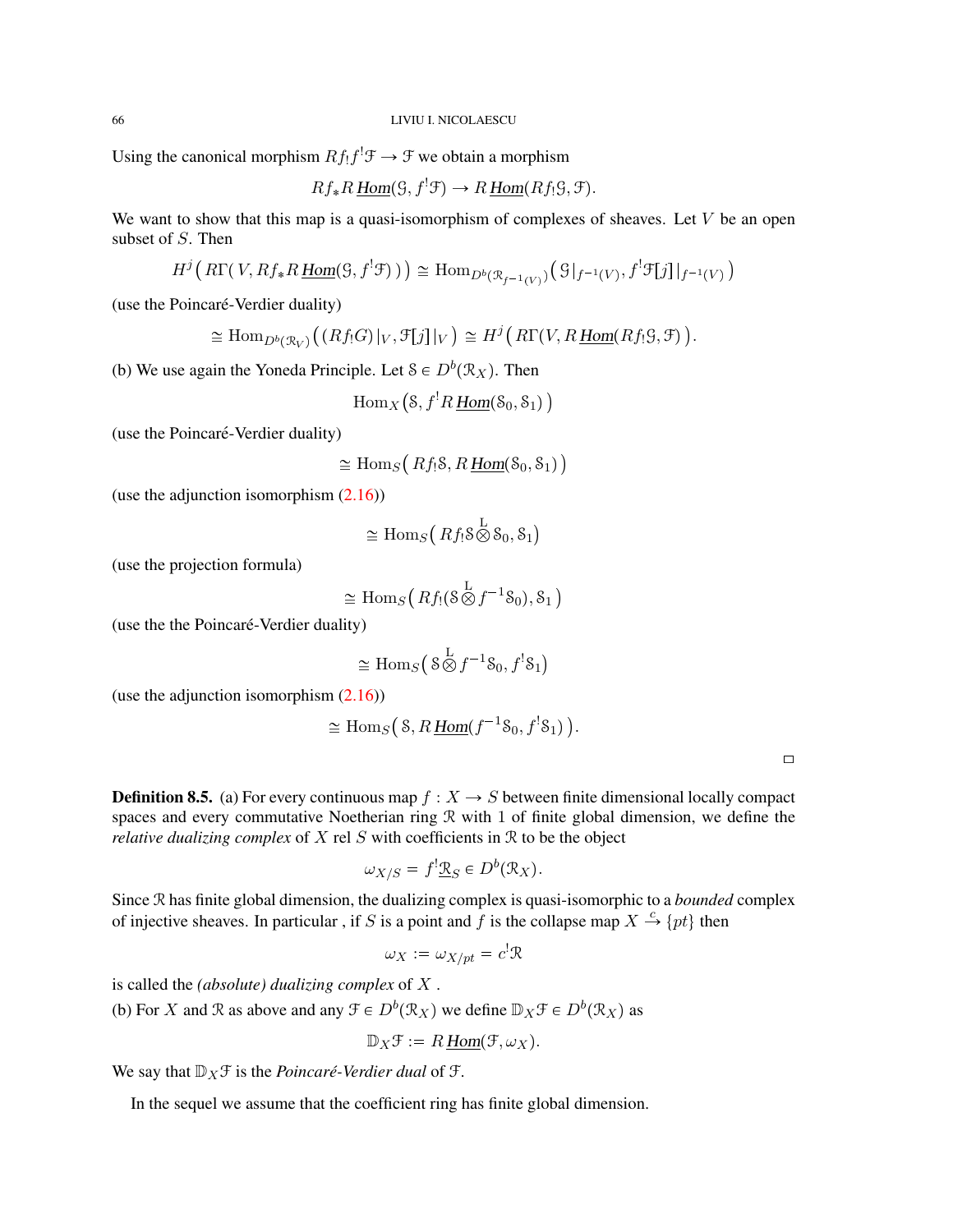*Remark* 8.6*.* There exists a natural morphism of functors

$$
\mathbb{I}_{D^b(\mathcal{R}_X)} \to \mathbb{D}_X^2
$$

induced by the evaluation map

$$
D^b(\mathcal{R}_X) \ni \mathfrak{F}^\bullet \mapsto R\underline{\text{ Hom}}(R\underline{\text{ Hom}}(\mathfrak{F}^\bullet, \omega_X), \omega_X).
$$

In general this morphism is not an isomorphism but becomes so when restricted to full subcategory of  $D^b(\mathcal{R}_X)$  consisting of *cohomologically constructible complexes*.

 $\Box$ 

 $\Box$ 

<span id="page-66-0"></span>**Proposition 8.7.** *For every continuous map*  $f : X \rightarrow S$  *between admissible spaces we have an isomorphism*

$$
\mathbb{D}_X f^{-1} \mathcal{F} \cong f^!\mathbb{D}_S \mathcal{F},
$$

natural in  $\mathfrak{F}\in D^b(\mathfrak{R}_S).$  In particular, there exists a natural morphism

$$
f^{-1}\mathcal{F} \to \mathbb{D}_X f^!\mathbb{D}_S \mathcal{F}.
$$

**Proof** Observe first that  $f^! \omega_S \cong \omega_X$ . We have

$$
R\underline{\operatorname{Hom}}_X(f^{-1}\mathfrak{F},\omega_X)\cong R\underline{\operatorname{Hom}}_X(f^{-1}\mathfrak{F},f^!\omega_S)\stackrel{(8.4)}{\cong}f^!R\underline{\operatorname{Hom}}_S(\mathfrak{F},\omega_S)\cong f^!\mathbb{D}_S\mathfrak{F}.
$$

# 9. ALTERNATE DESCRIPTIONS OF  $f^!$

There are some basic situations when the functor  $f^!$  can be given alternate descriptions.

Suppose  $i = i_U : U \rightarrow X$  denotes the inclusion of an open subset. Using [\(2.6\)](#page-20-0) we obtain an isomorphism

$$
\operatorname{Hom}_X(i_!\mathcal{F}, \mathcal{G}) \cong \operatorname{Hom}_U(\mathcal{F}, i^{-1}\mathcal{G})
$$

natural in  $\mathcal{F} \in \mathbf{Sh}_{\mathcal{R}}(U)$ , and  $\mathcal{G} \in \mathbf{Sh}_{R}(X)$ . We conclude that

$$
i_U^! \cong i_U^{-1}.
$$

**Proposition 9.1.** *Suppose*  $j: X \rightarrow S$  *denotes the inclusion of a locally closed subset in a locally compact space. Assume* R *has finite global dimension. Then*

$$
j^{!} \cong j^{-1} \circ R\Gamma_X(\mathcal{F}), \ \ \forall \mathcal{F} \in D^b(\mathcal{R}_S).
$$

**Proof** Let  $\mathcal{F} \in D^b(\mathcal{R}_S)$ ,  $\mathcal{G} \in D^b(\mathcal{R}_X)$ . Then for every closed subset  $Z \subset S$  we have

$$
\Gamma_Z(-) = \underline{\text{Hom}}(\underline{\mathfrak{R}}_Z, -).
$$

Using the adjunction isomorphism  $(2.2)$  and the Poincaré-Verdier duality (in this case  $j_!$  is exact so that  $Rj_! = j_!)$ 

$$
\text{Hom}_X(\mathcal{G}, j^!\mathcal{F}) \cong \text{Hom}_S(j_!\mathcal{G}, \mathcal{F}) \cong \text{Hom}_S(j_!\mathcal{G}, R\Gamma_X(\mathcal{F}))
$$
  

$$
\cong \text{Hom}_X(j^{-1}j_*\mathcal{G}, j^{-1}R\Gamma_X(\mathcal{F})) \cong \text{Hom}_X(\mathcal{G}, j^{-1}R\Gamma_X(\mathcal{F})).
$$

This proves that

$$
j^{!}\mathcal{F} \cong j^{-1}R\Gamma_X(\mathcal{F}).
$$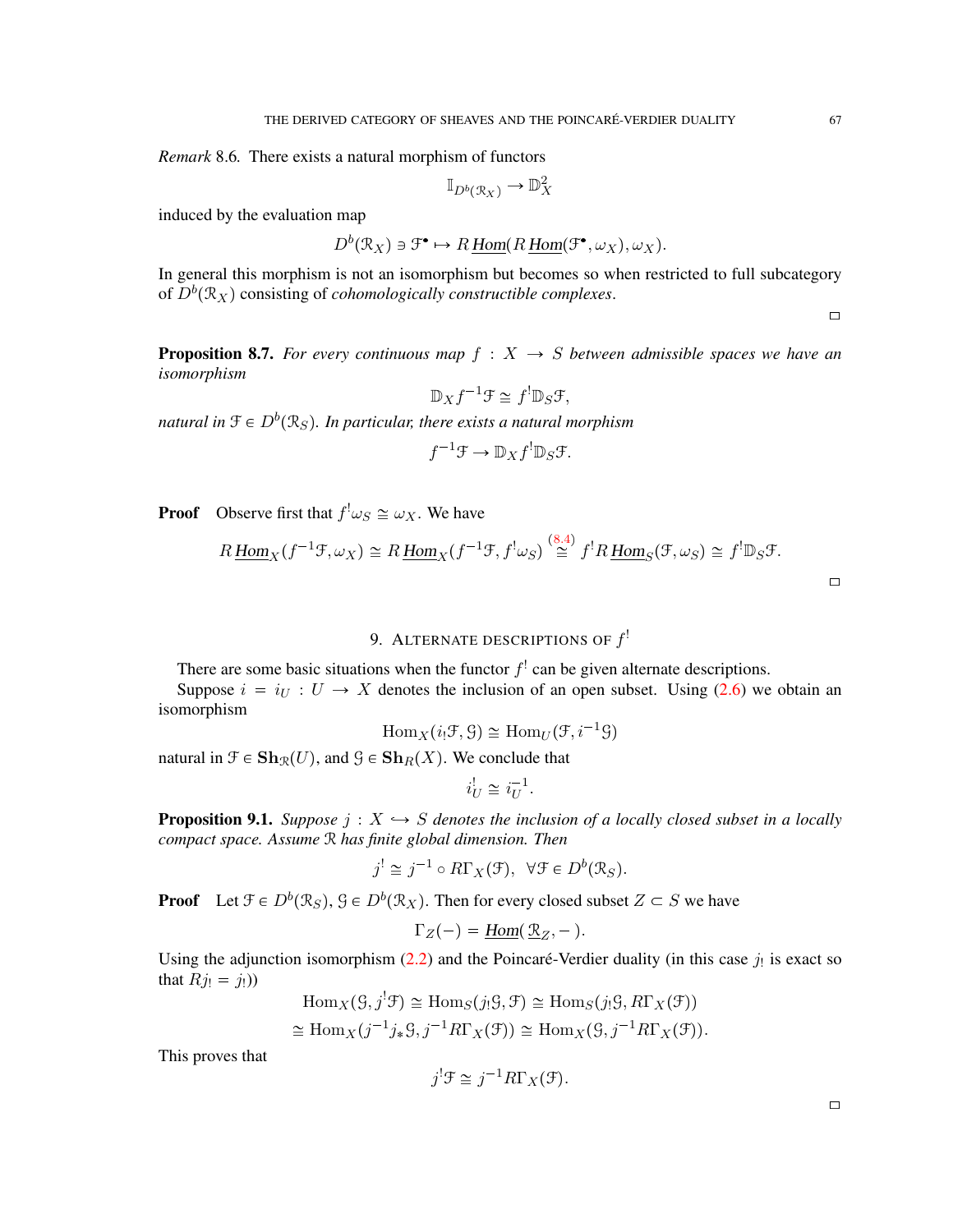### LIVIU I. NICOLAESCU

Using the dual projection formula for a continuous map between admissible spaces  $f : X \to S$ we obtain a morphism

$$
\omega_{X/S} \overset{\mathcal{L}}{\otimes} f^{-1}(\mathcal{S}) = f^{!}(\underline{\mathfrak{R}}_{S}) \overset{\mathcal{L}}{\otimes} f^{-1}(\mathcal{S}) \to f^{!}(\underline{\mathfrak{R}}_{S} \otimes \mathcal{S}) = f^{!}(\mathcal{S}), \quad \forall \mathcal{S} \in D^{b}(\mathfrak{R}_{S}).
$$

We will describe below one instance when this morphism is an isomorphism.

**Definition 9.2.** A map  $f : X \to S$  between admissible spaces is called a *topological submersion of relative dimension*  $\ell$  if for every  $x \in X$  there exists an open neighborhood V in X such that  $U = f(V)$ is an open neighborhood of  $s = f(x)$  in S and there exists a homeomorphism  $h : V \to U \times \mathbb{R}^{\ell}$  such that the diagram below is commutative.



Loosely speaking a topological submersion is a fibration, where the fibers are topological manifolds of dimension  $\ell$ .

**Definition 9.3.** The space S is called *locally contractible* if every point  $s \in S$  admits a basis of contractible, open neighborhoods.

**Proposition 9.4.** Assume  $f : X \to S$  is a topological submersion of relative dimension  $\ell$ , and S is *locally contractible. Then the following hold.*

(a)  $\mathfrak{R}^k(\omega_{X/S}) = 0$  for  $k \neq -\ell$  and  $\mathfrak{R}^{-\ell}(\omega_{X/S})$  is locally isomorphic to  $_X \underline{\mathfrak{R}}$ . *(b) The canonical morphism of functors*

$$
f^{!}(\underline{\mathcal{R}}_{S}) \overset{\mathcal{L}}{\otimes} f^{-1}(-) \to f^{!}(-)
$$

*is an isomorphism.*

**Proof** Denote by B the unit open ball centered at the origin of  $\mathbb{R}^{\ell}$ . For every point  $x \in X$  we can find a basis of product like open neighborhoods, i.e. open neighborhoods  $W$  with the following property. There exists an open, path connected contractible neighborhood V of  $s = f(x) \in S$ , and a homeomorphism

$$
h:B\times V\to W
$$

such that if

$$
i_W: W \hookrightarrow X \quad \text{and} \quad i_V: V \hookrightarrow S
$$

denote the natural inclusions and

 $h_W := i_W \circ h : B \times V \to W \hookrightarrow X$ 

.

then the diagram below is commutative.

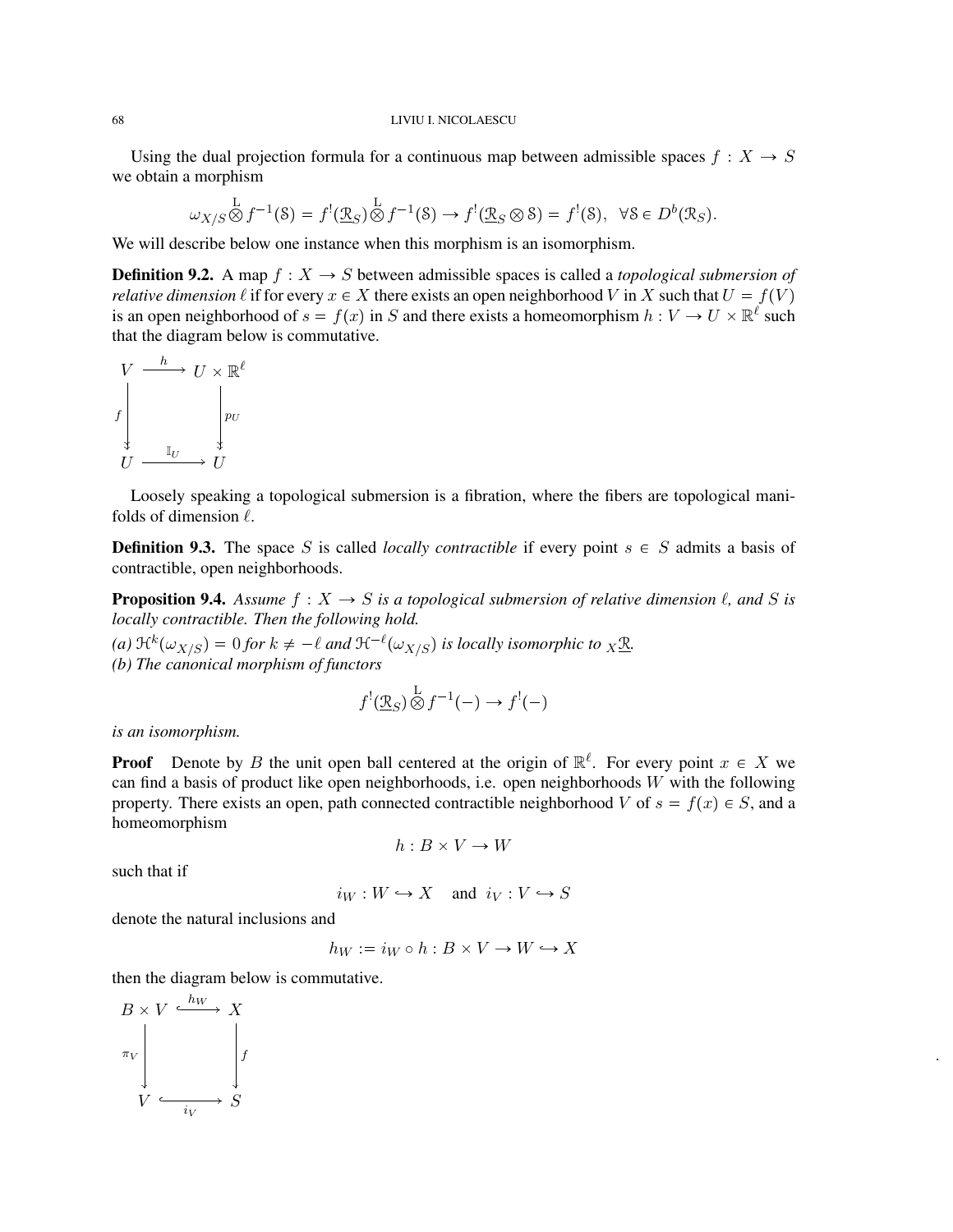Let  $S \in D^b(\mathcal{R}_S)$ . Then

$$
R\Gamma(W, f^{!}S) = R\operatorname{Hom}_{W}(\mathfrak{R}, i_{W}^{-1}f^{!}S) \cong R\operatorname{Hom}_{B \times V}(\mathfrak{R}, h_{W}^{-1}f^{!}S)
$$

 $(h_W^{-1} = h_W^!)$  $\cong R \operatorname{Hom}_{B \times V}(\mathcal{R}, h_W^! f^! \mathcal{S}) \cong R \operatorname{Hom}_{B \times V}(\mathcal{R}, \pi_V^! i_V^! \mathcal{S}) \cong R \operatorname{Hom}_{B \times V}(\mathcal{R}, \pi_V^! i_V^{-1} \mathcal{S})$  $\cong R\operatorname{Hom}_V(R\pi_{V!}\mathcal{R}, \mathcal{S}|_V).$ 

Using Corollary [3.8](#page-34-0) we deduce

$$
R\pi_{V!}\mathfrak{R}_{B\times V}\cong R\Gamma_{c}(B,\underline{\mathfrak{R}}_{B})\otimes \underline{\mathfrak{R}}_{V}
$$

Hence we deduce

$$
R\Gamma(W, f^{!}S) \cong R\operatorname{Hom}_{V}( R\Gamma_{c}(B, \underline{\mathfrak{R}}_{B}) \otimes \underline{\mathfrak{R}}_{V}, S|_{V})
$$
  

$$
\cong R\operatorname{Hom}_{V}( R\Gamma_{c}(B, \underline{\mathfrak{R}}_{B}), R\underline{Hom}(\underline{\mathfrak{R}}_{V}, S))
$$

Above we regard  $R\Gamma_c(B,\underline{\mathfrak{R}}_B)$  as a complex of *constant, free, finite rank* sheaves on V. Using the special adjunction formula we obtain an isomorphism

$$
R\operatorname{Hom}_V(R\Gamma_c(B,\underline{\mathfrak{R}}_B),R\underline{\operatorname{Hom}}(\underline{\mathfrak{R}}_V,\mathcal{S}))\cong\operatorname{RHom}(R\Gamma_c(B,\underline{\mathfrak{R}}_B),\mathfrak{R})\overset{\mathbf{L}}{\otimes}R\operatorname{Hom}(\underline{\mathfrak{R}}_V,\mathcal{S}).
$$

Using the Poincaré-Verdier duality on  $B$  we deduce further

$$
R\operatorname{Hom}(R\Gamma_c(B,\underline{\mathfrak{R}}_B),\mathfrak{R})\cong R\Gamma(B,\omega_B).
$$

Hence

$$
R\Gamma(W, f^{!}S) \cong R\Gamma(B, \omega_{B}) \overset{\mathcal{L}}{\otimes} R\Gamma(V, S) \cong R\Gamma(B \times V, \omega_{B} \overset{\mathcal{L}}{\otimes} S).
$$

 $\Box$ 

Assume  $\mathcal{R} = \mathbb{Z}$  and S is an *oriented* manifold. The orientation is given by an isomorphism

$$
\mathbf{or}_S \cong \underline{\mathbb{Z}}_S.
$$

In particular, we obtain an isomorphism

$$
\omega_S \cong \mathbf{or}_S[\dim S] \cong \mathbb{Z}_S[\dim S].
$$

We deduce

$$
\mathbb{D}_S \underline{\mathbb{Z}}_S = \underline{\text{Hom}}(\underline{\mathbb{Z}}_S, \omega_S) \cong \underline{\mathbb{Z}}_S[\dim S] \Longrightarrow \underline{\mathbb{Z}}_S \cong (\mathbb{D}_S \underline{\mathbb{Z}}_S)[-\dim S] = (\mathbb{D}_S \underline{\mathbb{Z}}[\dim S]).
$$

Using Proposition [8.7](#page-66-0) we deduce

$$
\omega_{X/S} \cong f^! \underline{\mathbb{Z}}_S \cong f^! \mathbb{D}_S (\underline{\mathbb{Z}}_S [\dim S]) \cong \mathbb{D}_X f^{-1} \underline{\mathbb{Z}}_S [\dim S]
$$

(use the fact that  $f^{-1}$  is an exact functor)

$$
\cong \mathbb{D}_X \mathbb{Z}_X[\dim S] \cong \underline{\text{Hom}}(\mathbb{Z}_X, \omega_X[-\dim S]) \cong \omega_X[-\dim S].
$$

Example 9.5.

Suppose E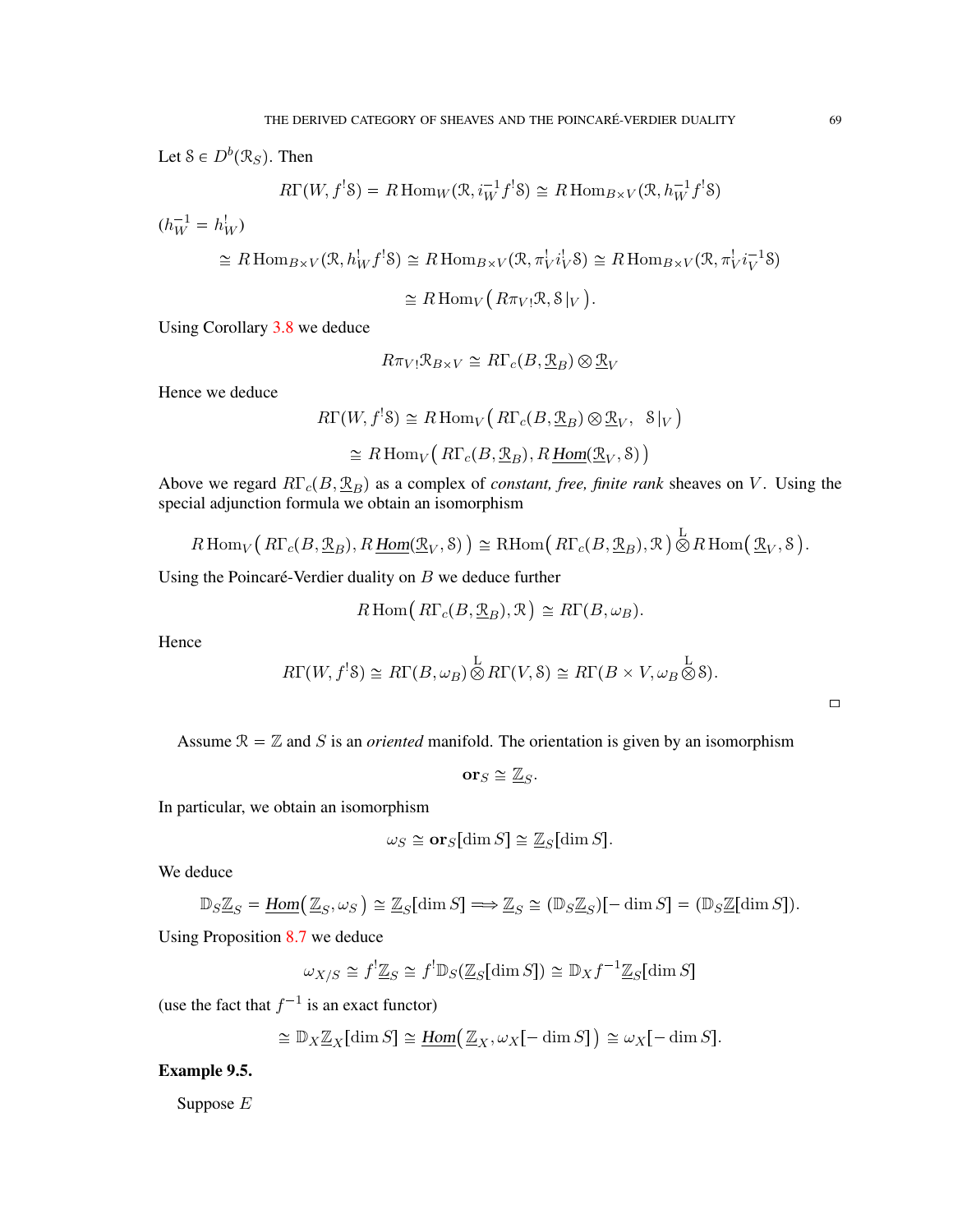### 70 LIVIU I. NICOLAESCU

### 10. DUALITY AND CONSTRUCTIBILITY

The results established so far simplify somewhat when restricted to the special class of constructible sheaves defined in §[5.](#page-46-0) For the reader's convenience we reproduce here the definition of these sheaves.

Suppose  $X$  is a locally compact space of finite soft dimension and  $R$  is a ring of finite global dimension. An object  $\mathcal{F} \in D^b(\mathbf{Sh}_R(X))$  is called *cohomologically constructible* (c.c. for brevity) if for any point  $x \in X$  the following conditions are satisfied.

(a)  $\underline{\lim}_{U \ni x} R\Gamma(U, \mathcal{F})$  and  $\underline{\lim}_{U \ni x} R\Gamma_c(U, \mathcal{F})$  exist and the canonical maps

$$
\underline{\mathbf{Lim}}_{U\ni x} R\Gamma(U,\mathcal{F}) \to \mathcal{F}_x, \ R\Gamma_{\{x\}}(X,\mathcal{F}) \to \underline{\mathbf{Lim}}_{U\ni x} R\Gamma_c(U,\mathcal{F})
$$

are isomorphisms.

(b) The complexes  $\mathcal{F}_x$  and  $R\Gamma_x(X, \mathcal{F})$  are perfect.

**Proposition 10.1.** Assume  $\mathcal{F} \in D^b(\mathcal{R}_X)$  is cohomologically constructible. Then the following hold.

*(i)*  $\mathbb{D}_X$  *f is cohomologically constructible.* 

*(ii) The natural morphism*  $\mathfrak{F} \longrightarrow \mathbb{D}_X \mathbb{D}_X \mathfrak{F}$  *is an isomorphism.* 

*(iii) For any*  $x \in X$  *we have* 

<span id="page-69-1"></span>
$$
R\Gamma_{\{x\}}(X,\mathbb{D}_X\mathcal{F})\cong\mathrm{RHom}(\mathcal{F}_x,\mathcal{R}),\tag{10.1a}
$$

<span id="page-69-0"></span>
$$
(\mathbb{D}_X \mathcal{F})_x \cong \mathrm{RHom}(\mathrm{R}\Gamma_{\{x\}}(X,\mathcal{F}),\mathcal{R}).\tag{10.1b}
$$

Proof We have

$$
R\Gamma(U,\mathbb{D}_X\mathcal{F})\cong\mathrm{RHom}(\Gamma_c(U,\mathcal{F}),\mathcal{R}).
$$

Applying the functor  $\underline{\lim}_{U \ni x}$  and using Proposition [4.15](#page-44-0) we deduce

$$
\underline{\mathbf{Lim}}_{U\ni x}R\Gamma(U,\mathbb{D}_X\mathfrak{F})\cong\mathrm{RHom}(\underline{\mathbf{Lim}}_{U\ni x}\Gamma_c(U,\mathfrak{F}),\mathfrak{R})\cong\mathrm{RHom}(R\Gamma_{\{x\}}(X,\mathfrak{F}),\mathfrak{R}).
$$

This proves [\(10.1b\)](#page-69-0) and thus exists and it is *perfect*..

Suppose  $K$  is a compact neighborhood of  $x$ . We have

$$
R\Gamma_K(X,\mathbb{D}_X\mathfrak{F})=\operatorname{RHom}(\underline{\mathfrak{R}}_K,\mathbb{D}_X\mathfrak{F})\cong\operatorname{RHom}(\mathfrak{F}_K,\omega_X)
$$

(Verdier duality)

$$
\mathrm{RHom}(R\Gamma_c(X,\mathcal{F}_K),\mathcal{R})\cong\mathrm{RHom}(R\Gamma(X,\mathcal{F}_K),\mathcal{R}).
$$

Applying the functor  $\varprojlim$  and Proposition [4.15](#page-44-0) we get

$$
\operatorname{\mathbf{Lim}}_{U\ni x}R\Gamma_c(U,\mathbb{D}_X\mathfrak{F})\cong\operatorname{\mathbf{Lim}}_{K\ni x}R\Gamma_K(X,\mathbb{D}_XF)\cong\operatorname{RHom}(\operatorname{\mathbf{Lim}}_{K\ni x}R\Gamma(X,\mathfrak{F}_K),\mathfrak{R})
$$

RHom( $(\underline{\mathbf{Lim}}_{U \ni x} R\Gamma(U, \mathcal{F}), \mathcal{R}) \cong \mathrm{RHom}(\mathcal{F}_x, \mathcal{R}).$ 

This proves  $(10.1b)$  and completes the proof of (i) and (iii).

We now know that  $\mathbb{D}_X\mathcal{F}$  and  $\mathbb{D}_X\mathcal{D}_X\mathcal{F}$  are both cohomologically constructible. Using [\(10.1b\)](#page-69-0) we deduce

$$
(\mathbb{D}_X \mathbb{D}_X \mathcal{F})_x \cong \mathrm{RHom}(R\Gamma_{\{x\}}(X, \mathbb{D}_X \mathcal{F}), \mathcal{R}) \stackrel{(10.1a)}{\cong} \mathrm{RHom}(\mathrm{RHom}(R\Gamma_{\{x\}}(X, \mathcal{F}), \mathcal{R}), \mathcal{R}) \cong \mathcal{F}_x
$$

where at the last step we have used the fact that  $R\Gamma_{\{x\}}(X,\mathcal{F})$  is perfect.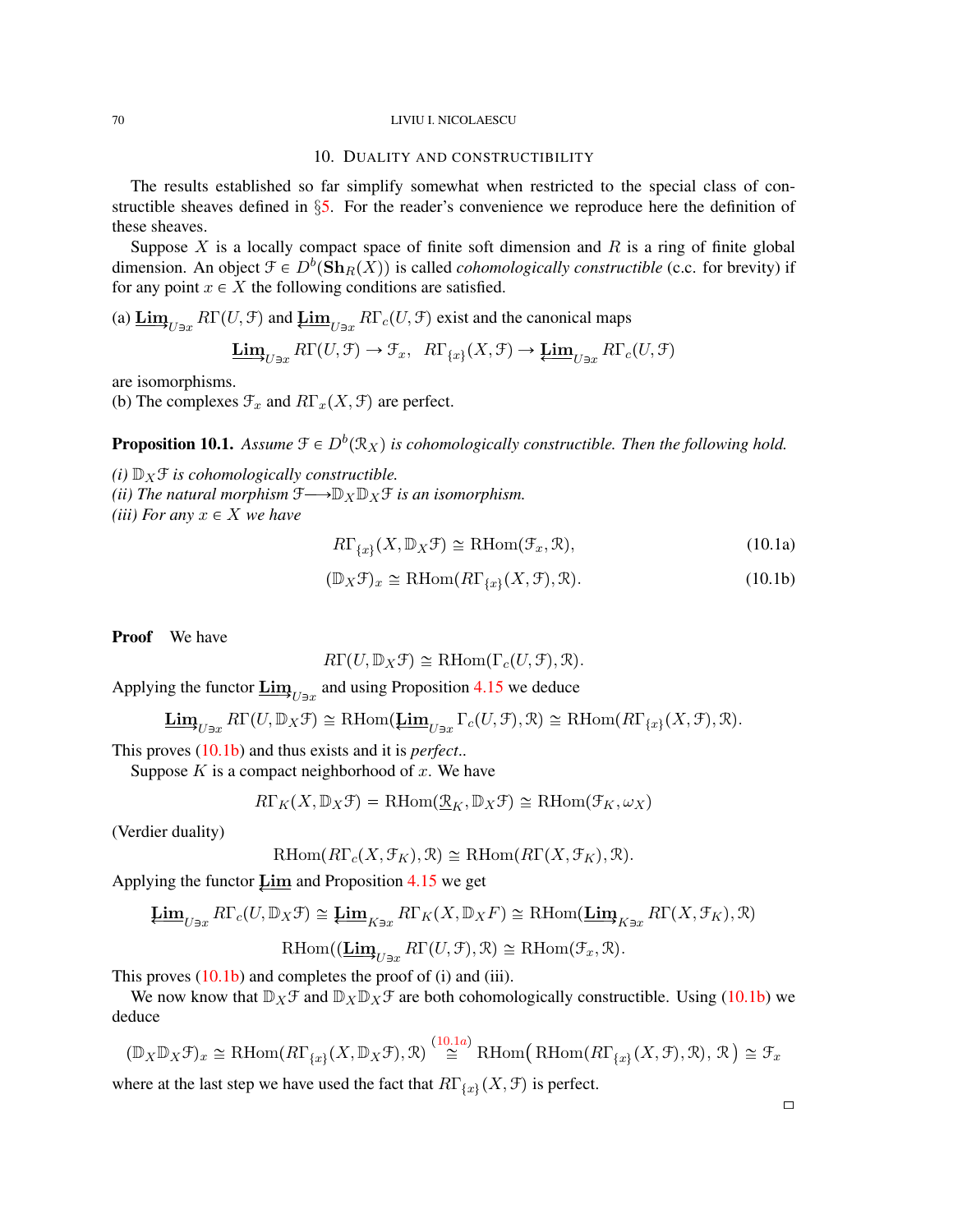**Corollary 10.2.** *Suppose*  $f : X \to S$  *is a continuous map between finite dimensional locally compact spaces, and* R *is a commutative Noetheriang ring with* 1 *of finite global dimension. Then, for every*  $constructible \ \mathfrak{F} \in D^b(\mathbf{Sh}_{\mathcal{R}}(S))$  we have

$$
f^{!}\mathcal{F} \cong \mathbb{D}_X f^{-1} \mathbb{D}_S \mathcal{F}.
$$

**Proof** Using Proposition [8.7](#page-66-0) we deduce

$$
f^!\mathbb{D}_S^2 \mathcal{F} \cong \mathbb{D}_X f^{-1} \mathbb{D}_S \mathcal{F}.
$$

Since  $\mathcal F$  is constructible we have  $\mathbb{D}_S^2 \mathcal F \cong \mathcal F$ .

**Corollary 10.3.** *Suppose*  $f : X \rightarrow S$  *is as above. Then* 

$$
\omega_{X/S} \cong \mathbb{D}_X(f^{-1}\omega_S).
$$

*Moreover for very*  $S \in D^b(\mathbf{Sh}_{\mathcal{R}}(S))$ 

$$
f^!\mathcal{S} \cong f^{-1}\mathcal{S} \overset{\mathcal{L}}{\otimes} \mathbb{D}_X(f^{-1}\omega_S).
$$